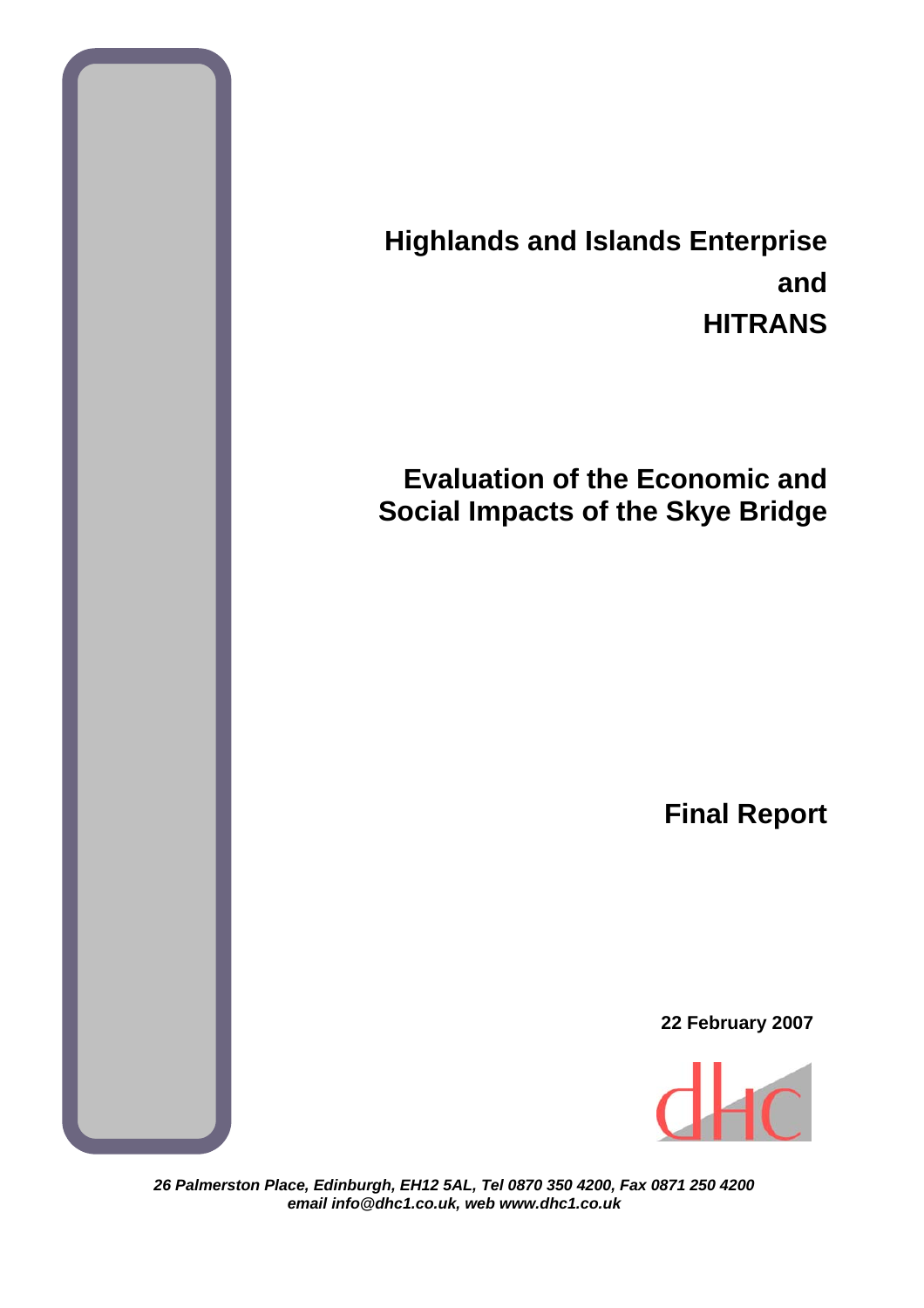# **Executive Summary**

It is now over 10 years since the bridge opened, and on 21 December 2004 the tolls were removed from the crossing. This report: reviews the available data and previous research, reports the results of an extensive new survey programme, assesses the scale of the impacts which have occurred, and reviews the lessons learned. The work has been undertaken by staff from DHC with detailed support and advice from Peter Mackie and James Laird at the Institute for Transport Studies at the University of Leeds.

The transport changes have been significant, affecting the time, cost, comfort, convenience, reliability, and image of travelling to Skye. Fixed links to islands have the potential to deliver step changes in quality of life to island residents and profitability to businesses. The most significant journey time change was when new ferries were introduced in 1992. Once the bridge was opened, cost replaced time as the most important factor affecting the accessibility of Skye, and substantial cost savings for travellers were subsequently made in 2004 when the tolls were removed.

#### *Changes in travel*

There has been a significant increase in vehicle traffic on the Kyle-Kyleakin crossing since 1985. The introduction of the 24 hour ferry made little difference to traffic growth, but a significant jump of about 20% was experienced in traffic levels as a result of the change from the ferry to the tolled bridge. Since the toll removal, vehicle traffic has been increasing rapidly and it is too early to identify what the eventual implications of a free bridge on traffic levels will be. Traffic has already increased by about 50% since the tolls were removed. There was significant suppression of local pedestrian trips when the bridge was built, with an immediate loss of 275,000 journeys rising to 410,000 by 2004. This accounts for around a third of the people movement at Kyle of Lochalsh in 1995.

The vehicle trip growth since the removal of the bridge tolls has been dominated by strong growth in the local trips between Kyleakin/South Skye and Kyle of Lochalsh/Lochalsh. Local trips are dominated by shopping and personal business journeys. The mix of traffic by vehicle type has remained largely consistent.

Developments at the Kyle-Kyleakin crossing make routes to Uist and the Western Isles more attractive, but there has been no abstraction from the Ullapool to Stornoway route, since ferry speed and capacity improvements on this route have had a greater impact.

## *Economic benefits*

The impacts of the transport changes on the economy of the area have been significant. In the early 1990s the congestion at Kyle of Lochalsh was acting as a constraint on the development of Skye. The introduction of the 24 hour ferries overcame this problem, and helped the economy of Skye to grow. The toll bridge consolidated the benefits of the ferry improvements, and made them more permanent.

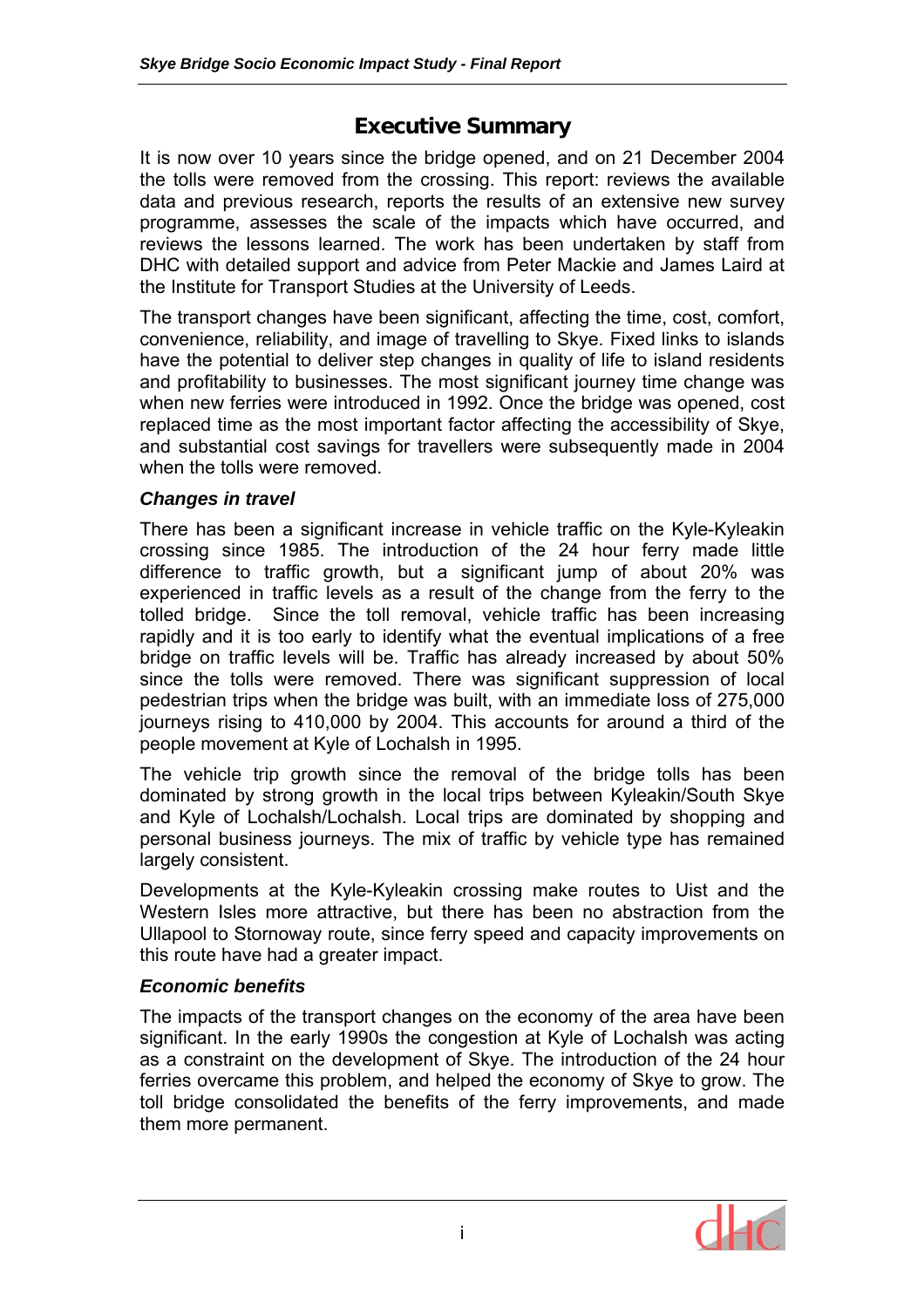To date, the user benefits from the bridge have been nearly £100 million at 2006 prices. The single year benefits comparing the free bridge with the ferry services are £12.2 million and about half of this benefit is from the removal of tolls. Forecasting of traffic growth is not possible based on the analysis undertaken for this work. However, even assuming low future growth of traffic, the 60 year benefit is likely to be in excess of £400 million at 2006 values and prices. This compares to a construction cost in 2006 prices of less than £100 million.

#### *Community and business impacts*

The toll removal has changed perceptions of the Skye Bridge, so that it is now, almost universally, perceived positively by local residents and businesses. This has the dual benefit of helping to underpin business confidence and making the area a better place to live and visit.

There have been both positive and negative effects on local markets. The greatest changes have occurred since the toll removal. In general the companies that were already successful have become more successful, and those that were facing decline have seen the rate of decline grow.

Removing the tolls has helped to re-integrate the local economies of Lochalsh and South Skye. The bridge had a large severance effect on Kyle of Lochalsh and Kyleakin as demonstrated by the loss of many free pedestrian trips. The removal of tolls has gone someway to re-integrating the two communities.

The bridge, and the controversy relating to the tolls, has helped to market Skye across the UK and overseas. Visitors largely view the bridge as an asset.

The survey data does not identify any significant positive impacts on business profitability and employment from the removal of the tolls, but the toll savings have been small in relation to increasing fuel costs. Undoubtedly the toll removal has shielded the Skye economy from some of the fuel price increases, but it is difficult to disentangle the two effects.

Local employment markets have benefited, increasing the scope for business growth in the Lochalsh and South Skye areas. The labour market effects have been primarily related to the toll removal, and these are long term effects. This research is too early to assist in assessing the ultimate scale of the impact.

The bridge is only one element in the social and economic development of the area, and its impacts are entwined with wider market changes for house prices, fuel prices, international tourism market fluctuations, the rise of elifestyles and remote working, and other wider trends.

The Skye Bridge was promoted as a project of strategic interest to the Highlands. These strategic benefits were broadly achieved by the tolled bridge, but were not matched by equivalent local benefits. The toll removal has extended the strategic benefits to ensure that local people can benefit more, also helping the bridge to be perceived more positively by both residents and businesses.

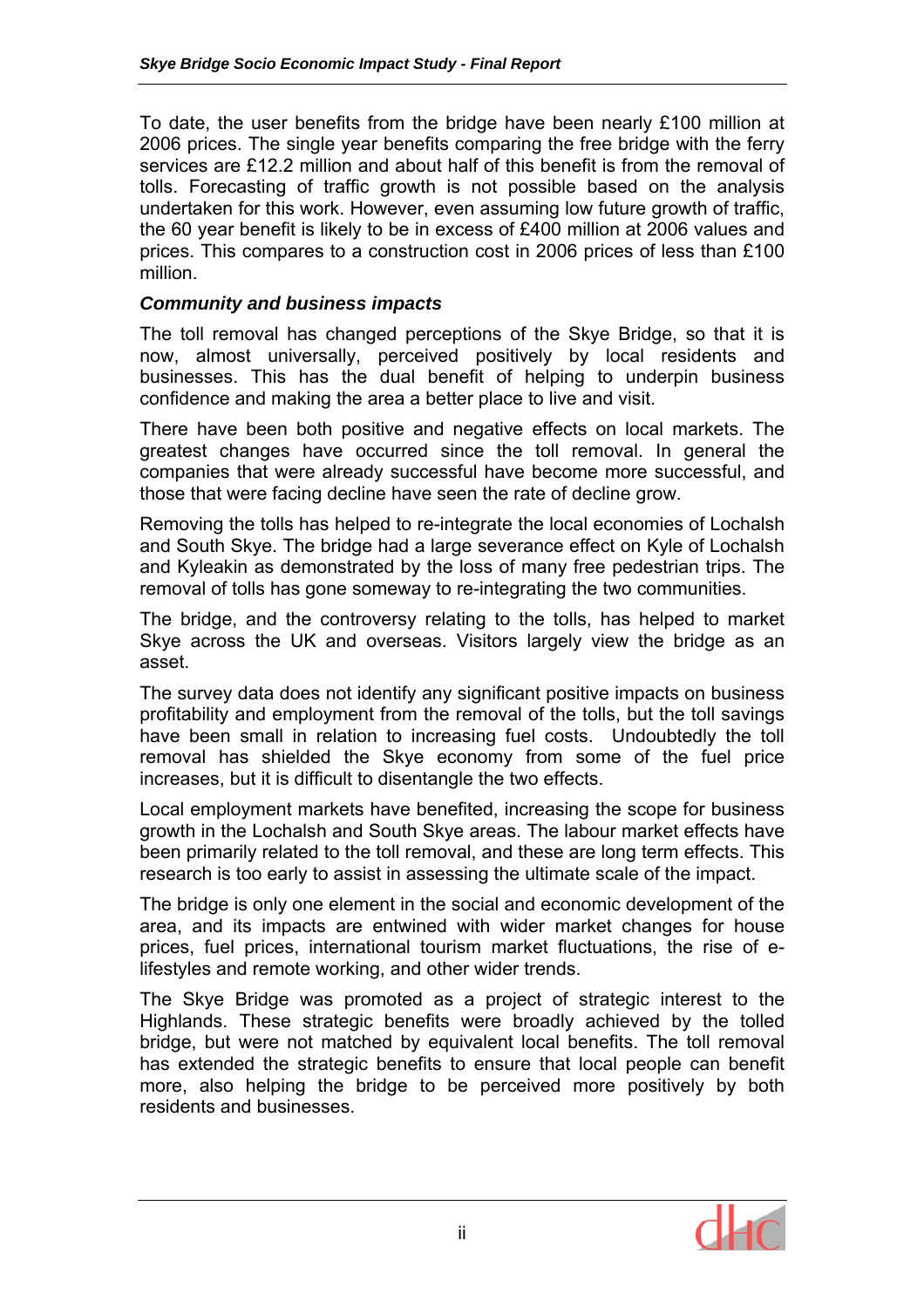#### *Implications for future appraisal*

There are some important lessons that future transport appraisal can learn from Skye:

- It is necessary to include all modes affected by investment, including pedestrians in user benefit calculations. Identifying the relationships between modes is also vital even if this is only the walk to the car (or in the case of Skye the pedestrian ferry trip from the car to the shops).
- The relationship between travel cost and demand, requires a highly segmented approach to travel behaviour analysis, particularly where money costs are involved. These effects are can also be more sensitive in remote areas.
- Transport investment appraisal needs to include issues such as convenience, comfort, reliability and image in addition to cost and time.
- A 'fixed link' factor may exist, related to the uncertainty that communities and businesses experience when reliant on ferry services. There is however no evidence as to the size of such a value from the Skye Bridge experience.
- Many of the most important impacts are uncertain. In the case of Skye the greatest impacts have depended on a few companies or entrepreneurs who have been able to take advantage of the change. Project development and appraisal should consider how to lock in potential benefits as part of project delivery wherever possible.
- It is necessary to include indirect and consequential effects as well as direct impacts. Although, it is not possible to predict all consequential changes correctly, it is possible to scale the most important effects to identify the range of certainty.
- Labour markets are relatively important influences in remote economies.
- Agglomeration benefits appear to be less important in remote regions.
- The distribution of benefits is important not just for equity but for public acceptability. In the case of Skye, the fact that many local trips experienced a disbenefit helped to create particular instability in public acceptability.
- Appraisal needs to consider which social and business networks influence behaviour, and ensure that investment appraisal includes appropriate complementary marketing interventions alongside the infrastructure works.
- The geographical scale needed for robust analysis can make appraisal very complex, particularly where investment decisions relate to different expenditure programmes. This emphasises the importance of establishing investment priorities within regional strategies so that scheme appraisal is more related to optimising scheme design and delivery, than decisions on overall priorities.
- The extent to which transport changes support the economic and social strengths of the area is crucial. Although these concepts are already

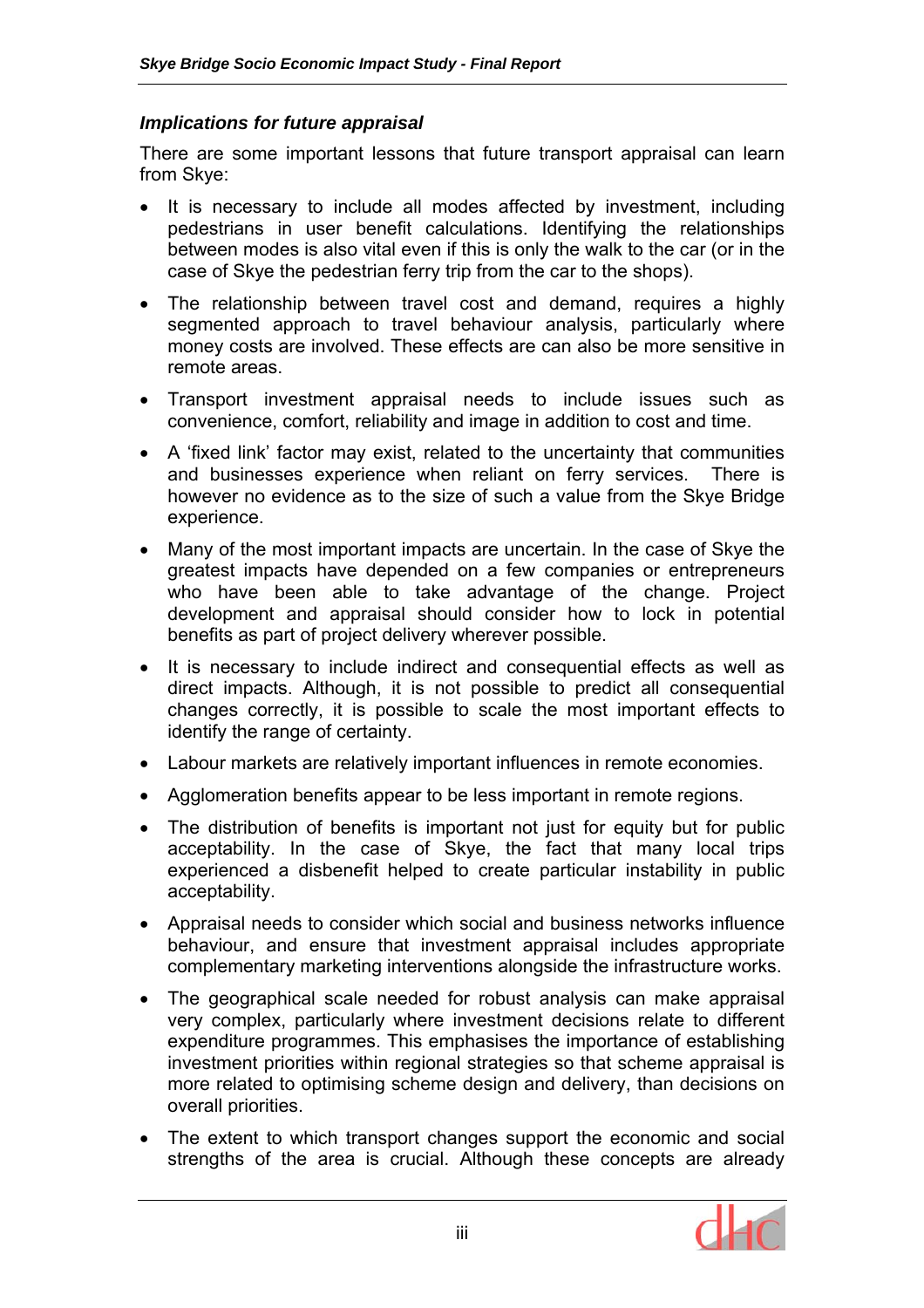included within the STAG appraisal approach, the Skye Bridge emphasises the particular importance of appraisal against local objectives in remote areas.

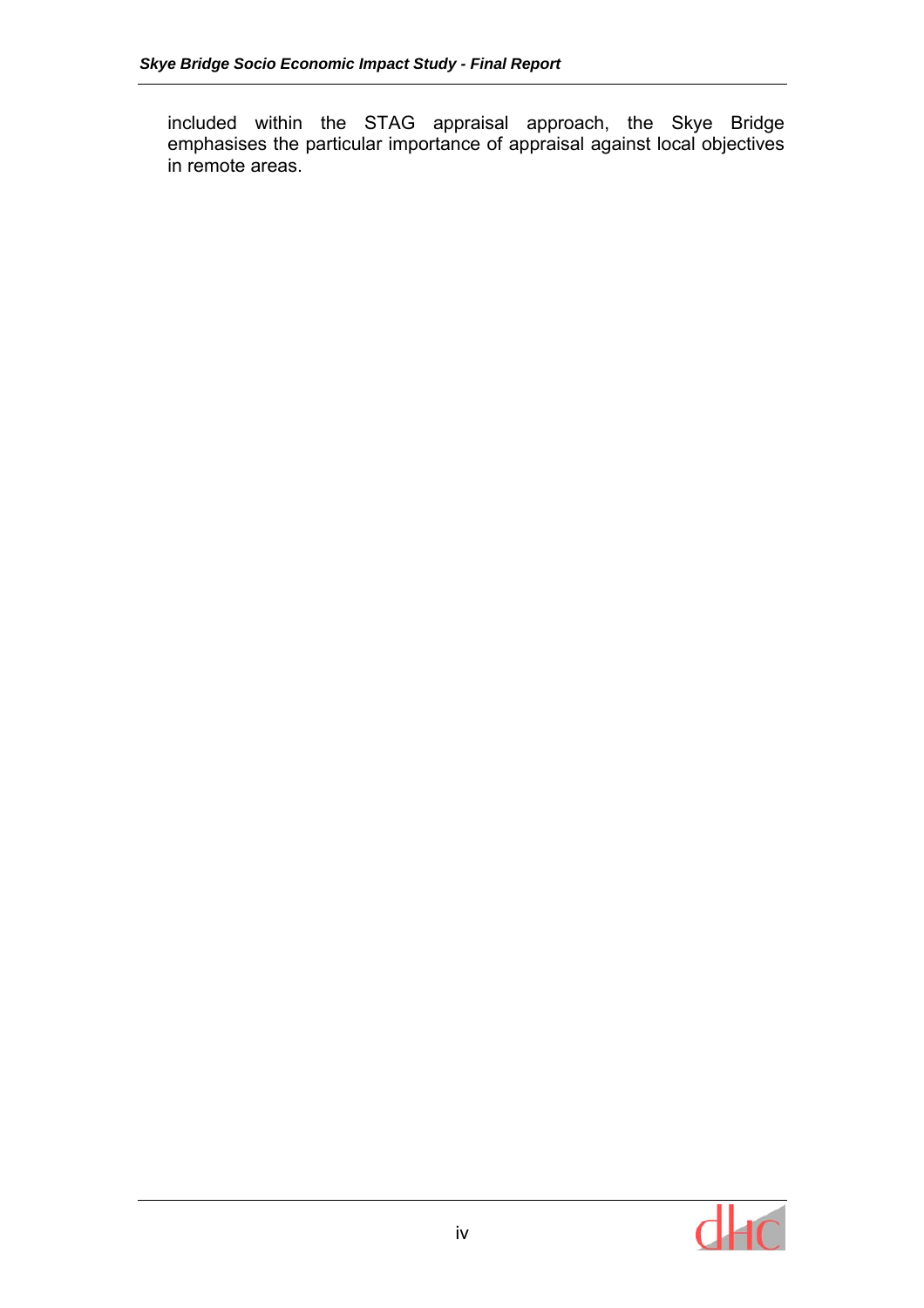# **Contents**

| 1.0 |                                                                    |  |
|-----|--------------------------------------------------------------------|--|
|     |                                                                    |  |
| 2.0 |                                                                    |  |
|     |                                                                    |  |
|     |                                                                    |  |
|     |                                                                    |  |
| 3.0 |                                                                    |  |
|     |                                                                    |  |
|     | Traffic Flows on the Kyle-Kyleakin Crossing (Ferry and Bridge) 7   |  |
|     |                                                                    |  |
|     |                                                                    |  |
|     |                                                                    |  |
|     |                                                                    |  |
| 4.0 |                                                                    |  |
|     |                                                                    |  |
|     |                                                                    |  |
|     |                                                                    |  |
|     |                                                                    |  |
| 5.0 |                                                                    |  |
|     |                                                                    |  |
|     |                                                                    |  |
|     |                                                                    |  |
|     |                                                                    |  |
|     |                                                                    |  |
|     |                                                                    |  |
|     |                                                                    |  |
|     |                                                                    |  |
|     |                                                                    |  |
|     |                                                                    |  |
| 6.0 |                                                                    |  |
|     |                                                                    |  |
|     |                                                                    |  |
|     |                                                                    |  |
|     | Household expenditure priorities including distribution of spend40 |  |
|     |                                                                    |  |
|     |                                                                    |  |

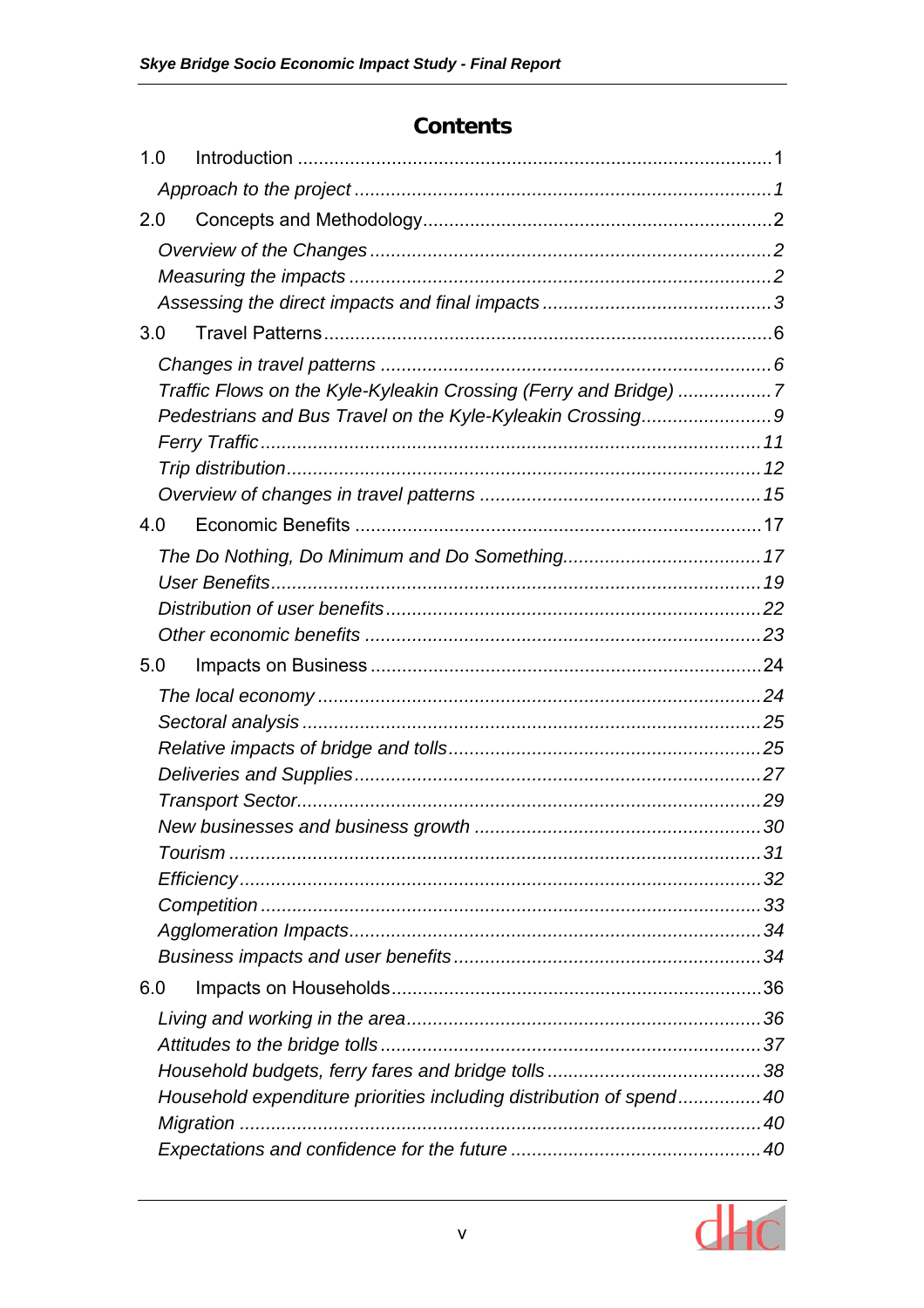| 7.0 |                                                                     |  |
|-----|---------------------------------------------------------------------|--|
|     |                                                                     |  |
|     |                                                                     |  |
|     |                                                                     |  |
|     |                                                                     |  |
| 8.0 |                                                                     |  |
|     |                                                                     |  |
|     | Further Investment in links between Skye and the Western Isles?  47 |  |
| 9.0 |                                                                     |  |
|     | 10.0                                                                |  |
| A   |                                                                     |  |
| B   |                                                                     |  |
|     | Patronage on the Kyle of Lochash to Kyleakin Shuttle Bus56          |  |
| C   |                                                                     |  |
|     |                                                                     |  |
|     |                                                                     |  |
|     |                                                                     |  |
|     |                                                                     |  |
| D   |                                                                     |  |
|     |                                                                     |  |
|     |                                                                     |  |
|     |                                                                     |  |
|     |                                                                     |  |
|     |                                                                     |  |
| Е   |                                                                     |  |
|     |                                                                     |  |
|     |                                                                     |  |
|     |                                                                     |  |
|     |                                                                     |  |
|     |                                                                     |  |
|     |                                                                     |  |
|     |                                                                     |  |
| F   |                                                                     |  |
|     |                                                                     |  |
|     |                                                                     |  |
|     |                                                                     |  |

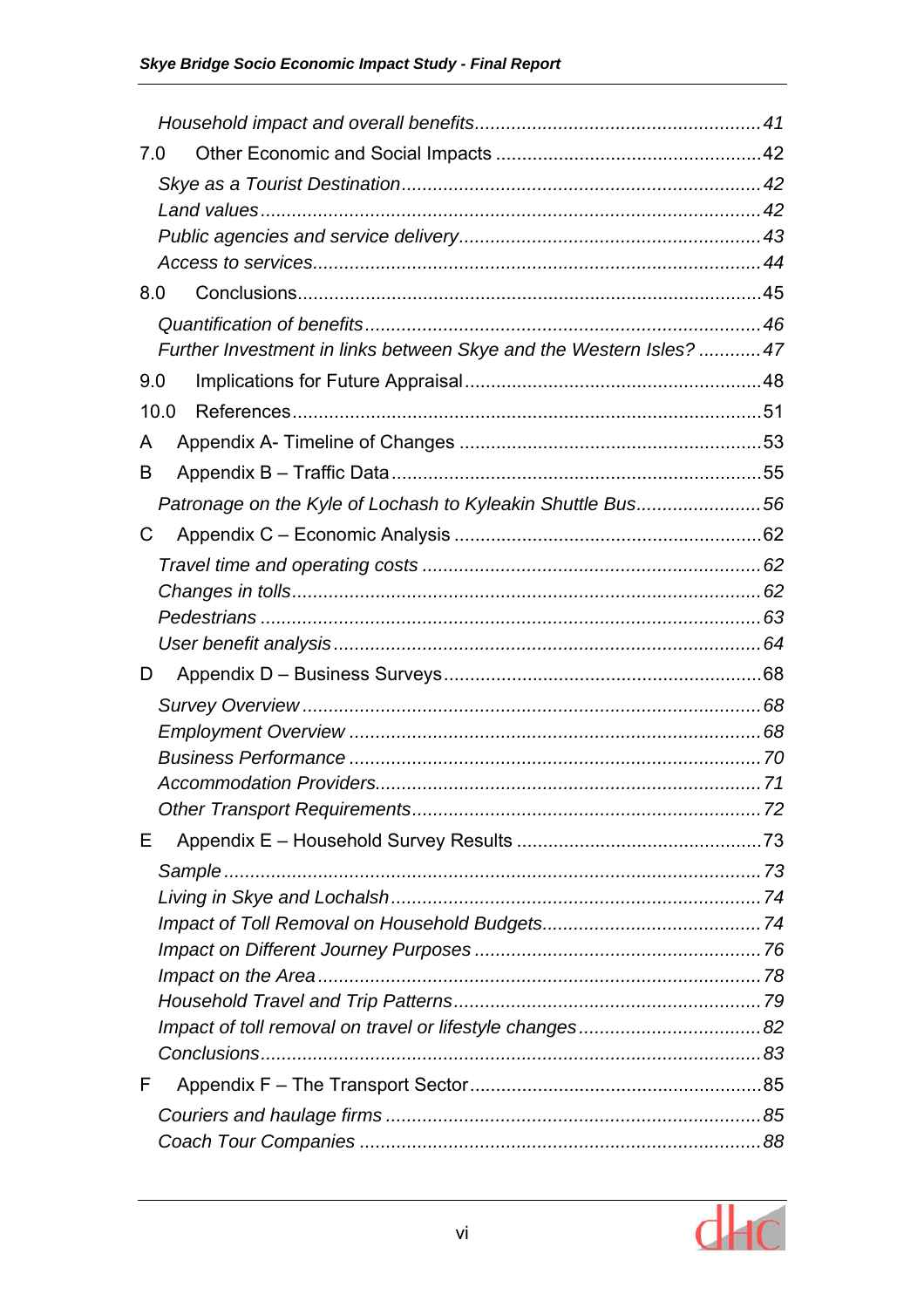| G  |  |
|----|--|
|    |  |
|    |  |
| H  |  |
|    |  |
|    |  |
|    |  |
|    |  |
|    |  |
|    |  |
|    |  |
|    |  |
|    |  |
|    |  |
|    |  |
| J  |  |
|    |  |
|    |  |
|    |  |
| K. |  |
|    |  |

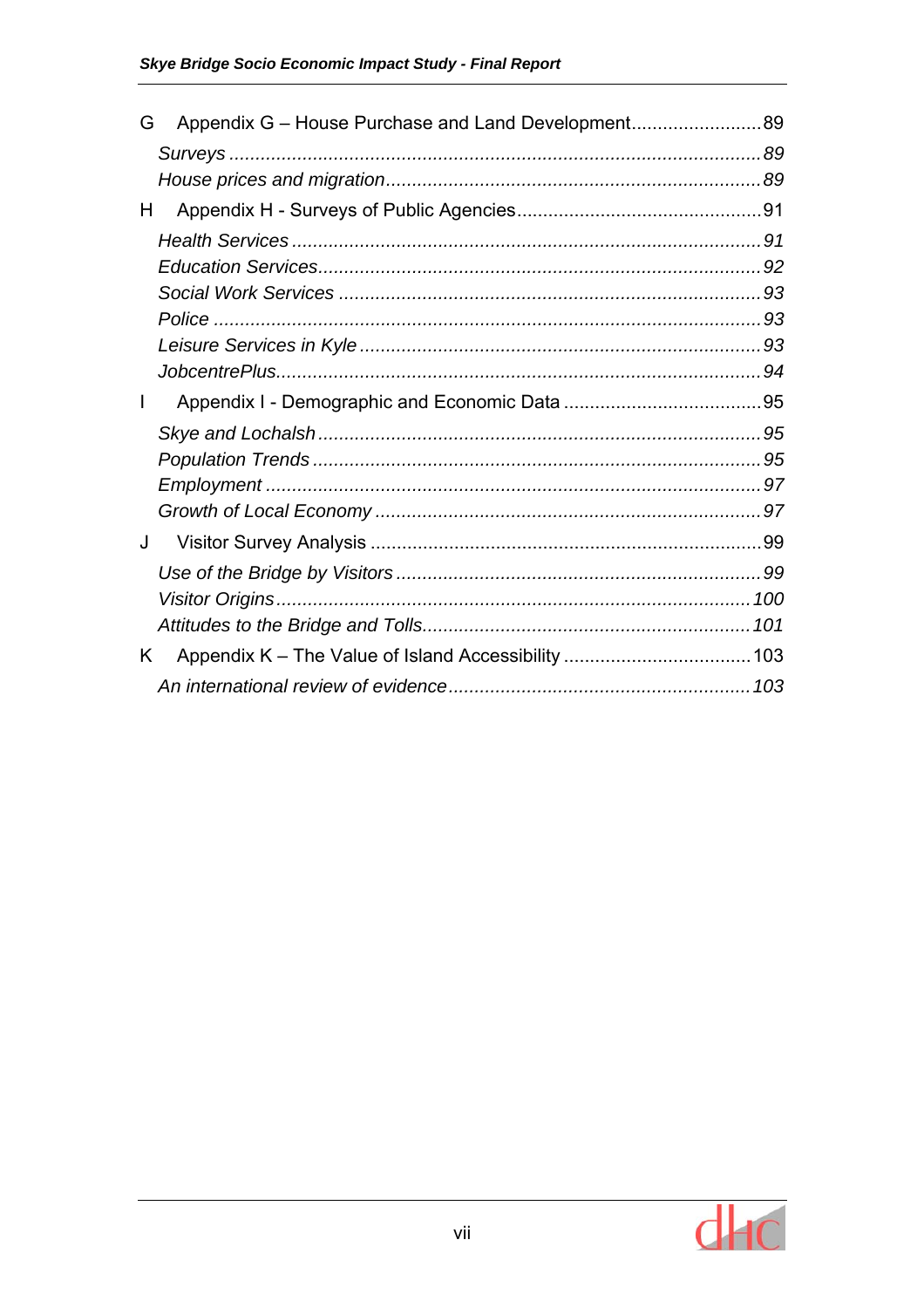# **1.0 Introduction**

- 1.1 Evaluating the benefits of transport changes in remote areas is one of the most significant challenges in transport appraisal. There is much to be learned from the experience of the Skye Crossing over the last decade or more. The impacts of the Skye Bridge have been tracked from baseline surveys from before it was constructed with household, business and travel surveys approximately every two years since then.
- 1.2 It is now over 10 years since the bridge opened, and on 21 December 2004 the tolls were removed from the crossing. This report reviews what can be learned from the case of the Skye Bridge about the impacts of major transport investment and pricing changes in remote areas, and in particular the bridge toll removal.

#### *Approach to the project*

- 1.3 The work has consisted of four main stages.
	- A review of existing data and previous research
	- Surveys of current travel, attitudes, and behaviour comprising: focus groups, telephone surveys, postal surveys and travel surveys of households, businesses, visitors, and public agencies.
	- Review of potential impacts and analysis of data to identify the scale of impacts.
	- Review of lessons learned.
- 1.4 This report:
	- Outlines the methodology for the work in Chapter 2.
	- Reviews the changes in travel patterns, user experiences and cost of transport in Chapter 3.
	- Reviews the user economic benefits in Chapter 4.
	- Identifies the impacts on business location, growth, and competitiveness in Chapter 4.
	- Identifies the impacts on households, location choice, and demography in Chapter 5.
	- Reviews how the above changes relate to the wider economic context in the area in Chapter 6.
	- Summarises the conclusions in Chapter 8.
	- Recommends how future investment and appraisal can learn from the findings in Chapter 9.
- 1.5 The work has been undertaken by staff from DHC with support and advice from Peter Mackie and James Laird at the Institute for Transport Studies at the University of Leeds.

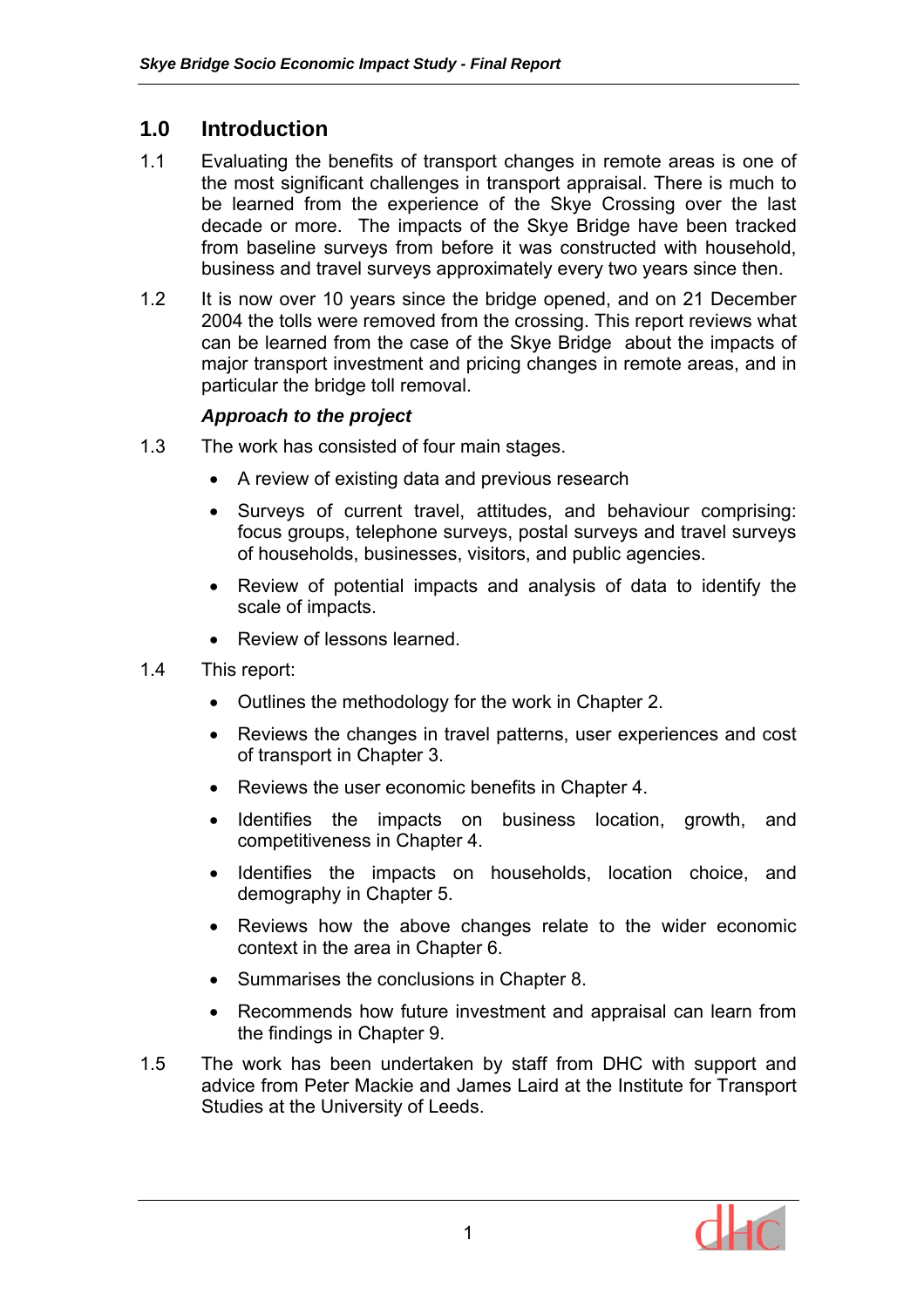# **2.0 Concepts and Methodology**

## *Overview of the Changes*

2.1 The transport changes have been significant, affecting the time, cost, comfort, convenience, reliability, and image of travelling to Skye. Table 2.1 summarises the main changes. A more detailed timeline of events is shown in Appendix A.

| Date             | Event                                                                                                                                                 | <b>Principal Direct Impacts</b>                |
|------------------|-------------------------------------------------------------------------------------------------------------------------------------------------------|------------------------------------------------|
| April 1992       | 24 hour ferry services introduced.                                                                                                                    | Time, reliability                              |
| 17 October 1995  | Bridge opens and ferry services cease. Tolls<br>were slightly cheaper than ferry fares for all<br>vehicle categories.                                 | Time, image, comfort,<br>reliability, and cost |
| 1998             | Toll regime change funded by Scottish<br>Executive, with reductions in tolls for local<br>people via books of tickets to £1.34 per single<br>journey. | Cost                                           |
| 21 December 2004 | Tolls removed.                                                                                                                                        | Cost, time                                     |

- 2.2 The most significant journey time change was when new ferries were introduced in 1992. Prior to this, regular peak delays of several hours and no overnight service meant that journey planning was needed for a trip to Skye. The introduction of these ferries coincided with the announcement that a bridge was to be built.
- 2.3 When the bridge opened in 1995 it delivered further time savings, but also some cost changes. These included small cost reductions for most motorised trips but cost increases where journeys had previously been made by free ferry crossings, principally by walkers.
- 2.4 Once the bridge was opened, cost replaced time as the most important factor affecting the accessibility of Skye. The 1995 tolling regime envisaged that these cost factors were only short term with the bridge becoming free by about 2007. However, in the face of local concerns about the high short term toll, the costs for most local users were reduced in 1998, and the planned tolling period extended. A further reduction in tolls was then made in 2004 when the tolls were removed.

## *Measuring the impacts*

- 2.5 The direct transport impacts have wider effects on the economy and society. These wider impacts depend on the responses of households, businesses, agencies, visitors and other actors to the transport changes.
- 2.6 These impacts are extremely difficult to disentangle from other changes within economies, so the approach to this work has been to:
	- Identify the mechanisms for change from hypotheses in previous work.
	- Conduct survey work to establish whether these and other mechanisms are being observed locally.

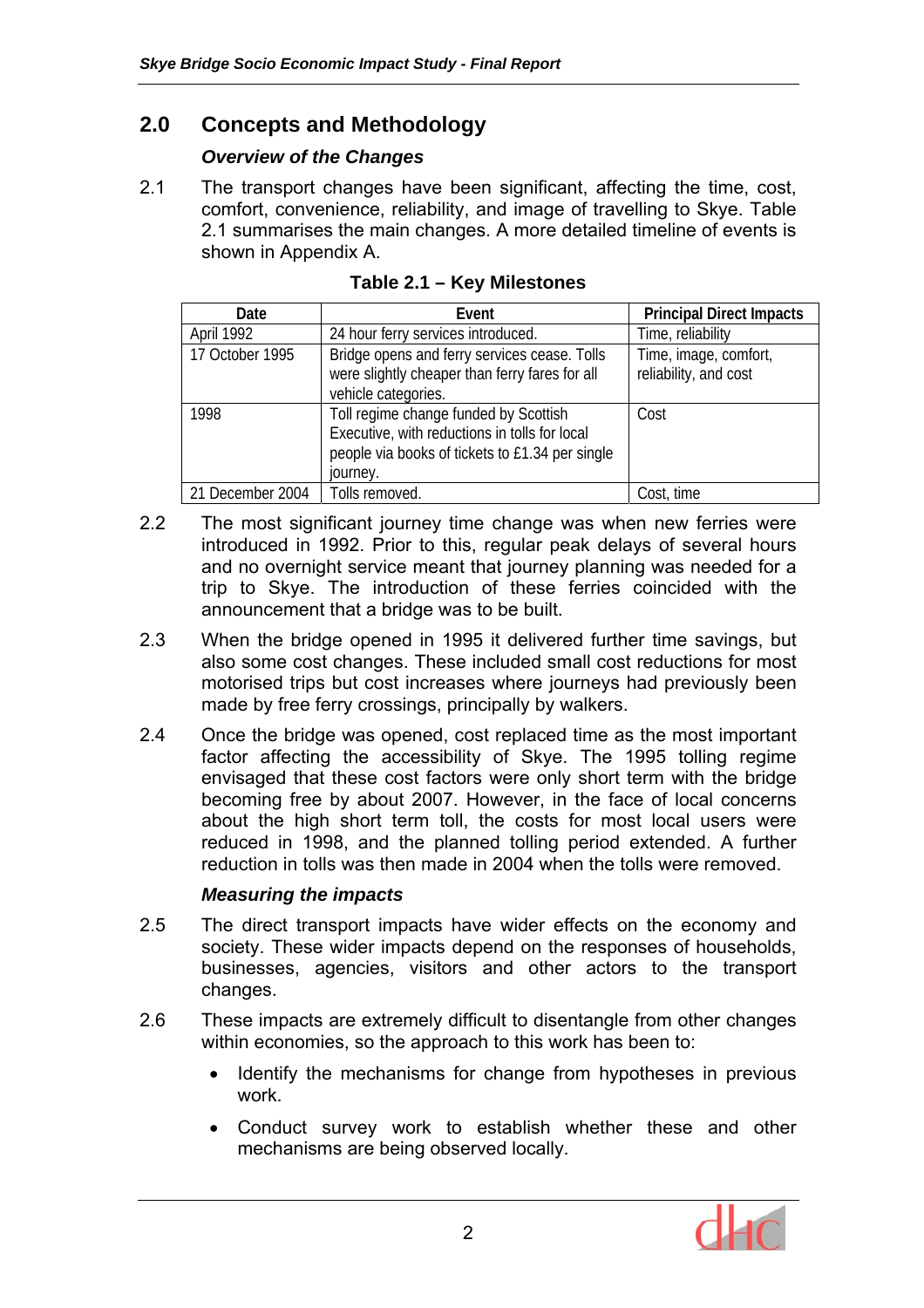- Carry out analysis to estimate the scale of each impact from the available data.
- 2.7 Figure 2.1 describes the conceptual approach.



**Figure 2.1 – Impacts of the Skye Bridge** 

- 2.8 Different impacts take place on different timescales. With several changes to the quality and cost of the crossing having been made since 1992, isolating the separate effects of each parameter is probably not helpful. It is more useful to identify the overall level of change and the overall impacts that have resulted, taking account of the phasing of transport changes and impacts.
- 2.9 One of the key issues in any ex-post study is the identification of the counter-factual. Wherever possible it is necessary to separate out the effects of background economic and population change from those that have been initiated by the bridge and the removal of tolls. This is always a difficult task, particularly for a region like Skye and Lochalsh, which was experiencing economic and population growth prior to construction of the bridge. The changes in the local area have been compared with other parts of the Highlands and Scotland where possible. In addition, the analysis draws broadly from wider evidence and theory as required to allow the scale of the impacts to be assessed.

# *Assessing the direct impacts and final impacts*

2.10 Fixed links to islands have the potential to deliver step changes in quality of life to island residents and profitability to businesses through increasing accessibility to education, jobs, healthcare, customers, suppliers, as well as reducing uncertainty. Valuing each of these final

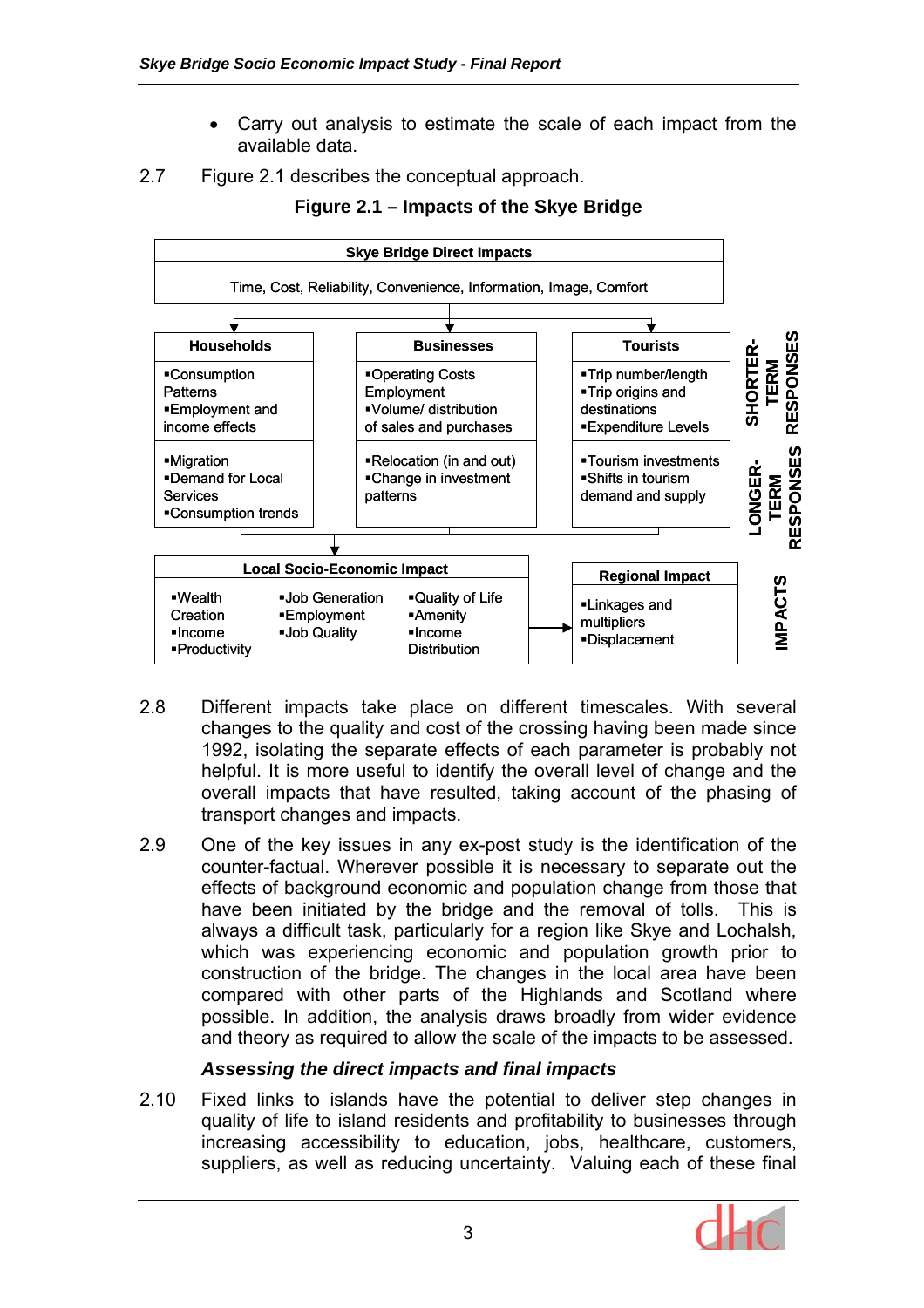impacts individually is an extremely complex task. The cross sectoral value of accessibility as a social and economic benefit is increasingly recognised within government policy.

- 2.11 Currently within appraisal, the quantifiable elements of the indirect benefits are measured through the value that households, businesses, agencies and individuals attribute to the direct transport impacts. Direct transport impacts such as time savings have value to households, individuals and businesses not because they primarily value those impacts *per se* but because they facilitate the household, business or individual achieving a final impact – which has value. For example businesses value cost and travel time reductions because they reduce business costs and increase the productivity of the workforce. Households and individuals value cost and travel time reductions because household disposable income increases, and because in a time constrained world destinations that were too far away (e.g. the supermarket) now become accessible or time that was spent travelling can now be allocated to other more useful activities.
- 2.12 If we are to use the direct transport impacts as an indirect measure of the value of a fixed link we need to have an accurate understanding of how households, businesses and individuals value changes in transport quality. In addition to time and cost savings a fixed link might be expected to deliver other quality enhancements above that offered by a ferry. These would include improved reliability, increased travelling comfort, a more 'connected' image and a reduced need to plan activities (in order to fit in with a ferry timetable).
- 2.13 There is very little UK and international evidence on the value that remote communities attach to these quality impacts (see Appendix K). It is important therefore to set the Skye bridge findings in the context of the wider evidence relating to inconvenience costs such as that contained in the recent update to the Norwegian appraisal guidance<sup>1</sup>. Inconvenience costs are defined as the willingness of users to pay for a fixed link relative to a ferry. They are additional to time and out of pocket costs.
- 2.14 In addition to inconvenience costs it is possible that businesses and households may attach a value to a fixed link over a ferry that is not related to their use of the link – i.e. some form of non-use value. Such a value may be associated with, for example, the increased confidence

 $\overline{a}$ 

<sup>&</sup>lt;sup>1</sup> The Norwegian appraisal guidance is based on ex-post research (Bråthen and Hervik, 1997) undertaken in the late 1990s on five fixed link crossings on the Norwegian west coast. The ferry services that were replaced by the fixed links were all frequent (more than 2 an hour in the peak) and had long hours of operation (from 5.30am to midnight). In this instance the inconvenience costs reflect both changes in headway and the benefits of increased hours of operation. Bråthen and Hervik's research identified that inconvenience costs ranged from US\$5.2 per car to –US\$1.3 and that inconvenience costs can increase the economic benefits of a fixed link by up to 60%. However, this is scheme dependent and Bråthen and Hervik found that, for some schemes, benefits only increased by 19% and for the scheme where inconvenience costs were negative benefits were deflated by 25%.

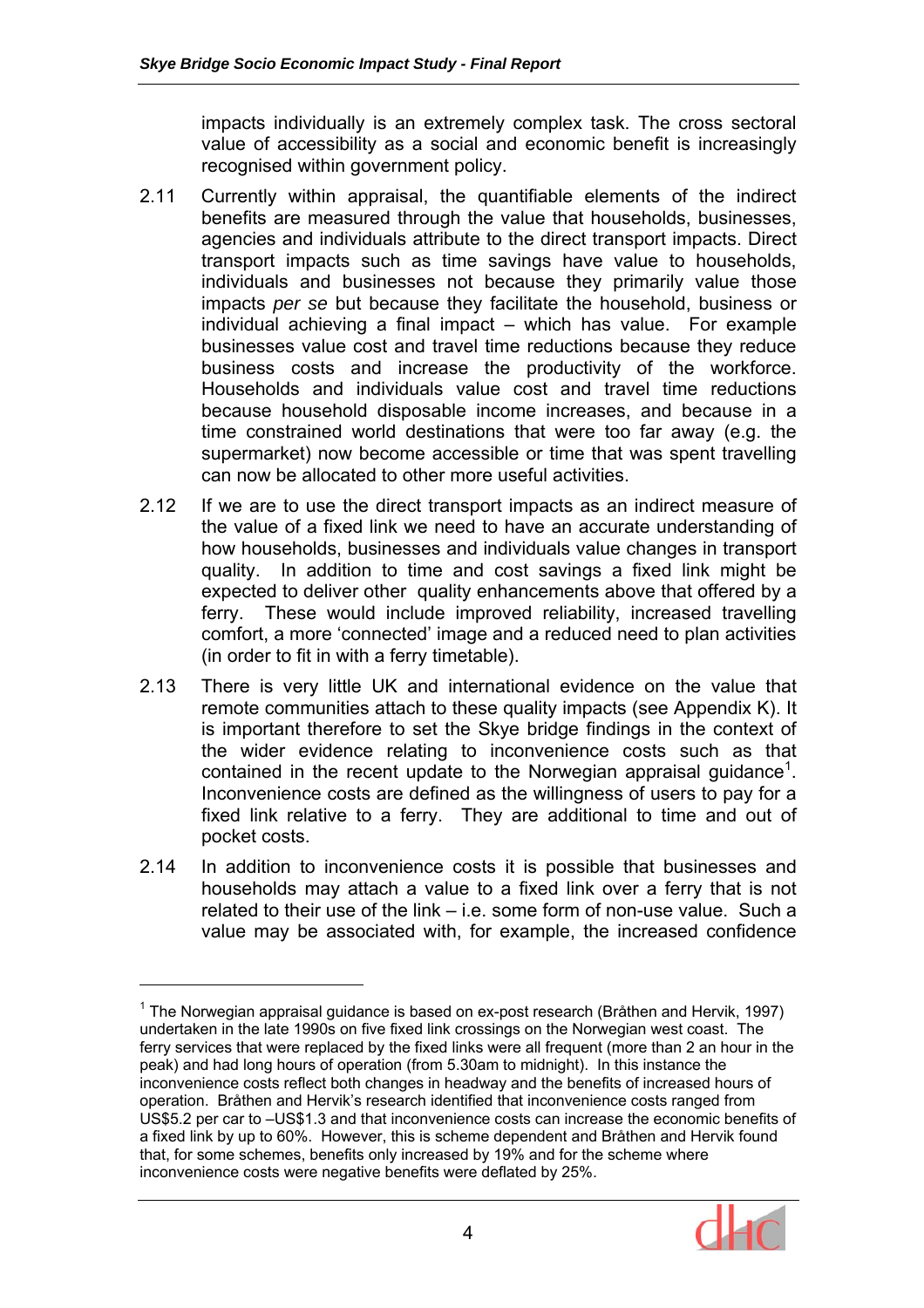that may be derived from an increase in the labour market catchment or the security that may be derived from the continued vitality of a community. This may provide a link with the perceived social benefit of retaining or growing the population in remote areas. Increasingly the size of these catchment changes are reported in accessibility plans and accessibility appraisals separately from transport economic benefits. This is because the value of catchment characteristics is sensitive to the local context, and this is particularly true in remote areas. There is therefore no satisfactory UK or international evidence on the economic value of the size of such a non-use value (see Appendix K).

- 2.15 The last decade has seen a strong interest in how improvements in transport can facilitate economic growth. In certain circumstances this economic growth can stimulate changes in the structure of the economy stimulating further growth. This is particularly the case for sectors of the economy where economies of scale, scope or density have an influence (Laird, Nellthorp and Mackie,2005). Whilst typically being associated with large conurbations, these 'network effects' may also have an important economic impact in remote regions.
- 2.16 Of particular significance in remote areas can be the links between transport, social and business networks. However data on how social and business networks operate is very difficult to establish (e.g. who joints a chamber of commerce or the impact on business location of a US business executive having relatives in the Highlands of Scotland). Practical appraisal is therefore a complex mix of qualitative and quantitative measures but this can provide a reasonable measure of the total economic impact of a transport project.
- 2.17 The approach adopted within this study examines the changes in traffic and travel patterns as a consequence of the transport quality and toll changes on the Skye Bridge and then, using household and business surveys, relates this to the 'final' impacts that can be attributed to the removal of tolls from the bridge. Comparisons are also made between accessibility change and the way that households and businesses value accessibility. Drawing from these survey results, a measure of the total economic impact of constructing the bridge and removing tolls from the bridge is made.

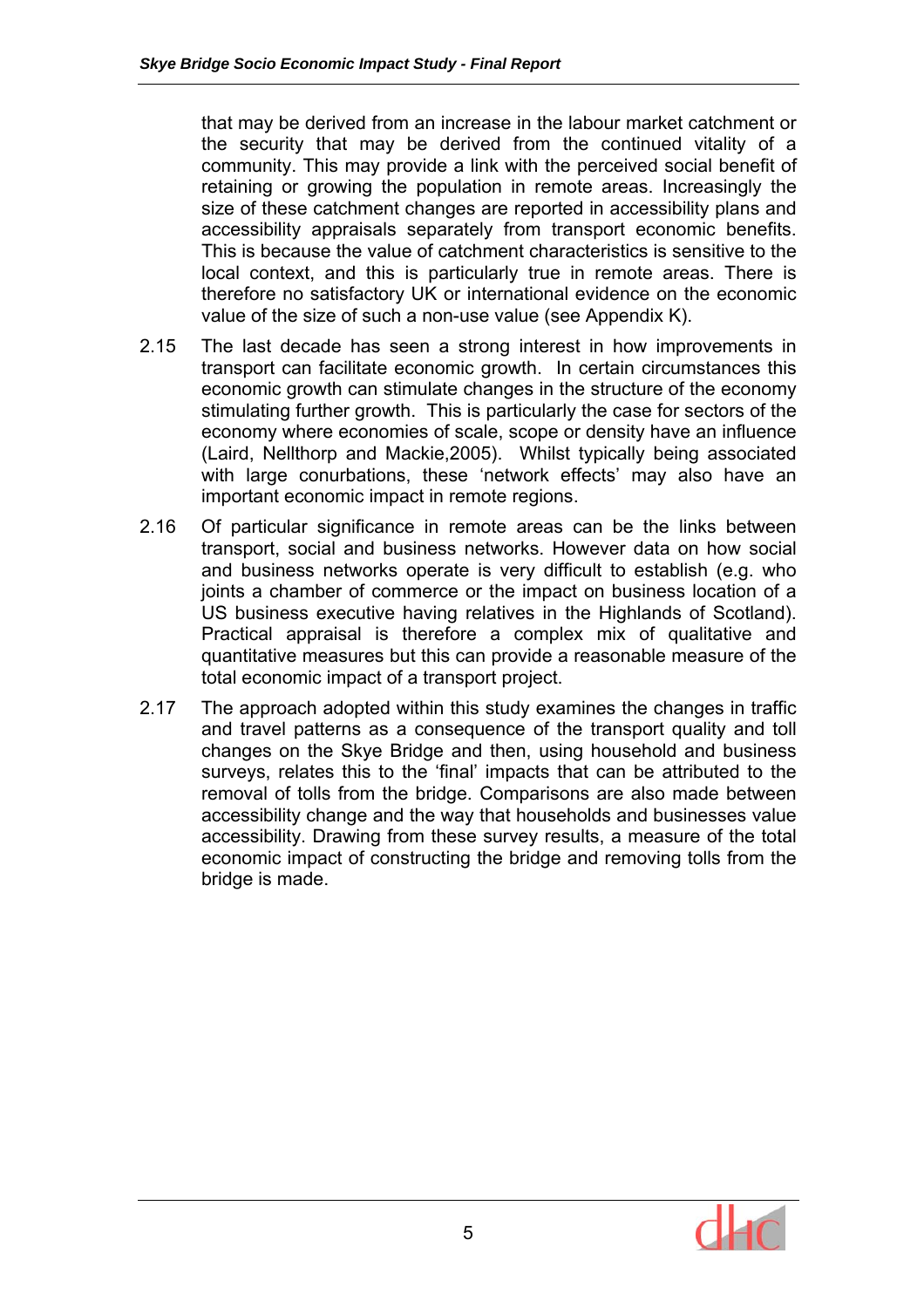# **3.0 Travel Patterns**

#### *Changes in travel patterns*

- 3.1 The Skye Bridge is one of three possible ways of travelling from and to Skye and many people access the Western Isles via Skye. The starting point for the study is to understand the travel patterns in the area and changes in the travel patterns. To facilitate this, there have been regular surveys of travel patterns since 1995. These include:
	- Origin-destination surveys at:
		- o The Skye Bridge (1995, 1997, 1999 and 2006)
		- o Glenelg/Kylerhea ferry (1995 and 2006)
		- o Mallaig/Armadale ferry (1995, 1998, and 2006)
		- o Ullapool/Stornoway ferry (1995, 1998, and 2006)
		- o Uig/Tarbert/Lochmaddy ferry (1995, 1998 and 2006)
		- o Kyle of Lochalsh to Kyleakin and Broadford buses. (1995, 1998, and 2006)
		- o Kyle of Lochalsh rail station (1995, 1998, and 2006)
	- Bus passenger surveys on all services passing through Kyle of Lochalsh.
	- Traffic count data from the Scottish Executive and Highland Council covering all available data from traffic counts in the area since the 1985.
	- Some selected ferry service data from Caledonian MacBrayne and the Scottish Executive covering ferry usage since 1995.
	- Rail data from ScotRail and Highlands and Islands Enterprise with the results of recent trends in rail travel.
- 3.2 The analysis of these travel patterns is helpful in explaining how people have responded to transport changes in the area. The zoning system has used for the analysis is as follows:

#### *Mainland*

- Kyle of Lochalsh
- Rest of Lochalsh
- Rest of Highland
- Lochaber
- Elsewhere e.g. central belt

## *Skye and Islands*

- Kyleakin
- South Skye
- North Skye
- Western Isles

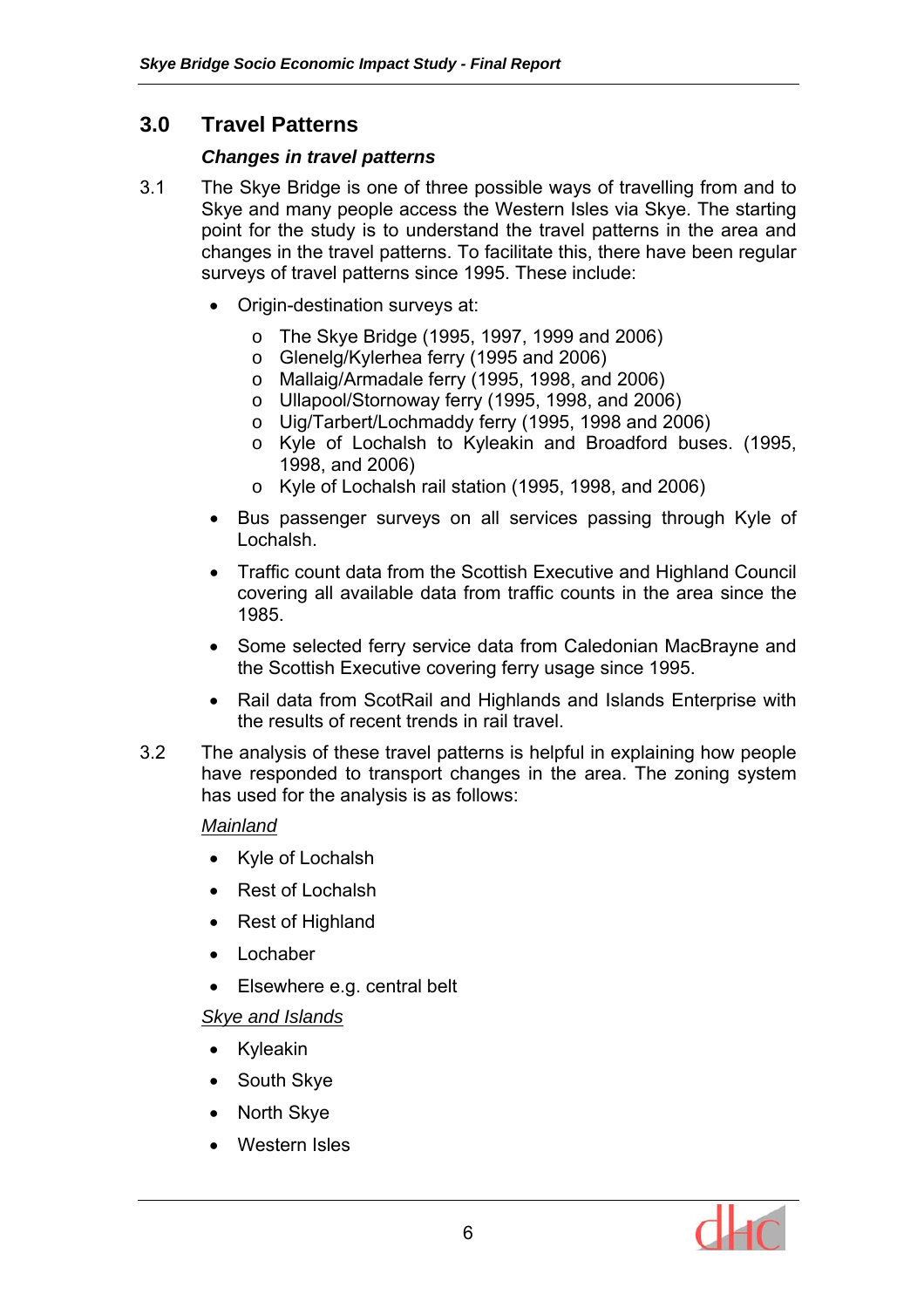

#### **Figure 3.1 – Analysis Zones**

#### *Traffic Flows on the Kyle-Kyleakin Crossing (Ferry and Bridge)*

- 3.3 Figure 3.2 shows the annual traffic count data for both the Kyle-Kyleakin Ferry and the Skye Bridge. Toll and ferry data was obtained from Scottish Transport Statistics, and previous studies of the Skye Bridge (TRL, 1995; DTZ, 1999).
- 3.4 Since the toll removal, traffic has been increasing rapidly and it is too early to identify what the eventual growth rate will be with a free bridge. Traffic has already increased by about 50% since the tolls were removed.
- 3.5 The data also shows a significant jump (of approximately 20%) in traffic as a result of the change from the Ferry to the Bridge. However, reporting methods and data recording on the Bridge are likely to be more rigorous than those on the ferry (as a result of the Toll data vs. manual recording of the ferry crossings, and the variety of sources used for the ferry analysis). Ferry crossings may also have been underreported for some trips. As a result, the level of increase resulting from the introduction of the bridge could be overestimated.

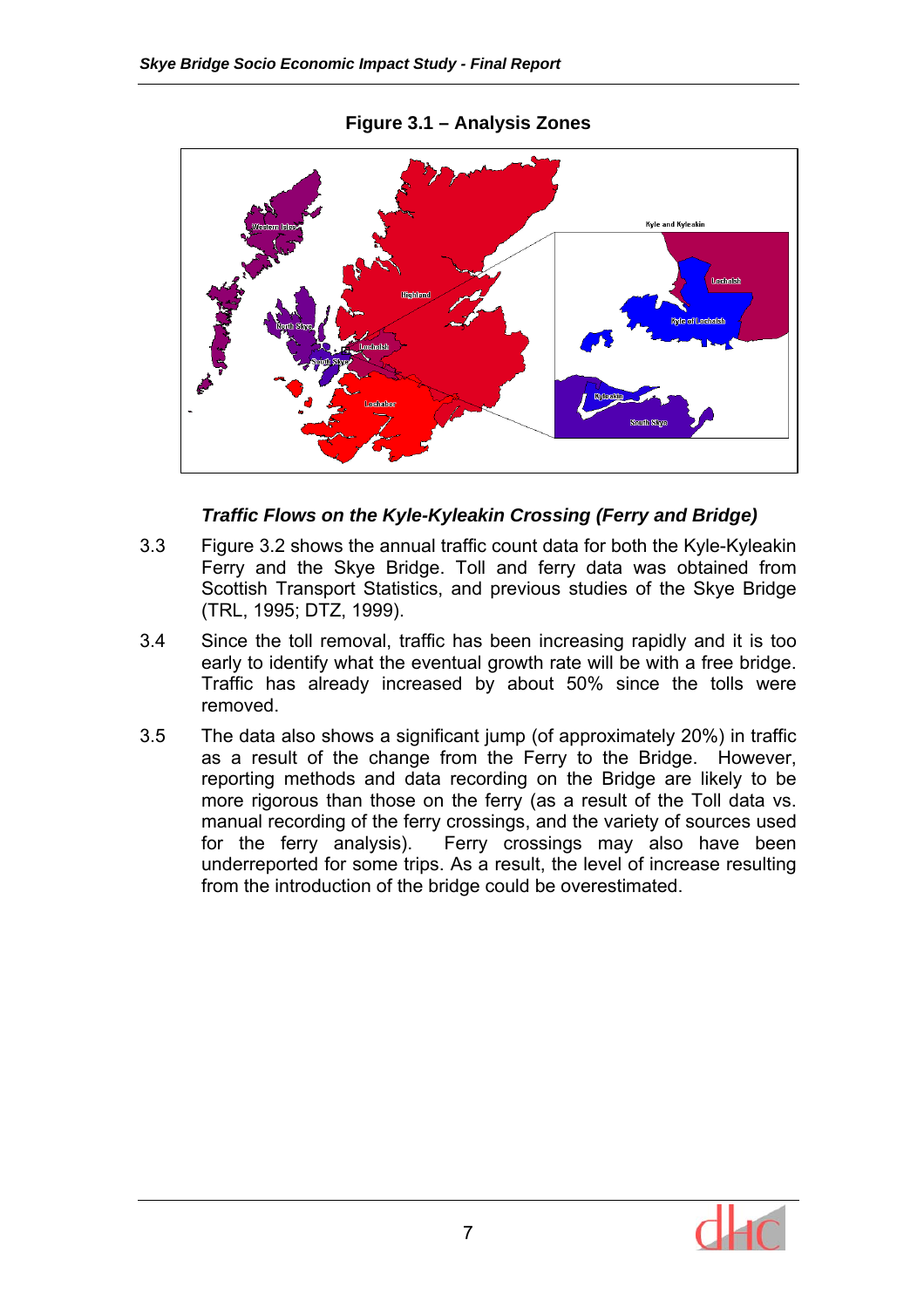

**Figure 3.2 - Kyle – Kyleakin Annual Vehicle Crossings** 

- 3.6 A slight levelling off of annual traffic growth on the ferry occurs after 1989. The introduction of the 24 hour ferry appears to have made little difference to the overall trend. However, this change may have provided the increased capacity to meet the continuing steady increase in demand. The significant dip in crossings in 2001 is thought likely to be a result of the UK foot and mouth crisis.
- 3.7 An examination of seasonal variation demonstrates consistent traffic peaks in August, and troughs in December. The year to year traffic flows are broadly consistent (excepting the foot and mouth affected 2001 data) until the end of 2003, when the rate of growth increases.
- 3.8 Figure 3.3 shows that traffic levels increase on the Skye Bridge in 1998 relative to national figures. This increase coincides with the introduction of enhanced discounted tickets for local residents in 1998, which gave rise to an immediate and significant increase in local trips. However, the figure also demonstrates that the relative traffic levels on the Skye bridge have continued to grow at a faster rate than occurred at a national level. Although incomes are higher and unemployment lower in Skye and Lochalsh than for the Highland average, the difference in the levels of traffic growth cannot be completely attributed to differences in these economic drivers of traffic growth, since the traffic growth is generally larger than the growth observed in these headline economic statistics.
- 3.9 This finding is reinforced by the 1998 household survey results and traffic data analysis (DTZ 1999); by late summer 1998, 28% of residents had increased their use of the bridge as a result of the discounted charges, making an average increase of 2 return trips (four crossings) per week. This travel behaviour change appears to have been

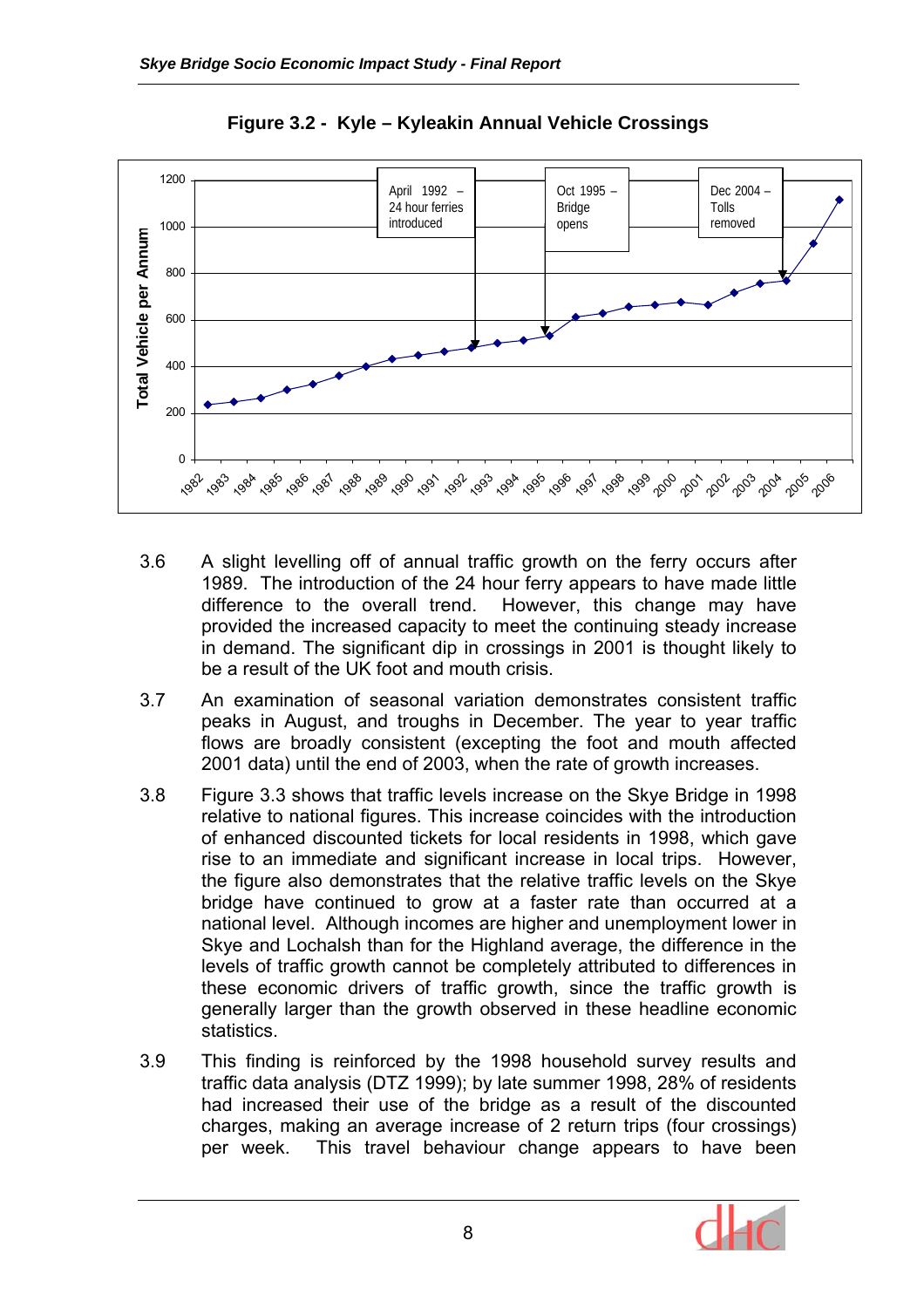maintained for a number of years subsequent to the toll discounts being introduced.



**Figure 3.3 - Skye Bridge Traffic and Trunk Road Traffic Indices** 

- 3.10 Classified count data at the bridge and Broadford shows that:
	- The composition of the traffic across the bridge has been fairly stable despite large changes in overall levels.
	- Over the period 1996 to 2004, 92% of tolls collected were for cars, 4% for heavy goods vehicles, 2% for buses, and 2% for motorcycles.
	- The introduction of the bridge had increased the number of buses by 30% and commercial vehicles by 12%.
	- There had been a slight decrease in the proportion of heavy goods vehicles

## *Pedestrians and Bus Travel on the Kyle-Kyleakin Crossing*

- 3.11 It is not possible to identify accurately how many passengers used the ferries. Most people walked on rather than stayed in their vehicles and vehicle occupancies data was not obtained in the 1995 surveys.
- 3.12 However using average vehicle occupancies from the 2006 winter and summer OD surveys, it is estimated that there were approximately 410,000 person trips across the Kyle of Lochalsh at the time the ferries

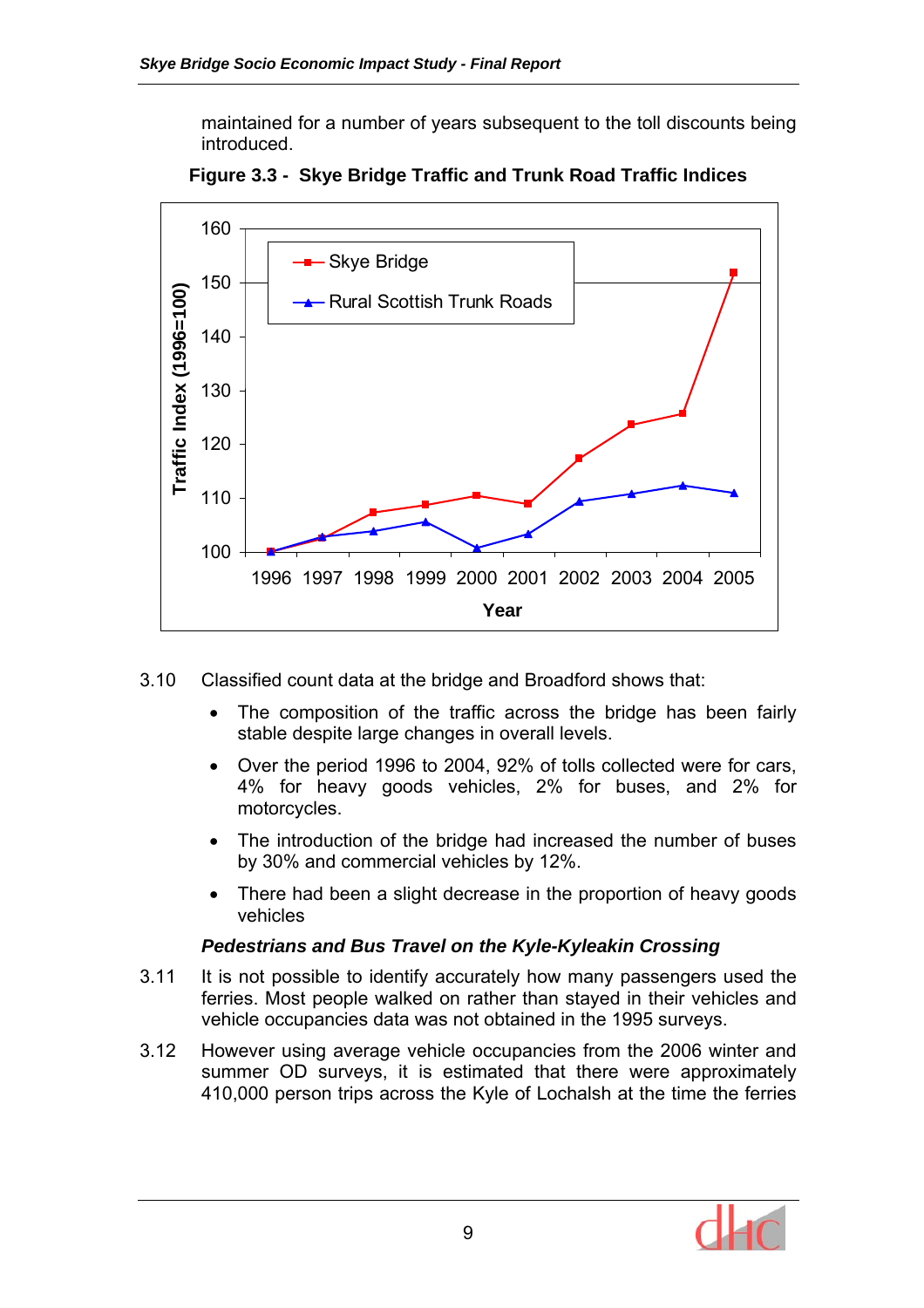stopped operating<sup>2</sup>. The vehicle occupancies in 1995 were not known, but based on national trends, occupancies have reduced slightly over time, so this figure may be an underestimate.

3.13 After the introduction of the bridge, a subsidised shuttle bus service (Service 370) was introduced between Kyle and Kyleakin to replace the foot passenger service offered by the ferry. No counts are available for people who chose to make the (approximately 20 minute) walk across the bridge.



**Figure 3.4 – Ferry and Shuttle Bus Passenger Volumes** 

- 3.14 The first year for which there was data for the shuttle bus (1996-97) the patronage was about 135,000 but there was a steady decline in this traffic in the years that followed. A few people may have continued to walk and many will have shifted to car. This will have been a very important factor affecting the growth of car traffic shortly after the bridge opened. However the loss of up to 275,000 pedestrian trips is equivalent to about half of the total vehicle flow across the bridge. Trip suppression of this order could be expected to have significant economic (and political) consequences.
- 3.15 Further detail on these flows and the decline of the shuttle bus is provided in Appendix B.

 $\overline{a}$ 



 $2$  The passenger figures on the ferries did not distinguish between foot passengers and passengers in cars, buses, lorries and coaches. This estimate therefore assumes an average car occupancy of 1.8. Peak summer occupancies are higher than this and winter occupancies are lower. The number of pedestrians on the ferries is sensitive to the average value chosen.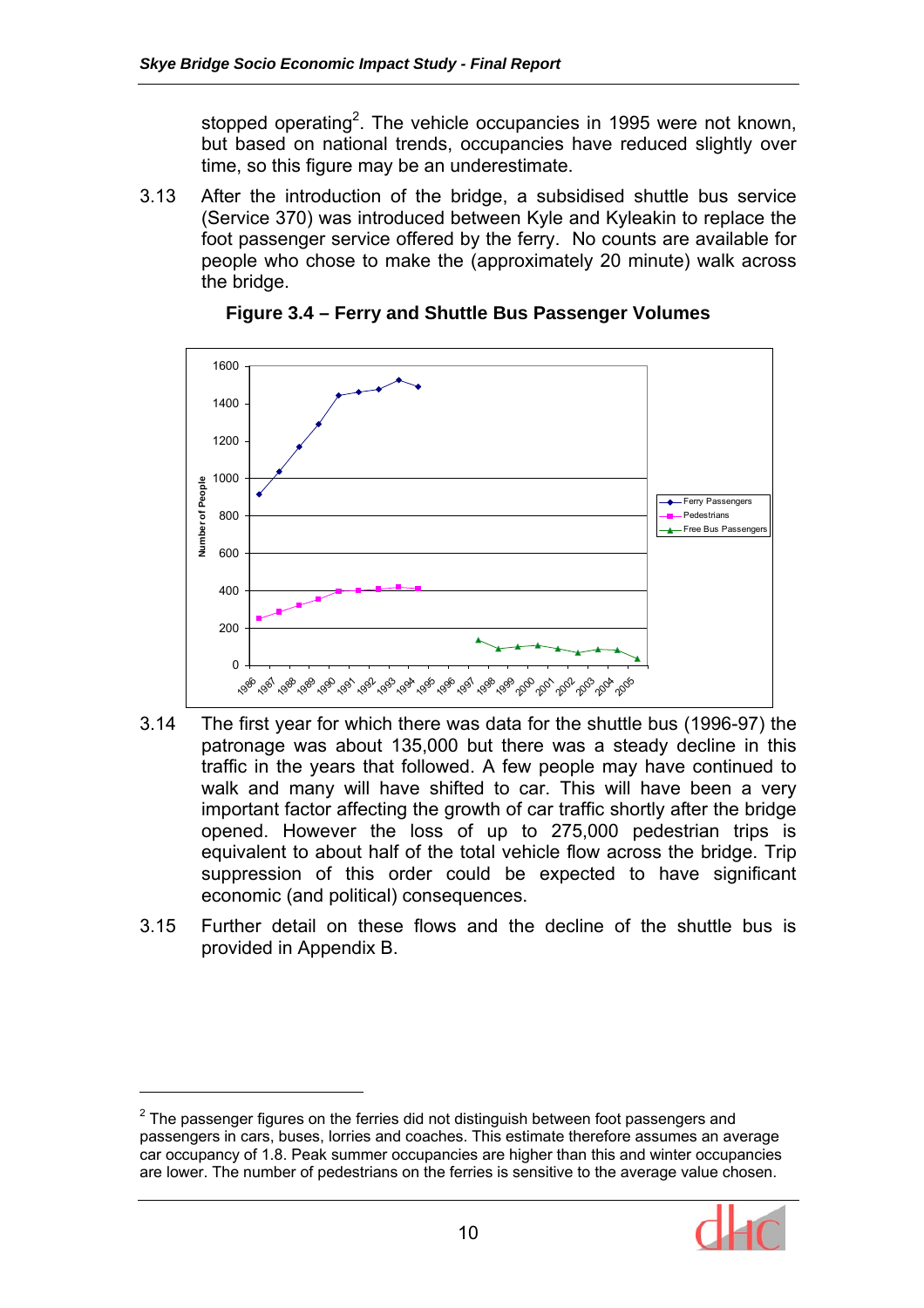# *Ferry Traffic*

3.16 Figure 3.4 shows the ferry routes which could potentially be affected by the Skye Bridge. All but one of the ferries, Glenelg to Kylerhea, is operated by Caledonian MacBrayne (Cal-Mac). Kyle-Kyleakin ceased operating in October 1995. Otternish-Leverburgh started operating in June 1996, later transferring to a new North Uist terminal at Berneray. The Sound of Barra service started operating in 2003 between Barra and Eriskay.



**Figure 3.4 - Ferry Routes** 

- 3.17 Analysis of the ferry data summarised in Appendix B (Figures B4 to B8) shows that:
	- There does not appear to have been abstraction from the Ullapool to Stornoway ferry as a result of the Skye Bridge. This is likely to be partly as a result of the introduction of the enhanced ferry services on this route.
	- The Mallaig-Armadale route has delivered a steady and significant increase in commercial (bus and LGV/HGV) vehicles since the introduction of linkspans on this route in 1994. There may have been some abstraction of car traffic from this route but overall the 1994 investment has been more significant for this route than any negative impacts from the Skye Bridge.
	- Passenger and car traffic on the Uig-Tarbert-Lochmaddy service grew by over 20% between 2001 and 2004 despite a weak

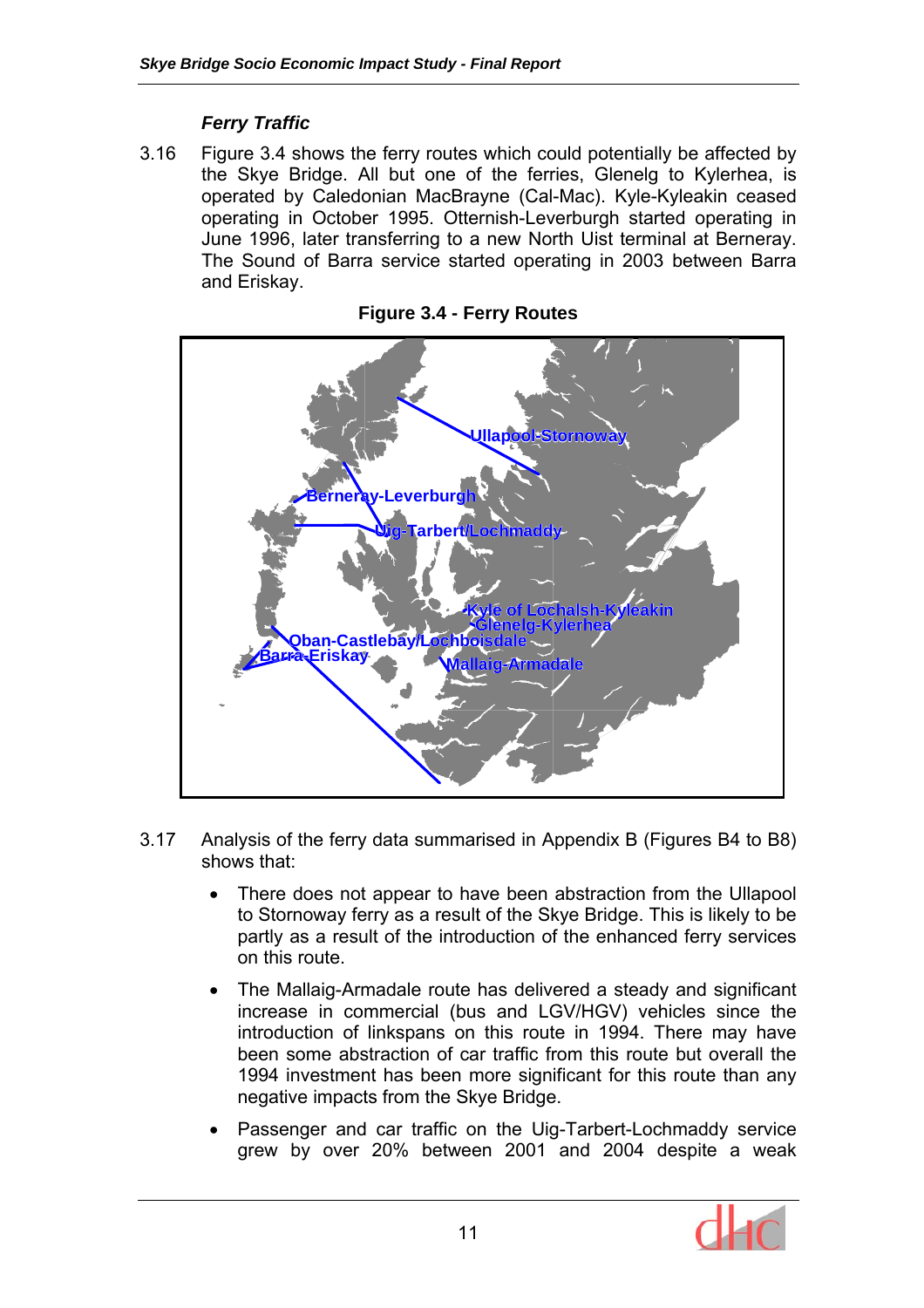economy in the Western Isles. The improvements at Kyle-Kyleakin have made this a more attractive route, since there were risks of being held up at Kyle and missing the ferry at Uig prior to 1992/95. Whilst it is difficult to assess how things may have been different had the bridge not been built, it is clear that the bridge has been a factor. The decline in freight traffic on this route since 1999 reflects the declining economy, the salmon farming industry transferring business from the Calmac ferries to their own boats and freighters, and the Sound of Harris service allowing greater consolidation of freight on the Stornoway to Ullapool route.

- The Oban-Castlebay-Lochboisdale route appears to have lost freight traffic to the Kyle-Kyleakin-Uig-Tarbert-Lochmaddy route during the 1990s. This is likely to be partly due to the growing strength of the Inverness economy making the Oban route less attractive but will also be related to the lower costs of the route via Skye.
- 3.18 The 24 hour ferries and the Skye Bridge have therefore had the greatest impact on travel to Uist. The traffic volumes are however very small compared to the scale of the changes at Kyle. The user benefits are therefore marginal but the wider economic benefits in helping to support the Uist economy may be more significant.

## *Trip distribution*

3.19 The origin location of vehicle trips to Skye has changed as shown in Figure 3.5. The removal of the bridge tolls has resulted in very strong growth in the local trips between Kyleakin/South Skye and Kyle of Lochalsh/Lochalsh.



**Figure 3.5 – Mainland to Skye Vehicle Travel Demand (1995, 1998, 2006)** 

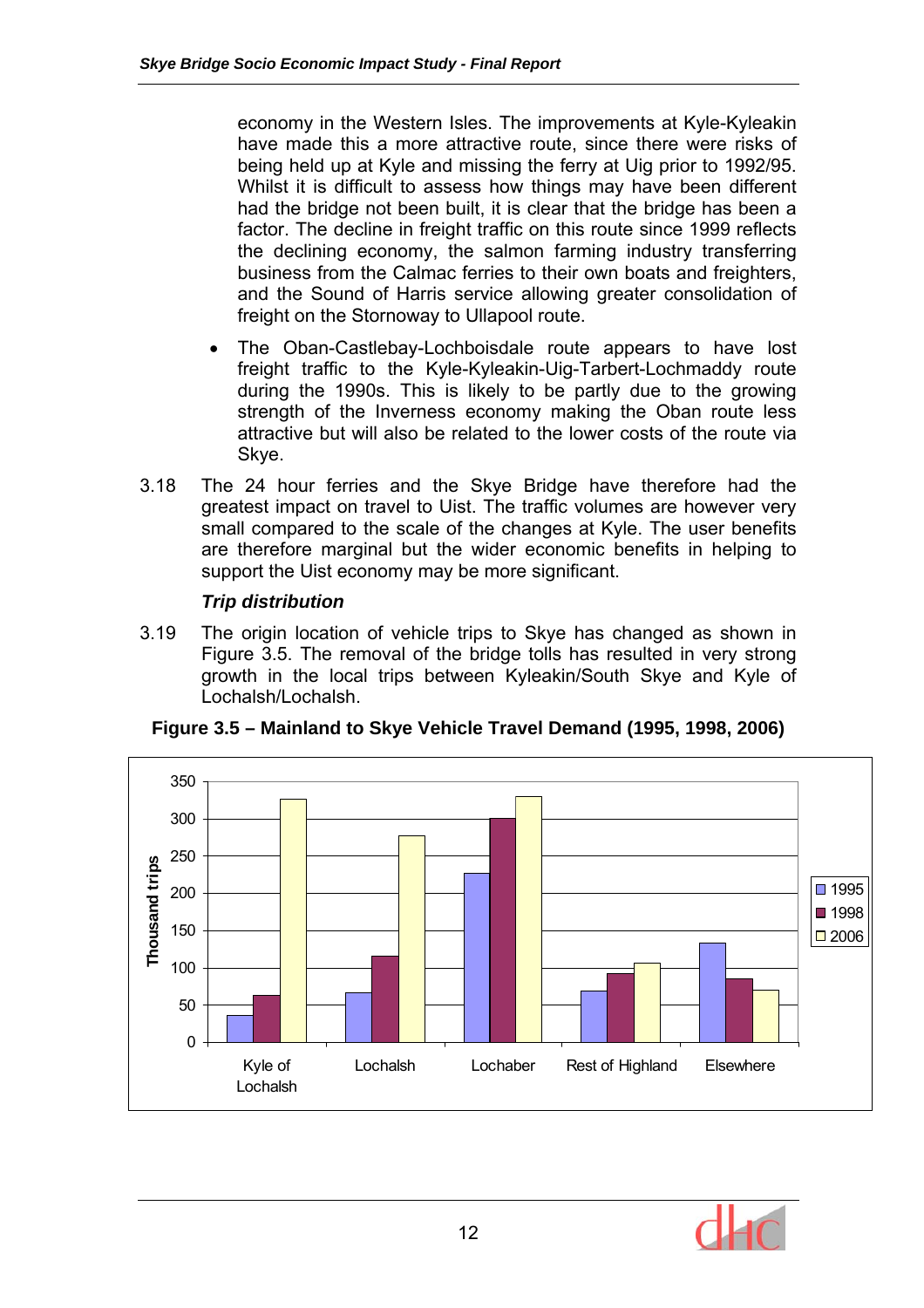- 3.20 The growth in the rest of Highland category relative to elsewhere may reflect the growing relative importance of the Inverness economy relative to elsewhere. There has also been increasing use of Inverness Airport as an entry point to the Highlands relative to central belt and further afield. The sum of the rest of Highland and Elsewhere categories is roughly constant over the period suggesting that, overall, Skye and Lochalsh is no more dependent on travel to the rest of Scotland than prior to the bridge.
- 3.21 The zoning system in 1998 has only two zones on Skye (Kyleakin and Rest of Skye) so a more useful comparison is between the 1995 and 2006 data as shown in Figure 3.6.



#### **Figure 3.6 – Vehicle Travel Demand by Region of Skye (1995, 2006)**

- 3.22 Given the small size of Kyleakin the growth in trips is very large accounting for 24% of the growth across the bridge. The very close proximity of Kyleakin to Kyle of Lochalsh means that the economies of the two places are becoming strongly linked. Overall, 53% of the vehicle trip growth is for south Skye. The slight decline to the Western isles is not significant given the small sample size in the surveys.
- 3.23 Despite this growth in trips between Skye and the mainland, the number of trips on and off the island per resident is still less than for the Island of Mull. The comparison of trips in Table 3.1 is as much a reflection of the dependence of the local population on tourism, as on the need for residents to access goods and services on the mainland. Therefore, although people in South Skye are making many more trips to the mainland, the travel patterns overall are consistent with its island status.

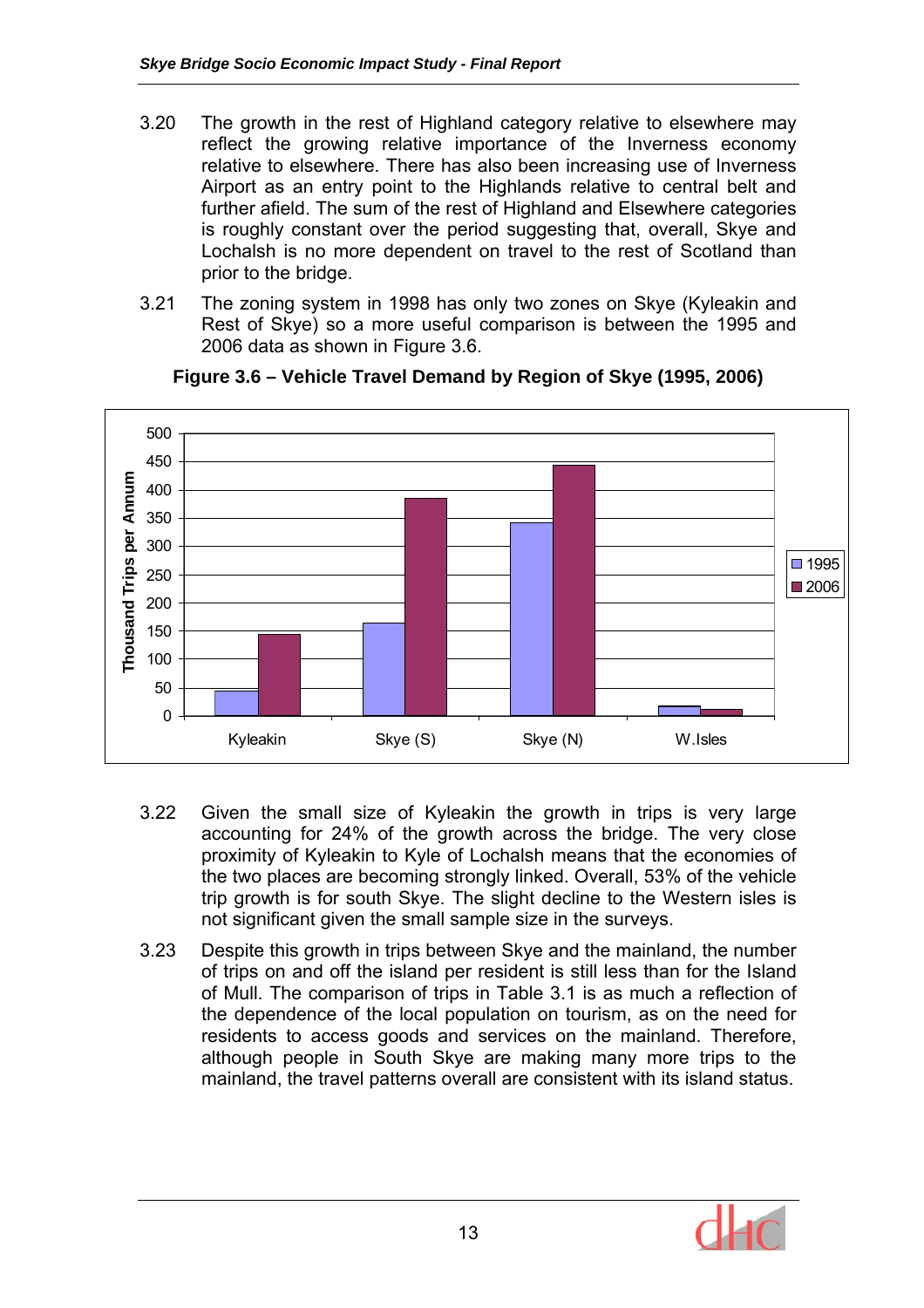|                  | Population<br>(2001 census) | Trips on/ off the island per<br>island resident per annum | Total trips to island<br>2005 |
|------------------|-----------------------------|-----------------------------------------------------------|-------------------------------|
| Mull             | 2667                        | 289                                                       | 772                           |
| <b>Skye</b>      | 9232                        | 186                                                       | 1719                          |
| Arran            | 5058                        | 157                                                       | 796                           |
| <b>Bute</b>      | 7149                        | 144                                                       | 1030                          |
| Lewis and Harris | 19918                       |                                                           | 343                           |

#### **Table 3.1 - Number of People Travelling to Larger Scottish West Coast Islands per Head of Island Population**

3.24 Based on the 2006 travel surveys it can be seen from Figure 3.7 that by far the largest group of trips across the bridge is for shopping, health, education, and personal business, as shown under the category "other". Home based work (HBW) and employers business (EB) account for a relatively low number of trips.



**Figure 3.7 – Bridge Trips by Purpose 2006** 

3.25 Complete data by purpose is not available for earlier years but a comparison of available data from 1998 and 2006 is shown in Figure 3.8. This shows that the growth in trips has been modest for work and employer's business but greatest for leisure/holiday and shopping/personal business trips.

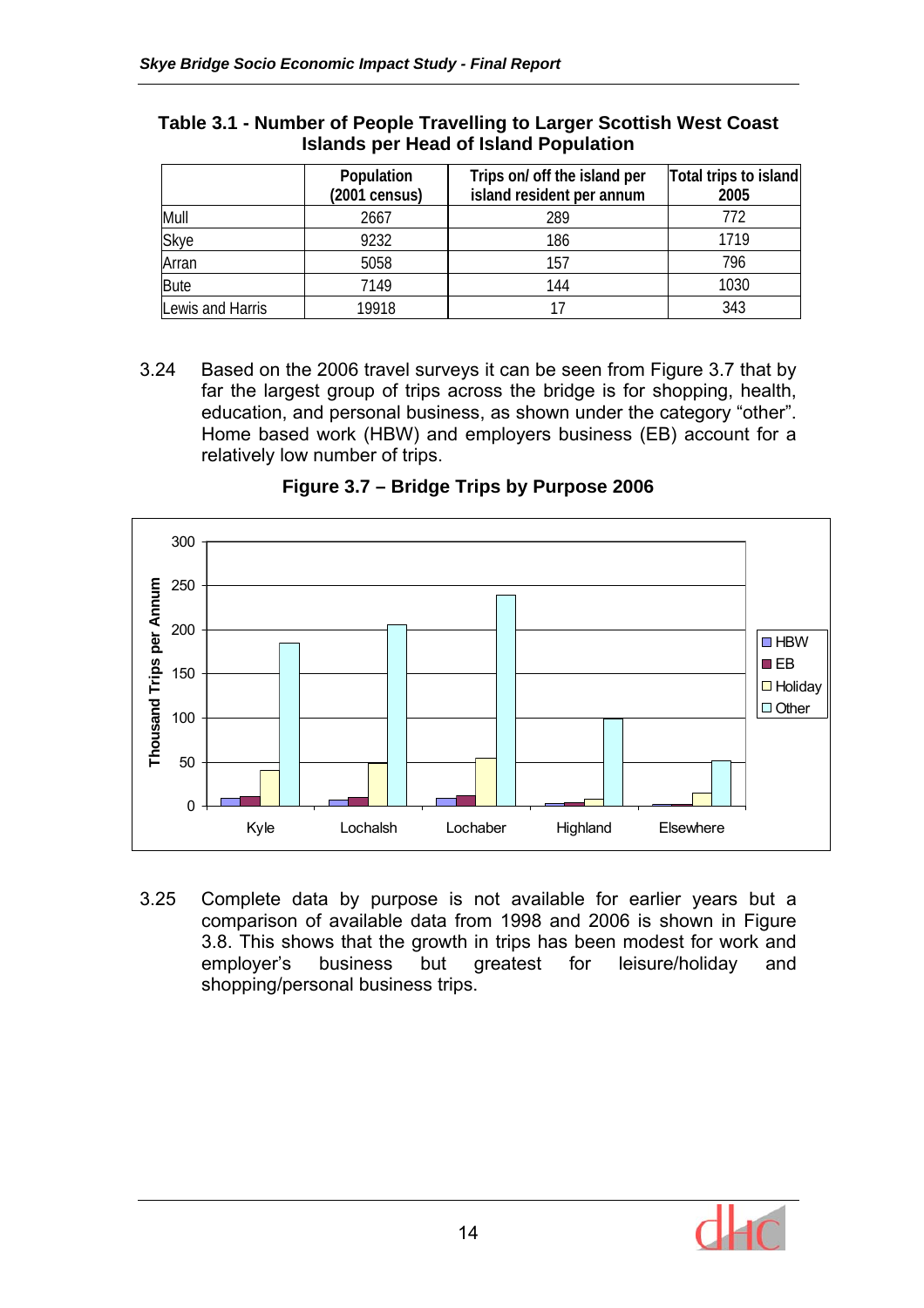

**Figure 3.8 – Trips by Purpose for 1998 and 2006** 

3.26 Further analysis shows that this growth in holiday trips is spread across all mainland zones (Figure 3.9). However for the local shopping and personal business trips the growth has been greatest for Kyle of Lochalsh.



**Figure 3.9 – Trip Growth by Trip Purpose and Zone** 

# *Overview of changes in travel patterns*

- 3.27 Overall the main changes that have been observed in travel patterns are that:
	- There has been a significant and broadly consistent increase in traffic on the Kyle-Kyleakin crossing since 1985. The introduction of the bridge produced a 20% increase in traffic and the introduction

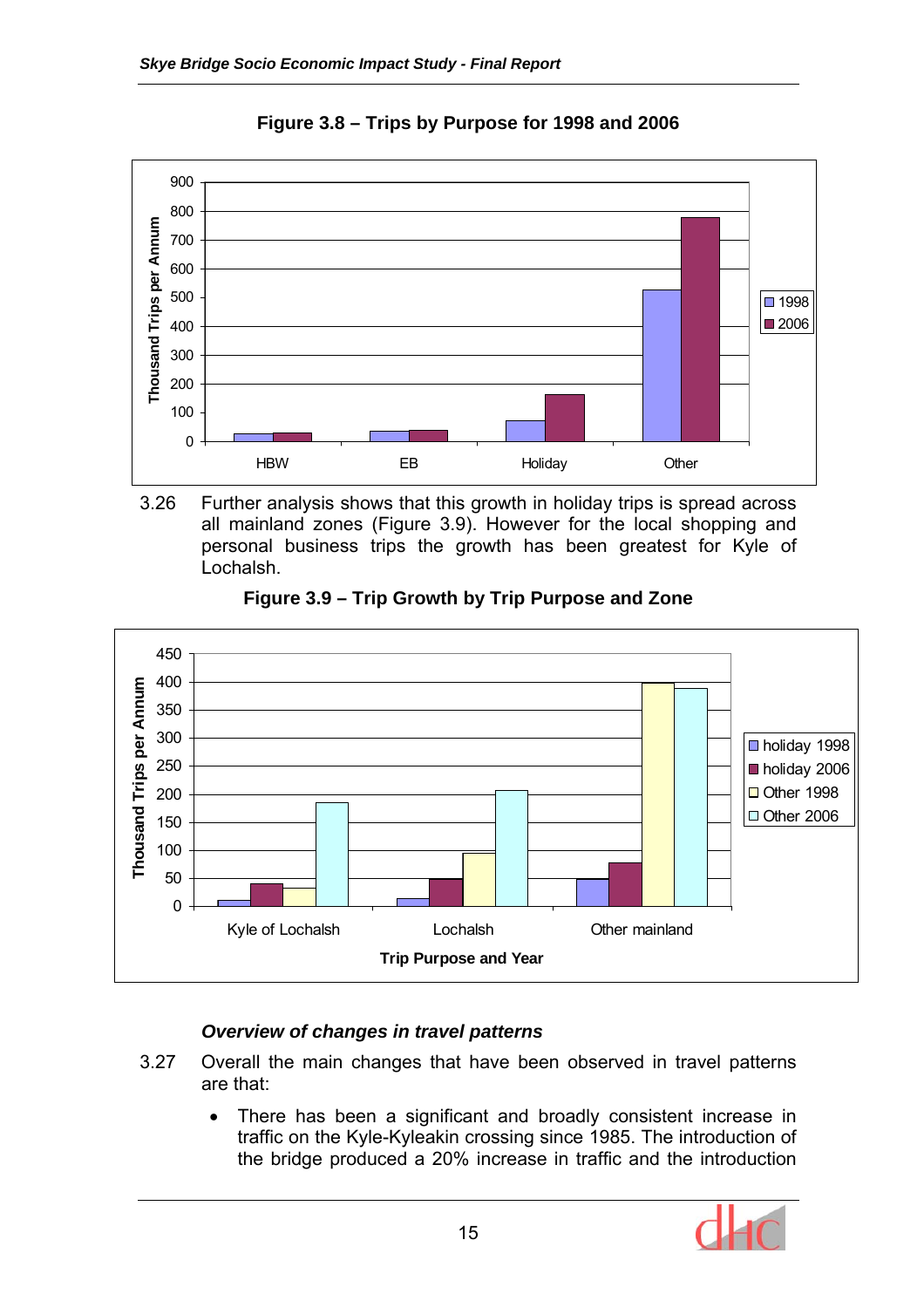of enhanced discounted tickets in 1998 accelerated this rate of growth. The abolition of the tolls has already delivered a 50% increase.

- The removal of the tolls has led to a very large increase in local vehicle trips from Lochalsh and South Skye.
- Trip growth has been largely for shopping, health, and personal business. Focus group findings suggest that local residents now have more choice and there is greater competition in local retail markets.
- Developments at the Kyle-Kyleakin crossing have only a minor effect on the use of other ferry routes. There has been no abstraction from the Ullapool Stornoway route and routes via Skye to Uist have become relatively more popular.
- There has been a large fall in pedestrian traffic. When the bridge opened about a third of this switched mode to a new shuttle bus service, but over time this has declined and the removal of the bridge tolls resulted in very little use of the shuttle bus, ultimately leading to it being discontinued. Focus group findings suggest that these trips have either been suppressed or have shifted mode to car.
- The mix of traffic by vehicle type has remained largely consistent on all routes. Although numbers are small, bus services on the Mallaig route have grown, possibly as a result of the use of circular coach tours using the service one way only.

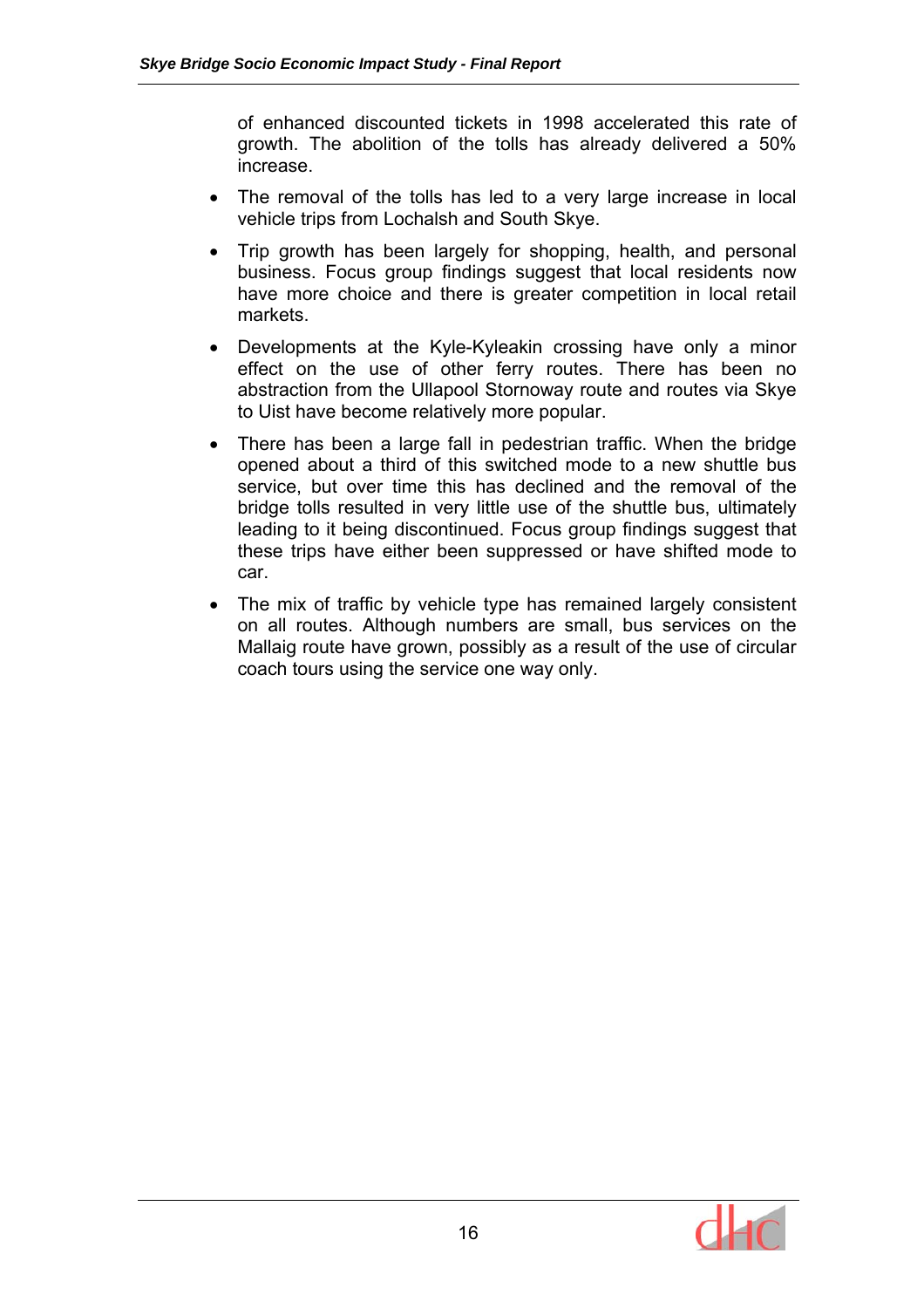# **4.0 Economic Benefits**

- 4.1 As discussed in Chapter 3, the economic benefits of the bridge can be measured by summing the willingness-to-pay of users for the different direct transport impacts of the bridge and any non-use value associated with the bridge. Users and non-users are willing to pay for the direct transport savings associated with the bridge because the final impacts delivered by these savings have value to them.
- 4.2 For a fixed link, benefits arise from:
	- Changes in fares/tolls;
	- Changes in vehicle operating costs due to longer distances of travel;
	- Travel time changes;
	- Changes in inconvenience costs the willingness to pay of users for a fixed link relative to a ferry. This is above the price they are willing to pay for time and out of pocket cost savings (see Appendix K).
	- Changes in comfort, reliability and image;
	- Changes in agglomeration the benefits associated with businesses being in close proximity to one another, to employees and to customers. These are additional to the time and cost efficiency savings that businesses may make.
	- Changes in the vitality of a community and reduced uncertainty regarding the future.
- 4.3 The 1992 economic appraisal of the Skye bridge to assess the business case for its construction took account of the first three sources of benefit in relation to vehicular travel assuming a fixed trip matrix.

## *The Do Nothing, Do Minimum and Do Something*

- 4.4 Appraisals compare a Do Minimum with a Do Something. For an exante appraisal the challenge is to define the travel demands and user costs in the Do Something, whereas for the ex-post appraisal – as we have here – the challenge is to define the Do Minimum. That is we need to define what would have happened if the Skye Bridge had never been constructed, or the bridge had never been made toll-free.
- 4.5 Traffic growth in rural Scotland has increased at about 1.5% per annum over the period 1995 to 2006. In the absence of the Skye Bridge it seems realistic to assume that such a 'background growth' trend would also apply to traffic on the Kyle-Kyleakin crossing.
- 4.6 The Do-Nothing situation takes the existing ferry frequency and capacity as fixed. If the bridge had not opened in 1995 then based on the observed traffic growth, peak delays would have grown steadily without a further major upgrade of ferry capacity. The maximum practical

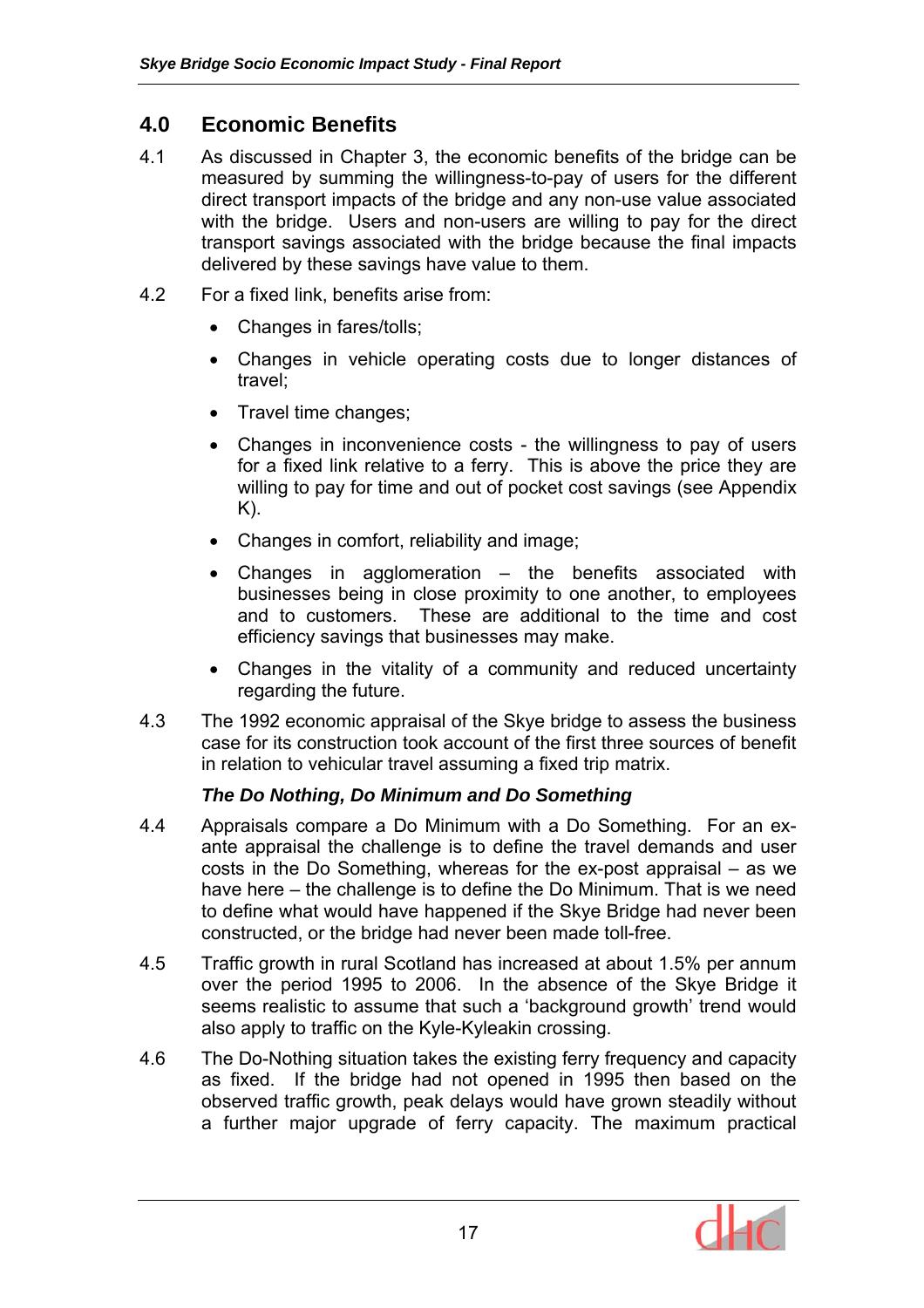operating capacity of the ferries of 156 vehicles per hour<sup>3</sup> was exceeded for only 121 hours in 1998 but by 2005, the first year without the tolls, flows exceeded this level for 1228 hours. Clearly however the observed flow in 2006 would not have occurred if there had been no bridge or if tolls were still in place. Nevertheless, even if the induced traffic is excluded from the analysis, there would still have been some congestion at the ferries in a Do-Nothing situation. Peak summer traffic, including for events such as the Skye music festival would have been subject to significant delays.

- 4.7 Clearly such a situation would have proven unacceptable, and some upgrading of the route would have had to occur. The upgraded route, with increased capacity to maintain 2006 quality of service and delays at 1995 levels, represents the Do Minimum. The user benefits have been calculated for both Do-Nothing and Do-Minimum scenarios.
- 4.8 The bulk of the induced vehicle travel from the removal of tolls at the end of 2004 has been for short trips. However, offsetting this is the loss of 410,000 local pedestrian journeys per year between 1995 and 2005. It may be that one of the reasons for the high level of induced local vehicle trips, when the toll was removed, was that there was a relatively high level of suppressed pedestrian trips created as part of the bridge construction.
- 4.9 The relationship between the pedestrian trips and the local vehicle traffic is complex. The baseline studies in 1995 identified that when the ferries were in place, people would drive from south Skye to Kyleakin and cross free of charge as foot passengers to shop and visit facilities in Kyle of Lochalsh. The focus groups in 2006 suggested that people from South Skye made greater use of shops and facilities in Broadford whilst the toll was in place.
- 4.10 When the ferries were replaced by the bridge, many very local pedestrian trips must have been suppressed. There was no sudden change in the traffic count data at Kyle of Lochalsh or Broadford, and from the limited data on vehicle occupancies, increased passenger numbers in cars has not been a major effect. If the change in pedestrian traffic has resulted mainly from longer Park and Ferry Ride trips, then the loss of over 250,000 vehicle trips would have been visible from the traffic counts. Although this effect may be being masked by growth in longer distance trips, it is clear that the communities of Kyle of Lochalsh and Kyleakin were much more closely integrated prior to the bridge.
- 4.11 Since the bridge became free, the increase in car journeys is still greater than can be accounted for by a return of these pedestrian trips to the network. The uncertainty about the relative levels of modal shift and induced travel, means that the money cost to travel demand elasticities from Skye Bridge cannot be directly transferred to other locations. However the household survey data on trip making and transport expenditure appears to demonstrate that in a remote area

 $\overline{a}$ 



<sup>&</sup>lt;sup>3</sup> Assuming 8% HGV/PSV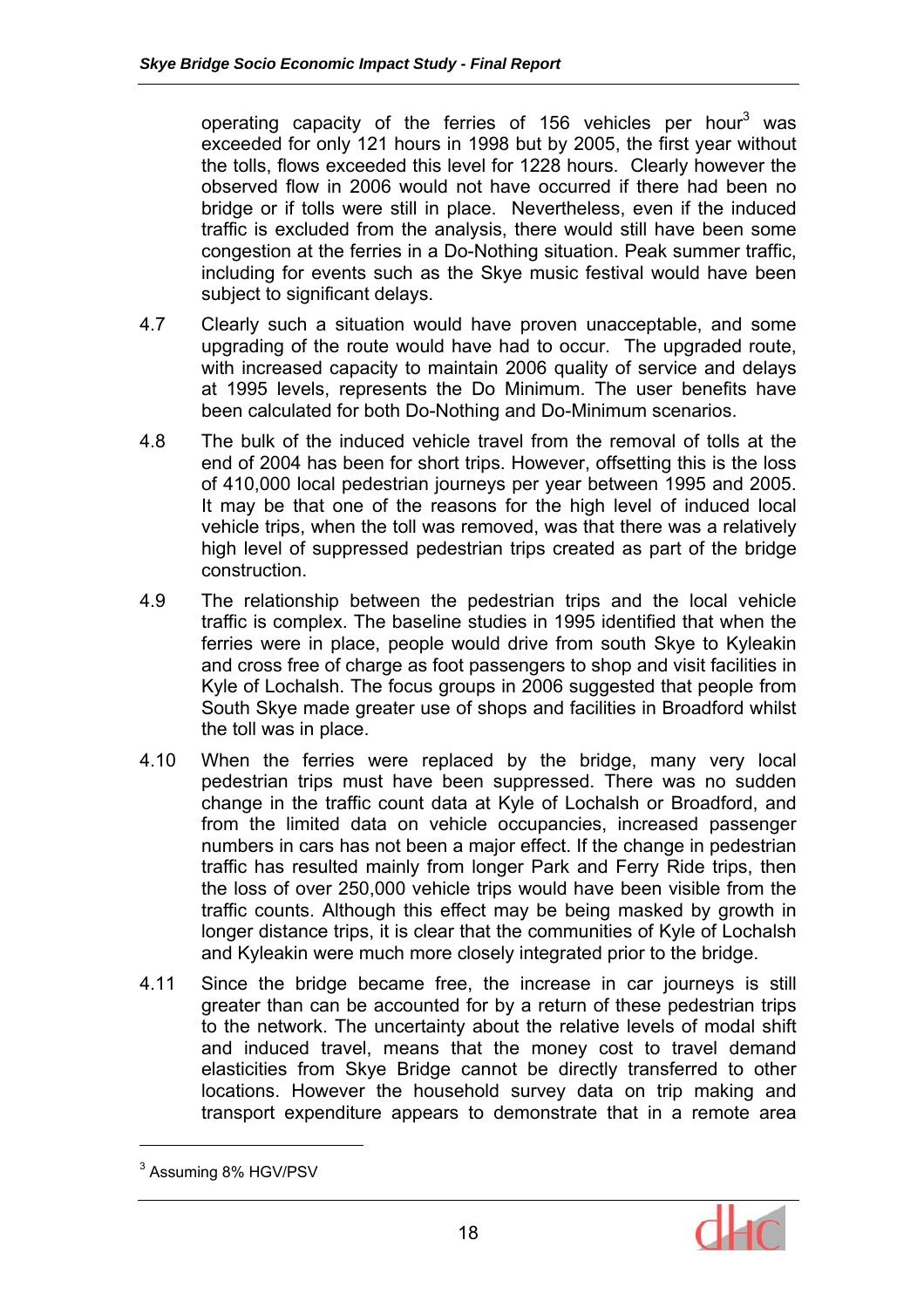such as this, travel behaviour is relatively more sensitive to money costs. It appears that the behavioural values of travel time are very low for some people if the changes in trip making reported in individual household travel diaries is accurate.

4.12 Overall the large increase in trip making emphasises that providing step-changes in accessibility can result in relatively high levels of induced travel.

#### *User Benefits*

4.13 Table 4.1 summarises the 2006 single year user benefits of moving from a 24 hour ferry to a toll-free bridge. It also details the incremental benefits from the gradual improvements in quality on the Kyle-Kyleakin crossing. The values of time and vehicle operating cost (VOCs) have been taken from webTAG as required by Scottish Transport Appraisal Guidance.

| <b>Scenario</b>                                                            | <b>Motorised Traffic</b> |             |                        | <b>Pedestrians</b>          |          | <b>Total</b>           | Percentage of benefit |                                                 |
|----------------------------------------------------------------------------|--------------------------|-------------|------------------------|-----------------------------|----------|------------------------|-----------------------|-------------------------------------------------|
|                                                                            | <b>Time</b>              | <b>VOCs</b> | Fares/<br><b>Tolls</b> | Incon-<br>venience<br>costs | Time     | Fares/<br><b>Tolls</b> |                       | delivered by each<br>incremental<br>improvement |
| From Do Nothing (delay at<br>ferry) to Do Minimum (zero<br>delay at ferry) | 2,309                    | $\Omega$    | 0                      | $\Omega$                    | 0        | 0                      | 2,309                 | N/A                                             |
| From 24hr ferry (zero delay) to<br><b>Bridge</b>                           | 2,135                    | -80         | 184                    | 1,541                       | $-188$   | $-126$                 | 3,465                 | 35%                                             |
| Incremental benefit of<br>reducing bridge tolls                            | $\Omega$                 | 0           | 494                    | $\Omega$                    | 0        | $\Omega$               | 494                   | 5%                                              |
| Incremental benefit of<br>removing bridge tolls                            | 432                      | 0           | 5,515                  | U                           | $\Omega$ | $\Omega$               | 5,947                 | 60%                                             |
| From 24hr ferry (zero delay)<br>to toll-free bridge                        | 2,567                    | -80         | 6,193                  | 1,541                       | $-188$   | $-126$                 | 9,906                 | 100%                                            |
| From Do-Nothing to toll-free<br>bridge                                     | 4,876                    | -80         | 6,193                  | 1,541                       | $-188$   | $-126$                 | 12,215                | N/A                                             |

**Table 4.1 – 2006 Single year user Benefits (£000s)4** 

- 4.14 Based on observed travel patterns from the surveys, the 2006 economic benefits of the toll-free bridge compared to the ferry service are estimated to be £9.9 million (2006 prices and values). This includes the observed changes in travel by all modes. Induced trips are valued using the rule of a half as required by STAG. All assumptions in the calculations are described in Appendix C, including assumed vehicle loadings where actual data are not available.
- 4.15 Of these benefits:
	- Three-fifths of the benefit comes from the removal of tolls.
	- Just over a third comes from the replacement of the ferry with a tolled-bridge.
- 4.16 In reality the benefits are greater since congestion would have grown at the ferries. Survey data cannot show what the delays would have been, but based on model results of queuing and delays at the ferries it is

 $\overline{a}$ 



<sup>&</sup>lt;sup>4</sup> 2006 prices and values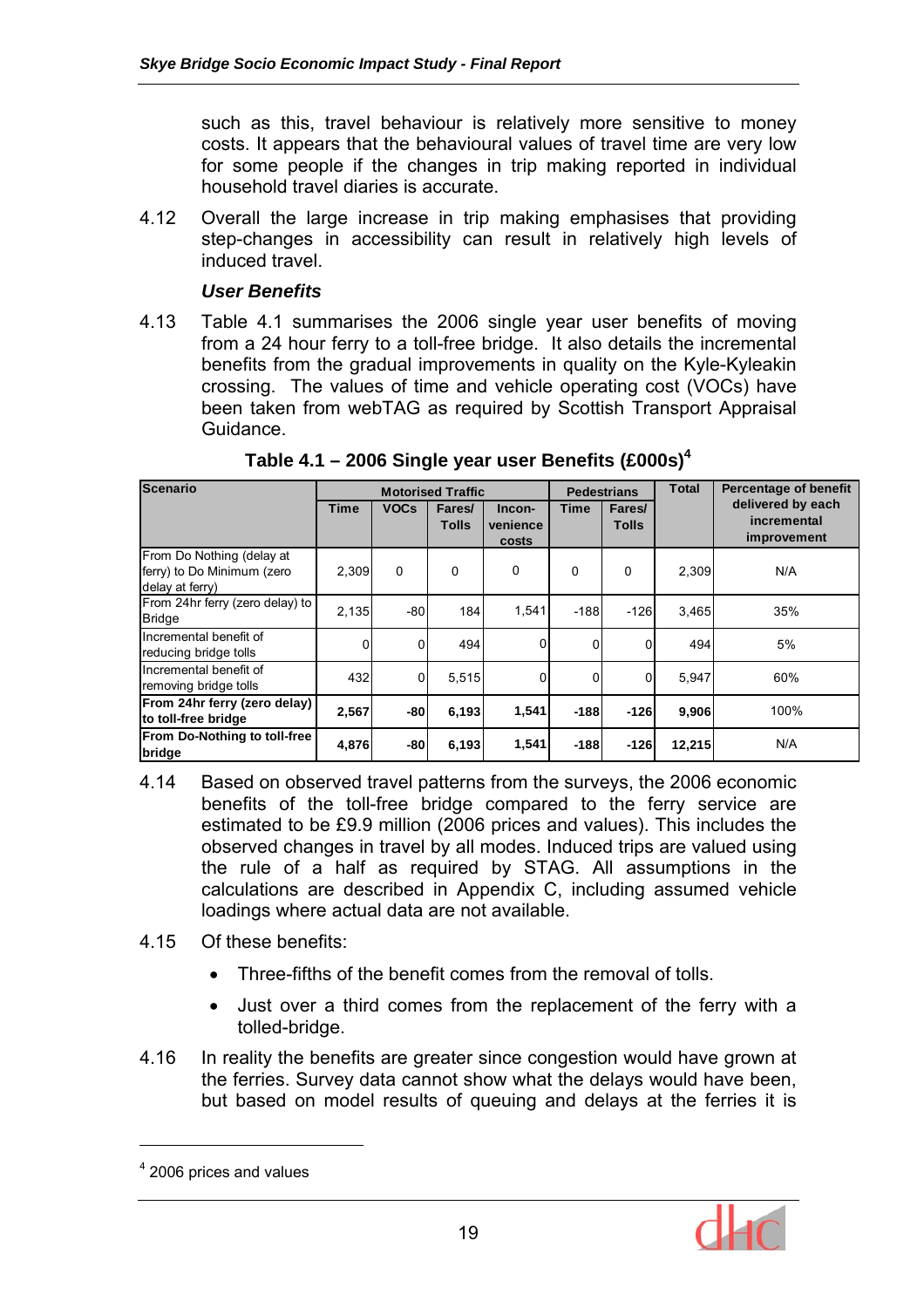estimated that the average congestion delay would rise from zero minutes in 1995 to 5 minutes in 2000 and 16 minutes in 2005. Based on these additional delays, a more accurate 2006 single year comparison of the ferries with the toll free bridge is estimated to be £12.2 million (2006 prices and values).

- 4.17 Time savings comprise 24% of the benefits of the bridge. Reductions in user costs (VOCs and tolls) account for 61%.
- 4.18 The remaining 15% is accounted for by inconvenience costs, which do not normally feature in a STAG appraisal, but which are increasingly being recognised as important when considering fixed links (e.g. the Norwegian approach as discussed in Appendix K). As discussed in Chapter 2, the inconvenience benefits are related to not needing to wait for a ferry, and are additional to the time savings made. There are no existing appraisal rules for ferry services and fixed links, but the Passenger Demand Forecasting Handbook has been used. This follows standard rail industry approaches for headway changes. For the user benefit calculations in Table 4.1, the Handbook identifies that a timesaving of 10 minutes should be used. This represents a change from a 10 minute frequency ferry service to the bridge always being available.
- 4.19 Although the rail based approach is relevant to high frequency ferry services, it would not be appropriate for fixed link replacements for lower frequency services. In these cases the Norwegian appraisal guidance summarised in Appendix K would provide a better basis for the calculation of inconvenience costs.
- 4.20 The 1995 traffic flow data was used to calculate the approximate single year benefits at the time of opening as £2.942 million at 2006 prices and 1995 values. In this year, the total benefit is the same for both Do-Minimum and Do-Nothing scenarios since traffic levels have not grown sufficiently at that stage to impose additional congestion delays.
- 4.21 Based on a linear growth in the time and cost savings between 1995 and 2004 when the tolls were removed, and a linear growth between 2004 and 2006 with the free bridge, the yearly benefits compared with the Do-Nothing comparison have been discounted and summed to calculate the total benefit to date at 2006 values and prices as £93.560 million.
- 4.22 Forecasting of traffic growth is not possible based on the analysis undertaken for this work, but there will also be substantial benefits in the future. Current transport appraisal discounts these over a 60 year period. Even assuming low future growth of traffic, the 60 year benefit is likely to be in excess of £400 million at 2006 values and prices. This compares to a construction cost in 2006 prices of less than £100 million.
- 4.23 There are no webTAG values for reliability and comfort, though as Table 4.2 demonstrates some user benefits associated with improvements in these attributes would be expected. A comparison of the 1995 and 2006 household, visitor and business surveys shows that

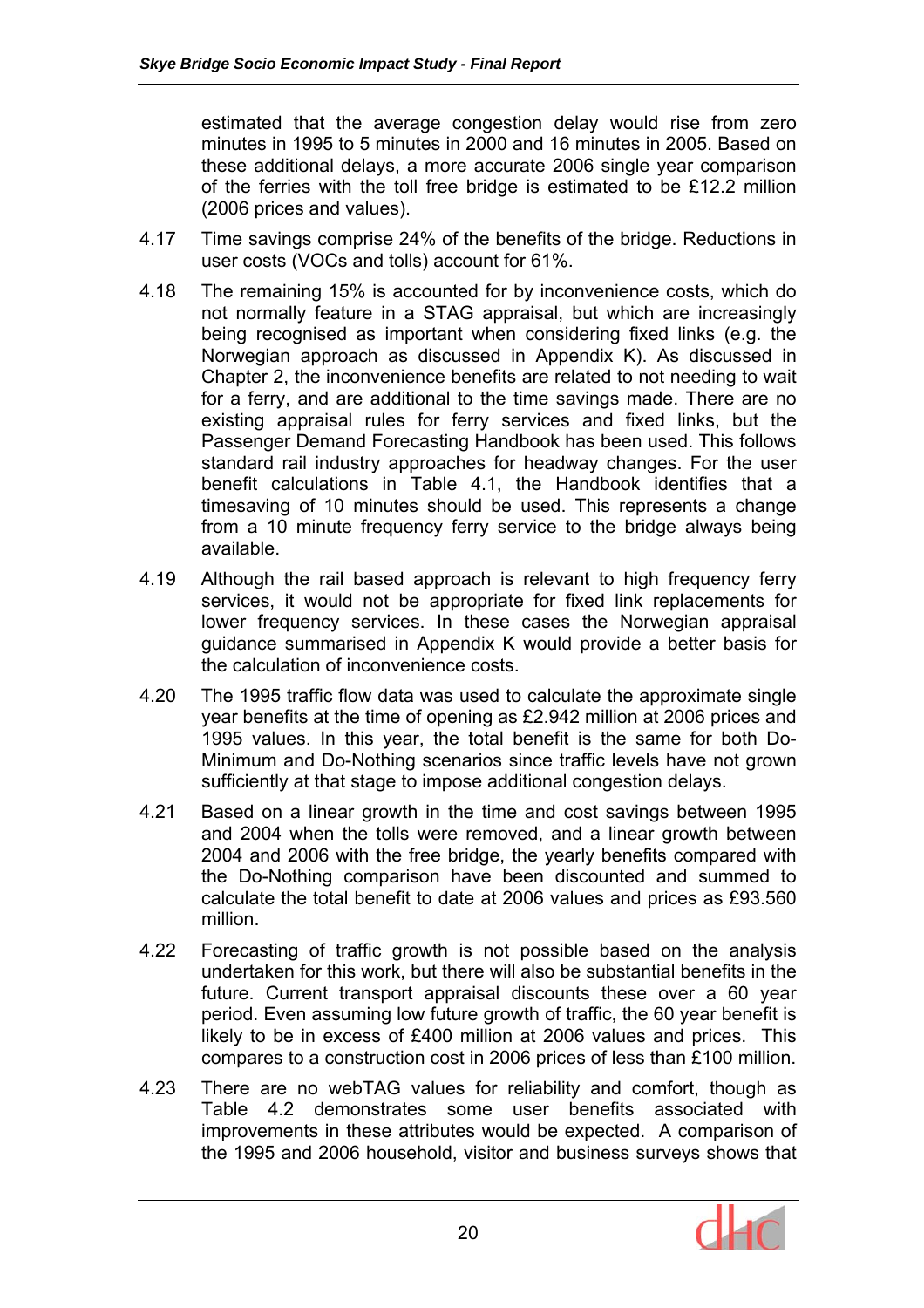the bridge is increasingly being viewed as an asset and is perceived positively. Comparing the 24 hour ferry with the free bridge the positive and negative factors identified are summarised in Table 4.2.

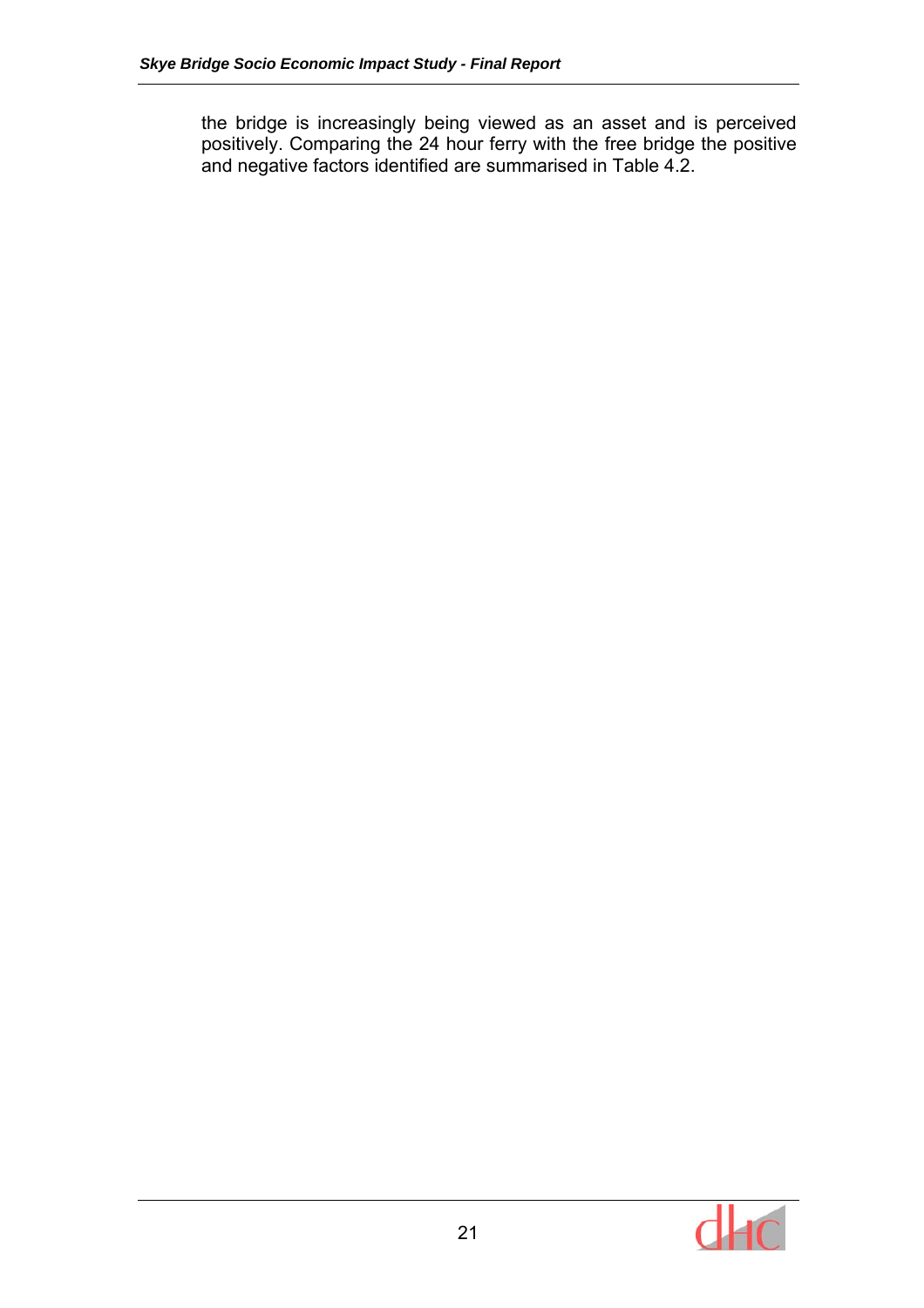|                                        | <b>Positive</b>                               | <b>Negative</b>                                                                                                                                                                  |  |  |  |  |
|----------------------------------------|-----------------------------------------------|----------------------------------------------------------------------------------------------------------------------------------------------------------------------------------|--|--|--|--|
| <b>Free Bridge Compared with Ferry</b> |                                               |                                                                                                                                                                                  |  |  |  |  |
| Reliability                            | • Ferry reliability problems<br>eliminated    | • Some closures of bridge in high wind<br>• Unpredictable delays at tolls.                                                                                                       |  |  |  |  |
| Comfort                                | • View from the bridge                        | • Loss of ferry experience                                                                                                                                                       |  |  |  |  |
| Information                            | • Perception of "picture postcard"<br>bridge. | • Loss of advertising through calmac<br>publicity                                                                                                                                |  |  |  |  |
|                                        | Free Bridge Compared with Toll bridge         |                                                                                                                                                                                  |  |  |  |  |
| Information                            | • Publicity about free bridge.                | • Skye bridge toll controversy<br>provided significant free advertising<br>but has been lost.<br>• Tourist and travel information<br>previously handed out at the toll<br>booths |  |  |  |  |

# **Table 4.2 – Reliability, Comfort and Information Factors**

# *Distribution of user benefits*

- 4.24 The analysis indicates that it is trips to/from Highland or further afield derive nearly 80% of the benefit from the bridge construction. The local trip suppression is also a significant and uncertain factor in reducing the local benefits. In contrast, local trips in South Skye and Lochalsh receive about 40% of the benefit from the toll-removal. This reinforces the comments made in Chapter 3 that in remote areas the local travel cost to demand elasticities can be very much higher than in other parts of the country where there is already greater choice.
- 4.25 However, average values of time conceal benefits specific to particular market segments. For low income groups, money costs can be a significant deterrent to travel. Some travellers also regard time as less valuable, but high income groups tend to value time highly. It is not possible to undertake an analysis, which correctly reflects the behavioural and resource values of time for each individual. The toll removal favours those who value money highly, whilst the ferry replacement favours those that value time highly.
- 4.26 Assessing benefits for target population groups separately from the aggregate analysis is important. For some people, improved access to health can yield disproportionate benefits in terms of seeking treatment earlier, and for others the removal of the toll might make a greater change in perception of travel horizons than others. These distributional issues can be relatively more important in the Highlands, where rural development objectives lead to higher than average expenditure in service delivery.
- 4.27 The accessibility analysis undertaken for the Skye area reported in Chapter 7 shows that perceptions of accessibility are closely linked with lifestyle choices. Supporting competitive rural lifestyle choices is an important part of rural development and transport investment is a significant factor.

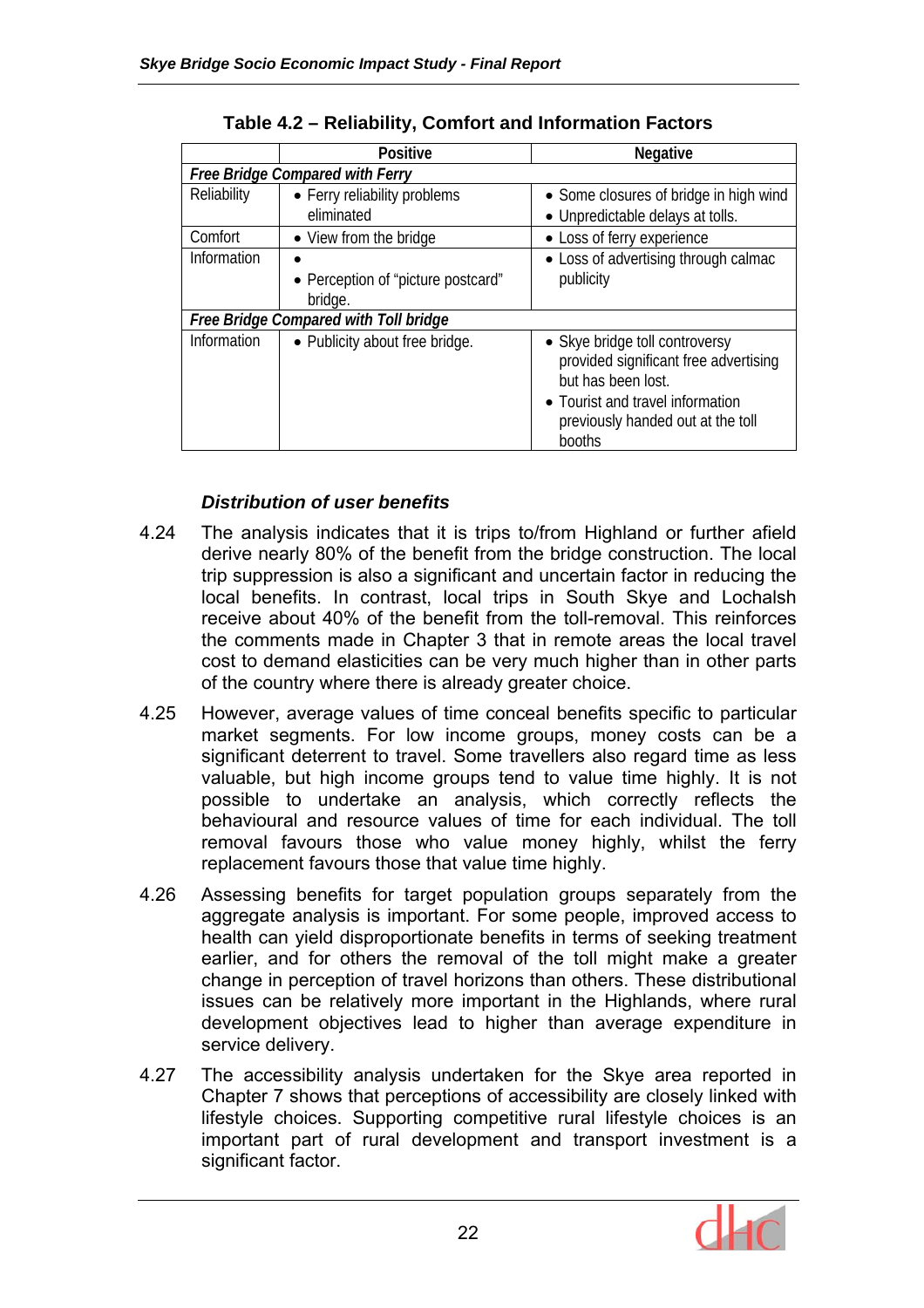#### *Other economic benefits*

- 4.28 The household and business surveys did not identify any significant agglomeration effects as a consequence of the introduction of the bridge nor the removal of tolls. This is consistent with evidence from the west coast of Norway. We therefore expect the economic benefits to businesses to be driven by efficiency savings made through time and cost reductions. These efficiency savings are included in the user benefit calculation.
- 4.29 Householders and businesses may hold a non-use value for the fixed link over a 24 hour ferry related to reduced levels uncertainty. The international literature on this subject does not identify an economic value that could be ascribed to such a non-use value. If such a value exists and is positive, it would be additional to the user benefits described in Table 4.1.

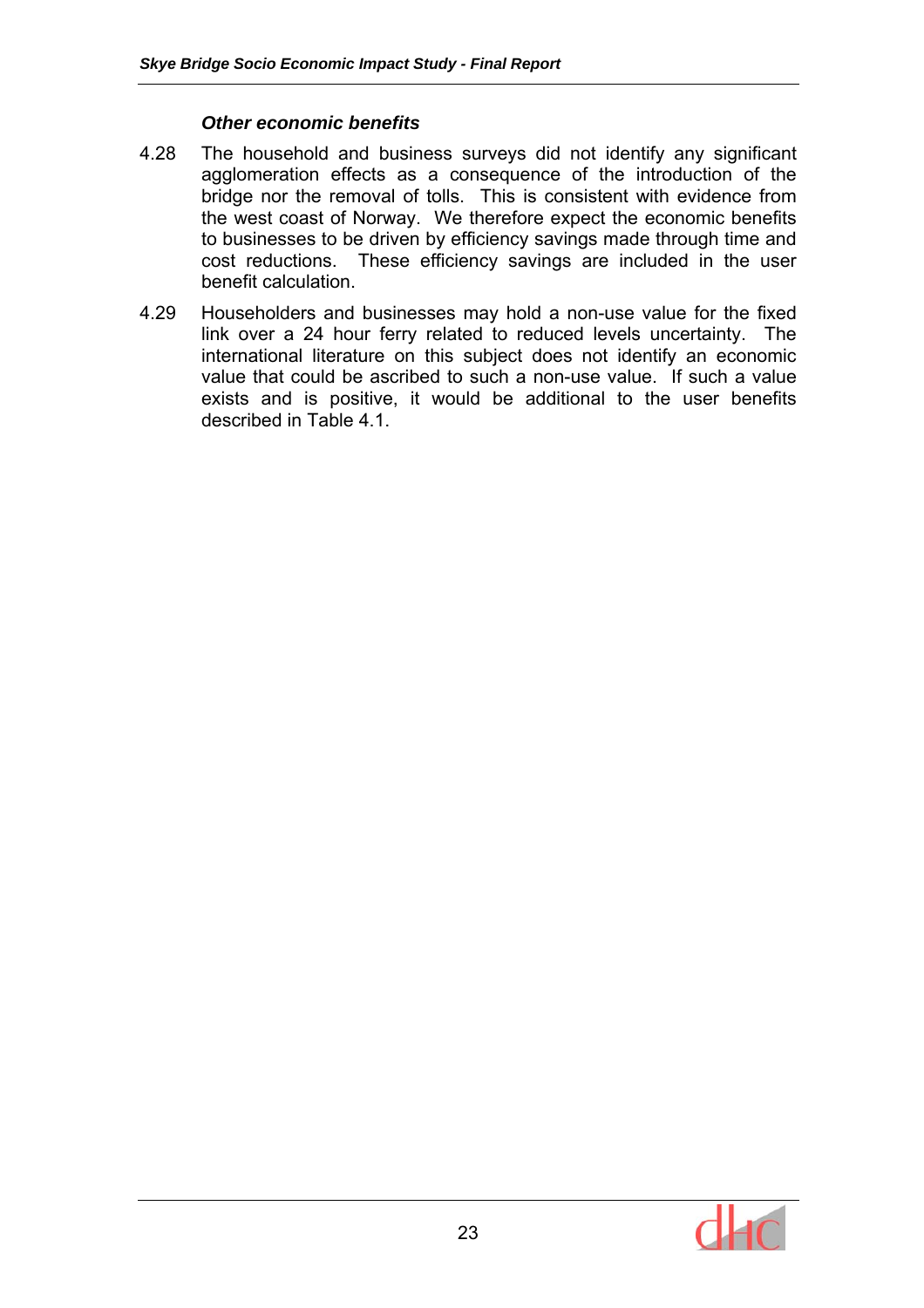# **5.0 Impacts on Business**

- 5.1 To assess the impacts on businesses, various data sources have been reviewed including:
	- General economic statistics.
	- Data from employment trends.
	- Business surveys in 1995, 1998 and 2006.
- 5.2 This chapter starts by discussing the trends, before reviewing the probable impacts of the bridge and tolling changes. A summary of the 2006 surveys is provided at Appendix D.

#### *The local economy*

- 5.3 An overview of the characteristics of the local economy and how it relates to the rest of Highland is shown at Appendix I. Gross value added in the Skye and Lochalsh area is just over £100 million per year comprising less than 3% of the Highland and Islands economy.
- 5.4 Over 50% of the employment in Skye and Lochalsh is in two sectors: public administration and hotels and restaurants. Figure 5.1 also shows that agriculture, forestry and fishing and construction sectors have a stronger presence in Skye and Lochalsh than the average for the Highlands.



**Figure 5.1 - % of Employment by Sector** 

GROS 2001 census

5.5 The construction sector sometimes benefits from the protection offered by island economies due to the relatively high cost of transport and accommodation for labour intensive activities. The importance of this sector to Skye also reflects the strength of the house building sector and associated rising land values in the area recent years.

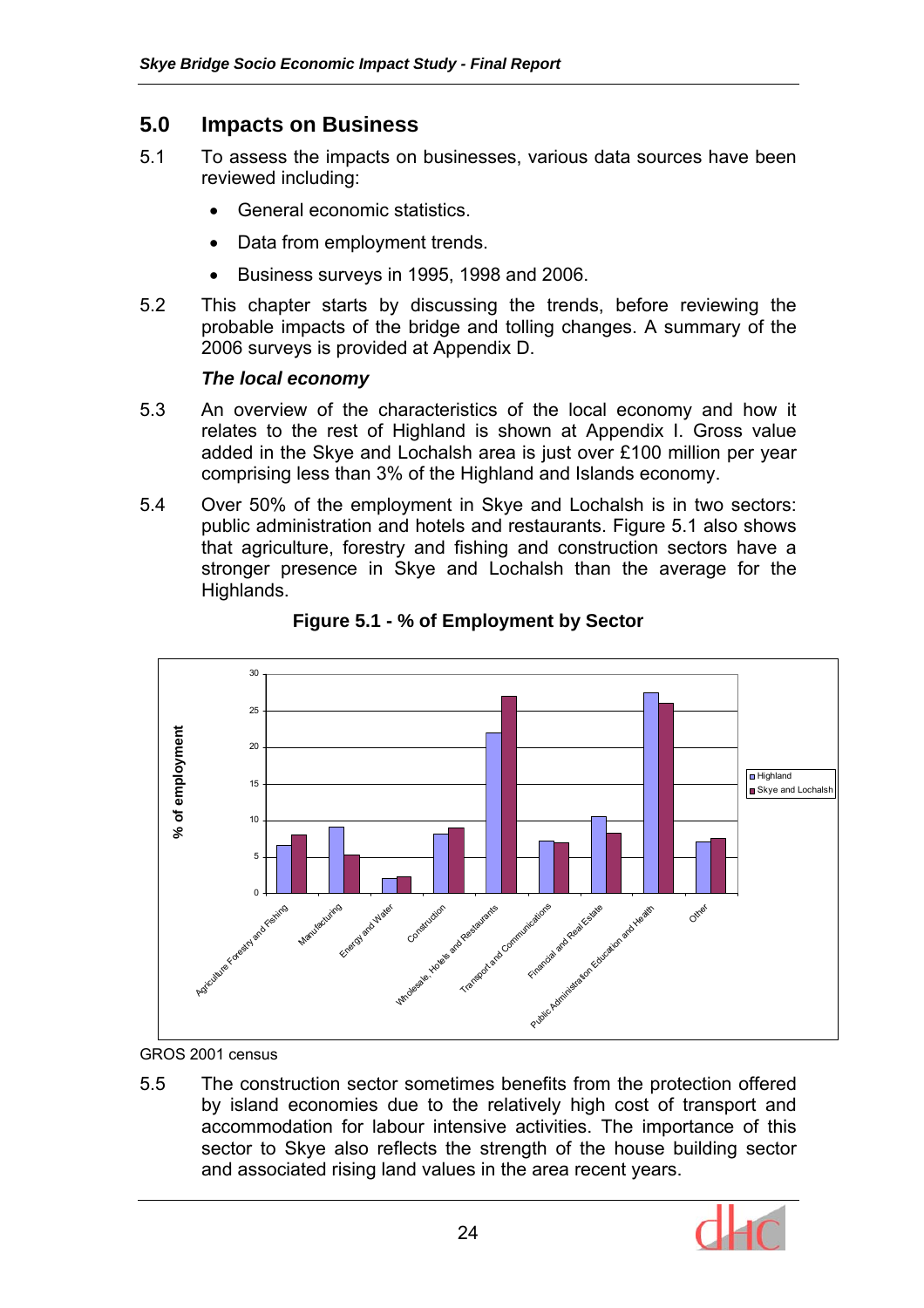- 5.6 The unemployment rate in Skye and Lochalsh is higher than for the Highlands as a whole, reflecting the higher than average reliance on seasonal industries particularly tourism.
- 5.7 There is a greater proportion of small firms than the Highland average, the business start-up rate is relatively high and nearly 50% of inmigrants come from outside Scotland.

#### *Sectoral analysis*

5.8 Table 5.1 summarises the observed business trends by sector. These trends in the local economy cannot be directly related to the bridge but the Skye Bridge construction and toll removal will have been important contributory factors affecting the trends.

| Sector                      | Trends in the Local Economy                                                                                                           |
|-----------------------------|---------------------------------------------------------------------------------------------------------------------------------------|
| Retail and restaurant       | • Increased retail business in the larger settlements                                                                                 |
|                             | • Some loss of trade in Kyle from business reliant on passing traffic                                                                 |
|                             | • Loss of business in Kyleakin. In particular, the local shop will not                                                                |
|                             | survive the removal of the tolls and is considering either closure or                                                                 |
|                             | investment to convert to a coffee shop.                                                                                               |
|                             | Growth sectors are at the high quality end of the market but                                                                          |
|                             | investment challenges are still daunting for some firms.                                                                              |
| Transport businesses and    | • There have been significant changes in the haulage sector with                                                                      |
| hauliers                    | more national firms making their own deliveries rather than                                                                           |
| <b>Tourist businesses</b>   | subcontracting to Skye Express or other local firms.                                                                                  |
|                             | Entrepreneurial tourist businesses are thriving - e.g. Aros centre                                                                    |
| Hotel/facility providers    | developing markets with strong year on year growth                                                                                    |
|                             | • There is some weak evidence that businesses are experiencing<br>shorter lengths of stay but increased business since the tolls have |
|                             | been removed.                                                                                                                         |
|                             | • Although some hotels and bed and breakfasts highlight low                                                                           |
|                             | occupancy and weakening markets tourists are more concerned                                                                           |
|                             | about the lack of quality accommodation.                                                                                              |
| Coach tour companies        | • Stable market constrained by accommodation and time factors.                                                                        |
| Micro businesses and new    | • Strong growth and performance of new cottage industry                                                                               |
| business start ups          | businesses.                                                                                                                           |
| Construction and building   | • There is more all-year round work for the building trade as a result                                                                |
| supplies                    | of increased house building activity. Holiday homes are more                                                                          |
|                             | attractive on the island as a result of improved access.                                                                              |
|                             | Hardware and building retailer Jewson's in Broadford identified                                                                       |
|                             | significant increases in custom from the mainland after the removal                                                                   |
|                             | of the bridge tolls.                                                                                                                  |
| Public transport operators  | • The local Skye operator has recently been unsuccessful on several<br>tenders.                                                       |
| Primary product             | • Weak growth largely related to decline of Skye Marble                                                                               |
| (quarrying/mining/forestry) |                                                                                                                                       |

**Table 5.1 – Business Trends by Sector** 

## *Relative impacts of bridge and tolls*

5.9 Most of these impacts have been apparent from the business surveys since 1995 so the extent to which current effects are long term impacts

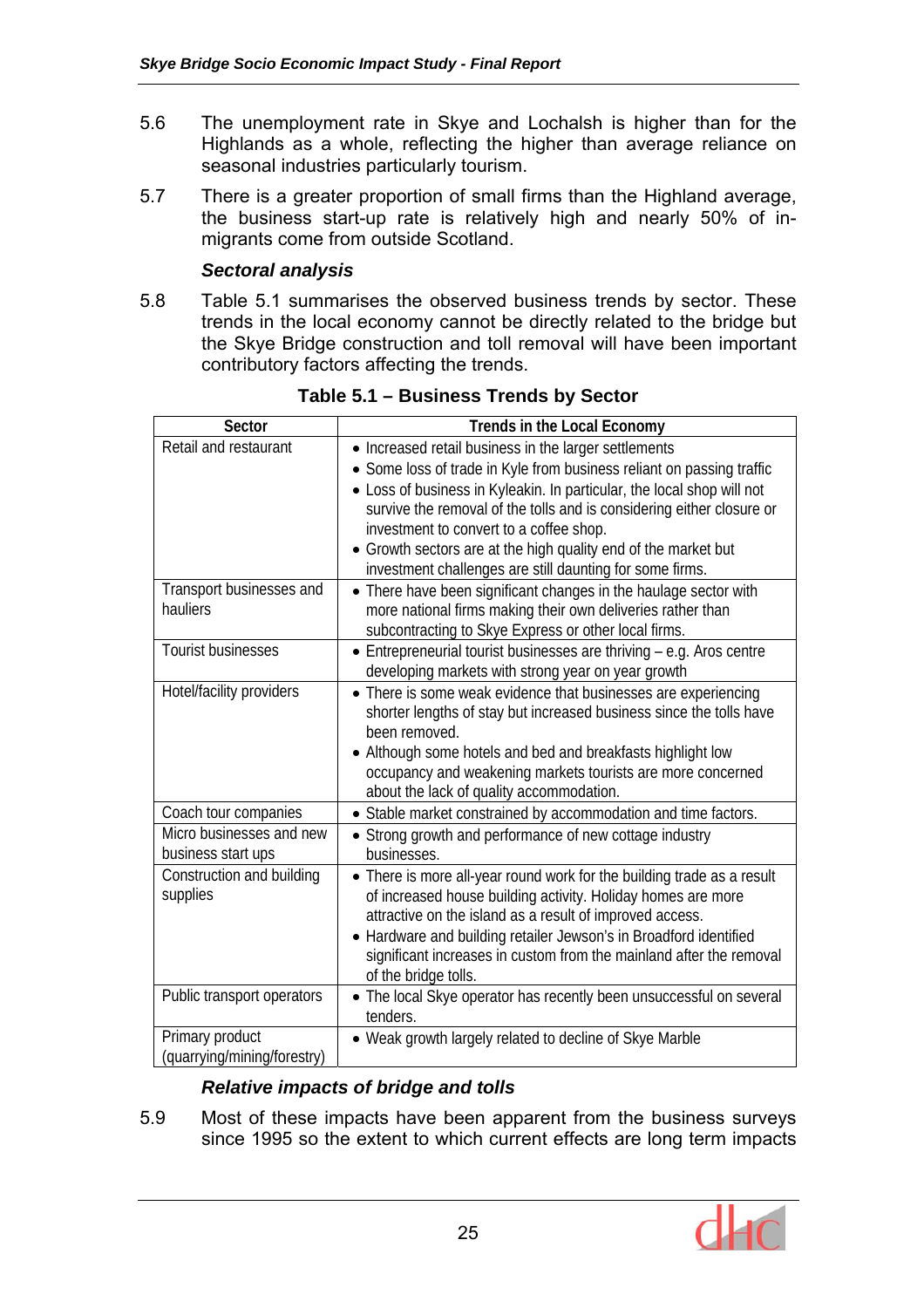from the introduction of the 24 hour ferries or short term impacts from the toll is complex.

- 5.10 To assist in disentangling the impacts, Table 5.2 summarises the perceived impacts of the bridge from the business surveys in 1995, 1998 and 2006. This highlights the issues that were perceived to be of greatest importance at each stage. In each of the surveys impacts on seven factors were assessed:
	- Sales to existing markets
	- Sales to new markets
	- Recruitment of staff
	- Investment
	- Attractiveness of location
	- Competition
- 5.11 In the 1995 and 1998 surveys, all average scores were negative whilst in the 2006 survey almost all scores were positive. The bridge is therefore now seen as much more of an asset than it was, and the toll removal appears to be the main factor affecting this perception.
- 5.12 To allow a comparison of the relative importance of each factor over time, the six factors common to the three business surveys have been ranked. Prior to the opening of the bridge it appears that businesses were more optimistic about the impacts on investment levels, but instead experienced greater benefits from recruitment and the attractiveness of the location.
- 5.13 The time series of surveys also shows that competition and market benefits have become more important to business due to their local market impacts than for export orientated businesses.

| Factor                             | 1995 | 1998  |           | 2006  |           |
|------------------------------------|------|-------|-----------|-------|-----------|
|                                    |      | Local | Exporting | Local | Exporting |
| Improved sales to existing markets |      |       |           |       |           |
| Improved sales to new markets      |      |       |           |       |           |
| Recruitment easier                 |      |       |           |       |           |
| Investment                         |      |       |           |       |           |
| Attractiveness of location         |      |       |           |       |           |
| Competition                        |      |       |           |       |           |

**Table 5.2 – Perceived Benefits of the Skye Bridge** 

- 5.14 Positive and negative effects demonstrate the changes taking place in the local economy, and show that there are winners and losers even within the same sector. The transport changes are one contributory factor and help successful businesses to perform better. Examples of effects identified by businesses include:
	- Hardware and building retailer Jewson's in Broadford identified significant increases in custom from the Mainland after the removal of the bridge tolls. There is no evidence of negative local impacts

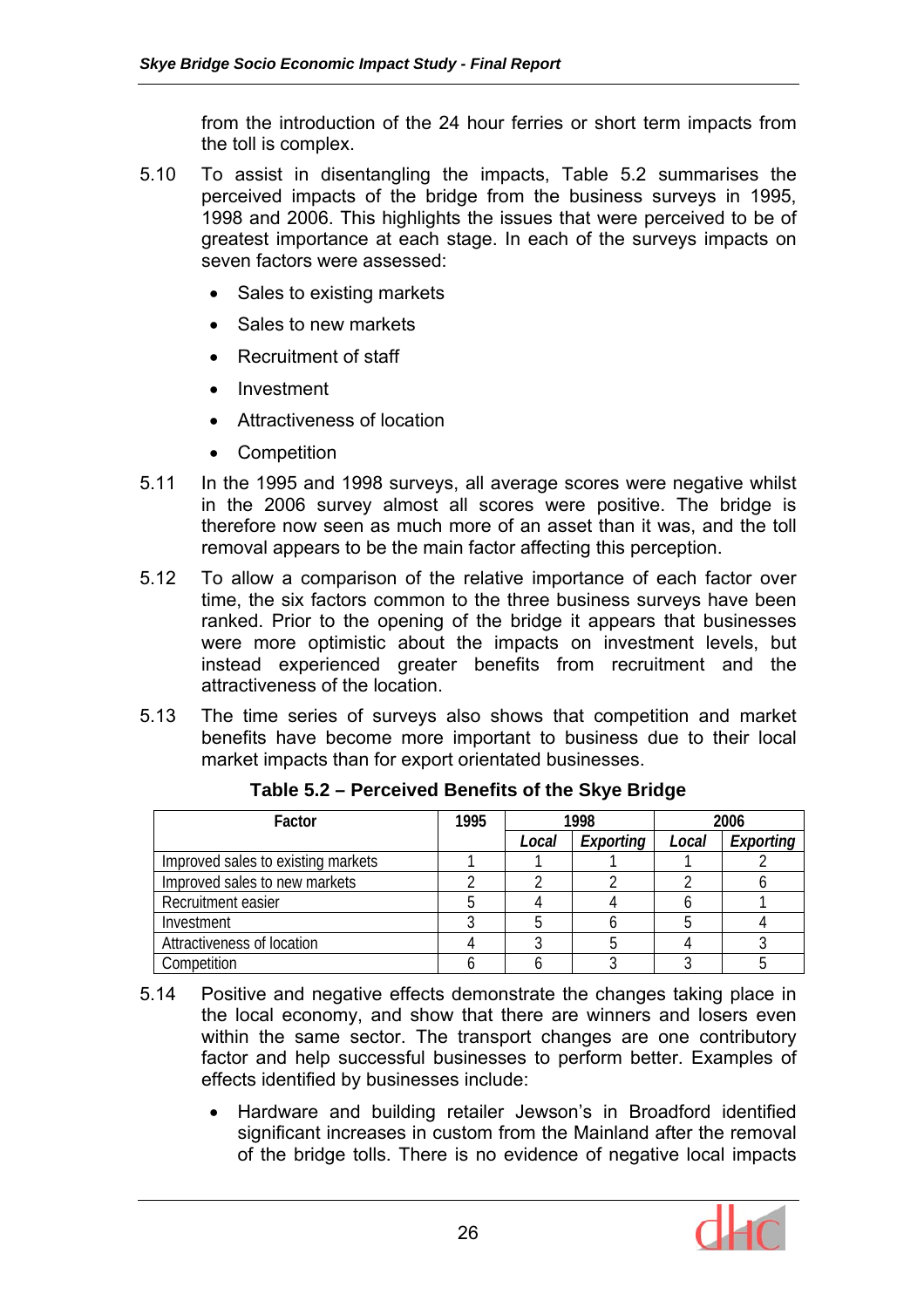on the mainland so it is likely that Lochalsh would have otherwise been served by suppliers further afield in Lochaber or Inverness.

- Some shops in Kyle and Plockton identified more custom from Skye based visitors and residents. However other businesses in Kyle indicated that the removal of the tolls has meant that fewer people stop (for shopping and accommodation) en route to Skye, negatively affecting business.
- A perceived increase in overnight stays particularly for low cost accommodation camper / caravans. This may be partly due to publicity in magazines about the removal of the bridge toll.
- Loss of income to businesses in Kyleakin unable to compete with nearby firms in Kyle of Lochalsh.
- The frequency of supplies and deliveries has not changed for longer distance trips but has increased for local trips across the bridge.
- 5.15 Some factors have been perceived both positively and negatively. These include:
	- Length of tourist stay as an opportunity to grow new markets and as a threat on traditional longer stays.
	- The increase in day trippers as an opportunity for new business and a concern about crime.
	- Opening up markets between Skye and the Mainland for both retail and tourism based activities.
	- Publicity related to the tolls and toll removal including both positive and negative perspectives on the image of the area
- 5.16 Overall, businesses survey responses are much more dominated by wider market effects than the building of the bridge and removal of the tolls. Businesses were generally not able to quantify the changes in turnover or attribute impacts solely to the bridge.

## *Deliveries and Supplies*

- 5.17 Economic linkages between businesses, as indicated by deliveries and supplies, appear to have been largely unaffected by the bridge construction and toll removal. The 2006 business surveys sought data on the origins and value of deliveries and supplies, but most firms were unable to provide this level of detail in their response. Most of the companies noted that costs of materials included transport so the impacts of the toll removal had not impact on their business.
- 5.18 The 22% of businesses that made their own delivery of goods to customers were able to explain the impacts in more detail. Of these, about 20% (i.e. 6 businesses) had increased the frequency of deliveries since the removal of the tolls. One of these (Jewson in Broadford) was as a result of increased custom from the mainland. One other business (Skye Cullin Marble) previously combined trips to avoid repeat paying of

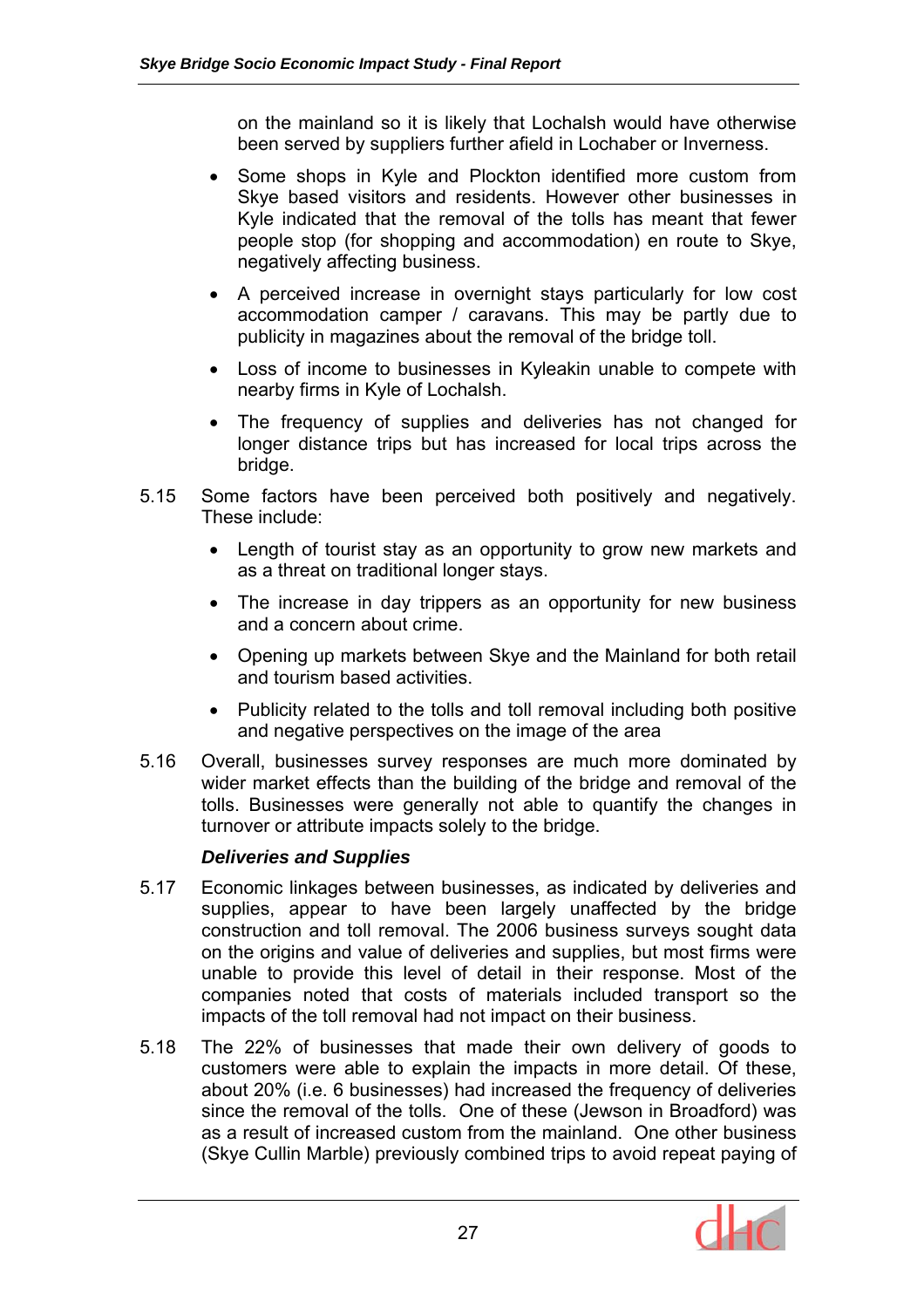toll charges, but the extra trips resulted in more fuel use so the main benefits were better access to customers. If Skye Cullin Marble have assessed their customer needs correctly (i.e. that more regular deliveries are more important than lower costs), then the abolition of the tolls allowing extra trips should have increased competitiveness. However there was limited evidence of the scale or significance of this effect. One example of a positive impact was for Forest Enterprise who indicated that they are able to export low value timber more competitively due to toll saving of £1.60 per tonne. They considered that this level of reduction increases their competitiveness for low value products, but has little impact on the higher value products.

- 5.19 No businesses indicated that there had been any change in routes used for deliveries to customers as a result of the toll removal.
- 5.20 There has been no significant change in the patterns of distribution of goods since the 1995 and 1998 surveys. Approximately 50% of goods are delivered to the Skye and Lochalsh area. Table 5.3 shows the location of deliveries made by businesses surveyed in Skye and Lochalsh.
- 5.21 There were expectations in the earlier reviews that there might be particular benefits for exporting sectors, but the data reinforce the findings above from the business perceptions showing that any benefits are at the margin and appear to relate to fairly low value products.

|                                         |                        | % of Business Deliveries by Location<br>(Not Weighted by Goods Value) <sup>5</sup> . |                      |               |                             |                       |                 |       |
|-----------------------------------------|------------------------|--------------------------------------------------------------------------------------|----------------------|---------------|-----------------------------|-----------------------|-----------------|-------|
| <b>Business Sector</b>                  | <b>Businesses</b><br>是 | South Skye                                                                           | ochalsh<br>৳<br>Kyle | Skye / Raasay | 크.<br>Scotland<br>Elsewhere | ≘.<br>Elsewhere<br>UK | <b>Overseas</b> | TOTAL |
| Agriculture, Hunting, Forestry          | 3                      | 22                                                                                   | 23                   | 22            | 12                          | 12                    | 10              | 100   |
| Fishing                                 | $\overline{2}$         | 30                                                                                   | 5                    | 30            | 35                          |                       |                 | 100   |
| Manufacturing                           | 1                      | 20                                                                                   | 20                   | 20            | 40                          |                       |                 | 100   |
| Construction                            | $\overline{2}$         | 30                                                                                   | 5                    | 30            | 5                           | 5                     | 5               | 100   |
| <b>Wholesale &amp; Retail Trade</b>     | 10                     | 17                                                                                   | 12                   | 14            | 14                          | 19                    | 26              | 100   |
| Transport, Storage And<br>Communication | 1                      | 30                                                                                   | 35                   | 35            |                             |                       |                 | 100   |
| <b>ALL BUSINESSES</b>                   | 19                     | 21                                                                                   | 14                   | 22            | 19                          | 12                    | 13              | 100   |

**Table 5.3 - Locations of Business Deliveries by Sector 2006** 

5.22 There are more significant differences suggested between the business surveys regarding supplies of goods:

 $\overline{a}$ 



 $<sup>5</sup>$  These values use data provided by businesses on the proportion of their total deliveries made</sup> to different geographical locations and have not been weighted by volume / value of goods delivered due to a lack of data provided consistently by businesses. As a result all business deliveries are treated equally, irrespective of value, volume or frequency. Figures are therefore only representative of the geographical distribution of deliveries.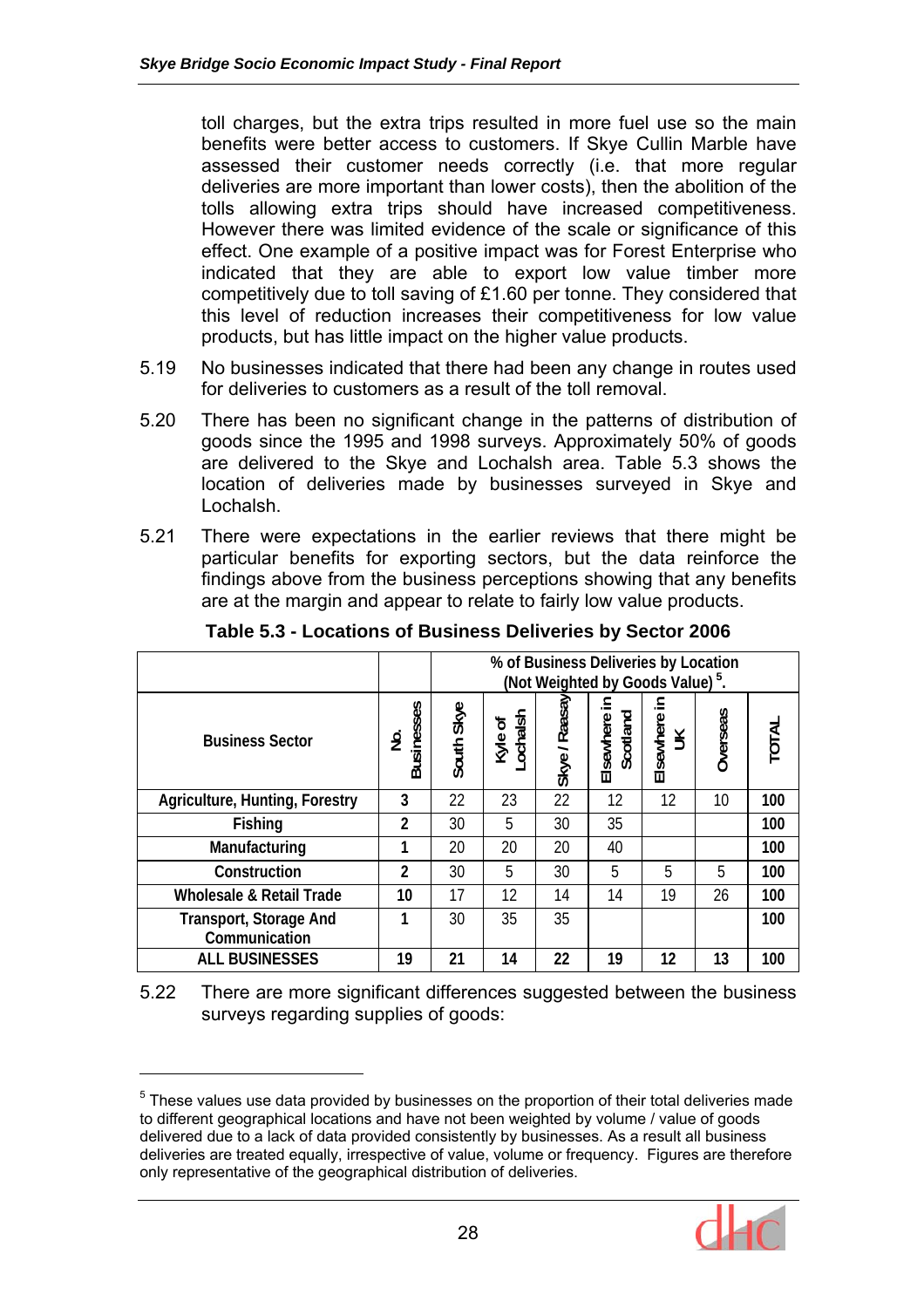- Four businesses, all in the retail / wholesale sector, indicated an increase in the delivery frequency of supplies since the removal of the tolls. The reasons for this were complex and related to general concepts such as convenience which could not be defined more clearly in terms of productivity, storage costs or other potential financial benefits to the businesses.
- Some but not all suppliers still apply island costs and restrictions to Skye even though there is a free bridge. This emphasises that the full effects of the toll removal have yet to occur.
- Of those who have said there has been a change in the cost of receiving supplies, most stated that there has been a slight increase in the cost of deliveries because of fuel price increases but some noted the decrease in delivery costs due to the removal of the Skye Bridge tolls.
- Less than 20% of exporting businesses used their own vehicles to receive supplies in the 2006 survey compared with around a third of exporting businesses in the 1998 survey. This could simply relate to changes in the business sample, but it is likely to reflect changes in freight and haulage industries.
- 5.23 Most supplies were being delivered from elsewhere in the Highlands or elsewhere in Scotland, using hauliers. Only the hotel / restaurant and manufacturing sectors were sourcing significant supplies locally.
- 5.24 No businesses indicated a change in delivery route.
- 5.25 Table 5.4 shows sources of supplies by business sector.

**Table 5.4 - Locations of Suppliers to Businesses by Sector 2006** 

|                                                |                        | % of Business Supply by Location<br>(not weighted by value) |                    |                |                |           |                               |                         |                |              |
|------------------------------------------------|------------------------|-------------------------------------------------------------|--------------------|----------------|----------------|-----------|-------------------------------|-------------------------|----------------|--------------|
| <b>Business Sector</b>                         | <b>Businesses</b><br>≗ | South Skye                                                  | ochalsh<br>Kyle of | Skye / Raasay  | Western Isles  | Highlands | 크.<br>Elsewhere i<br>Scotland | 크.<br>Elsewhere i<br>UK | Overseas       | <b>TOTAL</b> |
| <b>Agriculture, Hunting, Forestry</b>          | $\overline{2}$         | $\Omega$                                                    | $\Omega$           | $\overline{0}$ | $\overline{0}$ | 32        | 35                            | 17                      | 17             | 100          |
| Fishing                                        | 3                      | 6                                                           | 7                  | 7              | $\Omega$       | 35        | 35                            | 5                       | 5              | 100          |
| Manufacturing                                  | 3                      | 12                                                          | 12                 | 12             | $\Omega$       | 25        | 30                            | 10                      | $\theta$       | 100          |
| Construction                                   | 3                      | $\Omega$                                                    | 0                  | 0              | $\Omega$       | 72        | 14                            | 14                      | $\Omega$       | 100          |
| <b>Wholesale &amp; Retail Trade</b>            | 21                     | $\Omega$                                                    | 0                  | 1              | 0              | 7         | 58                            | 31                      | $\overline{2}$ | 100          |
| <b>Hotels &amp; Restaurants</b>                | 20                     | 6                                                           | 8                  | 16             | 5              | 25        | 25                            | 13                      | 2              | 100          |
| <b>Transport, Storage And</b><br>Communication | $\overline{2}$         | $\theta$                                                    | $\overline{0}$     | 0              | $\Omega$       | 95        | 5                             | $\theta$                | $\theta$       | 100          |
| Other Community, Social &<br>Recreational      | 3                      | $\Omega$                                                    | $\Omega$           | 3              | $\Omega$       | 33        | 63                            | $\theta$                | $\Omega$       | 100          |

# *Transport Sector*

5.26 Detailed interviews with transport sector companies show that:

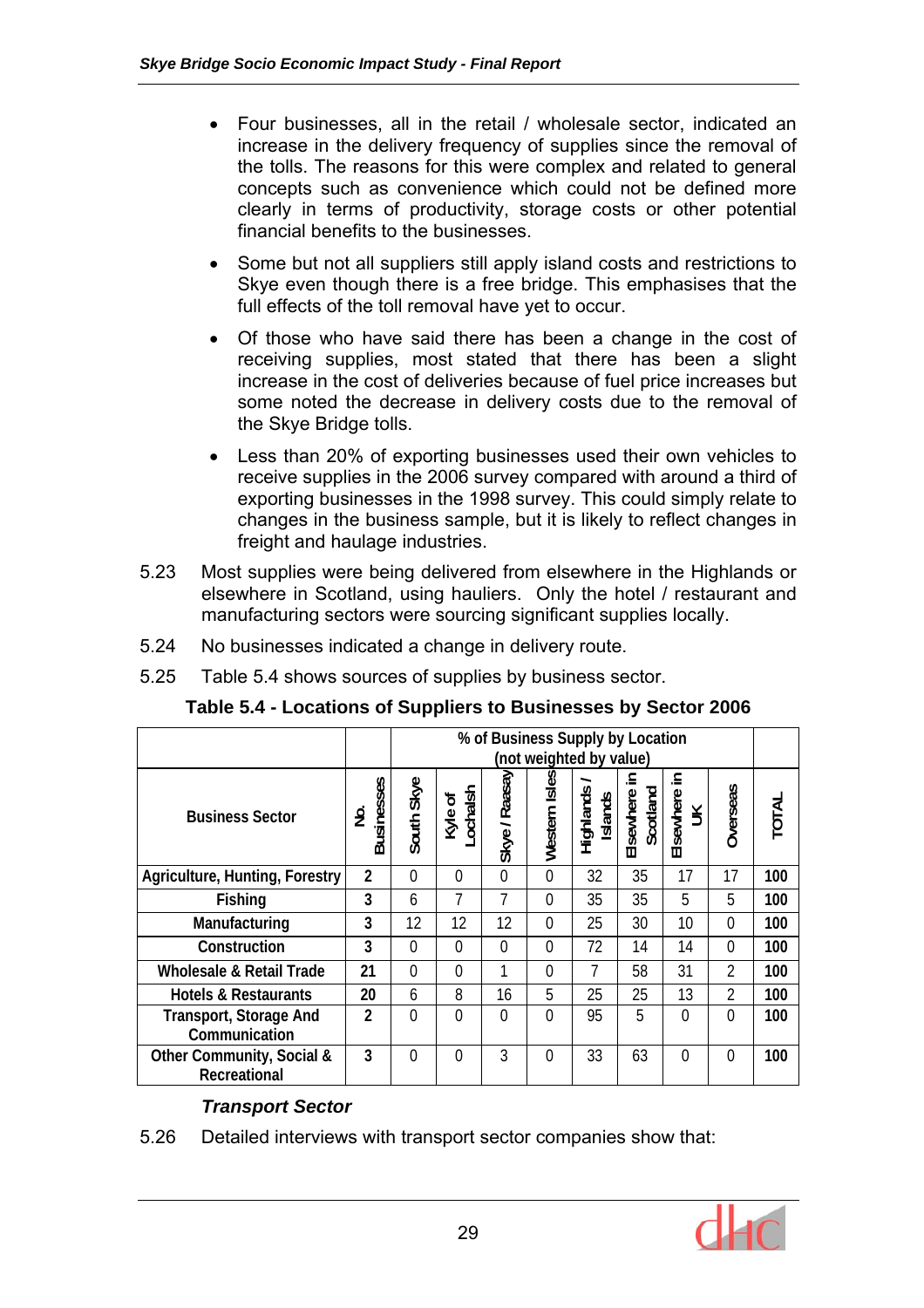- Fuel costs, and particularly recent significant increase in prices have had a much greater impact on costs that the tolls. Overall, toll costs were relatively small compared with other operating costs for fuel, staff, maintenance etc. The companies could only quote very aggregate figures related to their total use of the bridge and total fuel costs so they may not be aware, at least at a management level, of the significance of the toll savings for specific local trips.
- The possible exception to this is in the heavy haulage sector, which has declined on Skye. High volumes and low margins make the tolls relatively more significant. However the decline is more closely related to the changing business needs of Skye Marble than any toll factor.
- Courier services are growing and the removal of the tolls has been one factor in the development of national courier networks, which increasingly cover Skye (e.g. the decision of TNT to open a Skye depot). The national policies of these companies mean that cost structures for customers are not directly related to the presence of a bridge or any local toll. However, increasing inclusion on national courier networks means that Skye customers will now be able to receive next day services into Skye and two day services out of Skye and benefit from lower costs (since Skye residents and businesses will no longer be charged a surcharge to deliver to the area).
- Hauliers report a significant increase in e- and telephone direct business to customer commerce, requiring delivery to households. Clients for courier services are also changing. One company indicated that 25% of business now comes directly from residents on Skye buying more and larger goods in Inverness and requiring transport to return them to the Island.
- Most work for the non national hauliers (i.e. Skye Transport, AJG, Skye Express) is via subcontracting for national companies. In general, transport and courier services is a growth sector. The Skye bridge changes help to ensure that the area is connected into these networks. Employment in the transport sector can be important for remote economies such as in Skye and Lochalsh.

# *New businesses and business growth*

- 5.27 Growth of cottage industries was already happening without the bridge. This is continuing and is not considered to be dependent directly on the bridge. However it is indirectly linked with lifestyle choice as Skye is becoming a more attractive place to live and work. These businesses allow people to remain economically active whilst living in a lifestyle location.
- 5.28 In particular, Sleat was in need of a boost. New businesses have been able to thrive in recent years with some cottage industries developing. The bridge is not identified as one of the most important factors but it is

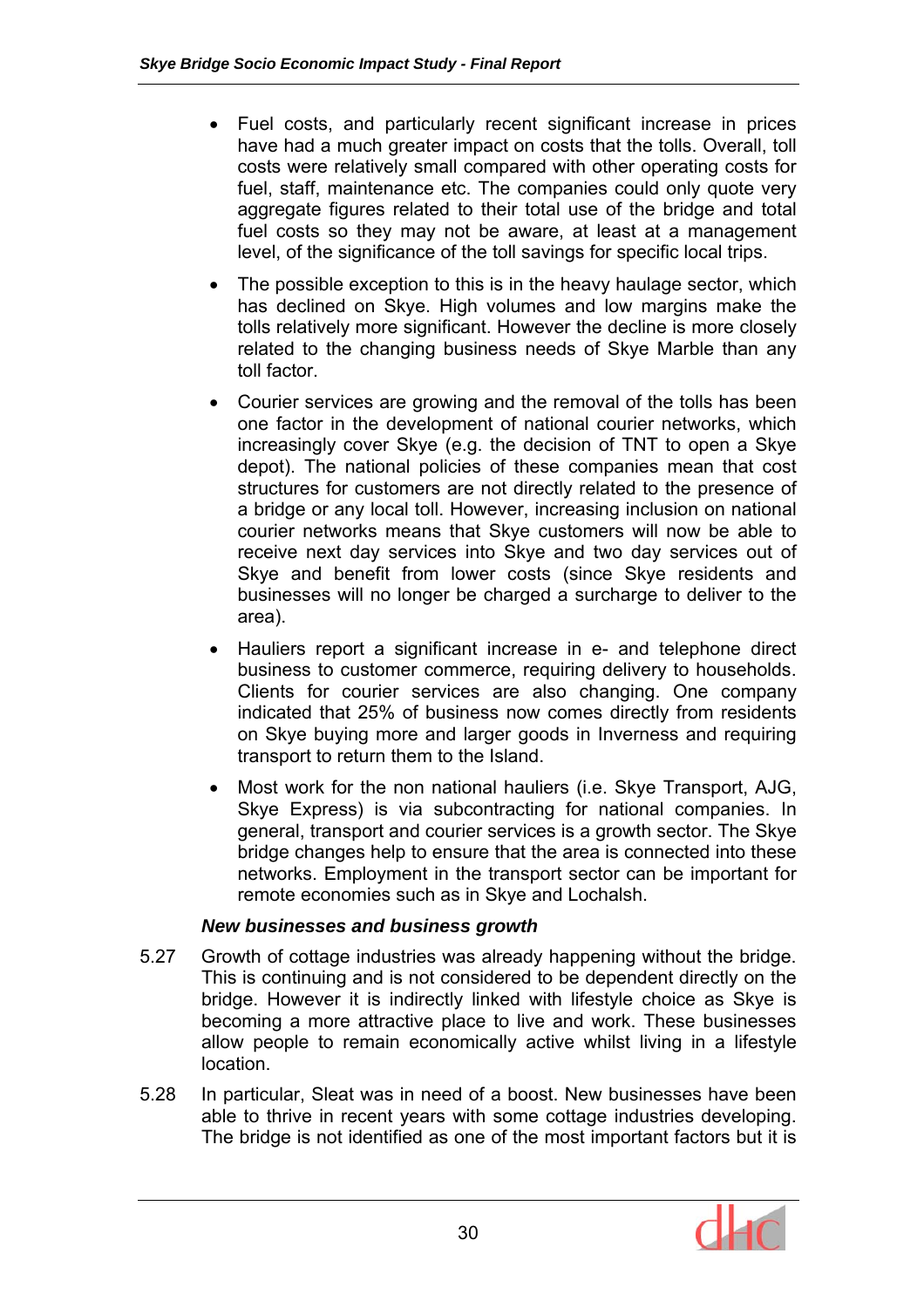likely to be acting indirectly on business confidence in the area encouraging more people to live and work in South Skye.

- 5.29 Improved opportunities for recruitment in south Skye and Lochalsh is identified as one of the most tangible positive impacts of the bridge. The toll removal has widened local job markets, particularly for low paid jobs where the toll could potentially acted as a barrier to taking up employment. Labour shortages can be one of the greatest barriers to business growth, and the ability to pool labour within a wider area helps businesses to manage labour supply within the highly seasonal economy of the area.
- 5.30 More generally the bridge has opened up opportunities and helped to overcome barriers to growth. The impacts could probably have been greater if there were more local entrepreneurs able to capitalise on the benefits. The business surveys showy that where businesses have responded to new opportunities they have done well. The Bridge has made Skye a better place to live and work. Over time this should mean that the new economic opportunities are captured through more new businesses and growth of existing firms.

# *Tourism*

- 5.31 The bridge has allowed Skye to benefit from the growing market for short stay tourist trips, with strong growth in coach tours. The coach operators have been able to offer more competitive packages as a result of the toll removal so this market has grown. However the quality and suitability of local tourist accommodation continues to be a constraint as it was prior to the bridge being built. High quality hotels on Skye do not have the capacity to cater for coach tours.
- 5.32 These business perceptions are confirmed by general monitoring of tourist attitudes in the Highland Visitor Survey. Transport generally is perceived as being of poor quality but the transport factors of greatest concern in the 1997 and 2002 Highland Visitor Surveys were poor public transport and general road condition and maintenance. Although the high cost of visiting Skye was mentioned as a factor for some people, the bridge tolls were not mentioned in either the 1997 or 2002 surveys as a significant factor relative to accommodation. Other more general surveys of tourist numbers in the area show that in broad terms numbers are related to wider tourist markets and no relationship with the bridge investment is identifiable.
- 5.33 There are concerns amongst local people on Skye about the perceived shorter stays and more day trippers as a result of the toll removal, but neither the traffic surveys nor visitor surveys identify changes that are different from the visitor market across the Highlands. The bridge does not therefore appear to have been a major factor.
- 5.34 There were 20 small bed and breakfast businesses surveyed and the consistent experience was of fairly static markets. These businesses were not either seeking to expand or making significant investment, but

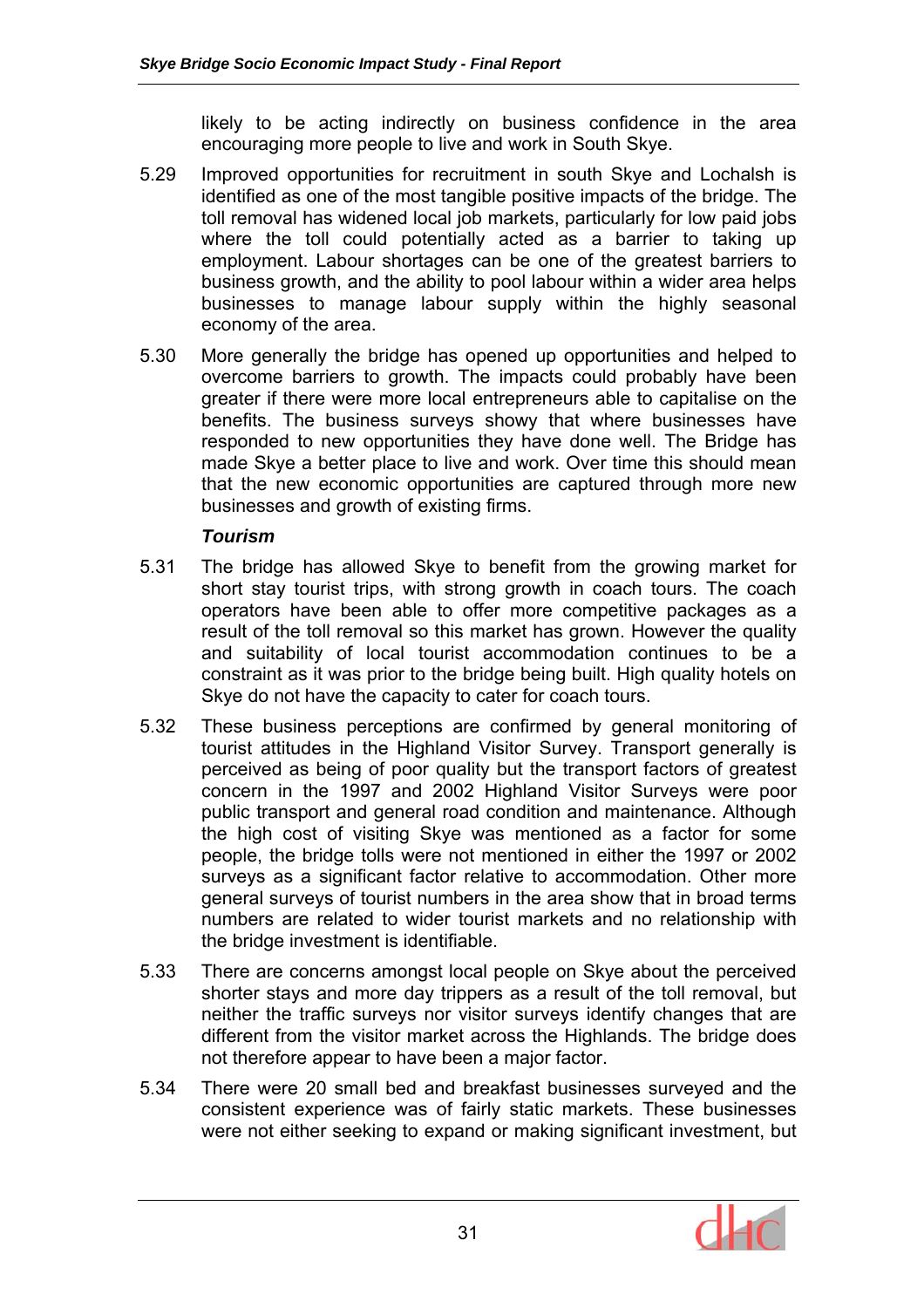expected to continue to remain viable. Hotels report being busy but did not consider that the changes at the Bridge had made any impact.

- 5.35 Campsites report having been very busy since the tolls were removed. The available data does not lend itself to identifying trends in niche markets such as camping or hill-walking, or allow comparisons with other parts of Scotland. However the local perceptions from focus groups appear to confirm that these have been strong growth markets. Despite the absence of data for campsites before and after the toll removal, it is interesting that the greatest impacts from the tolls are being reported for the low cost accommodation sector where price might be expected to have the greatest impact. However, relative to other parts of the Highlands Skye has attracted wealthier visitors (Highland Visitor Survey 1997 and 2002). It may simply be that Skye is therefore catching up with broader trends, and participating in the general growth in tourism made possible due to low cost airlines. The surveys show that most tourists have no prior knowledge of the presence or absence of the bridge toll when planning their travel and destination.
- 5.36 Tourist orientated businesses such as the Aros centre in Portree have helped underpin a very large growth in day trips to Skye through their marketing. The bridge has clearly been a factor in making Skye competitive as a day trip destination within this growth market. The toll removal does not appear to have made a particularly large impact on this market, although local perceptions are that there are more day trippers. In the 1998 surveys, the majority of tourists did not find the tolls to be an important factor affecting their decision to visit Skye. The 2006 surveys appears to reinforce these findings indicating only a slightly positive effect.
- 5.37 Overall Skye is perceived by most tourists as being a better place to visit as a result of the bridge, but the overall impacts are relatively small compared with the impacts on local people.

# *Efficiency*

- 5.38 The 2002 study of the impact of the Skye Bridge Tolls (Napier University Employment Research Unit 2002) indicated that the removal of the tolls could lead to "an increase in business efficiency and employment" amongst exporting sectors, but the ex-post data does not point to any significant positive impacts as yet. The efficiency benefits appear to have been within local markets around the bridge.
- 5.39 Two reasons that could account for this apparent lack of business profitability and employment impact are:
	- The short time period since the removal of the toll will not yet have allowed markets to react fully to the change; and
	- Problems in defining the counter-factual The removal of tolls has shielded Skye businesses from the impact of significant recent rises in fuel prices, or put another way the fuel price increases have severely limited any overall savings made as a result of the removal

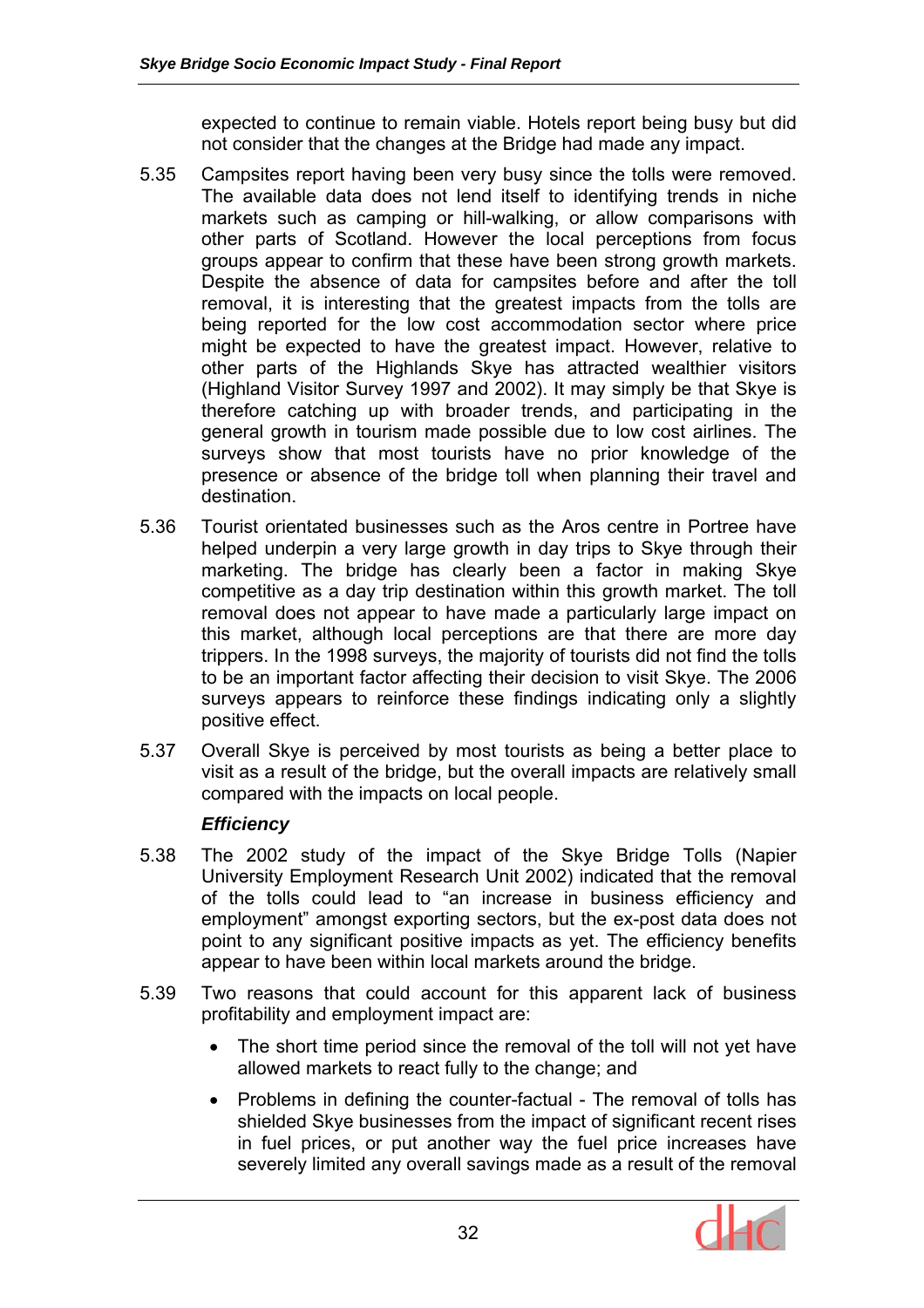of the tolls. Ideally we wish to compare the surveyed situation with one in which fuel prices had increased but the bridge toll had remained in place. However, the fuel price increases are too recent for trend data on the performance of businesses that have been fully exposed to the price increases to be available (e.g. businesses on the mainland or other islands) – thereby preventing any definition of the counter-factual.

# *Competition*

- 5.40 The removal of the tolls appears to have opened up markets between Skye and the mainland (and vice versa). Different individual businesses have been affected differently by this change. Approximately 33% of all businesses surveyed indicated some change to business performance as a result of the toll removal. Some have experienced increases in trade and others decreases (these changes appear to be independent of sector or location).
- 5.41 This suggests that businesses that have been well placed to respond to the opening up of markets have benefited from the changes, and those that have not responded to the removal of their protected markets have suffered.
- 5.42 The decline of shops in Kyleakin and the growth of craft based industries in South Skye demonstrates the effects. The communities of South Skye and Lochalsh have become more closely integrated since the toll removal but the bridge construction had the reverse effect. In the feasibility studies for the bridge (PEIDA 1991) the bypassing of Kyleakin was identified as potentially the greatest negative economic impact of the tolled bridge, and the negative effects of severance on the Kyle of Lochalsh and Kyleakin communities were intended to be mitigated by the shuttle bus. In practice the shuttle bus did not prove attractive, and shops in Kyleakin grew as trade from local residents more than compensated for the loss in passing traffic. The re-integration of the Kyle of Lochalsh and Kyleakin communities with the toll removal has had broader positive benefits by delivering improved accessibility to more of South Skye, but the protected markets in Kyleakin have experienced some decline.
- 5.43 The 2006 business surveys reinforce the 1998 surveys by not identifying major effects on business competitiveness. However the growth of local markets in South Skye and Lochalsh (e.g. Jewsons in Portree supplying a larger area) may allow some firms to grow and compete in new markets in the longer term.
- 5.44 It should however be noted that the response bias in the surveys discussed above makes businesses more likely to be optimistic about the impacts on their competitiveness. Only time will tell whether in the long term businesses grow faster. At this stage the clear message is that there have been some benefits that help to make the business more competitive, but to date the observed changes are in local markets such as shopping in Kyle of Lochalsh and Broadford. The

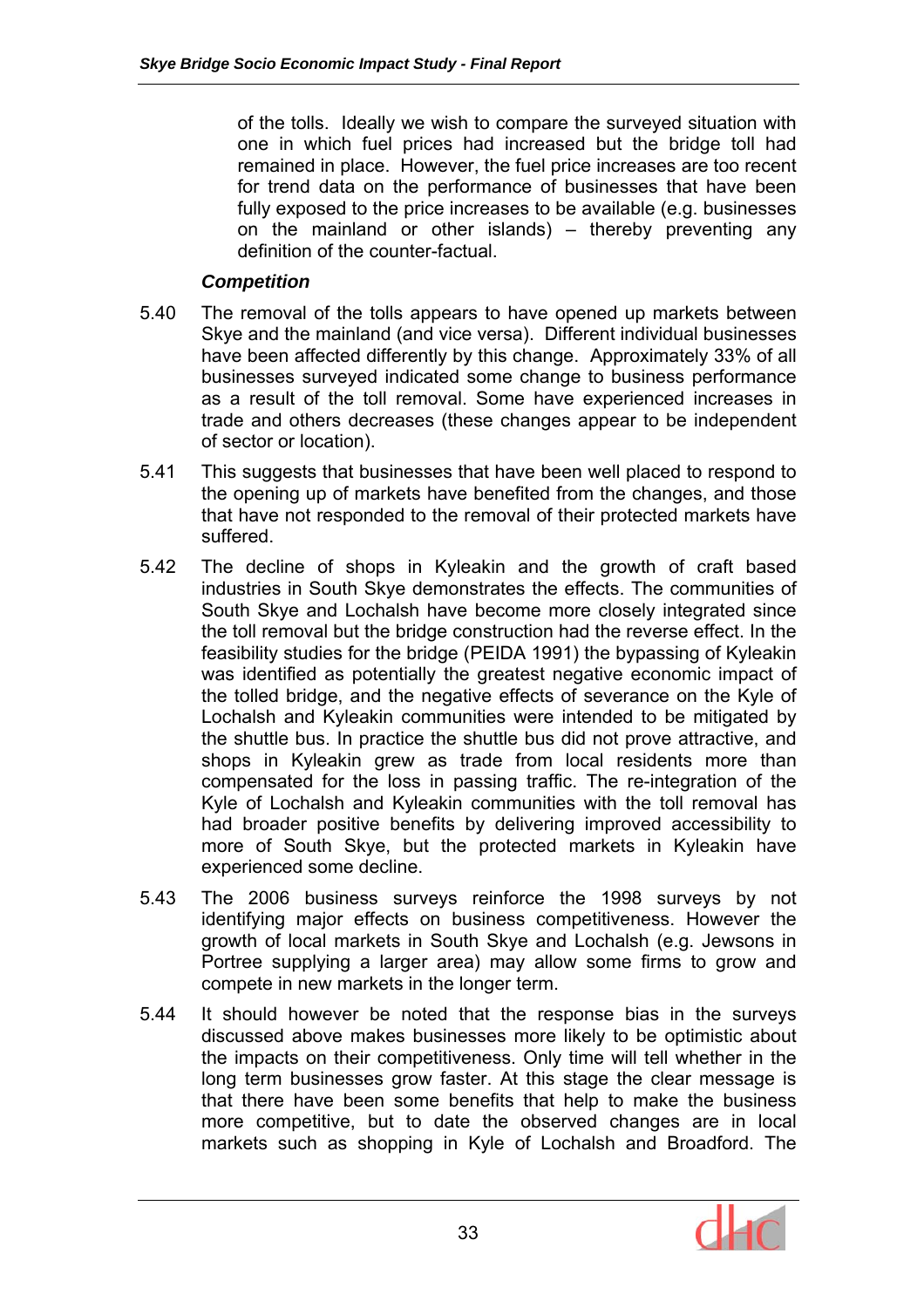bridge impacts are in any case relatively insignificant compared with other pressures in export orientated markets.

#### *Agglomeration Impacts*

- 5.45 The tendency towards concentration of activities, or agglomeration, is one of the most striking features of the spatial distribution of economic activity. Agglomeration benefits from a transport project arise for businesses as improved proximity to other businesses, employees and customers can bring about productivity gains that exceed the pure efficiency saving in the transport costs.
- 5.46 The growing cluster of craft businesses on South Skye appears to be related mainly to cultural factors. Skye is now a much easier place to move to than it was 10 years ago. It may be that the confidence factor of knowing that there is reliable access to the mainland day and night is one element that makes people more willing to locate on the island. Although this did not emerge as a factor of great importance from the surveys, the rapid growth in the number of local trips from South Skye to Kyle of Lochalsh demonstrates a welfare benefit from the toll removal.
- 5.47 Whilst there appears to be a significant change in the local labour market in South Skye, the business surveys have not identified any significant changes in the economic linkages between firms, nor have they identified any significant changes in business performance. Whilst in part this could be due to the short period of time between the removal of tolls and the surveys and the impact of increasing fuel prices, such a finding is not inconsistent with other evidence in this field.
- 5.48 Firstly, regional economies that have a strong primary sector focus, such as the west coast of Scotland, do not appear to exhibit significant agglomeration effects, and secondly research from the west coast of Norway drew similar conclusions regarding the limited impact of agglomeration benefits from fixed links in remote areas (see Appendix K for a fuller discussion). Even a free bridge is unlikely to transform the economic prospects of a remote community.

# *Business impacts and user benefits*

- 5.49 The business surveys show that it is not easy to isolate transport impacts from other effects. Transport works in conjunction with other factors in ways specific to each individual business. The Bridge has made a positive contribution to businesses in three main ways:
	- Labour market catchment areas have increased in South Skye and Lochalsh helping to overcome a significant barrier to growth. The seasonality of the economy requires a more flexible labour pool and the free Bridge assists with this.
	- Some businesses have been able to increase their local markets particularly retailers on Skye which are able to sell to mainland business in Lochalsh.

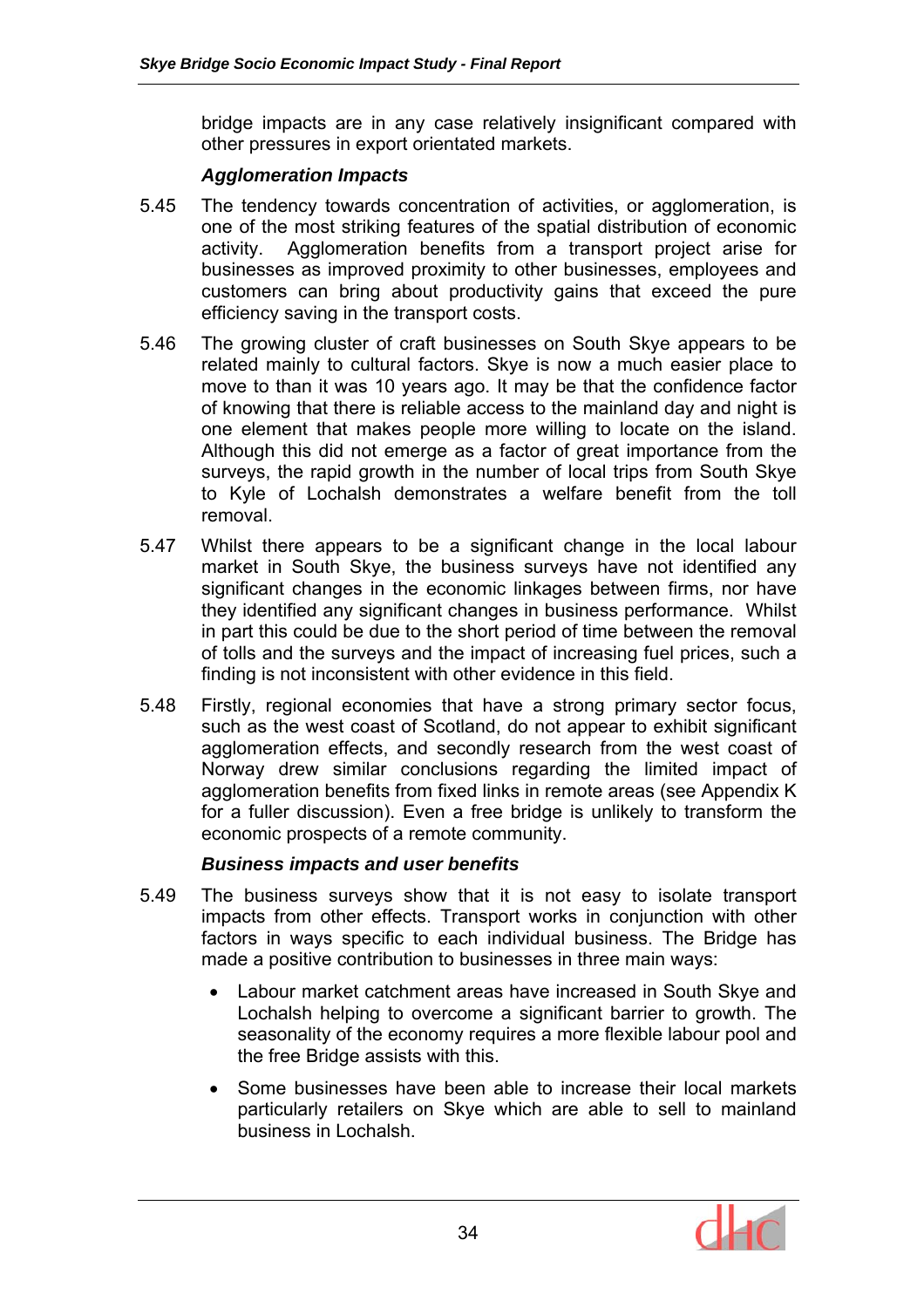- The toll removal has increased business confidence. This does not necessarily involve more travel in the short term or lead immediately to increased productivity, but the indirect effects could be very significant. For example, lack of high quality accommodation for tourists may be holding back this sector. If transport change can boost the confidence to invest, then it can make a major impact on growth.
- 5.50 The impacts of these changes on employment and profitability are not discernable.

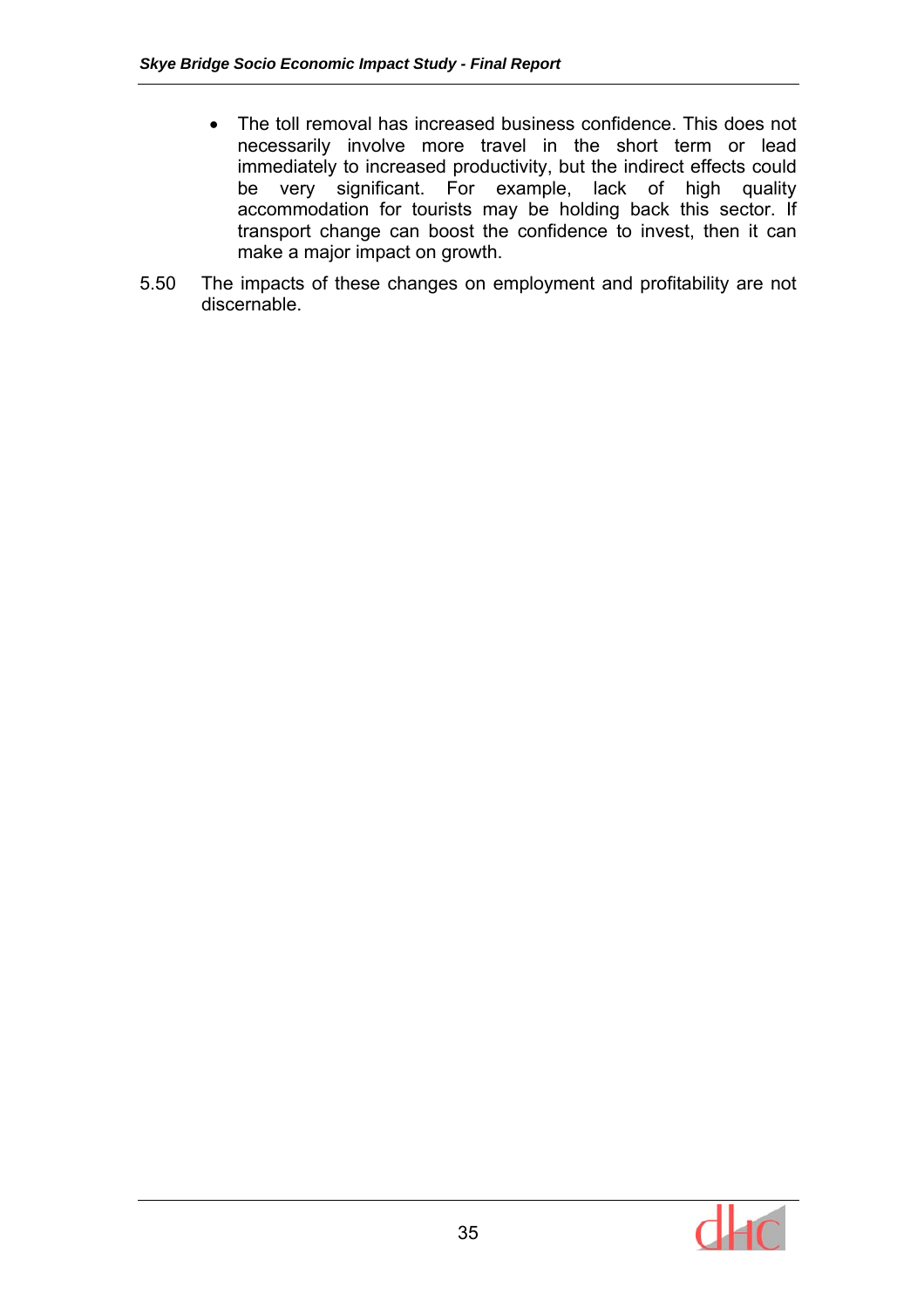# **6.0 Impacts on Households**

### *Living and working in the area*

- 6.1 Households were asked why they chose to live where they did, and rated the importance of six factors which had been identified as potentially relevant to the Skye bridge in the surveys prior to its construction:
	- Environmental attractiveness
	- Access to the countryside
	- Access to other services
	- Access to schools
	- Access to shops
	- Access to work
- 6.2 All factors have become more important as shown in Figure 6.1. This probably reflects the higher general expectations of society. A score of 100 represents very important and a score of zero indicates not important in affecting where people live.
- 6.3 The attractiveness of the local environment and access to countryside are the most important factors affecting residence location but it is interesting that access to shops and other services have experienced the greatest increase. The ability to make local trips more easily appears to be matched by the appreciation of the benefits.



**Figure 6.1 – Reasons for Residence Location** 

6.4 This finding is not surprising due to the nature of the area, and reinforces the fact that many residents accept difficulties in access when living in remote rural areas. These findings almost exactly match those of the 1995 survey. The notable exception to this is that access to other services is now (approximately) as important as access to work and family ties

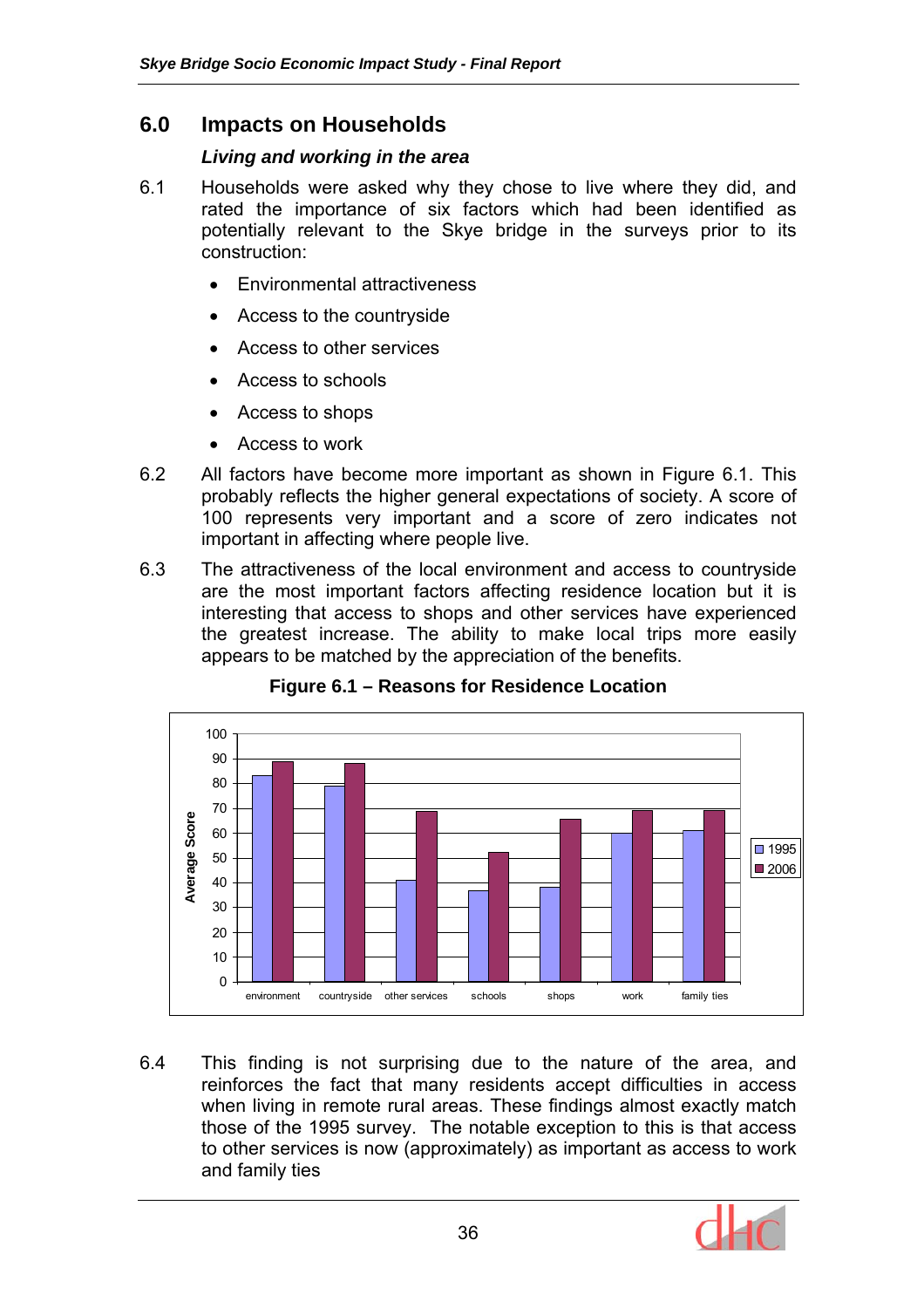- 6.5 The Skye bridge is increasingly being viewed as an asset to the area but the changes between the 1995, 1998, and 2006 surveys are not large. The main change reflects the changing expectations of the local population for better access to more services and facilities. Relevant findings are:
	- Residents of Lochalsh indicate the greatest impact in terms of access to work and healthcare.
	- For residents in Skye, the Bridge has had the greatest positive impact on access to family and friends.
	- The proportion of households who viewed the Bridge in a negative manner has decreased.
- 6.6 Although about half the sample had moved house within the last 10 years there were no significant differences between the views of respondents by length of time in the area. This contrasts with the findings of research in the Highlands in 1993 (Halden and Sharman 1993), which found very substantial differences of attitude between incomers and natives.

### *Attitudes to the bridge tolls*

- 6.7 The removal of the bridge tolls has changed the perspective of households in relation to the bridge. The bridge is almost universally supported as an asset to the area, whereas it was previously viewed negatively by many.
- 6.8 The impacts on travel have been greatest for residents of South Skye, but in all surveyed areas, the relative importance of impacts have been perceived in a similar way. From the 2006 survey results, the relative impact is greater for shopping, social and recreational trips as shown in Figure 6.2.
- 6.9 Impacts on the ability to make trips where there is no choice of destination are lower than for trips where residents can choose where to travel. This reflects the travel survey data which shows how local people are increasingly crossing the bridge
- 6.10 Residents rate benefits for tourism as the most significant positive impact of the bridge. This reinforces the overall finding that the toll removal has had a particularly positive impact on the way the bridge is viewed by local people. The tourism surveys show that the impact on tourism has been much less than for local trips yet households consider that visitors have benefited even more than themselves.

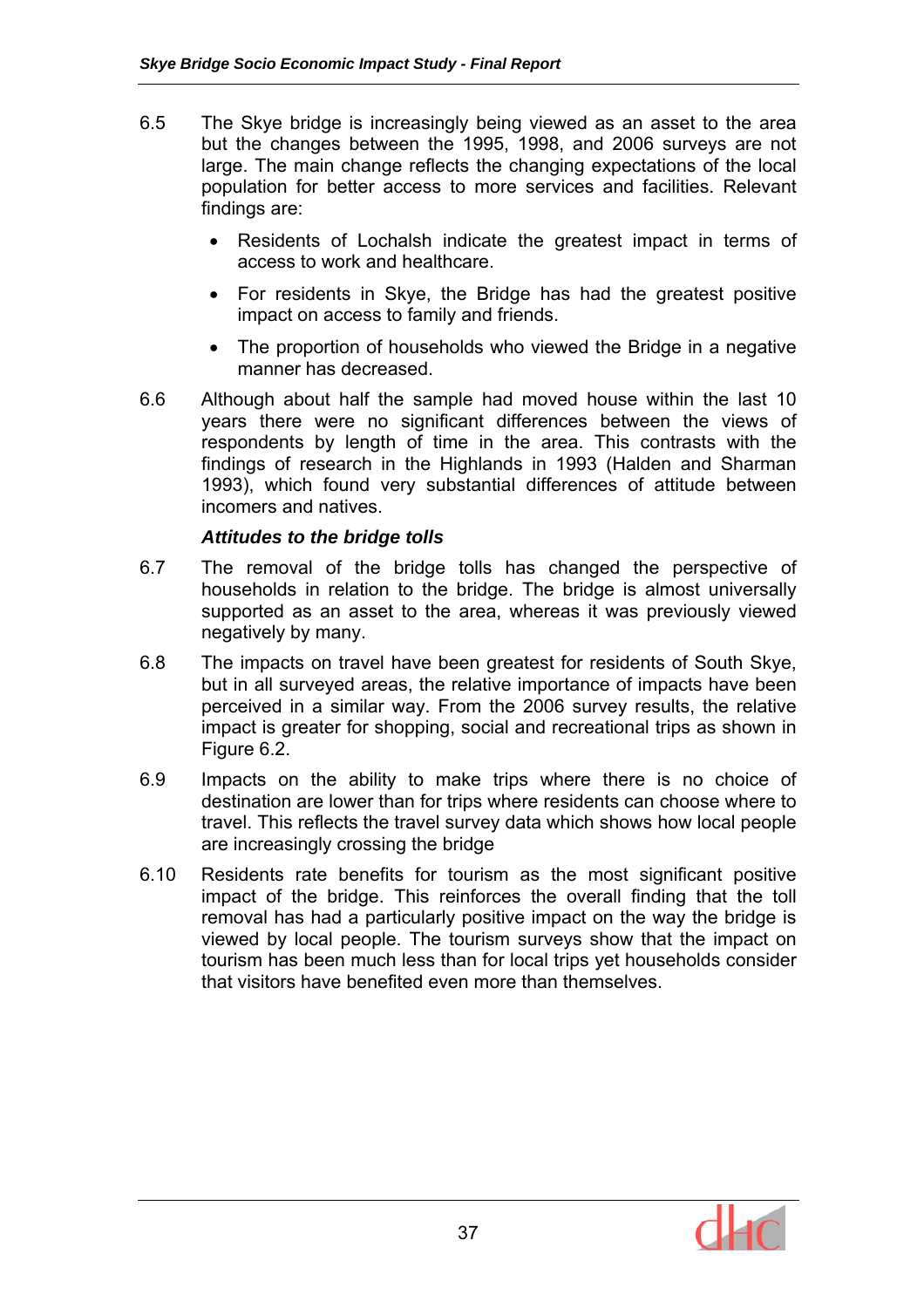

**Figure 6.2 – Perceived Impacts of the Bridge Toll Removal by trip purpose** 

6.11 Trip increases as a result of the toll removal are chiefly for shopping, social and recreational purposes so this reflects these attitudes and confirms that the household perceptions are reflected in their behaviour.

### *Household budgets, ferry fares and bridge tolls*

- 6.12 The change in 1995 from the ferry fares to the bridge tolls did not change the cost of a trip significantly for those who needed to take a car between Skye and the mainland. However, the construction of the bridge did not simply lead to a change in mode from ferry to bridge but also had a significant impact on pedestrian flows (some of which may have included park and ride type trips). The impact of the bridge on the pedestrian and park and ferry trips may therefore have led to a large suppression of travel or redistribution of trips within the area. There is very little data available to assess the scale of this effect.
- 6.13 Survey respondents indicate that many locals crossed between Skye and the mainland free of charge as foot passengers despite driving to the ferry. The park and ride trips are significant and were not surveyed specifically at the baseline stage, since the scale of this trip pattern was not known until the surveys were completed and the bridge was about to open.
- 6.14 The households who reported driving to Kyleakin to park and take the ferry to access services and facilities in Kyle of Lochalsh, could potentially exceed those that took the car across the water for local trips. There were many more foot passengers than car passengers, and little is known about their trip patterns, or mode of access to the ferry. It is not therefore possible to derive an estimate of the number of these local trips from the available data.

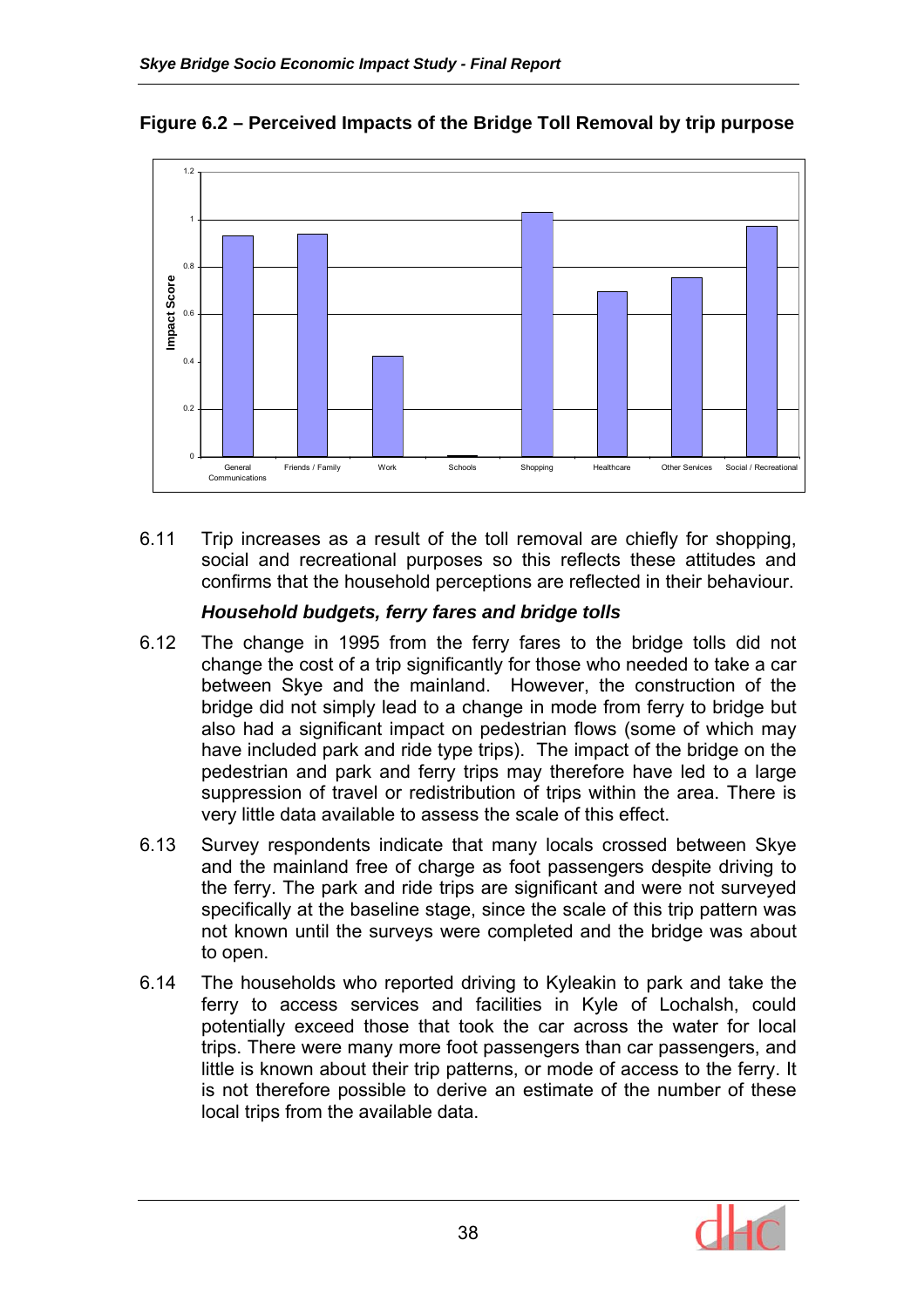- 6.15 In 1998, the reductions in tolls for frequent travellers does not appear to have had a large impact on travel so the overall impacts on household budgets are small.
- 6.16 With the more comprehensive data available from the 2006 surveys, the impacts of removing the toll can be better understood. By combining the travel diary and household expenditure results from the 2006 surveys it is clear that households have saved money on the toll and spent more money on fuel and car operating costs. This is consistent with the induced traffic effects discussed above.
- 6.17 There is considerable bias or inaccuracy in the responses so only very approximate estimates can be developed for the financial impacts of each change. However, based on average savings per household on tolls, the estimate in Appendix E suggests that:
	- Households have saved between £0.4 and 0.8million annually since the bridge became toll free.
	- Households, through increased travel, are now spending a proportion of this saving on making additional trips. For some households close to the bridge the increases in trip frequency are resulting in additional travel costs at least as high at the toll costs. Overall, the increased operating costs from the additional trip making overall accounts for less than half the toll saving.
	- Impacts and changes in trip activity have occurred to a greater extent in the south of Skye. 60% of residents in South Skye indicate savings caused by removal of the tolls, compared to 42% for the north of the Isle. However, based on the stated travel patterns the savings for people in the north are most likely to lead to increases in disposable household income for spending on households goods, whilst in the south the additional disposable income is more likely to be spent on more travel.
- 6.18 Overall, approximately half of the toll saving is available for the purchase of additional goods and services from the local economy. Comparing this with previous work to estimate the impacts of the toll removal (Napier University ERI 2002), it was previously estimated that there would be £0.5million saving for local residents. However, it was assumed that the toll savings would all be spent on additional goods and services by households (i.e. they did not include the costs of additional trip-making in their calculation of net economic impacts).
- 6.19 The Napier work also suggested an extra 52 FTE jobs in the local economy of which only 12.8 come from the household budget savings on tolls. There no direct evidence of additional employment from the surveys, but the changes in employment markets are complex and people would not necessarily associate their ability for find work (e.g. in Portree) with the changes at the bridge, particularly if the new job did not involve using the bridge.
- 6.20 There is a clear increase in the perception the of the bridge as an asset since the toll removal – supporting the hypothesis identified in the

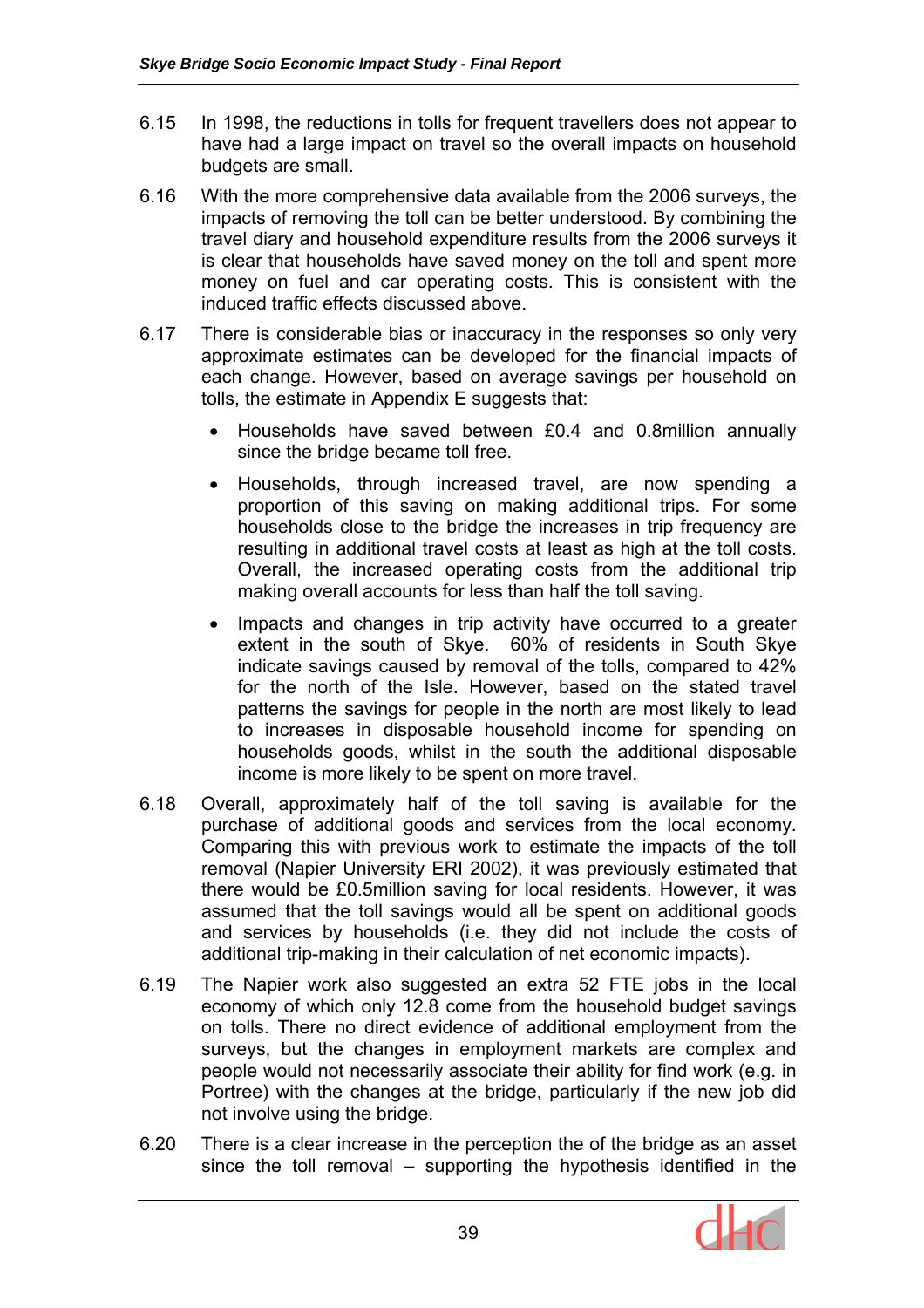original baseline study that the bridge will be increasingly valued by residents over time.

#### *Household expenditure priorities including distribution of spend*

6.21 As part of the postal survey respondents were asked about other non transport household expenditure. Most respondents appear to have been unable to accurately identify changes in their household budget, and only 9% of households identified any saving in non transport costs. The potential opportunities to source cheaper goods and services does not therefore emerge as a major factor in the toll removal.

#### *Migration*

- 6.22 Skye has been successful in attracting people to the area unlike some parts of the Highlands. The extent to which the bridge and the removal of the bridge tolls have affected this is not clear. There is certainly no evidence of an adverse effect and there was a positive impact around the time of the introduction of the 24 hour ferries and the building of the bridge.
	- Approximately 30% of house buyers are from outside Scotland (based on estate agency estimations). Prices and market buoyancy strongly dependent upon national prices.
	- There has been a 3% population rise since the bridge was built  $$ this is above trends for the Highlands.

# *Expectations and confidence for the future*

- 6.23 There is much greater confidence amongst people living in the area about the future. This came across strongly at the focus groups "in the early 1990s the young folk would leave the island as soon as they got the chance but now they are staying". The bridge has connected Skye with mainland Scotland reducing perceptions of isolation. It can therefore clearly be identified as one factor that helping residents to feel good about living on Skye.
- 6.24 If the bridge as a direct influence has been a minor factor on the perceptions of locals, its indirect impacts are also significant. Perhaps the most important factor in developing new community structures and confidence for the future, has been the development of a cultural identify around music and the arts. This is underpinned by the development of the Skye "brand" through events such as the Skye music festival. It would have been much harder to host major cultural events such as this without the bridge.
- 6.25 Other relevant factors identified in the survey responses are that:
	- Local communities have retained their island identity.
	- Although there are concerns about increased criminal activity as a result of easy access to the mainland, there has been no significant change in crime levels.

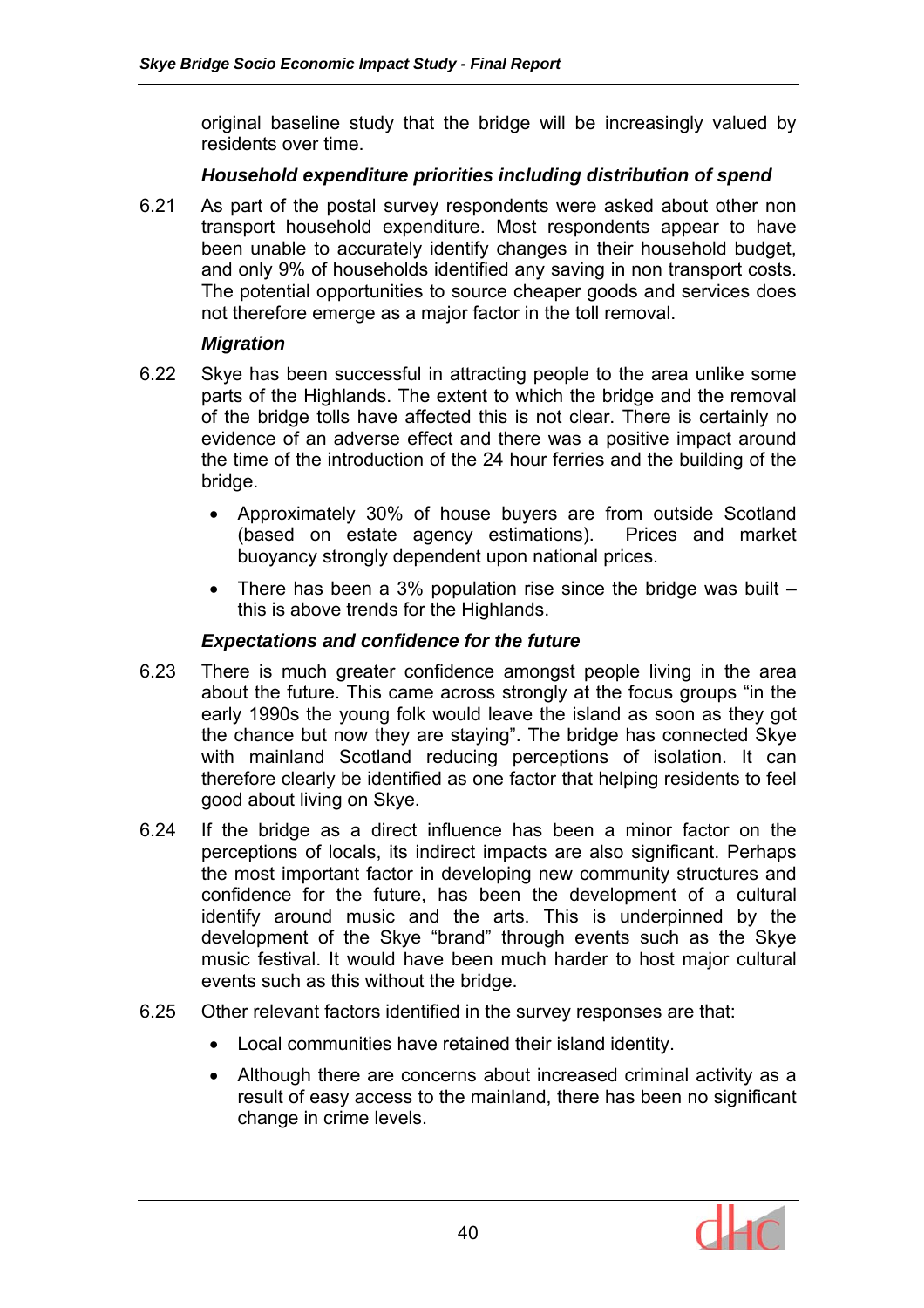6.26 The bridge is only one of the many factors that is helping Skye to remain competitive, but it interacts with all the growing sectors of the economy positively.

#### *Household impact and overall benefits*

- 6.27 Households, particularly those living near the bridge, have used the increased disposable income from the toll removal to pay for more travel. This emphasises that remoteness is one of the most significant constraints on welfare for those living in remote areas.
- 6.28 There is at least £0.2 million of increased disposable income in the area not being spent on additional travel. The additional opportunities for spending this within the local economy will have positive impacts on other sectors of the economy.
- 6.29 Expectations of society are changing and the better access to family, friends and services helps to underpin Skye as a better place to live. For residents of Lochalsh, improved access to work and healthcare are more important benefits and will help to underpin local business development and service provision on Skye by widening catchments.

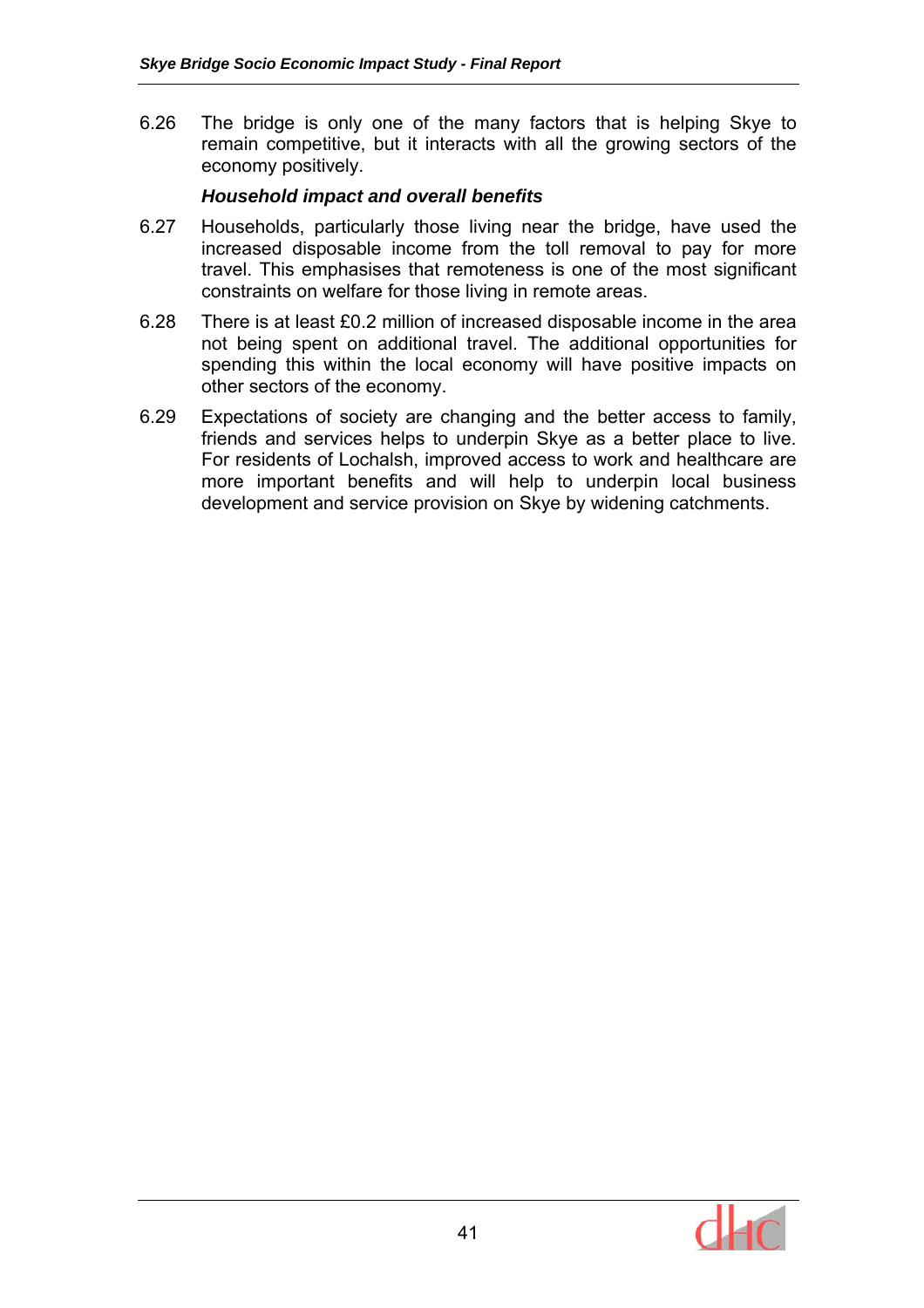# **7.0 Other Economic and Social Impacts**

# *Skye as a Tourist Destination*

- 7.1 The analysis of tourist data and tourist surveys show that:
	- Skye and Lochalsh receive a higher number of first time visitors to the area, when compared to the Highlands, and that this has not changed significantly since before the tolls.
	- There continues to be a higher proportion of non-UK visitors to Skye, relative to other parts of the Highlands. It might have been expected that the toll removal would have resulted in an increase in Scotland and UK based tourists who would have been better informed about the transport changes.
	- Skye has a stronger market for longer stay holidays than the rest of the Highlands, and this has not changed in recent years despite concerns by locals that there has been a significant change in length of stay. Visitors perceive Skye as a more attractive base for a holiday. They can stay on the island and visit places on the island and mainland during their stay. The fact that Skye has been able to maintain its market for longer stays, when other parts of the Highlands have seen this type of holiday fall relative to short stays may indicate that this is a small but significant effect.
	- The role of the Kyle of Lochalsh crossing in marketing the area continues to be a significant factor. In 1995 trips on the ferry "over the sea to Skye" were an attractor particularly for day trips by train from Inverness. In 1998 visitors wanted to view the "controversial bridge". In 2006 the bridge is still a visitor attraction "you either love it or hate it" and the marketing has emphasised the toll removal.
- 7.2 Overall the bridge and the toll removal appears to have made Skye a slightly more attractive place to visit. Touring visitors and day trippers are more likely to cross to the Island but, when they do, they are not high spending groups.

# *Land values*

- 7.3 There was strong growth in land values in the early 1990s but overall:
	- These have followed national trends
	- The economy of Skye and Lochalsh has been relatively buoyant compared to other parts of the Highlands and Islands.
	- House values have been driven up by the large volume of incomers.
	- There has been a recent increase in interest in properties in the Western Isles (where values are 50% less) which may be a trickle down effect from the higher land values on Skye.
- 7.4 It therefore seems likely that the introduction of the 24 hour ferries have been the most important factor. The construction of the bridge has helped to consolidate this benefit, and as Skye has become a better

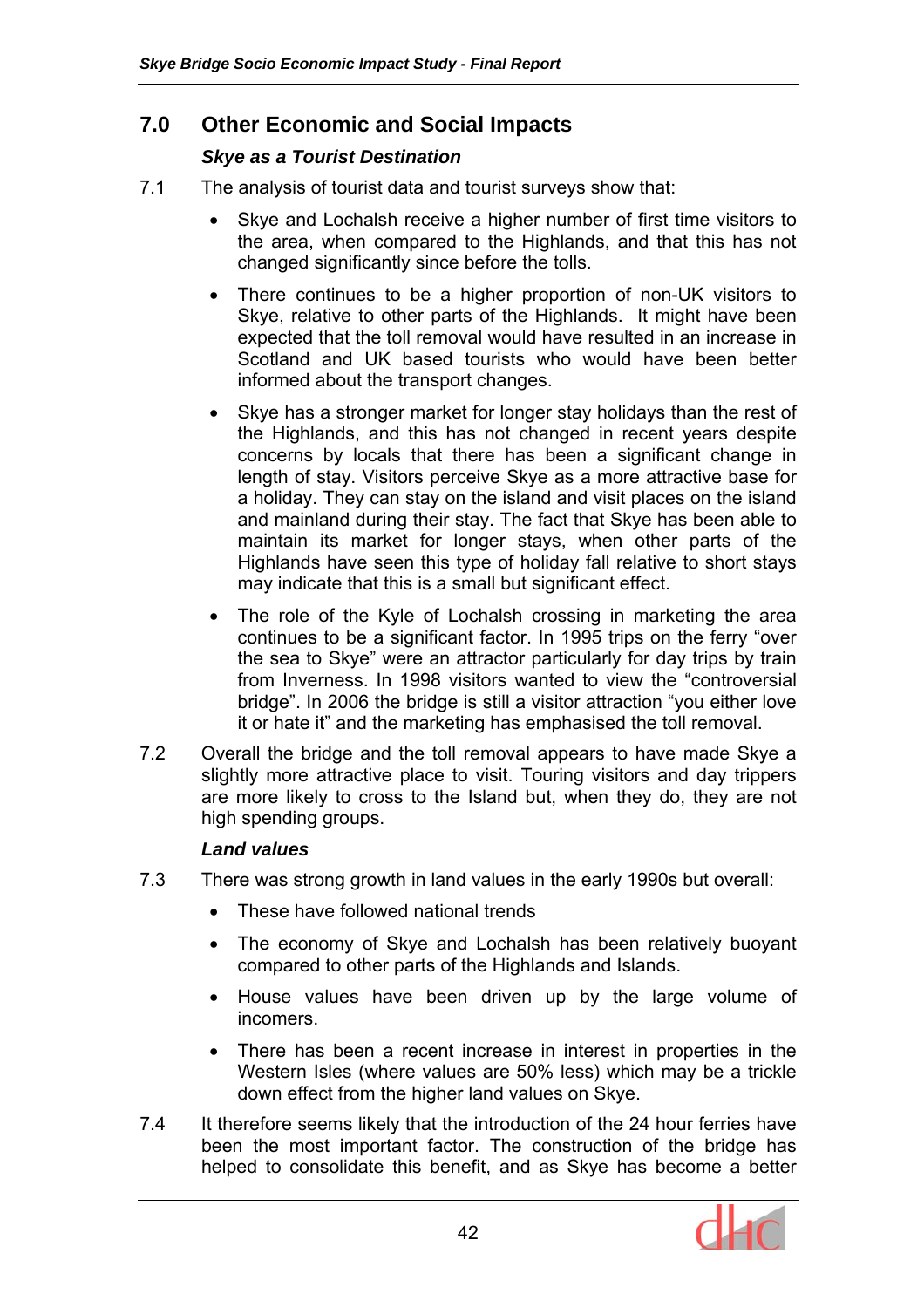place to live and work, any effects of the bridge on land values will not necessarily have been near to the bridge, but as a result of a general improvement in land values. It is not therefore possible to detect these effects from the available data. Since the tolls were removed the housing market has been more sluggish throughout the country, and Skye has followed this trend indicating that the toll removal has not had a major impact.

#### *Public agencies and service delivery*

- 7.5 The contribution of transport investment to non transport budgets is often missed within public agencies but the impacts for Skye have been very substantial and are widely recognised.
- 7.6 However, with public agencies (including health and social services) accounting for over a third of business travel in the area the wider public sector benefits are significant through staff travel alone.
- 7.7 Some of the main impacts are that:
	- Health and Social Services have made annual savings of over £10k per annum from the toll removal but these savings have been absorbed by the wider service budgets and have not been quantified.
	- There are additional cash savings to the NHS from reduced costs for patient travel under the hospital travel costs scheme but these are relatively small since they only affect low income patients.
	- Using the ratio of public sector to total employment in the area, and assuming that public sector employees travel as much on business as other workers the total toll saving on public budgets exceeds £25k per annum.
	- The removal of the tolls has made it easier for the NHS to manage public opinion when they centralise services (e.g. out of hours centre in Broadford). Although it is considered that these changes would have occurred regardless of the bridge tolls their public acceptability may well have been affected, with resultant savings in public relations costs.
	- Recruitment at the hospital in Broadford has been eased as a result of the toll removal with ancillary/unskilled posts being filled by residents from Lochalsh.
	- There have been some impacts on policing with significant savings being made since the toll removal on staff time dealing with toll non payment. However removal of the cameras at the tolls booths has resulted in reduced security and tracking of vehicle coming on and off the island.
- 7.8 Overall there have therefore been significant savings for other public agencies but these have been absorbed in other budgets and not clearly associated with any efficiency gain.

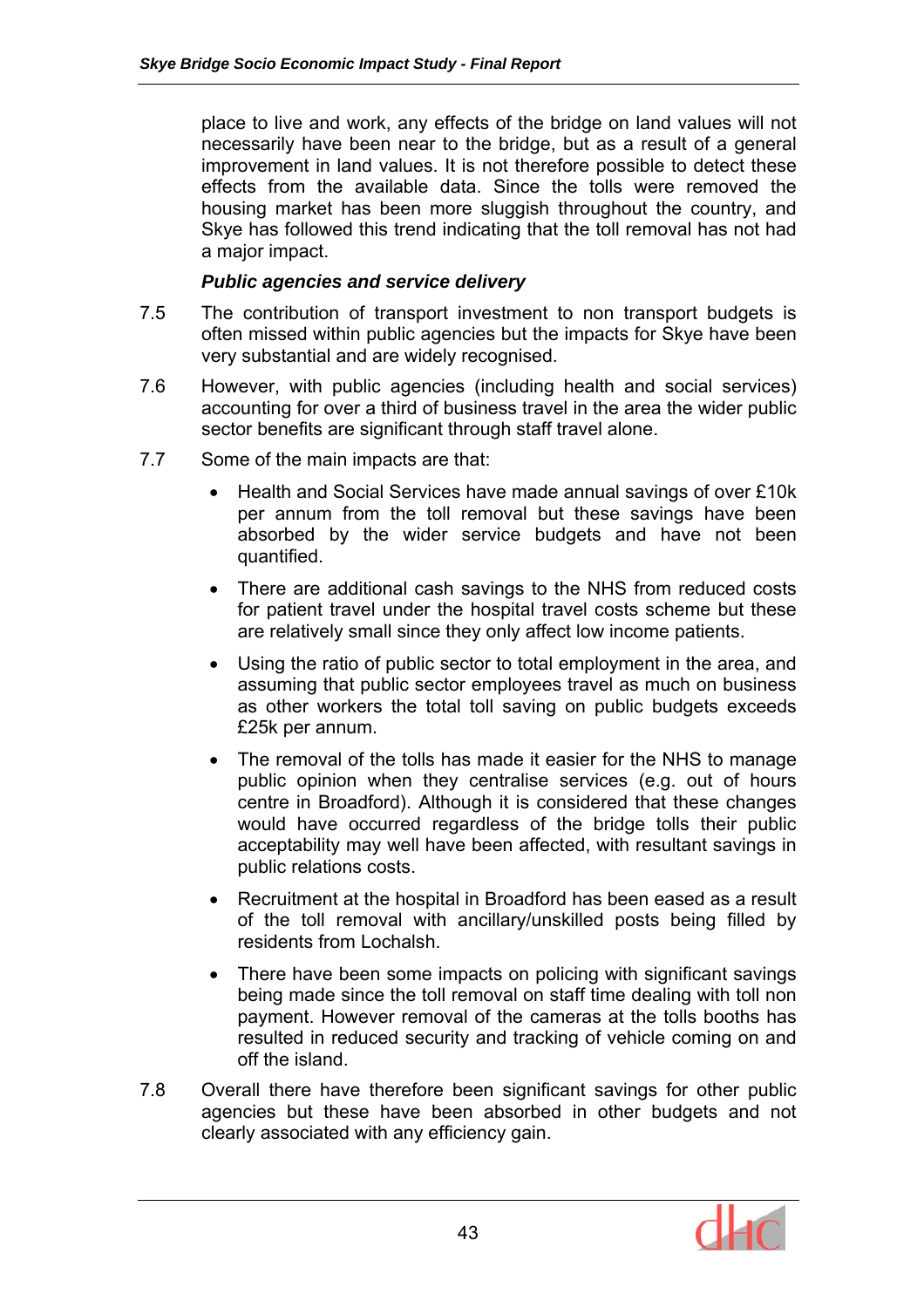#### *Access to services*

- 7.9 The household surveys show that people's attitudes and choices are closely linked. People who consider that access to work, shops, schools and healthcare is not important live further from these services than people who consider they are important. The economy of Skye is therefore highly adapted to being remote and it takes time for it to change to capitalise on the improved accessibility from the bridge. As Skye becomes more accessible it is likely to adapt to being more accessible and this opens up longer term economic opportunities.
- 7.10 The responses from the household survey were geocoded and correlated with the national census output area based travel time indices to GPs, post offices, shops, schools etc. which are used in the national index of multiple deprivation.
- 7.11 There was no evidence from any part of the area that there were people who considered accessibility to be very important yet lived in particularly inaccessible areas. Such conflicts are common in deprived rural areas (DHC 2000). The analysis of access to services therefore indicates satisfaction with current lifestyles and choices.
- 7.12 Figure 7.1 shows scores for residents on the importance of access to shopping. It shows that, on average, people who consider that access is important live in the locations with the best access.



**Figure 7.1 – Importance of Access to Shops by Household Postcode** 

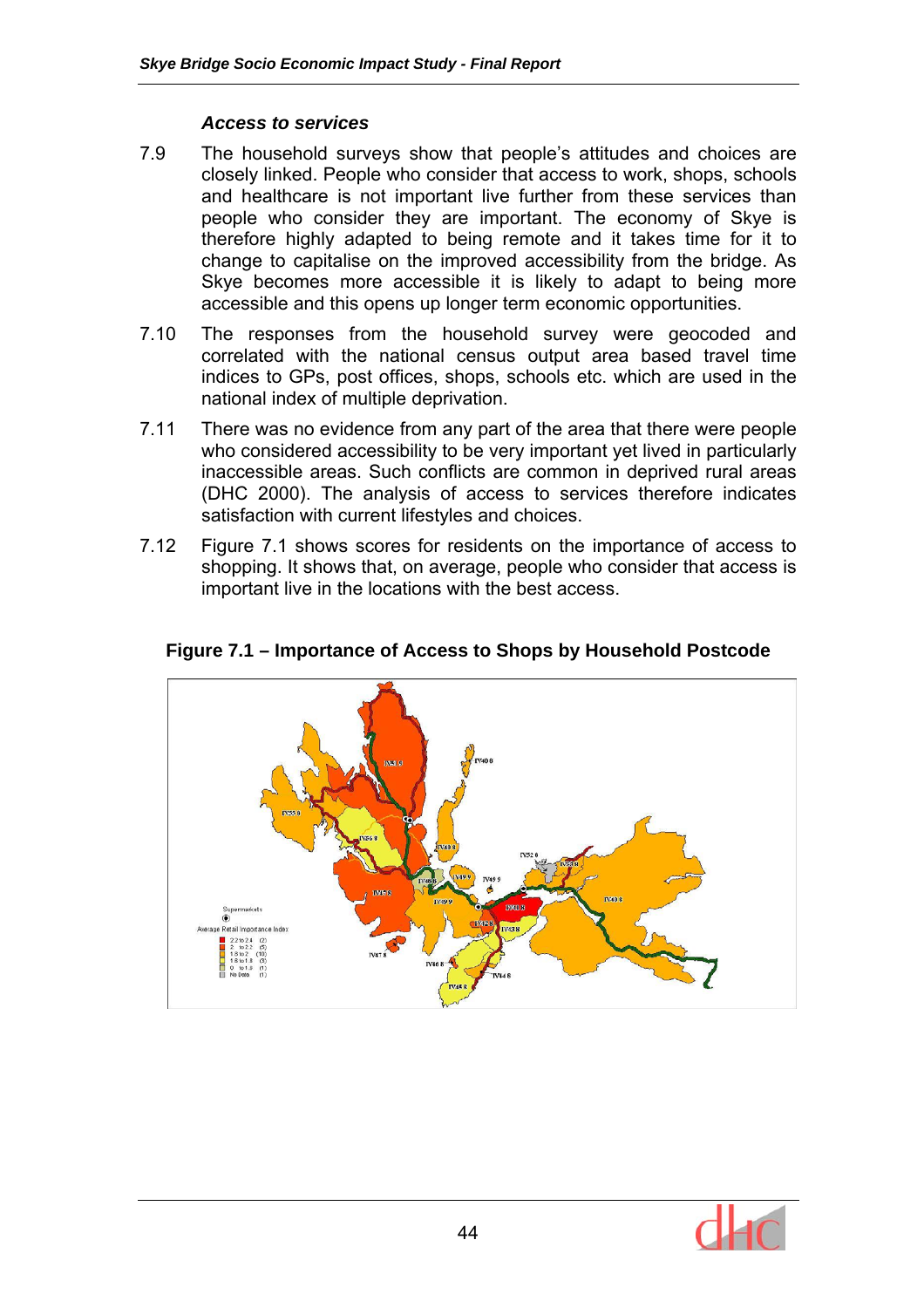# **8.0 Conclusions**

- 8.1 In the early 1990s the congestion at Kyle of Lochalsh was acting as a significant constraint on the development of Skye. The introduction of the 24 hour ferries overcame this problem, and helped the economy of Skye to grow. The rapid rise in land values in the early 1990s is one of the clearest demonstrations of this impact.
- 8.2 The toll bridge consolidated the benefits of the ferry improvements, and made them more permanent. The new ferries introduced in 1992 would probably have required upgrading by the late 1990s, and achieving the investment priority for this investment would almost certainly have depended on a period of growing congestion, with associated damage to the local economy. The bridge has therefore helped to build confidence in the continued economic and social development of the area.
- 8.3 There have been both positive and negative effects on local markets observed since the 24 hour ferries were introduced. The greatest changes have occurred since the toll removal but this was also the largest input of public funding. In general the companies that were already successful have become more successful, and those that were facing decline have seen the rate of decline accelerate.
- 8.4 The toll removal has changed perceptions of the Skye Bridge, so that it is now, almost universally, perceived positively by local residents and businesses. This has the dual benefit of helping to underpin business confidence and making the area a better place to live.
- 8.5 The bridge, and the controversy relating to the tolls, has helped to market Skye across the UK and overseas. Visitors are well aware of the Skye toll controversy, suggesting that the area has derived significant benefit from this marketing. The design of the bridge, the regular toll changes, the non-payment campaigns, and the publicity about the toll removal have maintained this publicity over more than a decade.
- 8.6 The direct financial benefit of the toll removal for local people has allowed them to travel more often, particularly for shopping, personal business and leisure trips. For people from further afield, the toll savings have been a small element within household budgets, and do not appear to have induced a substantial number of new trips.
- 8.7 There have also been direct savings for business travel but these are relatively insignificant compared with overall transport costs. Local public organisations have however saved in excess of £25k per year on business travel costs and this could be significant within their travel budgets.
- 8.8 Removing the tolls has helped to re-integrate the local economies of Lochalsh and South Skye. The bridge had a large severance effect on the community of Kyle (Kyle of Lochalsh and Kyleakin) as demonstrated by the loss of many free pedestrian trips. The removal of tolls has gone someway towards re-integrating the two communities.

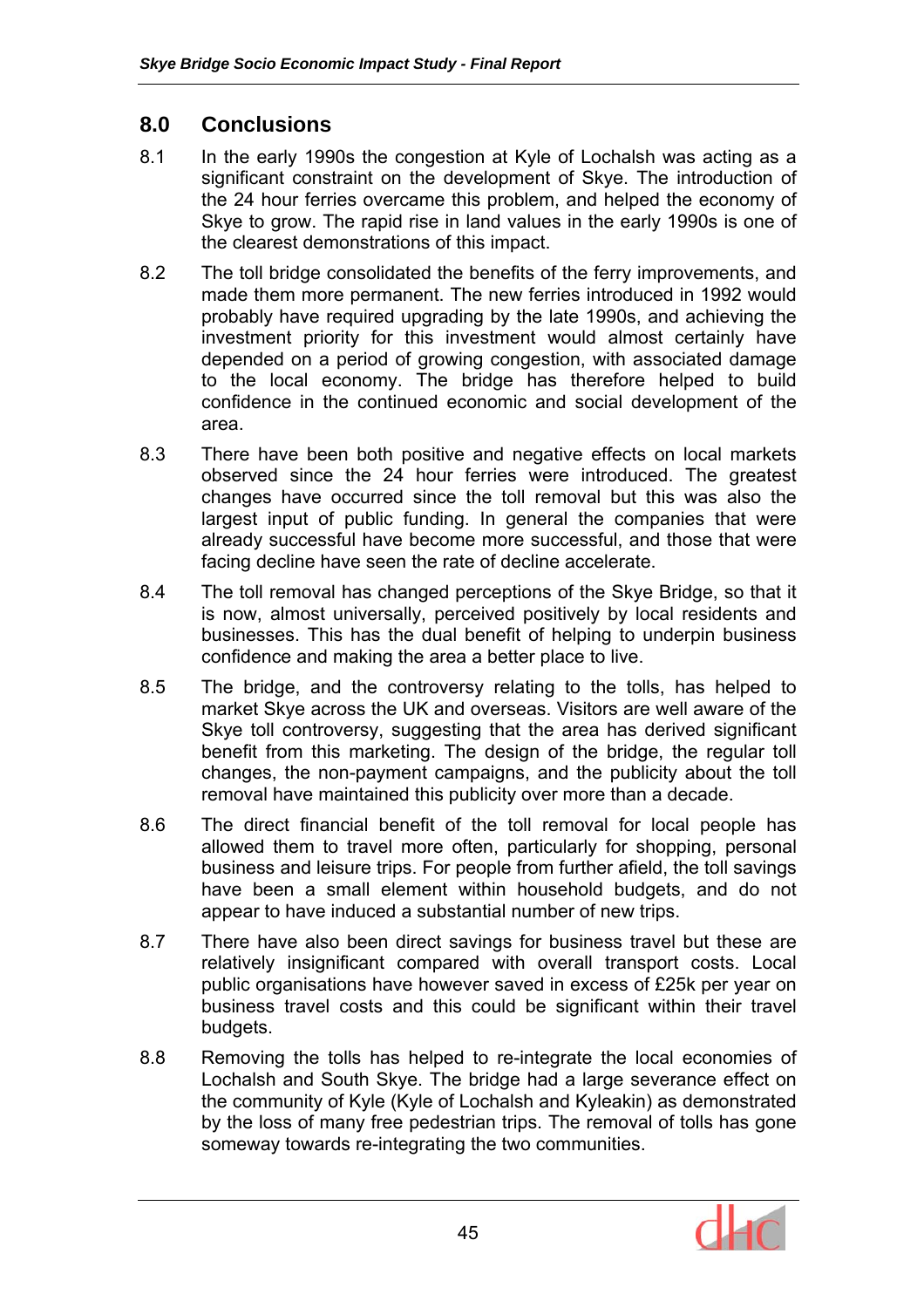- 8.9 The survey data does not identify any significant positive impact on business profitability and employment from the removal of the tolls. In part this is attributed to the short time period between the surveys and the toll removal. However, it is also due to the fact that the toll removal coincided with a period in which fuel prices increased rapidly. Undoubtedly the toll removal has shielded the Skye economy from some of the fuel price increases but it is difficult to disentangle the two effects.
- 8.10 Local employment markets have benefited, increasing the scope for business growth in the Lochalsh and South Skye areas. The labour market effects have been primarily related to the toll removal, and these are long term impacts. This research is too early to assist in assessing the ultimate scale of the impact.
- 8.11 The bridge is only one small element in the social and economic development of the area, and its impact has been relatively limited compared with other market changes such as house prices, fuel prices, international tourism market fluctuations, the rise of e-lifestyles and remote working, and other wider social and economic changes.
- 8.12 The Skye Bridge was promoted as a project of strategic interest to the Highlands. These strategic benefits were broadly achieved by the tolled bridge, but were not matched by equivalent local benefits. The toll removal has extended the strategic benefits to ensure that local people can benefit more, also helping the bridge to be perceived more positively by both residents and businesses.

# *Quantification of benefits*

- 8.13 The cost benefit analysis, undertaken when the bridge was being planned, significantly underestimated the economic benefits. The levels of induced travel have been well above those predicted. Even whilst the tolls were in place, the traffic growth was higher than even the high growth predictions, and since the tolls were removed a further 50% increase in traffic has been observed.
- 8.14 As a result, the economic benefits of building the bridge, assessed using current Scottish Transport Appraisal Guidance methods, are already nearly £100 million and are likely to reach about £400 million over the 60 year STAG evaluation period (at 2006 prices and values).
- 8.15 Even if the toll had remained in place, the higher levels of observed traffic growth than predicted mean that the economic benefits were substantially underestimated, by a factor of at least two.
- 8.16 If there is a "fixed link factor" associated with the increased benefits at Skye, then it relates to the permanence of a bridge relative to a ferry. Household and businesses confidence has very important economic impacts. However any "fixed link" factor can be best understood within more clearly defined concepts such as cost, time, reliability, convenience, comfort and image.

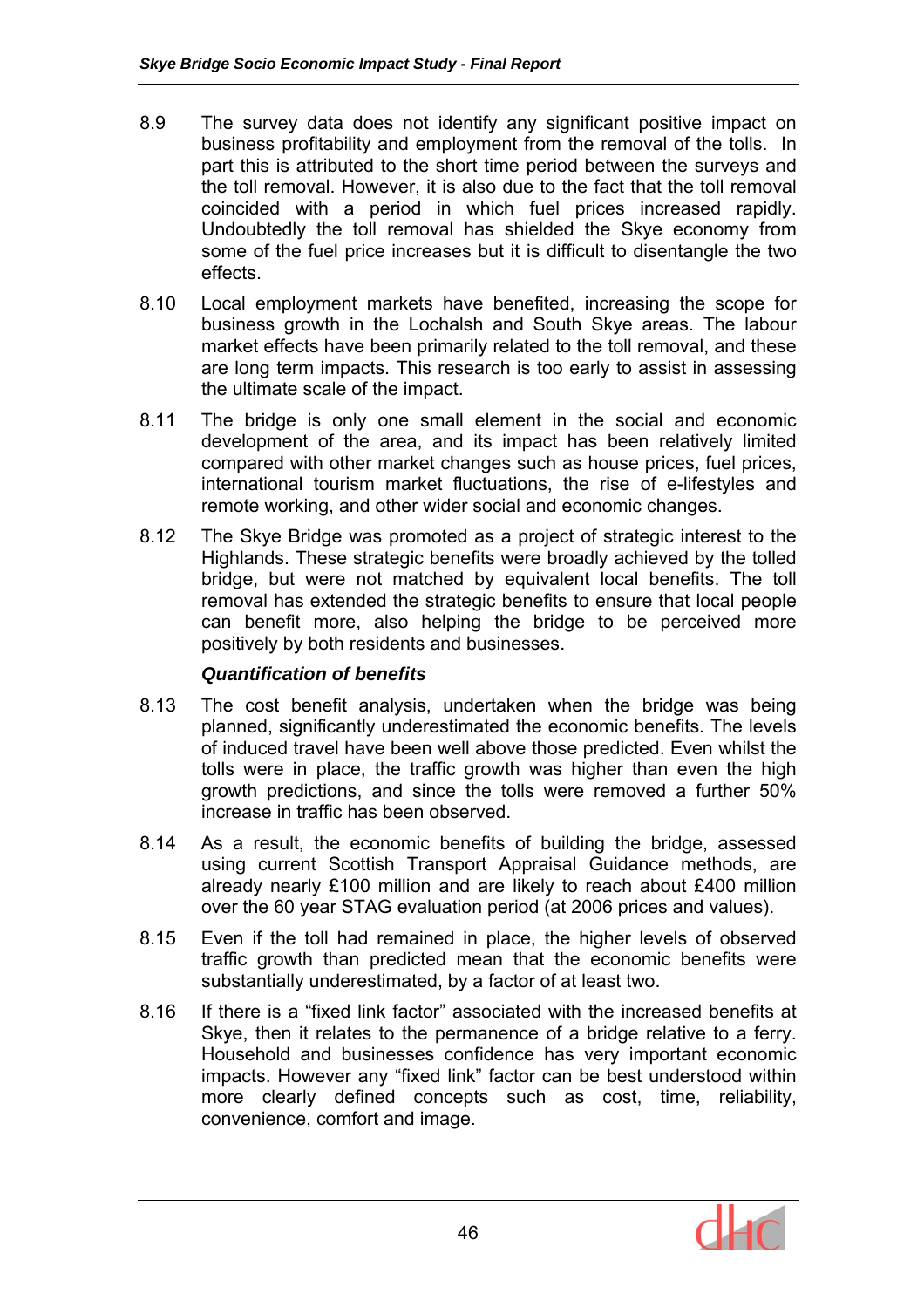#### *Further Investment in links between Skye and the Western Isles?*

- 8.17 The Bridge to Skye was seen as a potential way to improve transport to the Western Isles via Skye. This research has shown that:
	- The route via Skye is proving increasingly attractive for trips to Uist.
	- Ferry investment on the Ullapool to Stornoway route has been more important for the Western Isles than any changes at Kyle of Lochalsh. Traffic to the Western Isles has been growing faster on the Ullapool–Stornoway ferry than via Skye. This also reflects the dominant population on Lewis and the growing importance of Inverness relative to the central belt of Scotland.
	- Uist relies on Oban ferries as much as via Skye serving the major population centres.
- 8.18 The free crossing at Kyle of Lochalsh may open up new opportunities to spread these benefits to Harris, the Uists and Barra but further work would be needed to identify whether such improvements would be economically viable.

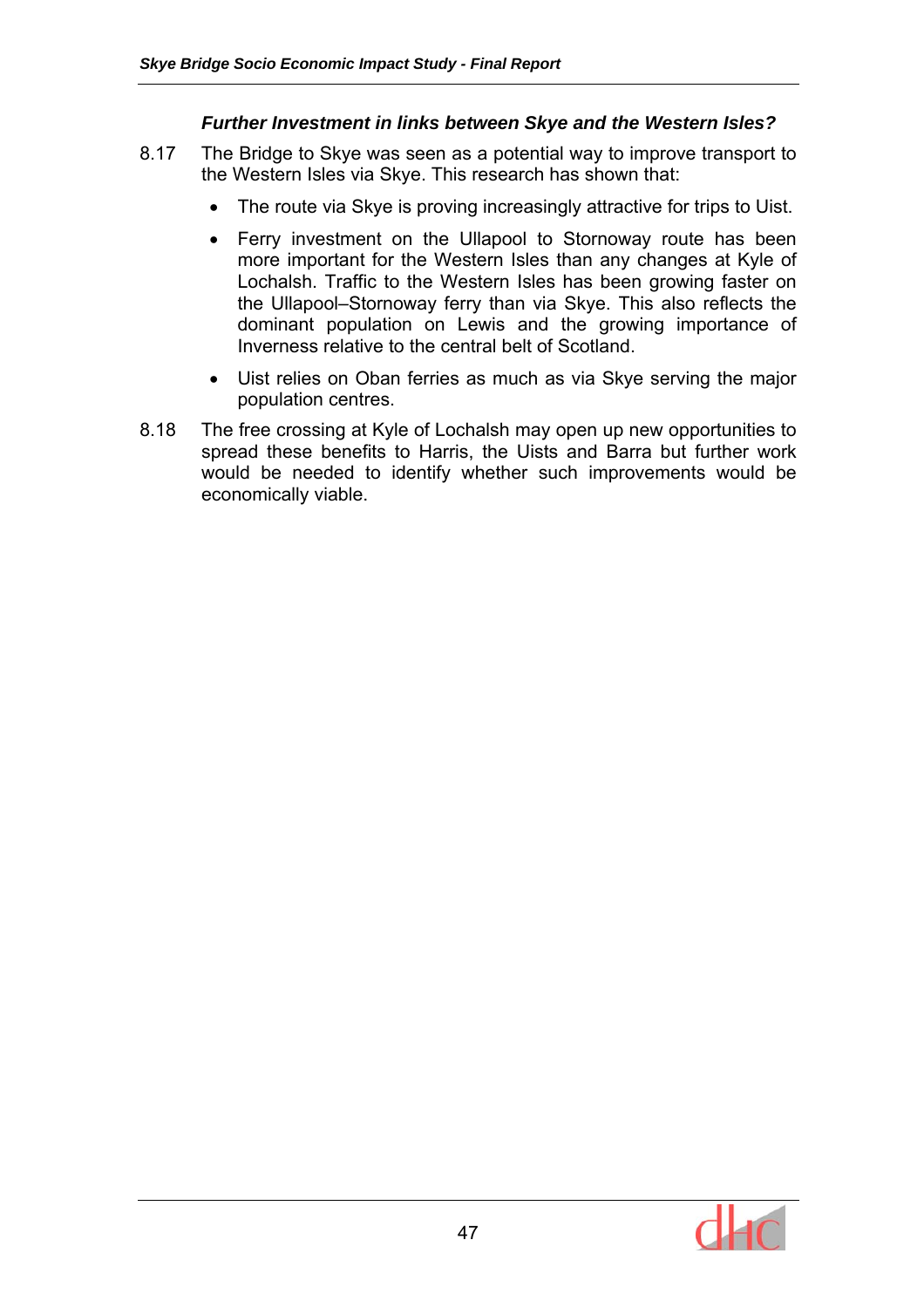# **9.0 Implications for Future Appraisal**

- 9.1 There are important lessons for future appraisal from the Skye Bridge experience. There is nothing identified in this research that suggests that a fully specified, behaviourally robust user benefit analysis will not include all the social and economic benefits of even major step changes in accessibility such as replacing pay per use ferries with a free bridge.
- 9.2 However the complexity and local sensitivity of the way local community and business networks operate in remote areas means that achieving a fully specified and behaviourally robust approach is a theoretical rather than practical prospect.
- 9.3 The absence of a comprehensive treatment does not mean that appraisal cannot be improved. The general approach in STAG of using the transport economic efficiency appraisal (TEE) alongside other appraisals of wider social, economic and environmental benefits provides flexible framework within which improvements can be made.
- 9.4 There are some important lessons that future transport appraisal can learn from Skye, which fall into three categories: calculation of economic efficiency measures, calculation of wider economic benefits and general appraisal lessons.

*Economic Efficiency*

- It is necessary to include all modes affected by investment, including pedestrians, and the relationships between these modes. Pedestrians accounted for about a third of all people crossing at the Kyle of Lochalsh ferry and the single year impacts when introducing the tolled bridge were equivalent to 7% of the total user benefit.
- The relationship between travel cost and demand requires a highly segmented approach to travel behaviour analysis, particularly where money costs are involved. Values of time may also vary significantly across the population.
- Levels of induced travel can be very much greater in remote areas where poor accessibility is constraining travel to a much greater extent that in urban areas.
- Transport investment appraisal needs to include issues such as inconvenience costs, comfort, reliability and image in addition to cost and time. Evidence from the Skye Bridge indicates that inconvenience costs formed about 15% of time and cost benefits, but for less frequent ferries evidence from Norway suggests they may form up to 60% of time and cost benefits.
- A 'fixed link' factor related to the uncertainty that communities and businesses experience when reliant on ferry services may exist. There is however no evidence as to the size of such a value from the Skye Bridge experience.

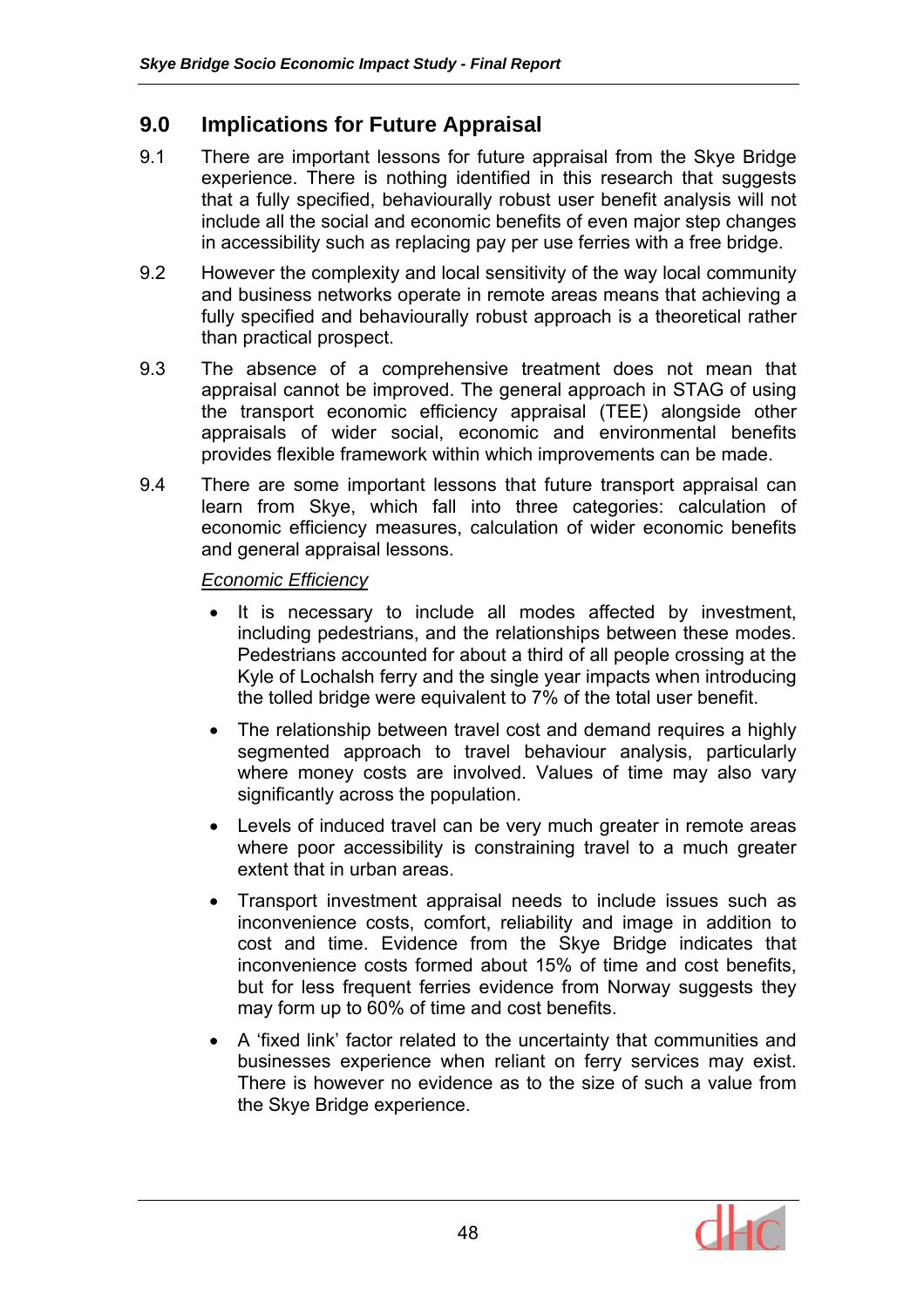### *Wider economic and social*

- Many of the most important impacts are uncertain. In the case of Skye the greatest impacts have depended on a few companies or entrepreneurs who have been able to take advantage of the change. It would have been equally possible that these impacts would not have occurred if the companies had perceived the opportunities differently. Project development and appraisal should consider how to secure and lock in potential benefits as part of project delivery wherever possible. Predictions of travel demand changes can be assisted by businesses and households surveys such as those undertaken for this work.
- It is necessary to include indirect as well as direct effects. Demand for houses as a result of the 24 hour ferries helped to push up land prices and build a significant construction sector which then was able to benefit from the bridge construction. This sector was then able to build on its strengths within a buoyant house building market. The new homes have helped to encourage more incomers who then created more open social networks and made Skye a more attractive place to settle. It is not possible to predict all consequential changes correctly, but it is possible to scale the most important effects to identify the range of certainty.
- Labour markets are relatively important influences in remote economies. The development of a single labour market for Lochalsh and South Skye with the toll removal shows that for relatively low wage jobs, transport costs can be significant. It is therefore important to segment the job market by levels of pay in appraisal where money costs are changing.
- Agglomeration benefits appear to be less important in remote regions (see Appendix K).
- Trends in land prices whilst being an important 'ex-post' signal that a transport project has delivered economic benefits are unlikely to be a useful input to ex-ante appraisal due to the difficulty in forecasting changes in land values.

# *Other implications for appraisal*

- The distribution of benefits is important not just for equity but for public acceptability. The big winners from the tolled bridge construction were long distance travellers and people on higher incomes. In the case of Skye the fact that many locals trips experienced a disbenefit helped to create particular instability in public acceptability.
- Image and marketing are very large influences over travel behaviour. Appraisal needs to consider which social and business networks influence behaviour, and ensure that investment appraisal includes appropriate complementary marketing interventions alongside the infrastructure works.

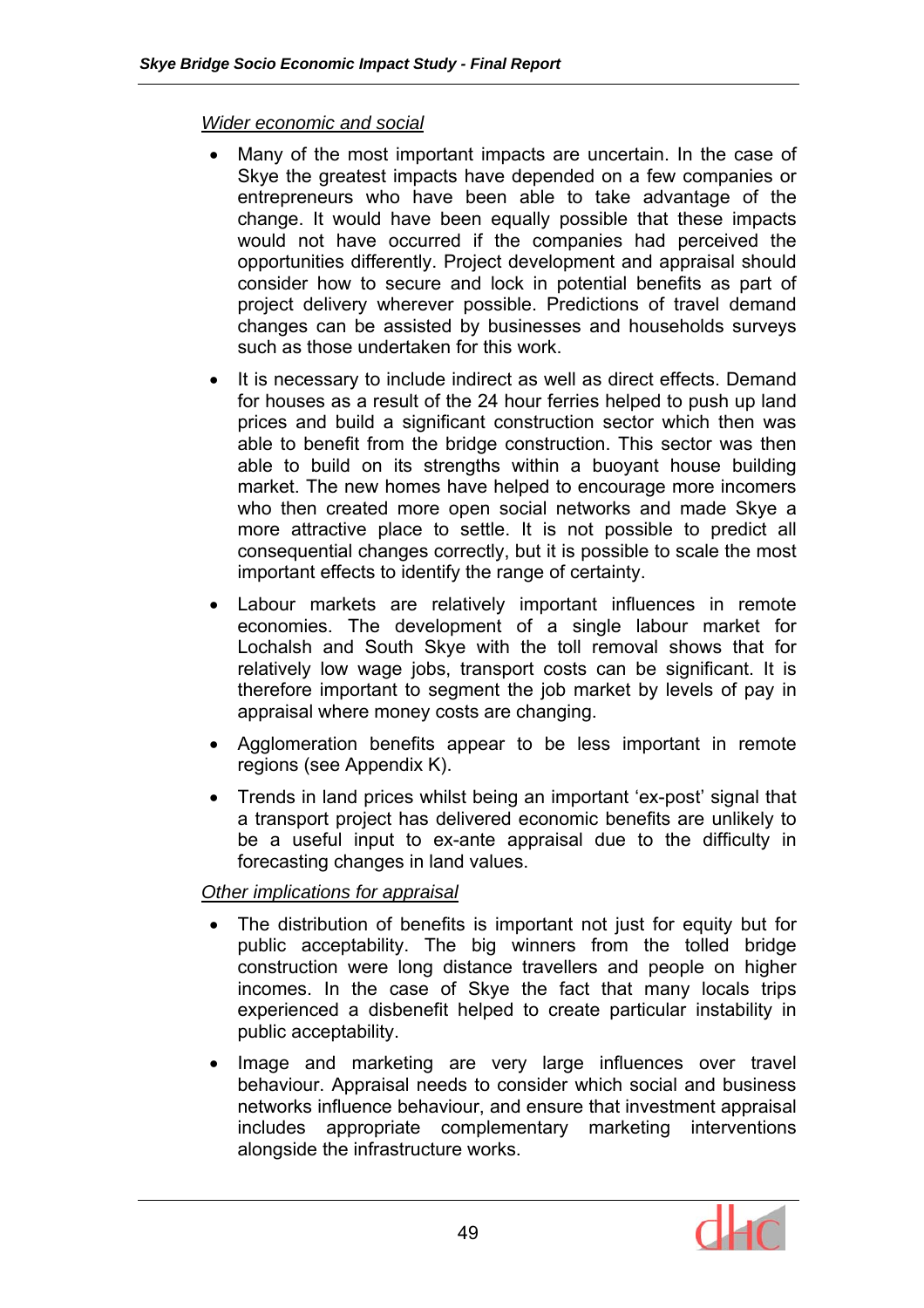- The geographical scale needed for robust analysis can make appraisal very complex, particularly where investment decisions relate to different expenditure programmes. Investment in ferries on competing and complementary routes, has significantly affected the benefits at the Skye Bridge. However considering every possible option within appraisal at Skye is not practical. This emphasises the importance of establishing investment priorities within regional strategies so that scheme appraisal is more related to optimising scheme design and delivery than decisions on overall priorities.
- The extent to which transport changes support the economic and social strengths of the area is crucial. The starting point in STAG appraisals is rightly to define local objectives related to these factors but the Skye Bridge emphasises the particular importance of these local objectives in remote areas.

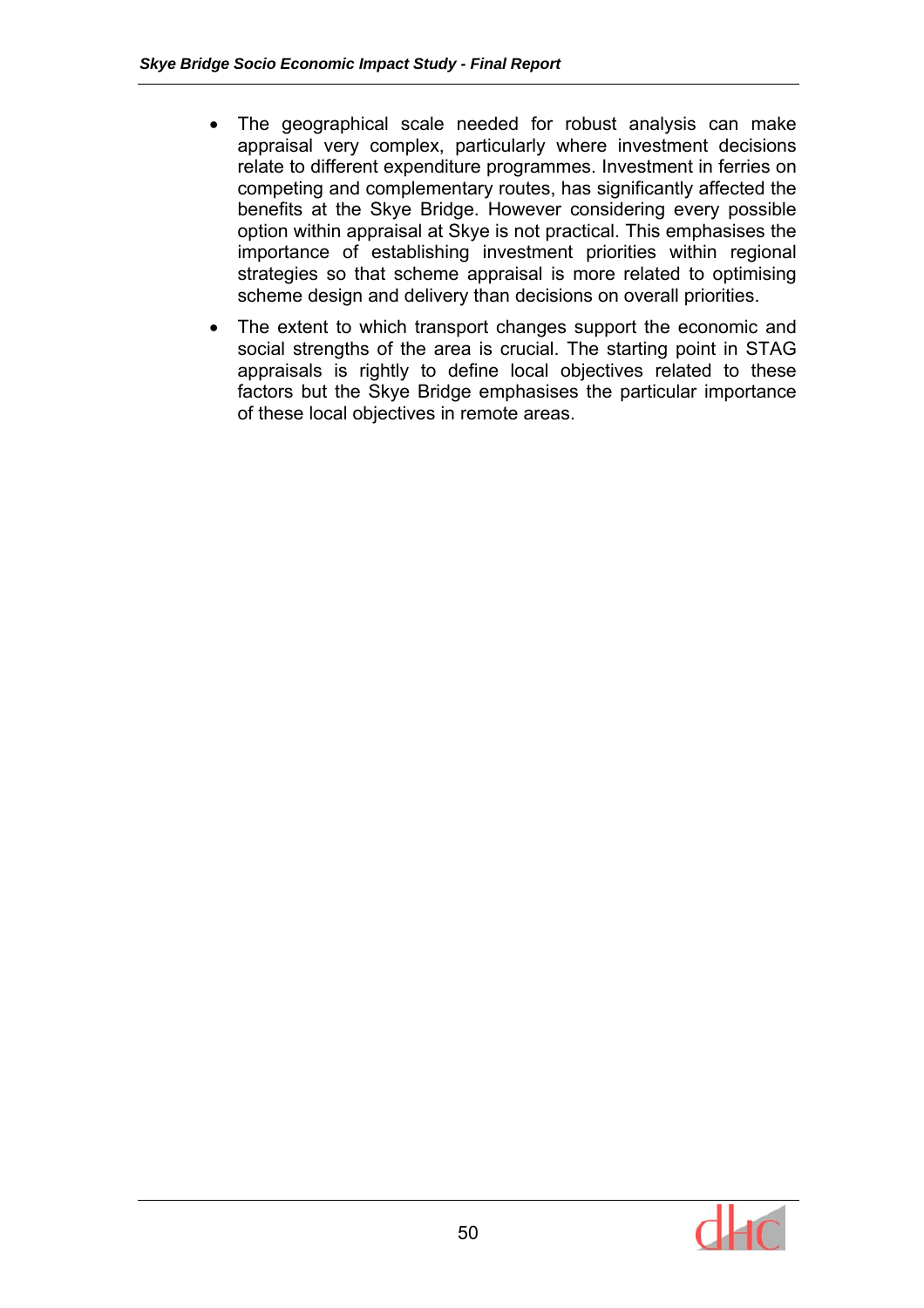# **10.0 References**

- 10.1 Bråthen, S. and Hervik, A. (1997) 'Strait Crossings and Economic Development. Developing Economic Impact Assessment by Means of Ex Post Analyses', Transport Policy 4(4) pp193-201.
- 10.2 Brathen, S. (2001) 'Do fixed links affect local industry? A Norwegian case study'. Journal of Transport Geography 9(1) pp25-38.
- 10.3 Bråthen, S. and Lyche, L. (2004) Economic Impact Assessment in Norwegian road ferry links. A discussion of a few cost components. Working paper 2004:5. Molde University College and Molde research Institute (in Norwegian only, translated by Svein Bråthen)
- 10.4 COWI, MVA and InRegia (Unknown) Traffic Forecast Model The Fixed Link across Oresund. A report to Oresundskonsortiet. COWI A/S, Denmark.
- 10.5 DHC (2000). Rural Accessibility. Scottish Executive
- 10.6 DTZ (1999). Socio-Economic Impact of the Skye Bridge
- 10.7 Daly, A.J., Rohr, C. and Jovicic, G. (1998) Application of models based on stated and revealed preference data for forecasting passenger traffic between East and West Denmark. In: Meersman, H., van de Vooorde, E., Winkelmans, W. (Eds), World Transport Research, Selected proceedings of the 8th World Conference on Transport Research, Vol.3. Pergamon, Oxford.
- 10.8 Fehmarnbelt Traffic Consortium (FTC) (1998) Fehmarnbelt Traffic Demand Model - Final Report.
- 10.9 Halden and Sharman (1993). Transport and Economic Development. TRL.
- 10.10 Laird, J.J., Nellthorp, J. and Mackie, P.J. (2004) Option values, business and population impacts in transport assessment. A report to Highlands and Islands Enterprise.
- 10.11 Laird J.J., Nellthorp J and Mackie P.J. (2005) Network effects and total economic impact in transport appraisal. Transport Policy 12, pp537-544
- 10.12 Mitchell, I. (2004) Isles of the North. Birlinn Ltd, Edinburgh.
- 10.13 PA Cambridge Economic Consultants and TRL 1995. Socio-Economic Impact of the Skye Bridge – Baseline Study.
- 10.14 Small, K.A. (1982) 'The scheduling of consumer activities: work trips'. American Economic Review, 72(2) pp467-479.
- 10.15 McQuaid, R.W., Greig, M., Smyth, A. and Cooper, J. (2004) The Importance of Transport in Businesses' Location Decisions. Report to the DfT. DfT, London.
- 10.16 McQuaid and Greig 2002. Assessment of the Economic Impacts of the Skye Bridge Tolls.

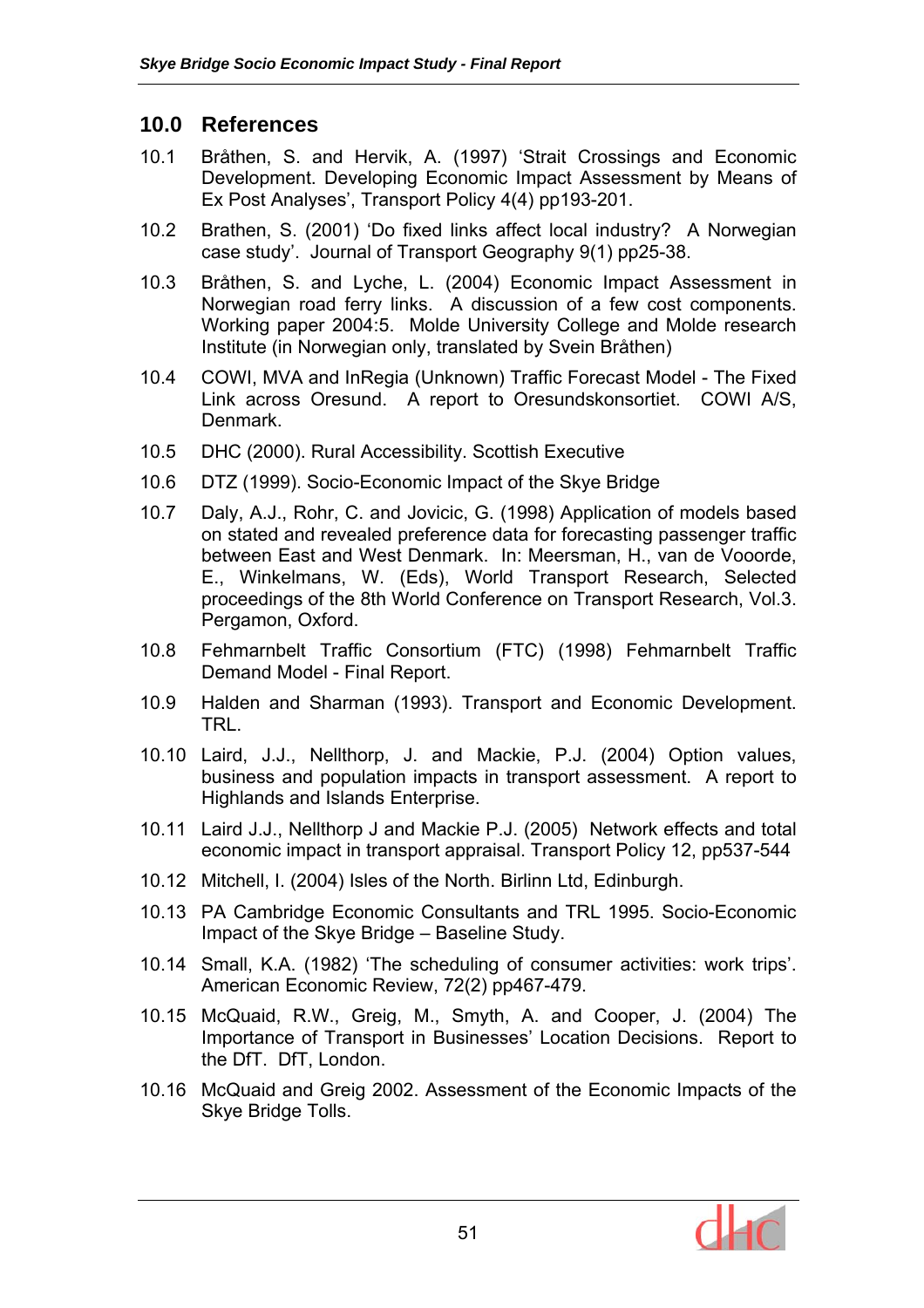- 10.17 SQW (2004) An evaluation of the social and economic impacts of fixed links to the islands of Scalpay and Berneray. A final report to Western Isles Enterprise.
- 10.18 TRL and DHC (1996). Socio- Economic Impact of the Skye Bridge Household and Traffic Survey Update.
- 10.19 Wardman, M. (2001a) Public Transport Values of Time. Working Paper 564, Institute for Transport Studies, University of Leeds, UK. http://www.its.leeds.ac.uk/working/downloads/WP564.pdf
- 10.20 Wilson, P.W. (1989) 'Scheduling costs and the value of travel time', Urban Studies, 26 pp356-366.

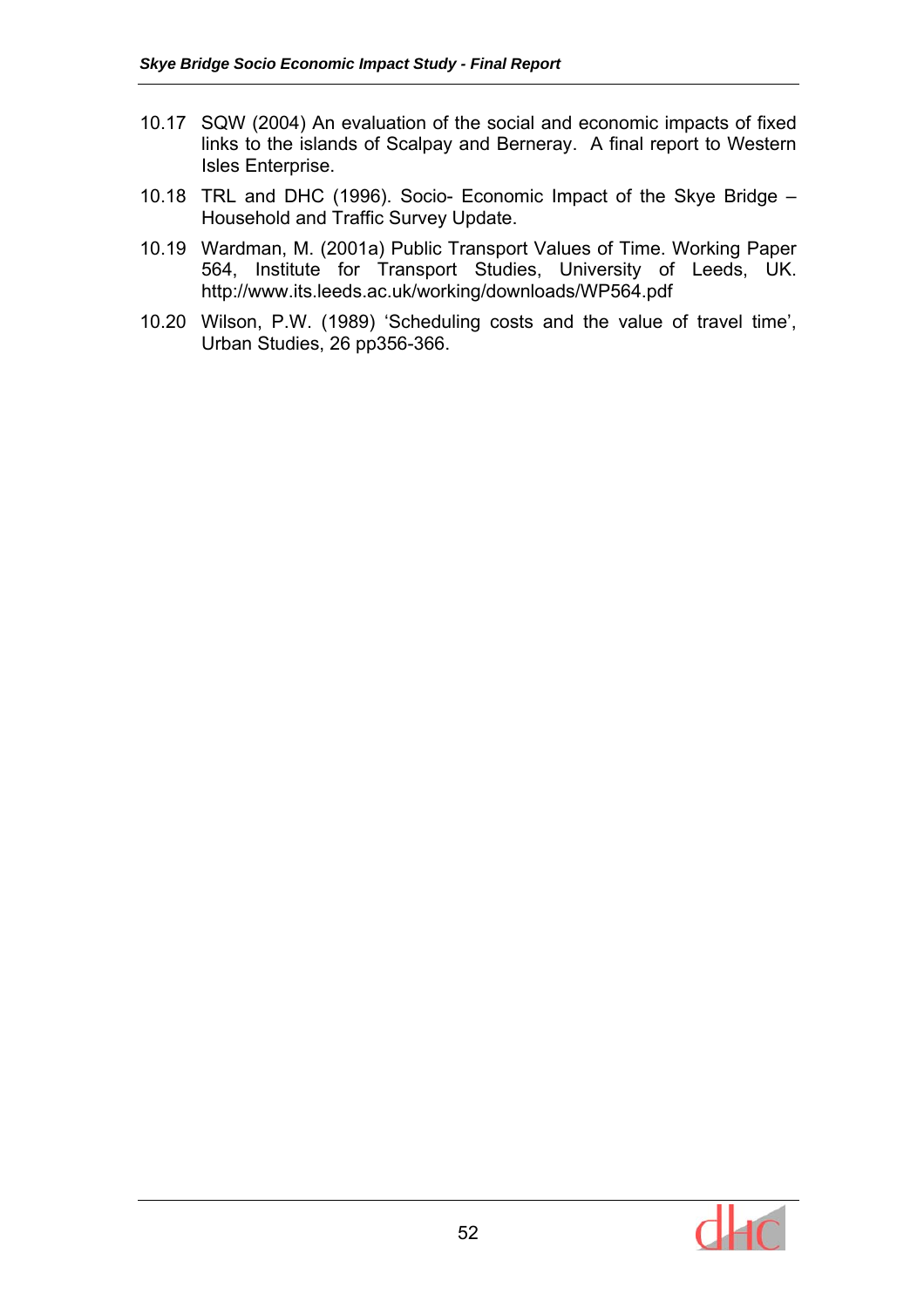# **A Appendix A- Timeline of Changes**

A.1 Table A1 summarises important events and changes to the transport network on and around Skye, from the late 1980s to 2006.

| Date             | Route              | Event                                                                   |  |  |  |  |  |
|------------------|--------------------|-------------------------------------------------------------------------|--|--|--|--|--|
| March 1988       | Kyle-Kyleakin      | Removal of charge for passengers.                                       |  |  |  |  |  |
| March 1989       | Inverness-Kyle     | Collapse of railway bridge over Ness results in prolonged bus           |  |  |  |  |  |
|                  |                    | substitution between Dingwall and Inverness.                            |  |  |  |  |  |
| 1989             | Inverness-Kyle and | New Sprinter rolling stock replaces locomotive-haulage on               |  |  |  |  |  |
|                  | Glasgow-Mallaig    | most railway services, although limited summer locomotive               |  |  |  |  |  |
|                  |                    | haulage to Kyle did not cease completely until 1994.                    |  |  |  |  |  |
| 28 April 1991    | Kyle-Kyleakin      | 23-hour operation introduced.                                           |  |  |  |  |  |
| May/September    | Kyle-Kyleakin      | New 36-car ferries replace 28-car ferries.                              |  |  |  |  |  |
| 1991             |                    |                                                                         |  |  |  |  |  |
| 1994             | Mallaig-Armadale   | Hoist loading replaced by use of linkspans, reducing loading            |  |  |  |  |  |
|                  |                    | times.                                                                  |  |  |  |  |  |
| 31 July 1995     | Stornoway-Ullapool | New vessel reduces journey time from 3:40 to 2:40 and allows            |  |  |  |  |  |
|                  |                    | a third daily crossing at peaks, but with minimal additional            |  |  |  |  |  |
|                  |                    | vessel capacity.                                                        |  |  |  |  |  |
| 16 October 1995  | Kyle-Kyleakin      | Final ferry crossings.                                                  |  |  |  |  |  |
| 17 October 1995  | Skye Bridge        | Skye Bridge opens, with tolls at or just below former ferry             |  |  |  |  |  |
|                  |                    | prices. Shuttle bus operates Kyle-Kyleakin.                             |  |  |  |  |  |
| <b>June 1996</b> | Berneray-          | New ferry service linking Harris and North Uist, and taking             |  |  |  |  |  |
|                  | Leverburgh         | pressure off the Uig service to cater for journeys within the           |  |  |  |  |  |
|                  |                    | Western Isles.                                                          |  |  |  |  |  |
| 1998             | Skye Bridge        | Toll regime change funded by Scottish Executive, with                   |  |  |  |  |  |
|                  |                    | significant reductions in tolls for local people via books of           |  |  |  |  |  |
|                  |                    | tickets.                                                                |  |  |  |  |  |
| <b>July 1998</b> | Mallaig-Armadale   | Larger vessel (56-car Lord of the Isles) introduced (replacing          |  |  |  |  |  |
|                  |                    | 47 and 32 car ferries in use since 1980). The vessel was                |  |  |  |  |  |
|                  |                    | transferred from other work, not built specifically for the route.      |  |  |  |  |  |
| 1 January 2000   | Skye Bridge        | Scottish Executive intervened to freeze all prices at 1999              |  |  |  |  |  |
|                  |                    | levels.                                                                 |  |  |  |  |  |
| May 2000         | Inverness-Kyle     | Newer rolling stock (class 158) introduced.                             |  |  |  |  |  |
| 24 March 2001    | Uig-Tarbert-       | New vessel (90-car capacity replacing previous 68-car), with            |  |  |  |  |  |
|                  | Lochmaddy          | reduced journey time and some additional crossings.                     |  |  |  |  |  |
| September 2001   | Inverness-Kyle     | All-year Sunday services introduced.                                    |  |  |  |  |  |
| September 2002   | Stornoway-Ullapool | Additional freight-only vessel introduced.                              |  |  |  |  |  |
| Spring 2003      | Sound of Barra     | New vehicle-carrying service introduced between Barra and               |  |  |  |  |  |
|                  |                    | Eriskay, taking pressure off the Oban service to cater for              |  |  |  |  |  |
|                  |                    | journeys within the Western Isles.                                      |  |  |  |  |  |
| 2004             | Mallaig-Armadale   | Smaller vessels introduced: 40-car summer / 14-car winter. <sup>6</sup> |  |  |  |  |  |
| 21 December 2004 | Skye Bridge        | Tolls removed.                                                          |  |  |  |  |  |
| January 2005     | Skye Bridge        | Local bus services on Skye extended from Kyleakin to Kyle.              |  |  |  |  |  |
| August 2005      | Skye Bridge        | Regular Kyle-Kyleakin shuttle bus service removed. Replaced             |  |  |  |  |  |

**Table A.1: Transport Network Events and Changes** 

 $\overline{a}$ 



 $^6$  The significance of the reduction in vehicle capacity of the Mallaig-Armadale ferry in 2004 is unclear. The other ferry routes mentioned have all benefited from newly built replacement vessels, which might reasonably be assumed to be designed for the route they serve. During the 1990s the Mallaig-Armadale service simply gained vessels displaced from other services.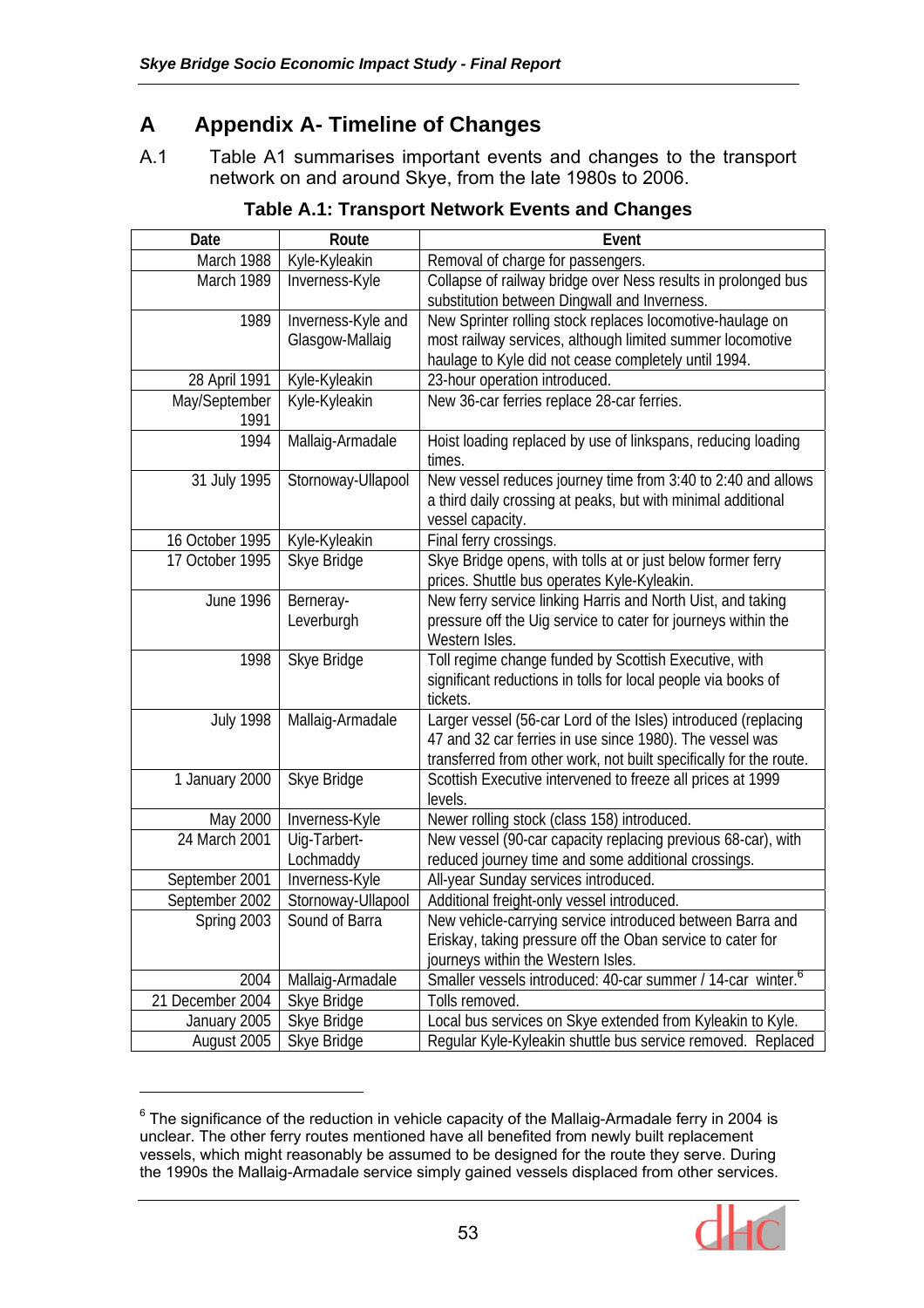| Date | Route | Event                                                                                                                           |
|------|-------|---------------------------------------------------------------------------------------------------------------------------------|
|      |       | by occasional extra services to fill gaps between longer-<br>distance services, maintaining an approximately hourly<br>headway. |

Sources: David Summers (Highland Council), John Yellowlees (Scotrail), Ships of Calmac (http://www.shipsofcalmac.co.uk/).

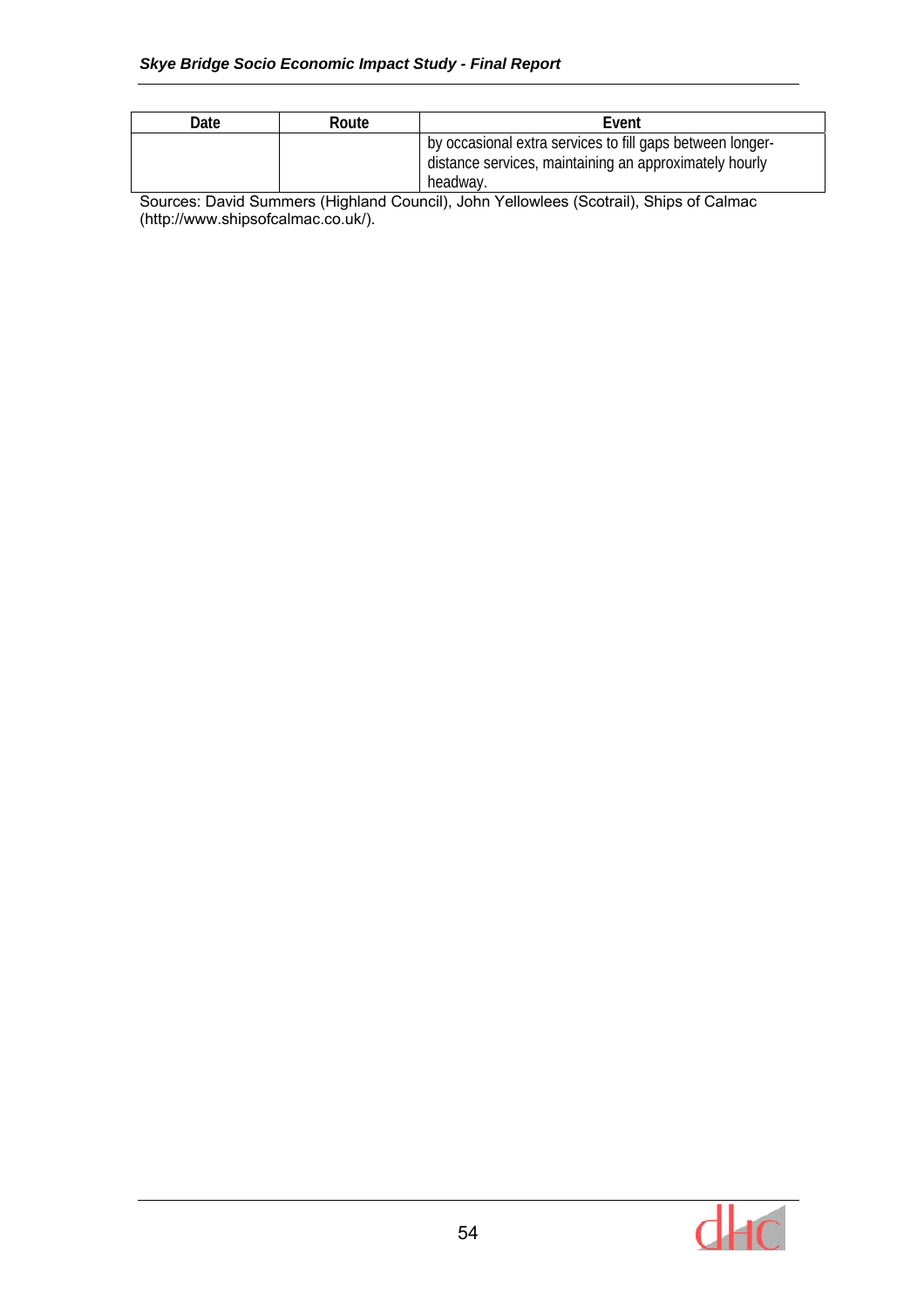# **B Appendix B – Traffic Data**

B.1 Since the late 1980's automatic traffic counts and origin and destination surveys have identified travel patterns in the area. This Appendix reviews the automatic count data.

# *Traffic Flows by Vehicle Type*

- B.2 The introduction of the bridge had increased the number of buses (by 30%) and commercial vehicles (by 12%) between 1995-1998. However this does not appear to have been maintained in the longer term. On average, toll data obtained from Scottish Transport Statistics demonstrates that over the period 1996 to 2004, 92% of tolls collected were for cars, 4% for heavy goods vehicles, 2% for buses, and 2% for motorcycles. There were no significant variations in these proportions over time.
- B.3 The only traffic counters in the area that record the class of vehicle are those at Broadford. This is shown by year in Figure B1 below. Data for 2002 and 2003 is unreliable, because a significant proportion of data is missing (41% and 62% of days respectively).



**Figure B1 - Broadford Annual Traffic Flows by Vehicle Type** 

B.4 Some trends within this data are not clear, in part because of the sudden increase in motorcycle recordings after 2003 – possibly the result of a re-calibration of the counters. Generally, there has been a decrease in the proportion of heavy goods vehicles (7% in 1994 to 5% in 2004) and a slight drop in the proportion of cars. Buses consistently

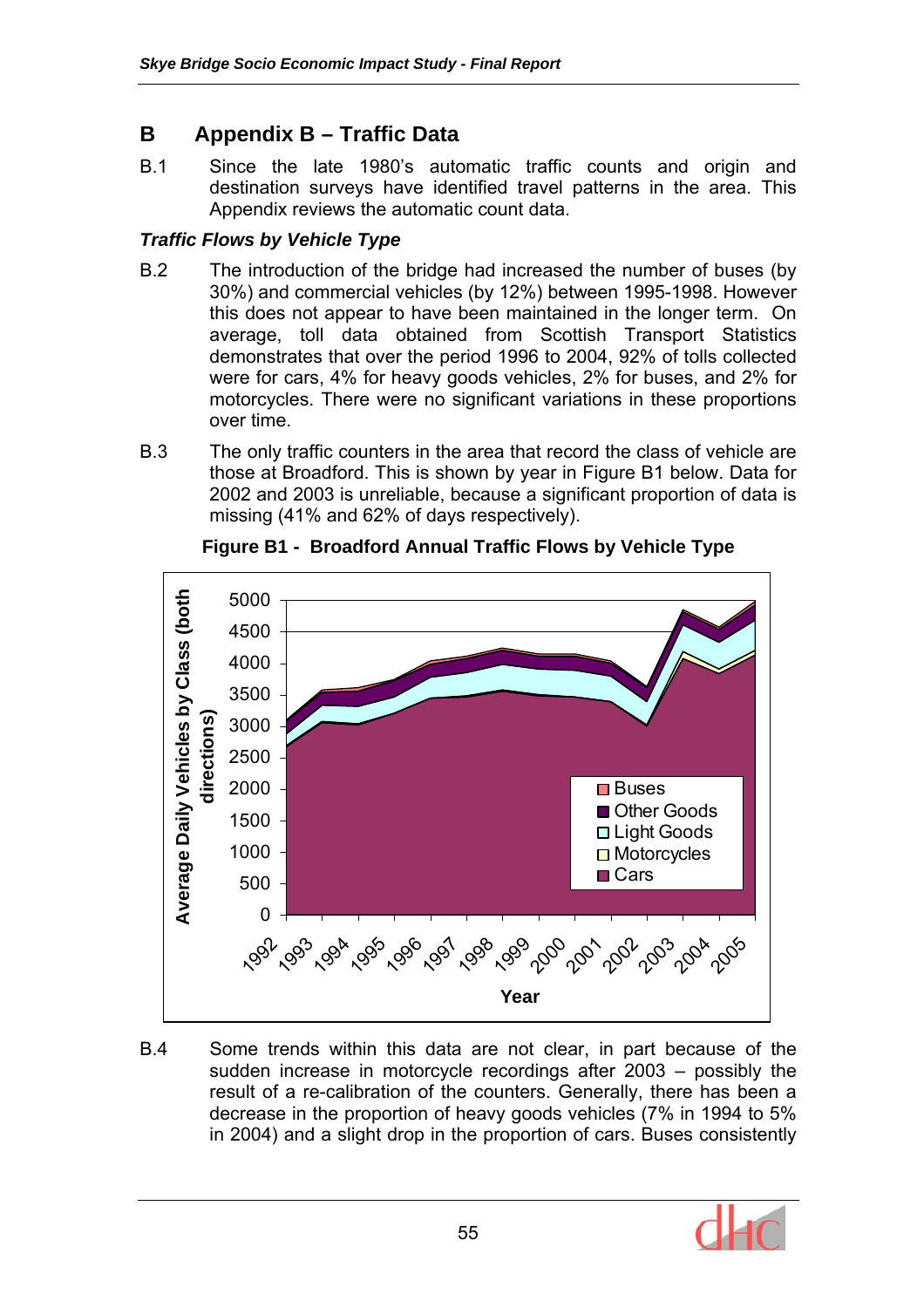account for approximately 2% of traffic, motorcycles approx 2% after 2003.

- B.5 The slight increase in the proportion of light goods vehicles after 1995/6 appears to reflect an increase identified in the 1998 review. Excepting this, the data differ enough from the toll data to make any the exploration of any conclusions on the types of vehicle travelling on Bridge difficult to draw.
- B.6 Some further indications of trends may come from comparisons between previous roadside surveys and those to be completed as part of this study.

### *Patronage on the Kyle of Lochash to Kyleakin Shuttle Bus*

- B.7 The first year for which there was data for the shuttle bus (1996-97) the patronage was about 135,000 but there was a steady decline in this traffic in the years that followed.
- B.8 There are two significant drops in patronage: In 1998, after the introduction of enhanced discounted tickets for car travel, and a large drop off after the removal of the tolls at the end of 2004. In August 2005 the shuttle bus service was discontinued.



### **Figure B2 - Annual Patronage Figures: Kyle-Kyleakin Shuttle**

B.9 Figure B3 shows the post-1994 patronage drop in greater detail – with an immediate large reduction in patronage in January to February 2005. The toll removal resulted in an immediate loss of approximately 150 passengers per day when compared to previous years (approximately 50-60% of patronage in winter, and 25-40% in summer).

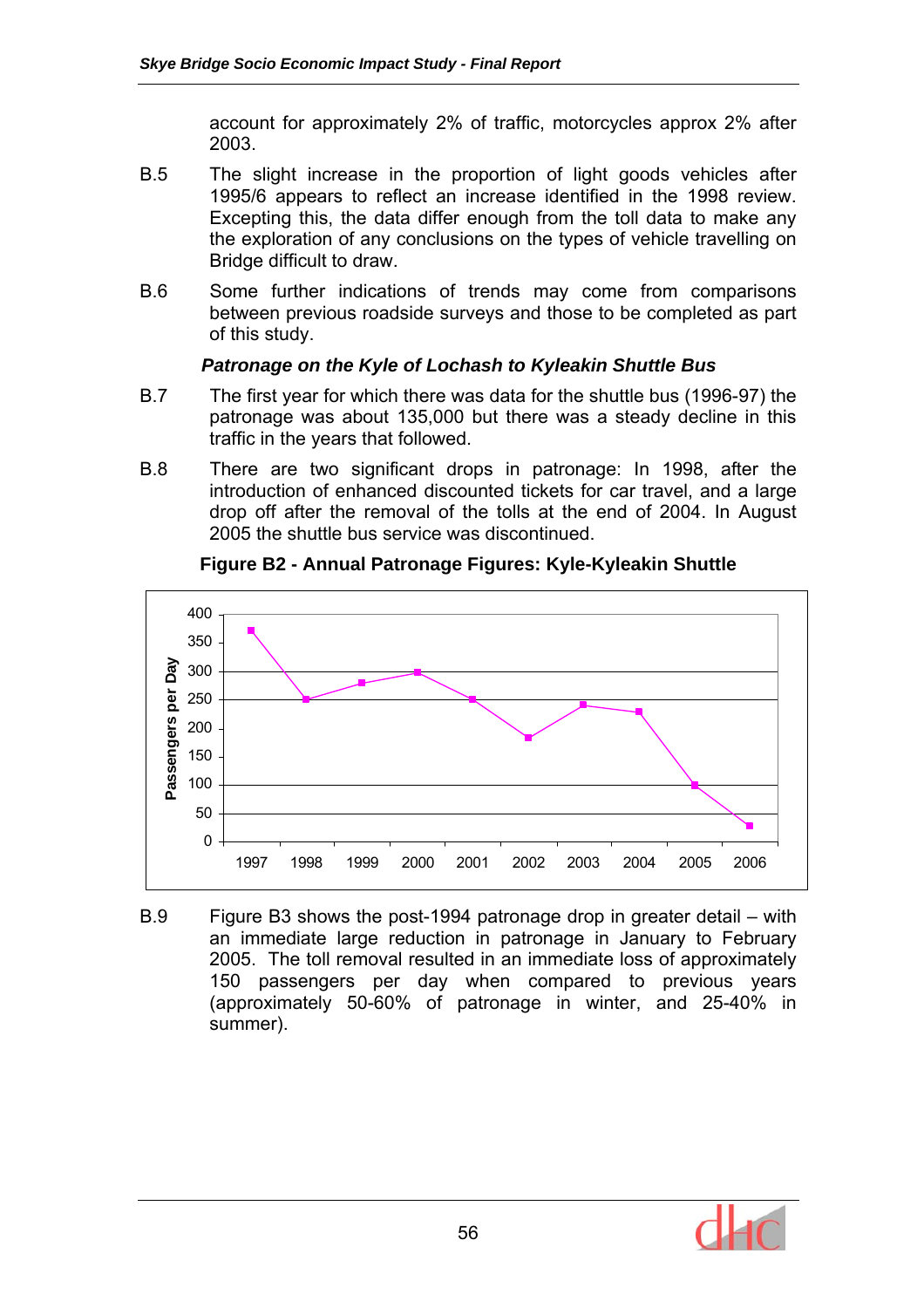

**Figure B3 Monthly Patronage: Kyle-Kyleakin Shuttle** 

B.10 It is clear therefore that the introduction of discounted tolls (in 1998) and the removal of the tolls (in 2004) have had a significant effect on local travel. It is likely that pedestrians have been able to move away from bus and take lifts by car.

### *Ferry Data*

- B.11 In addition to the routes to and through Skye it has also been necessary to review parallel routes such as the main route to the Western Isles from Ullapool to Stornoway. The opening of the Bridge and removal of the tolls may have increased the use of routes through Skye to the Uig to Lochmaddy/Tarbert.
- B.12 Cal-Mac performance trend data has been taken from Scottish Transport Statistics (STS). Data is grouped into passengers, cars and commercial vehicles (which includes lorries and coaches). Unfortunately, this source does not include any data from the period after the removal of the tolls so the impact of this change cannot be analysed.

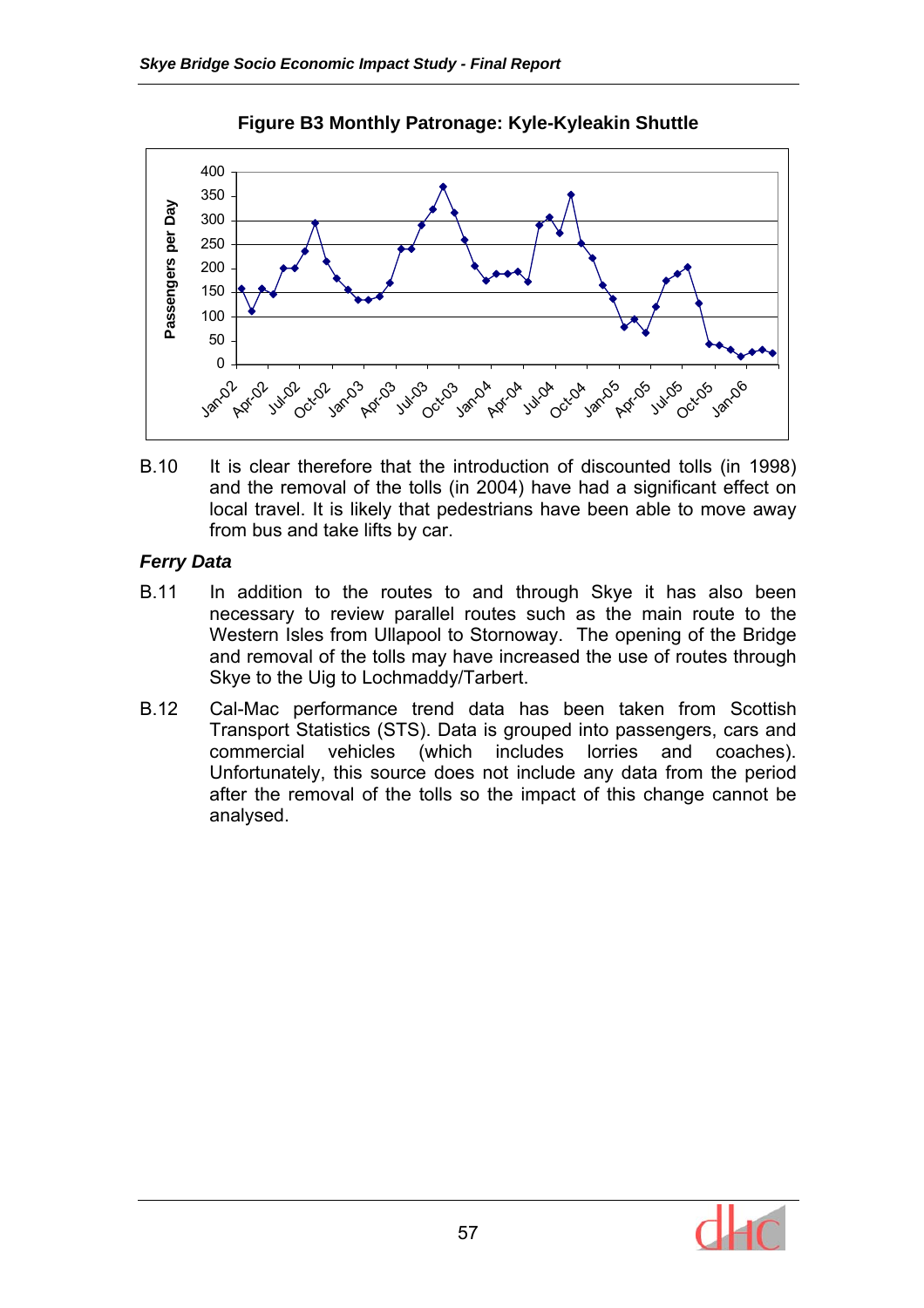

**Figure B4 Ferry Passengers, 1987 Index** 

# **Figure B5 Ferry Cars, 1987 Index**



B.13 Previous research did not identify any changes or trends related to the introduction of the Skye Bridge and the use of the ferry routes in the area. The analysis of the data presented below mainly concurs with this finding, although there is some evidence of small impacts from changes at the Kyle-Kyleakin crossing.

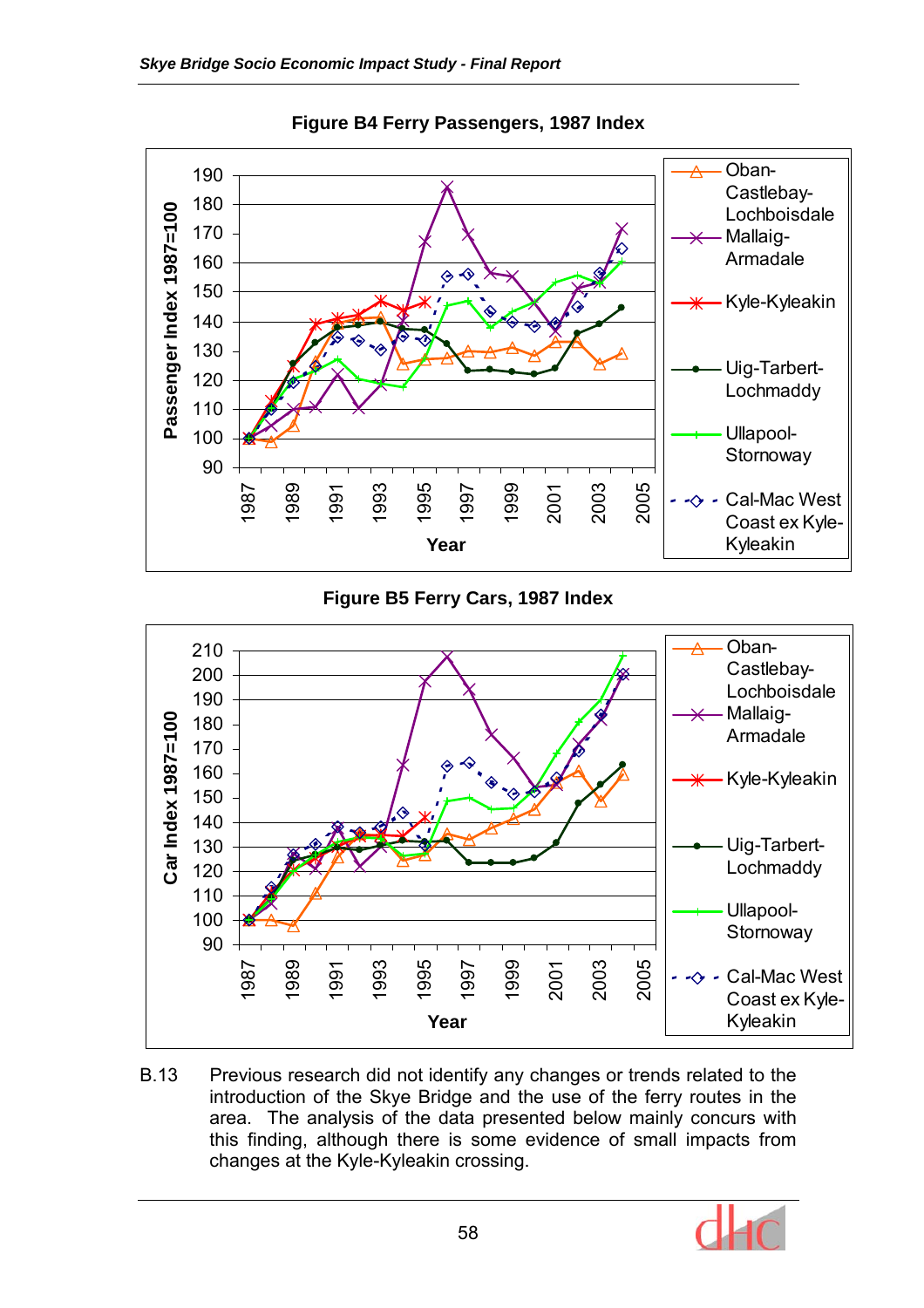- B.14 Figures B4-B8 shows the passenger, car and commercial vehicle patronage data as a 1987-based index to demonstrate trends. Key issues arising form this analysis are as follows.
- B.15 The data appears to show no noticeable abstraction from the Ullapool-Stornoway service to the Uig-Tarbert-Lochmaddy ferry since the opening of the bridge. This is likely to be as a result of the introduction of the enhanced ferry and reduced trip times on the Stornoway service at the same time that the bridge opened, with any increase in attractiveness of travelling through Skye (via the bridge) being offset by improved capacity and trip times on the Ullapool-Stornorway route.
- B.16 The Mallaig-Armadale route has delivered a steady and significant increase in commercial (bus and LGV/HGV) vehicles since the introduction of linkspans on this route in that year in 1994. The use of commercial vehicles on this route does not appear to have been affected by the introduction of either the bridge or on any toll changes on the Skye Bridge. This may be in part due to the shorter distance to the central belt of Scotland when compared to access via the Skye Bridge, and also the use of the Ferry for one-way trips on round Skye coach trips (with the other leg of the trip using the Skye Bridge to leave / enter the island). However this increase still only relates to a small number of vehicles, with current figures at approximately only 1500 per annum (4 per day).
- B.17 This finding echoes the DTZ (1999, p.48) business survey which indicates that, although the Skye Bridge is the main route used to make deliveries and receive supplies to customers, routes in general have not changed since the opening of the Bridge. The few companies who indicated that they had altered the distribution of their Skye-mainland did so because of general business conditions rather than anything to do with the Bridge.
- B.18 Car and passenger traffic on the Mallaig-Armadale service appears to have been affected by the introduction of the bridge. Despite a marked increase in 1994-1996 after the introduction of linkspans, both passenger and car figures fell significantly, only recovering to match general patronage increases across the Cal-Mac network in 2002, suggesting that the introduction of the bridge has abstracted car traffic away from this route.

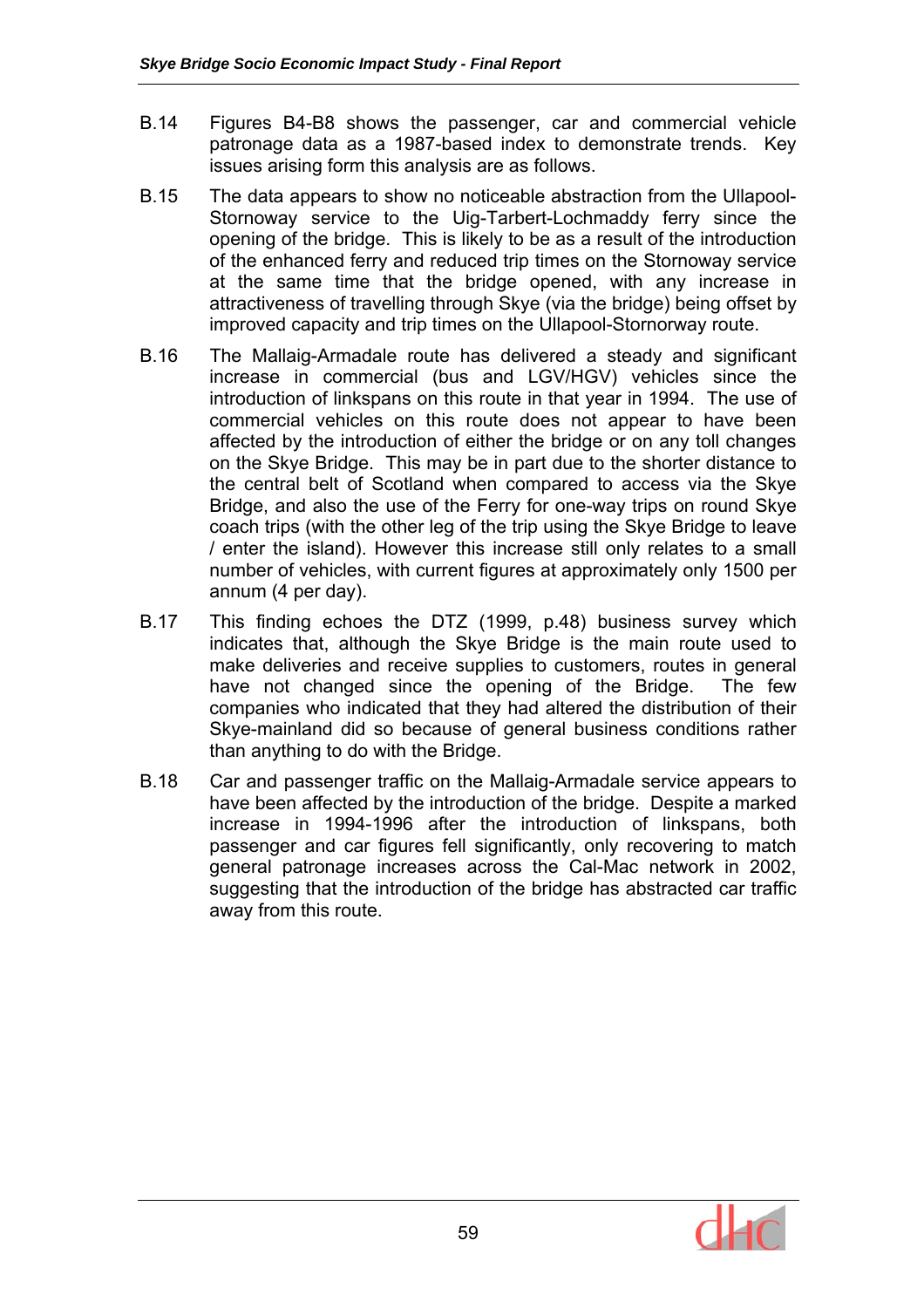

**Figure B6 Ferry Commercial Vehicles, 1987 Index** 

**Figure B7 Ferry Commercial Vehicles, 1987 Index, Excluding Mallaig-Armadale** 



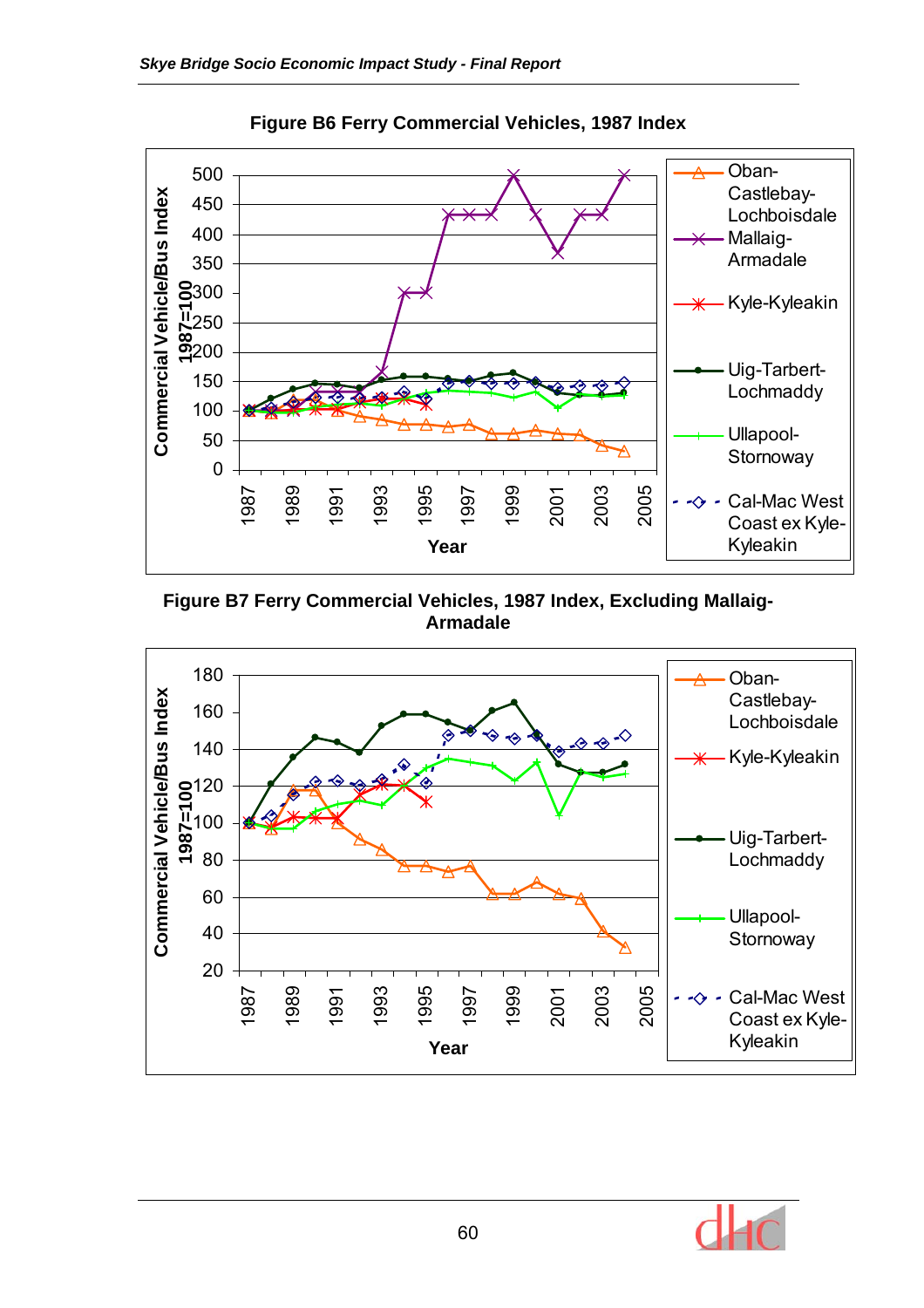

**Figure B8 – Commercial Vehicle Traffic on Uist Routes** 



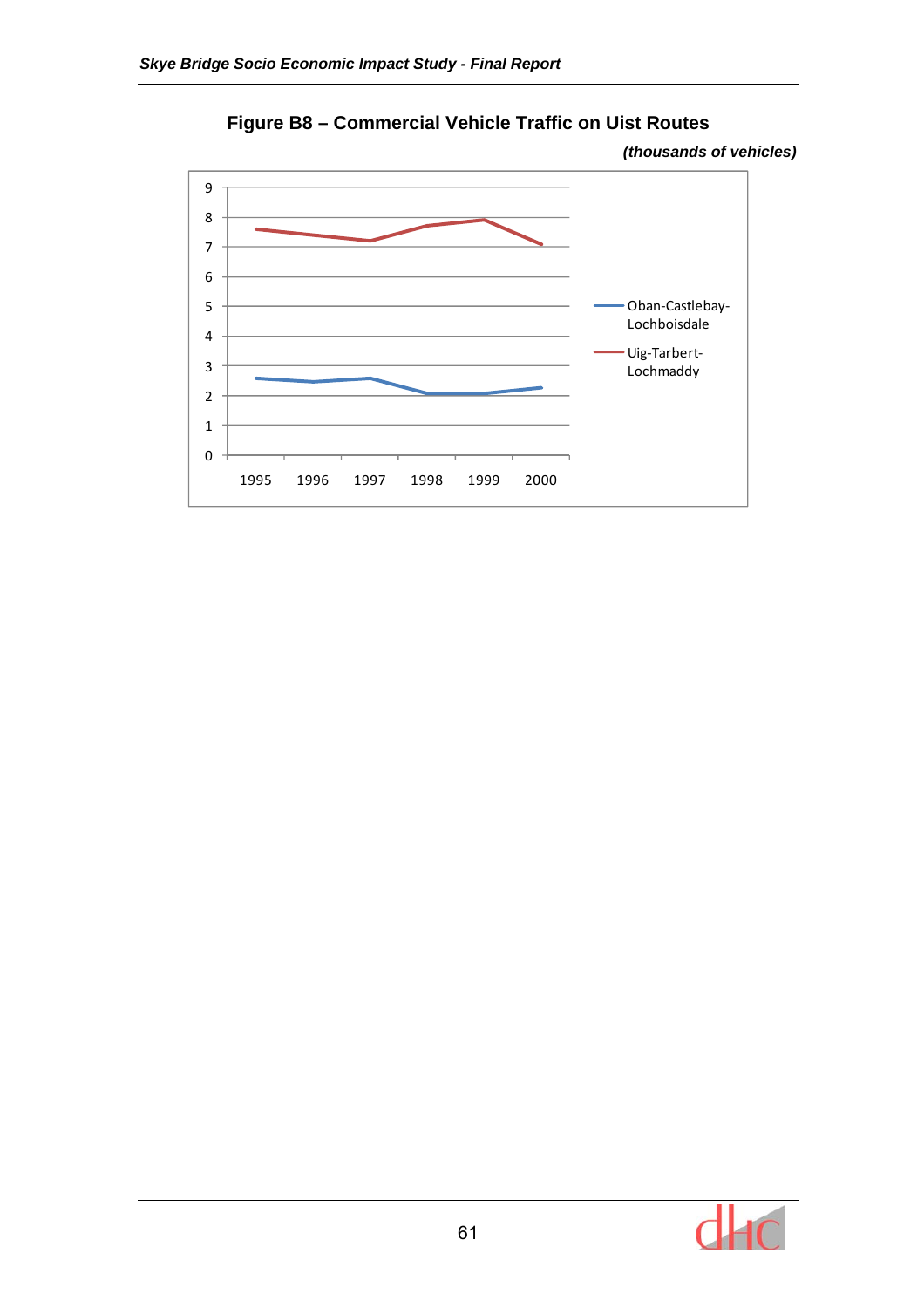# **C Appendix C – Economic Analysis**

### *Travel time and operating costs*

- C.1 Travel time has been calculated using the Ordnance Survey Mastermap road network. The time and distance have been estimated between the population weighted centroid for the 9 zone system for which data is available since the late 1980s.
- C.2 Operating costs have been estimated based on the distances between each zone centroid and an average percentage of vehicle types as follows:
	- Cars and Light Goods Vehicles 83% (occupancy 1.8)
	- Other goods vehicles 15% (occupancy 1)
	- PSV/coaches 2% (occupancy 15)
- C.3 Table C1 summarises the travel time at the ferry/bridge crossing.

|                      | 1991     | 1995                            | 1998 | 2004 |  |  |  |  |
|----------------------|----------|---------------------------------|------|------|--|--|--|--|
|                      |          | <b>Minutes</b>                  |      |      |  |  |  |  |
| Pedestrians          |          | $+7.5$                          |      |      |  |  |  |  |
| <b>Scheduled Bus</b> |          | Complex changes with new        |      |      |  |  |  |  |
|                      |          | bus routes and frequencies that |      |      |  |  |  |  |
|                      |          | significantly increase some     |      |      |  |  |  |  |
|                      |          | journey times and reduce        |      |      |  |  |  |  |
|                      |          | others.                         |      |      |  |  |  |  |
| Car                  | Up to 4  |                                 |      |      |  |  |  |  |
| LGV                  | hours in |                                 |      | -2   |  |  |  |  |
| <b>HGV</b>           | summer   | -14                             |      |      |  |  |  |  |
| Coach                | peaks    |                                 |      |      |  |  |  |  |

#### **Table C1 – Time changes**

C.4 The changes for bus services are complex. The initial investment in the shuttle bus service between Kyle of Lochalsh and Kyleakin supplemented the commercial and supported network but over time the shuttle bus declined and eventually was discontinued as the service network adapted to the evolving travel patterns with the bridge. These changes are covered by the analysis of pedestrian benefits in Paragraph C.10.

# *Changes in tolls*

- C.5 Table C2 summarises the changes to tolls and fares from the bridge and toll changes.
- C.6 Data describing the proportion of car and light van users purchasing discounted tickets has been estimated from: total toll revenue, the classified vehicle counts and the make up of tourist and local traffic. Data on toll revenue is available for 1996 to 2000 and has been estimated for other years based on the traffic flow. The results have also been compared with the estimated of discount ticket sales in the 2002 Napier ERI report.
- C.7 Using this approach it is estimated that:

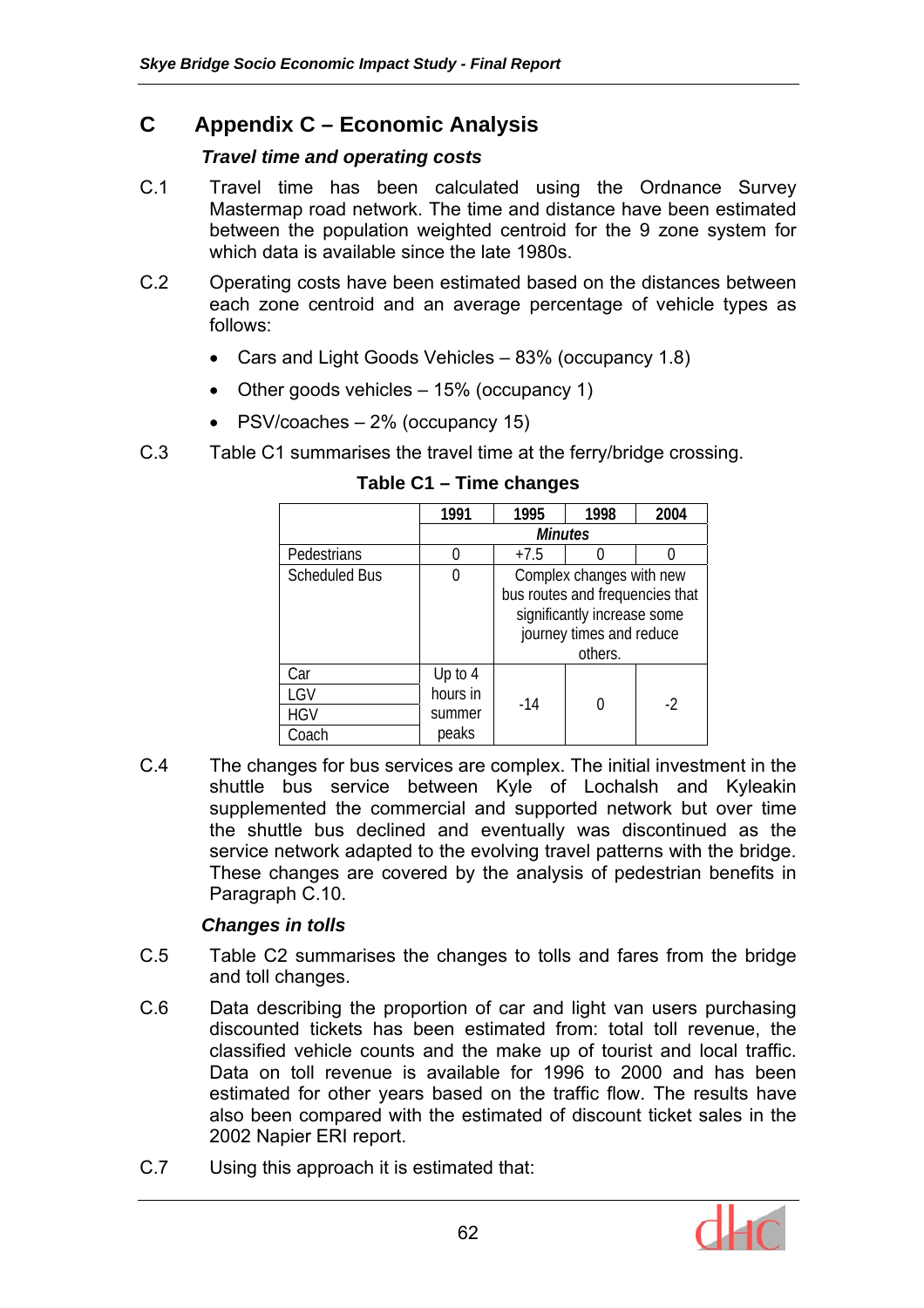- 67% of car and light van users paid the high season rate
- 10% of car and light van users paid the low season rate
- 23% of car and light van users paid the discounted rate
- C.8 Based on the total vehicle flows and the revenue received the toll per vehicle was approximately £5.80 between 1995 and 1998 and £5.70 after 1998. From December 2004 the bridge became free.

|                        |          | Ferry           | 1995-1998 <sup>7</sup> |        |                 | 1998-2004        |        |                          |
|------------------------|----------|-----------------|------------------------|--------|-----------------|------------------|--------|--------------------------|
| Tolls/fares            | All      | <b>Discount</b> | High                   | Low    | <b>Discount</b> | High             | Low    | <b>Discount</b>          |
| (single                | Season   |                 | Season                 | season |                 | season           | season |                          |
| journeys)              |          |                 |                        |        |                 |                  |        |                          |
| Pedestrian             | $\Omega$ | 0               | £0.55                  |        | £0.11           | $+E$ (bus fare)? |        | $+E(bus$                 |
| $s^8$                  |          |                 |                        |        |                 |                  |        | fare)?                   |
| Car/light              | £5.40    | £3.10           | £5.20                  | £4.30  | £2.44           | £5.70            | £4.70  | £1.34                    |
| vans                   |          |                 |                        |        |                 |                  |        |                          |
| Local Bus <sup>*</sup> |          | £15.35          | £14.90                 |        |                 | £16.40           |        | £12.26                   |
| Midi Coach<br>*        |          | £22.00          | £21.60                 | £14.30 |                 | £23.70           | £15.80 |                          |
|                        |          |                 |                        |        |                 |                  |        |                          |
| Coach *                |          | £41.10          | £37.50                 | £25.40 |                 | £41.20           | £27.50 | $\overline{\phantom{a}}$ |
| HGV1 *                 |          | £12.70          |                        | £12.70 |                 | £14.00           |        | £10.13                   |
| HGV2 *                 |          | £25.40          |                        | £25.40 |                 | £27.90           |        | £20.26                   |

**Table C2 – Tolls and Fares** 

C.9 Tolls paid in pence per vehicle in each year of the bridge were (Scottish Transport Statistics 2005)

- 1995 641.6
- 1996 634.9
- 1997 615.2
- 1998 625.4
- 1999 622.3
- 2000 609.9
- 2001 588.6
- 2002 590.7
- 2003 563.2
- 2004 575.2

#### *Pedestrians*

 $\overline{a}$ 

C.10 For the purposes of the economic analysis it is necessary to also make an estimate of the additional costs for pedestrians and the level of trip

<sup>&</sup>lt;sup>8</sup> Pedestrians and cyclists free before and after the bridge opened, but with the bridge involves a walk/cycle of about 3km.



Ferry fares prior to the bridge opening were calculated at £1.70 per metre length of vehicle  $\frac{8}{3}$  Dedectrings and overliets free before and other the bridge appeal but with the bridge involve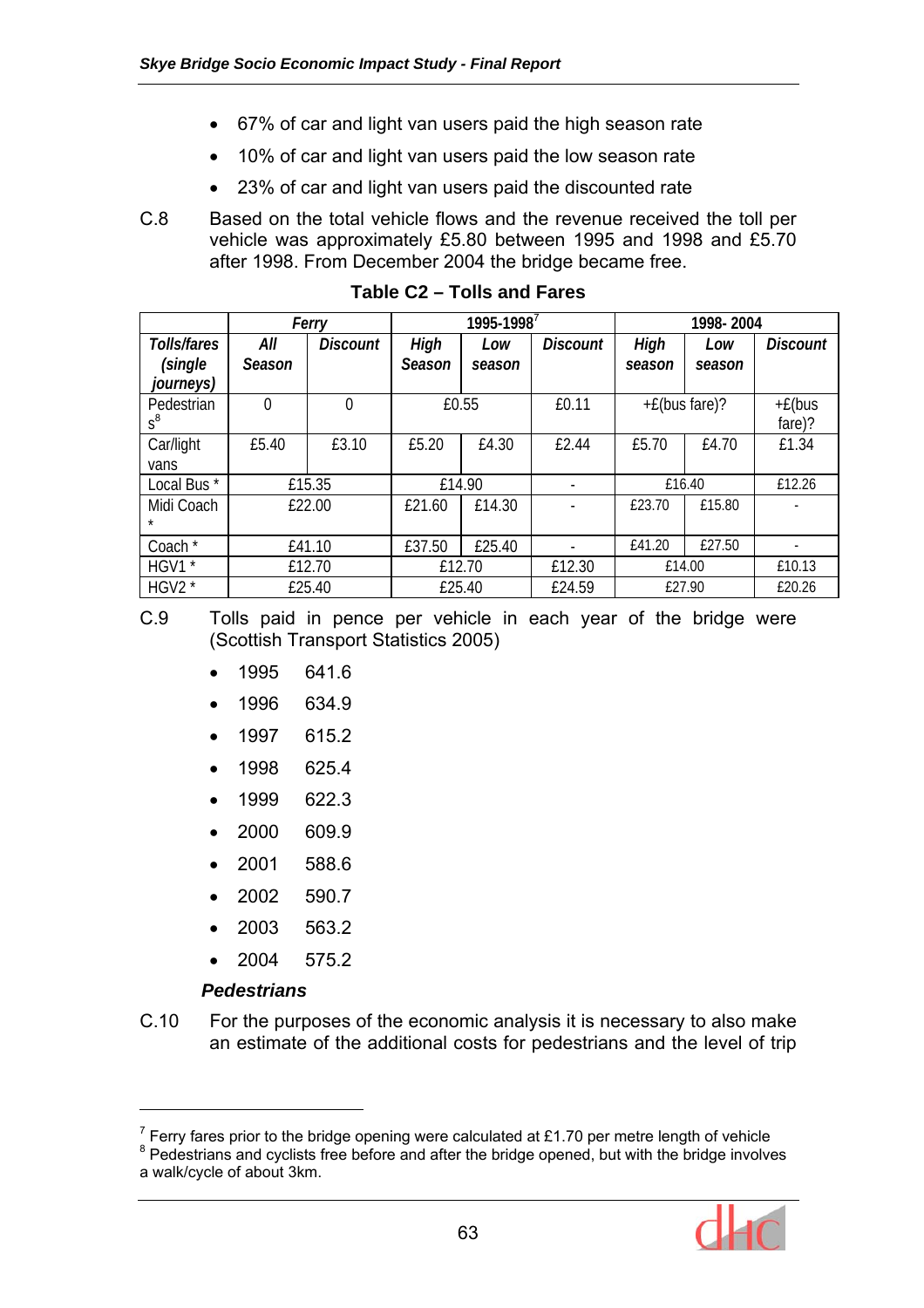suppression. About 275,000 trips appear to have been suppressed from 1996 when the bridge was built, rising to 410,000 by 2005.

C.11 Although the shuttle bus passengers did not pay a toll directly, the fare of £0.55 for the 135,000 passengers equates to about £74k per annum. To this it is also necessary to add the additional time cost at 6.1 pence per minute accounting for £62k. For the remaining 275,000 pedestrians, the perceived cost of about an additional £1 appears to have suppressed the trip. For associated reduction in value is £137.5k. The total drop in benefits of £237.5k falls to £205k by 2006.

#### *User benefit analysis*

 $\overline{a}$ 

- C.12 The analysis assumes that all other transport changes in the Highlands such as the upgrading of the Armadale ferries are part of the Do-Nothing and Do-Minimum cases with two Do-Something options:
	- The Tolled Bridge as opened in 1995
	- The free bridge from 2005
- C.13 Relative to the Do-Minimum (ferry service with delays as per 1995) we define the following benefits per trip for the Do Something (the toll-free bridge):
	- Vehicle travel time savings of 16 minutes per single trip except for trips to/from Kyleakin where a time saving of 14 minutes is experienced<sup>9</sup>;
	- Increased journey distance of 2km per single vehicle trip except for trips to Kyleakin where journey distances increase by 2.6km;
	- Ferry fares in the Do Minimum increasing in line with inflation only;
	- Average inconvenience costs associated with the ferry to be equivalent to 10 minutes of journey time<sup>10</sup>; and
	- Pedestrian traffic experiences an increase journey time of 7.5 minutes and an increased fare of £0.55 per single trip.
- C.14 All results are presented as a single year snapshot at 2006 prices and values. These can be discounted over any period but given the different dates implementing each stage this allows a like for like comparison.
- C.15 It is assumed that the time saving from not needing to queue at the tolls is 2 minutes. In practice the delays were less than this in winter but the summer traffic flows are much higher and there were sometimes longer delays.

<sup>&</sup>lt;sup>10</sup> The ferry service in the Do Minimum has a 24hr operation so can be considered more in terms of a public transport inconvenience frequency than a typical ferry inconcenience level. A value for the inconvenience cost of public transport headways has therefore been derived from the Passenger Demand Forecasting Handbook.



 $9$  A 2 minute average delay at the toll booth is assumed. This would imply that the time saving for a tolled crossing would be 12 mins and 14 mins for Kyleakin and non-Kyleakin traffic respectively.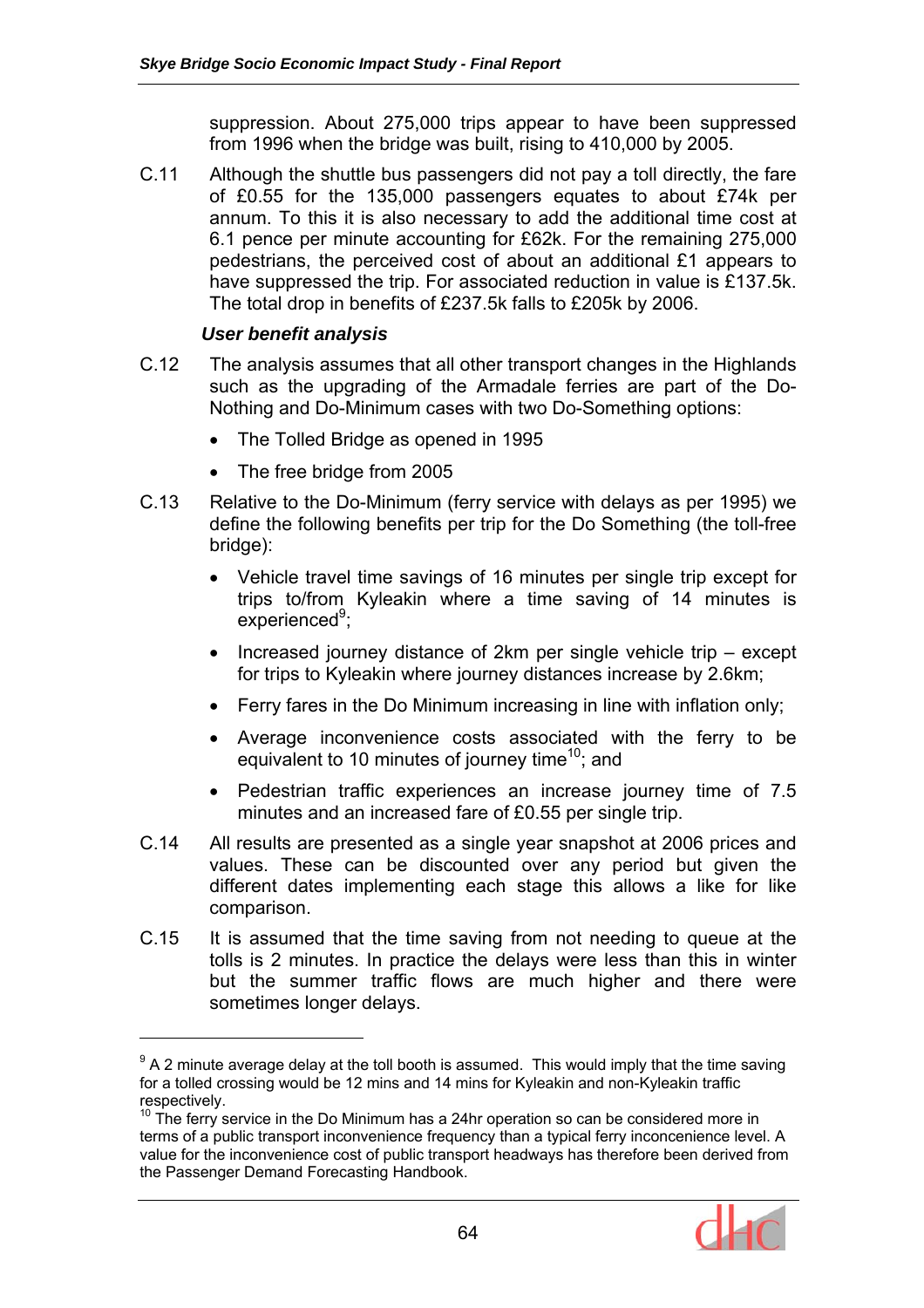- C.16 Background traffic growth is assumed to be 1.5% per annum based approximately on the annual average for rural Scottish trunk roads in the period.
- C.17 Inconvenience costs from the ferry operation have been added based on a 10min ferry headway. Inconvenience values for this headway have been used from the Passenger Demand Forecasting Handbook (TRL 2005).
- C.18 Total user benefits in 2006 of moving from a 24hr ferry to a toll-free bridge is £9.9 million. 60% of this comes from the removal of tolls, and 33% from the replacement of the ferry with the bridge.

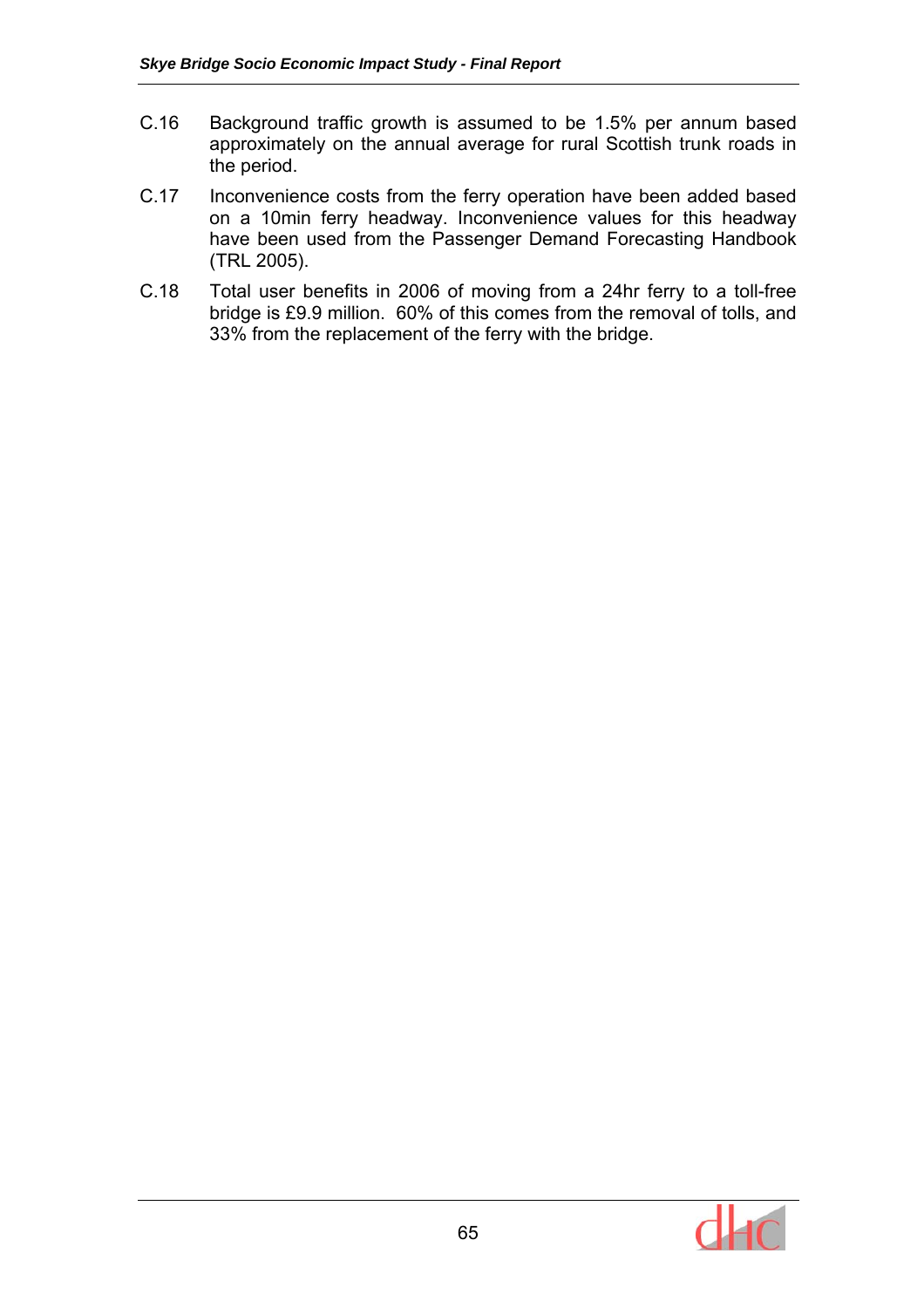| Scenario                                            |                |                | <b>Motorised Traffic</b> |                             | Pedestrians    |                        | <b>Total</b> | Percentage of                                              |
|-----------------------------------------------------|----------------|----------------|--------------------------|-----------------------------|----------------|------------------------|--------------|------------------------------------------------------------|
|                                                     | <b>Time</b>    | <b>VOCs</b>    | Fares/<br><b>Tolls</b>   | Incon-<br>venience<br>costs | <b>Time</b>    | Fares/<br><b>Tolls</b> |              | benefit delivered<br>by each<br>incremental<br>improvement |
| From 24hr ferry to Bridge                           | 2,135          | $-80$          | 184                      | 1,541                       | $-188$         | $-126$                 | 3,465        | 35%                                                        |
| Incremental benefit of reducing<br>bridge tolls     | $\overline{0}$ | $\overline{0}$ | 494                      | $\overline{0}$              | $\overline{0}$ | $\overline{0}$         | 494          | 5%                                                         |
| Incremental benefit of removing<br>bridge tolls     | 432            | $\overline{0}$ | 5,515                    | $\overline{0}$              | $\overline{0}$ | $\theta$               | 5,947        | 60%                                                        |
| From 24hr ferry (zero delay) to<br>toll-free bridge | 2,567          | $-80$          | 6,193                    | 1,541                       | $-188$         | $-126$                 | 9,906        | 100%                                                       |
| From Do-Nothing to toll-<br>free bridge             | 2,999          | $-80$          | 12,203                   | 1,541                       | $-188$         | $-126$                 | 12,215       | N/A                                                        |

| Table C3 - 2006 Single year user Benefits $(£000s)^{11}$ |  |
|----------------------------------------------------------|--|
|----------------------------------------------------------|--|

- C.19 Inconvenience costs form 15% of the total user benefit of moving from a 24hr 10 minute frequency ferry to a toll-free bridge. However they account for 44% of the user benefit of moving from a 24hr ferry (10 min frequency) to a tolled bridge. Despite the 24 hour ferry being of a high frequency the inconvenience costs are still a high proportion of the total. For longer or less frequent ferries this benefit would be likely to be much higher.
- C.20 The fares component of the pedestrian impacts relates to the need to pay for the shuttle bus and the time costs relate to the additional crossing time.
- C.21 Matrices were available from the 1995 results but not classified by trip purpose.
- C.22 For 1998 the data was derived from the data in the printed report and this required some estimation to ensure it was in the same format as for 1995 and 2006. In particular the zoning system used in 1998 was different from that used in 1995 and 2006 and this required some aggregation of results. Also the results did not always make clear how journeys including multiple stages were coded in 1998. Nevertheless the results ensure an acceptable degree of accuracy overall.
- C.23 Table C4 shows the year by year breakdown of how the benefits have accumulated since the bridge opened. This is based on the comparison of Do-Nothing with developments that took place.

 $\overline{a}$ 



 $11$  2006 prices and values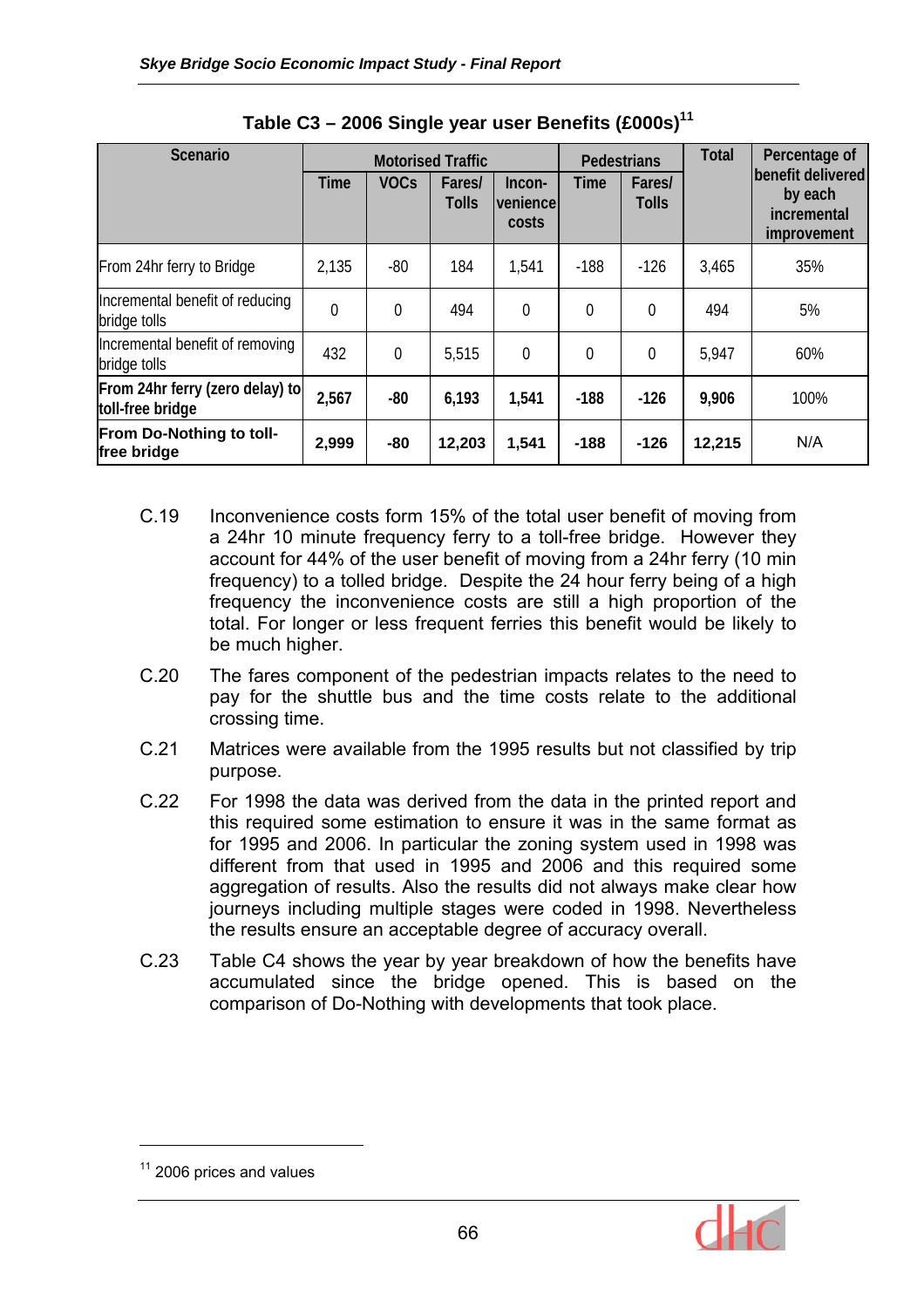| Year | Single year benefit |
|------|---------------------|
| 1996 | 2942                |
| 1997 | 3851                |
| 1998 | 4759                |
| 1999 | 5668                |
| 2000 | 6577                |
| 2001 | 7486                |
| 1002 | 8394                |
| 2003 | 9303                |
| 2004 | 10212               |
| 2005 | 12029               |
| 2006 | 12215               |

# **Table C4 – Single Year Benefits by Year**

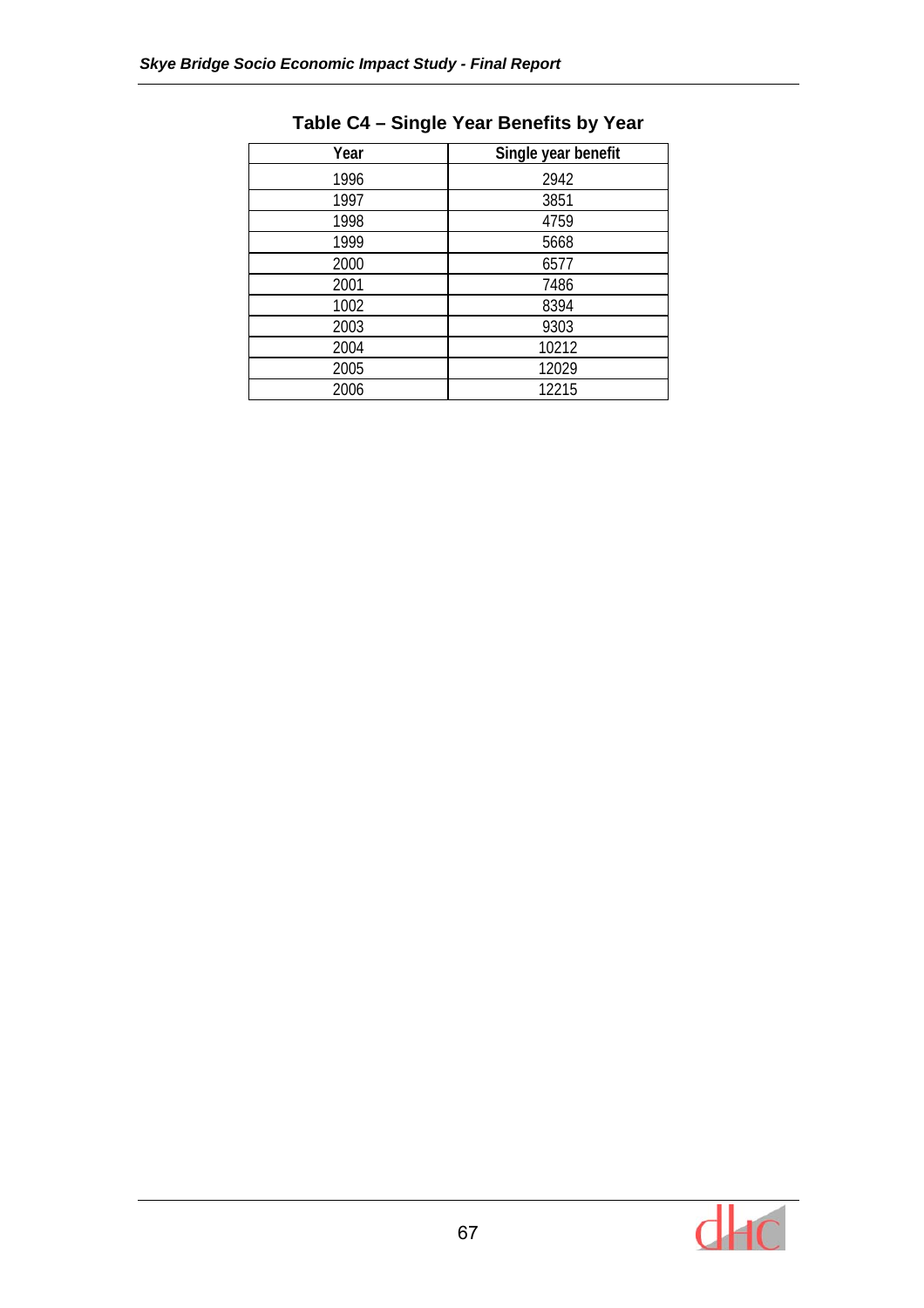## **D Appendix D – Business Surveys**

## *Survey Overview*

- D.1 Businesses in the Skye and Lochalsh area were surveyed by telephone, and face to face interviews between May and July 2006. Just over 130 interviews were undertaken by telephone and 16 face to face interviews were held. Interviews were carried out during working hours on weekdays and used a standard survey form.
- D.2 Responses were compared with findings from previous studies of the Skye Bridge where appropriate or relevant. Data was analysed both collectively and by business sector to explore any differences in impact upon different business sectors.
- D.3 Many businesses were reluctant or unable to provide figures on their turnover, operating costs etc., and this limited the quantitative analysis. However almost all were happy to provide general details such as increases and decreases in profits, custom and turnover and these are discussed where relevant.
- D.4 Table D1 shows that the sample obtained for the survey broadly represents the split of employees in the area. This cannot directly be related to the number of businesses, as there will be differing business sizes – but this does provide a broad impression that the proportions of businesses sampled are representative.

| <b>Business Sector</b>                 | <b>Responses</b><br>% | Employees by Sector (%)<br>Skye and Lochalsh* |
|----------------------------------------|-----------------------|-----------------------------------------------|
| Agriculture, Hunting And Forestry      | 5                     |                                               |
| Fishing                                |                       | 14                                            |
| Manufacturing                          |                       | 8                                             |
| Construction                           | 3                     | 14                                            |
| <b>Wholesale And Retail Trade</b>      | 31                    |                                               |
| Hotels & Restaurants                   | 39                    | 42                                            |
| Transport, Storage And Communication   |                       |                                               |
| <b>Health And Social Work</b>          |                       |                                               |
| Other Community, Social & Recreational |                       | 12                                            |

**Table D1 - Business Survey Sample** 

D.5 Of these companies, the majority of businesses were independent single site / sole traders (88%), with only 9% subsidiaries of larger businesses and 4% independent businesses with branches elsewhere.

## *Employment Overview*

- D.6 77% of businesses indicated that they had experienced no change in employment since 2003. Table D2 shows the employment trends between 2000 and 2006 for all business surveyed in the standardised telephone survey.
- D.7 In general, more businesses have been increasing employees since 2000. However between 2003-2006 there was more 'flux' in employment, with increases in the number of business indicating that they have increased and decreased employee numbers. The average

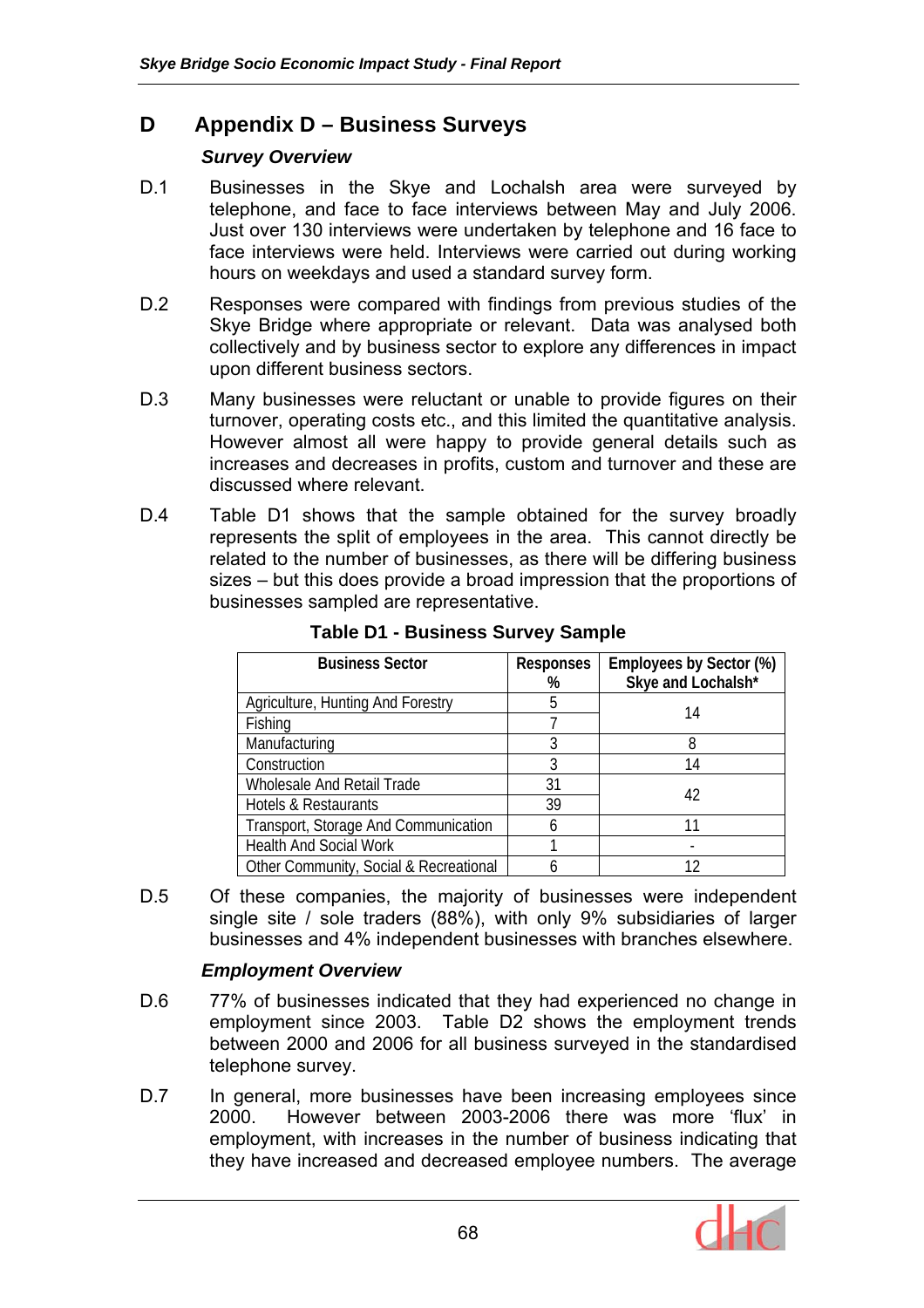number of employees was approx 3.5 in 2006. This increased slightly over the period 2000-2006 to 3.2. Only 11 businesses employ over 5 members of staff at present (with 5 businesses over 10 and one over 25 employees).

|                 | 2000-2003 | 2003-2006 | 2000-2006 |
|-----------------|-----------|-----------|-----------|
| <b>Increase</b> | 11%       | 16%       | 23%       |
| Decrease        | 3%        | 7%        | 9%        |
| No Change       | 35%       | 77%       | 68%       |

**Table D2 - Employment Change (all Businesses) 2000-2006** 

D.8 Approximately 28% of businesses surveyed employed seasonal staff – no significant changes in seasonal staff employment trends were identified.

#### **Table D3 - Employment Change: Exporting Sector (No. of Businesses) 2000-2006**

|                                   |      | 2000-2003 |     |      | 2003-2006 |     |      | 2000-2006 |     |
|-----------------------------------|------|-----------|-----|------|-----------|-----|------|-----------|-----|
| <b>Business Sector</b>            | Decr | Incr      | No  | Decr | Incr      | No  | Decr | Incr      | No  |
|                                   |      |           | Chq |      |           | Chq |      |           | Chq |
| Agriculture, Hunting And Forestry |      |           |     |      |           |     |      |           |     |
| Fishing                           |      |           | n   |      |           | b   |      |           |     |
| Manufacturing                     |      |           |     |      |           |     |      |           |     |
| TOTAL                             |      |           | 11  |      |           | Ω   |      |           |     |

### **Table D4 - Employment Change: Local Market (No. of Businesses) 2000- 2006**

|                                      |      | 2000-2003 |     |      | 2003-2006 |     |      | 2000-2006 |     |
|--------------------------------------|------|-----------|-----|------|-----------|-----|------|-----------|-----|
| <b>Business Sector</b>               | Decr | Incr      | No  | Decr | Incr      | No  | Decr | Incr      | No  |
|                                      |      |           | Chq |      |           | Chq |      |           | Chg |
| Construction                         |      |           |     |      |           |     |      |           |     |
| Wholesale And Retail Trade           |      |           | 24  |      |           | 20  |      |           | 18  |
| <b>Transport &amp; Communication</b> |      |           |     |      |           |     |      |           |     |
| <b>Health And Social Work</b>        |      |           |     |      |           |     |      |           |     |
| Other Community, Soc. & Recr.        |      |           | 4   |      |           |     |      |           |     |
| TOTAL                                |      |           | 34  | າ    |           | 32  | 3    |           | 27  |

D.9 The tables above show the number of companies which have experienced changes in employment over the period 2000-2006 by sector. These are split by sectors that export (i.e. off Skye), those that predominantly serve the local market, and hotels and restaurants.

### **Table D5 - Employment Change: Hotels and Restaurants (No. of Businesses) 2000-2006**

|                                                   | 2000-2003 |   | 2003<br>$-2006$<br>s- |   |  | 2006<br>2000-2                   |   |  |              |
|---------------------------------------------------|-----------|---|-----------------------|---|--|----------------------------------|---|--|--------------|
| Hotels<br><sup>o</sup><br>Restaurants<br>$\alpha$ |           | u | $\Omega$<br>აυ        | - |  | $\sim$ $\rightarrow$<br><u>.</u> | - |  | $\sim$<br>26 |

D.10 The tables above do not suggest that there have been any major differences in growth between sectors – with similar employment changes across all. This concurs with findings from the DTZ (1999) Skye bridge evaluation and suggests that employment levels have been more strongly related to wider market changes than the building of the bridge and removal of the tolls.

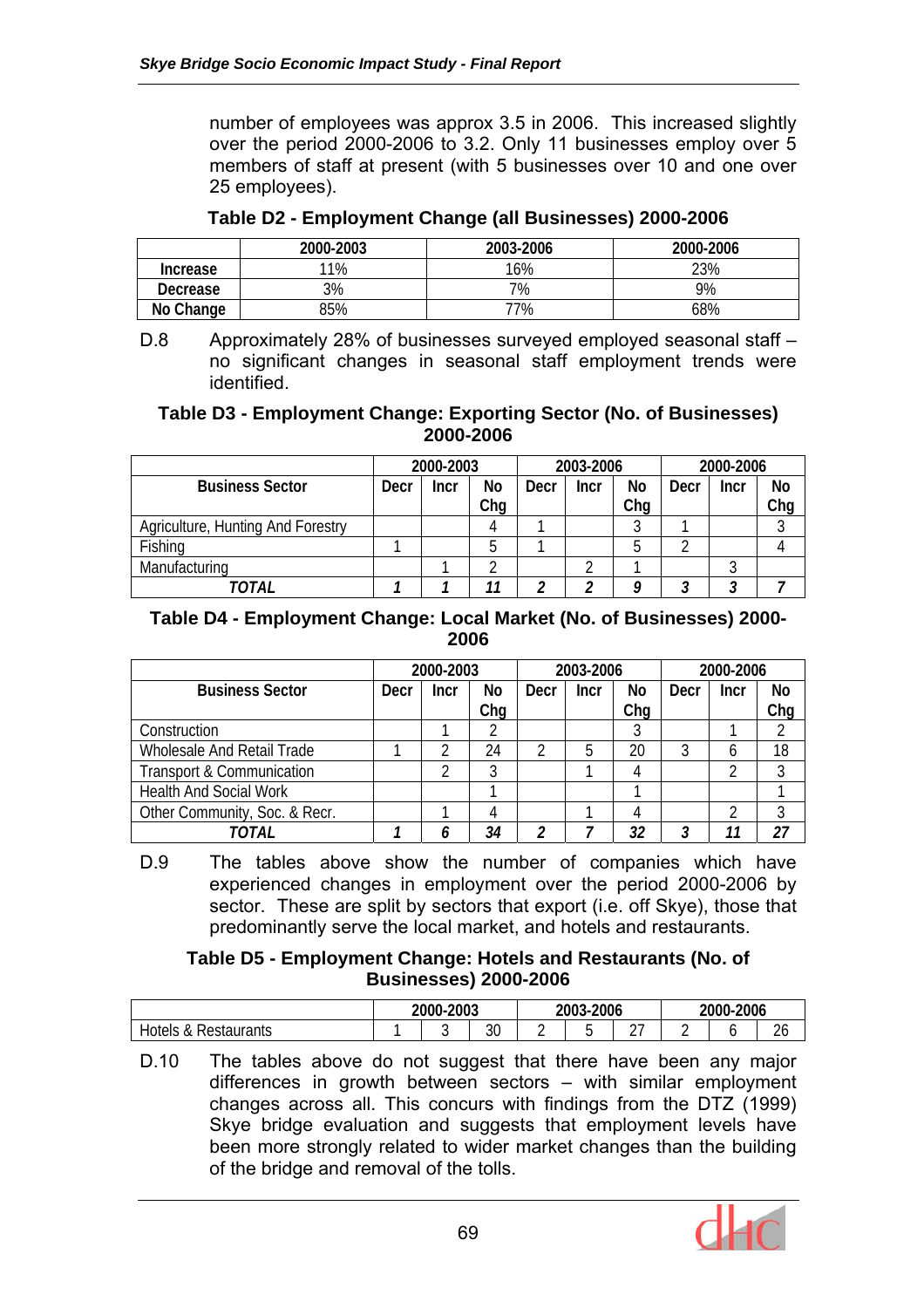D.11 The manufacturing businesses surveyed all indicated growth – but the small sample prevents any firm conclusions being drawn.

### *Business Performance*

- D.12 The majority of businesses were either not able or willing to divulge detailed information relating to profit and turnover, making quantitative analysis impractical. However some general information and trends were identified. In particular, two key factors were identified by businesses as affecting their profitability and turnover:
	- Significant recent increases in fuel prices have negatively affected business through cost increases (both operationally and for deliveries / supplies)
	- The increase in length of the tourist season (now March to October) has assisted businesses related to the tourist market
- D.13 81% of businesses surveyed commented qualitatively on the effect of the removal of the tolls on turnover and profitability. Of these, 43% felt that it had affected their business, although this occurred both positively and negatively for different businesses.
- D.14 The reasons for, and effects, of these changes is interesting. 66% of these businesses indicated that the change had been positive in terms of profits / turnover – key reasons included:
	- increased day trippers
	- increased short stay tourists
	- opening up of the markets between Skye and the Mainland for both retail and tourism based activities.
- D.15 However, the businesses who had experienced negative affects as a result of the removal of the tolls cited very similar reasons for this change. This suggests that the businesses that have been well placed to respond to the opening up of markets have benefited from the removal of the tolls, and those that were previously operating in a protected market have suffered as a result. Positive and negative effects were identified similarly across different business sectors.
- D.16 Key examples of these positive and negative changes are as follows:
	- Hardware and building retailer Jewson's in Broadford identified significant increases in custom from the Mainland after the removal of the bridge tolls
	- Shops in Kyle and Plockton identified more custom from Skye based visitors and residents
	- Businesses in Kyle indicated that the removal of the tolls has meant that fewer people stop (for shopping and accommodation) en route to Skye, negatively affecting business.

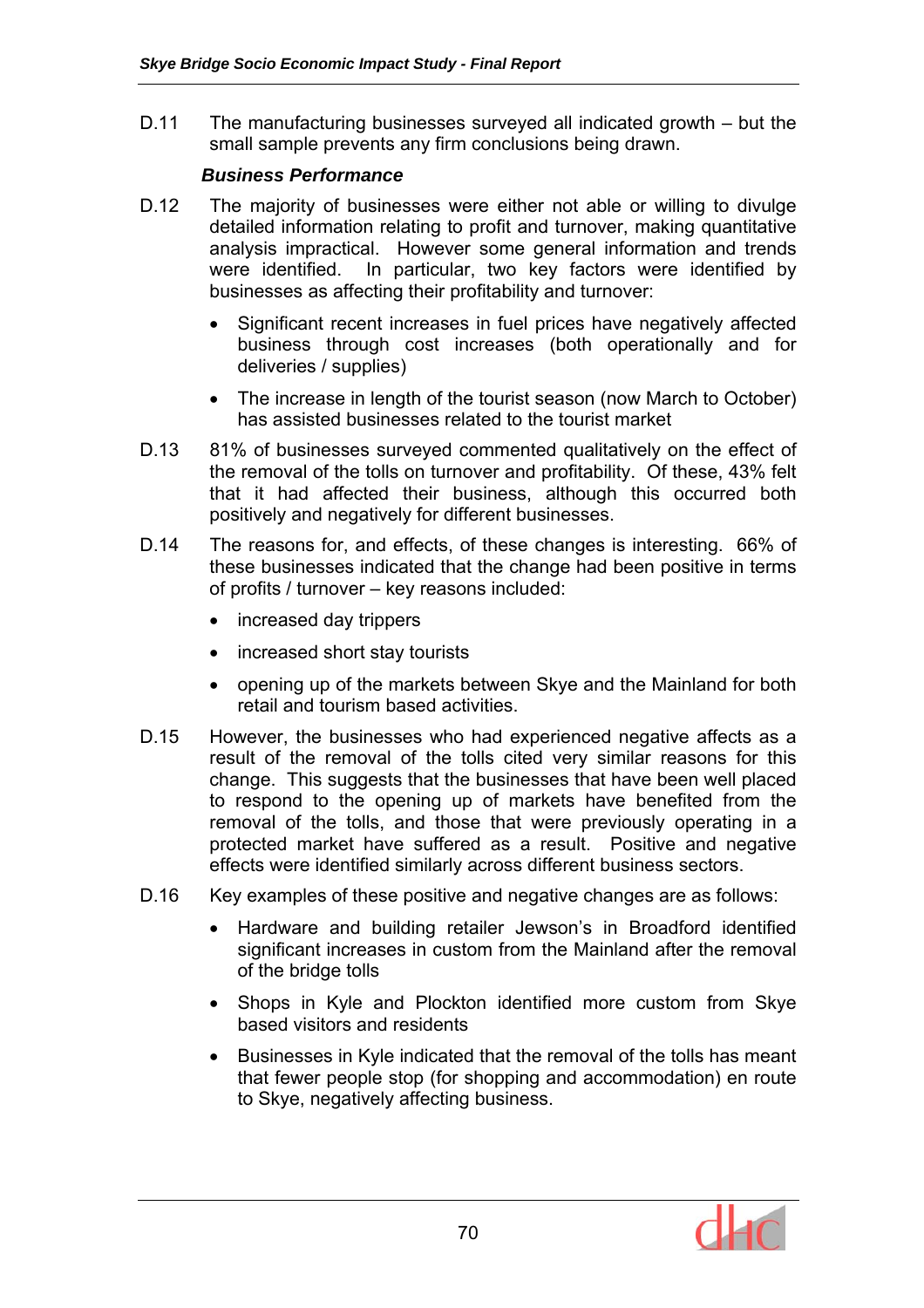D.17 Businesses were asked to rate the importance of the removal of bridge tolls to certain aspects of their company performance. The average score for each performance measure is shown in the table below.

| Table D6 - Average Rating of Importance of Toll Removal on Business |
|---------------------------------------------------------------------|
| <b>Performance</b>                                                  |

| <b>Business sectors</b>     | Overall | Sales<br>Existing | Sales<br>New | Recruitment | Investment | Attractiveness<br>ocation<br>$\overline{5}$ | Competition | Transport |
|-----------------------------|---------|-------------------|--------------|-------------|------------|---------------------------------------------|-------------|-----------|
| <b>Exporting Sectors</b>    | 2.6     | 2.9               | 2.1          | 2.0         | 2.5        | 2.3                                         | 2.5         | 3.5       |
| <b>Local Market Sectors</b> | 2.5     | 2.4               | 2.4          | 3.0         | 2.9        | 2.7                                         | 2.5         | 2.6       |
| Hotel / Restaurants         | 2.8     | 2.8               | 2.8          | 2.9         | 3.0        | 2.9                                         | 3.1         | 2.9       |
| ALL                         | 2.6     | 2.7               | 2.5          | 2.8         | 2.8        | 2.7                                         | 2.8         | 2.9       |

Scores were allocated as follows:

Strongly Positive=1, Positive=2; Neutral=3, Negative=4, Strongly Negative=5

- D.18 Results from this table were compared with results from the DTZ (1999) survey (which asked the same questions on the impact of the bridge) and are summarised as follows:
	- Most scores are close to 3, indicating neutral responses, this is similar to the DTZ (1999) survey. However, all responses are in the range 2.5 to 2.9 suggesting that the toll removal has had a slightly more positive impact overall than was previously identified for the introduction of the bridge.
	- The DTZ(1999) survey highlighted a negative impact on all aspects of business performance for the retail sector. This is not reflected in the current survey (retail results – not shown – closely mirror the local market sector as a whole) suggesting that the removal of the tolls may has opened up retailing markets to a greater effect than the building of the bridge.
- D.19 The opening up of markets is also reflected in the (relatively) high score relating to impact on competition – particularly for hotels / restaurants.

### *Accommodation Providers*

- D.20 The survey included 20 interviews with accommodation providers, two of which were not operating all year round. Bed and Breakfast accommodation comprised 50% of the sample, with the rest evenly split between hotels, guest houses, hostels, campsites and caravan sites.
- D.21 No respondents indicated any significant overall employment or staff changes in recent years.
- D.22 90% of respondents indicated that guests typically stayed no more than three nights, and there were some indications by respondents that visitors were staying for shorter periods than previously, although this was by not universally felt by respondents. The 1999 surveys stated

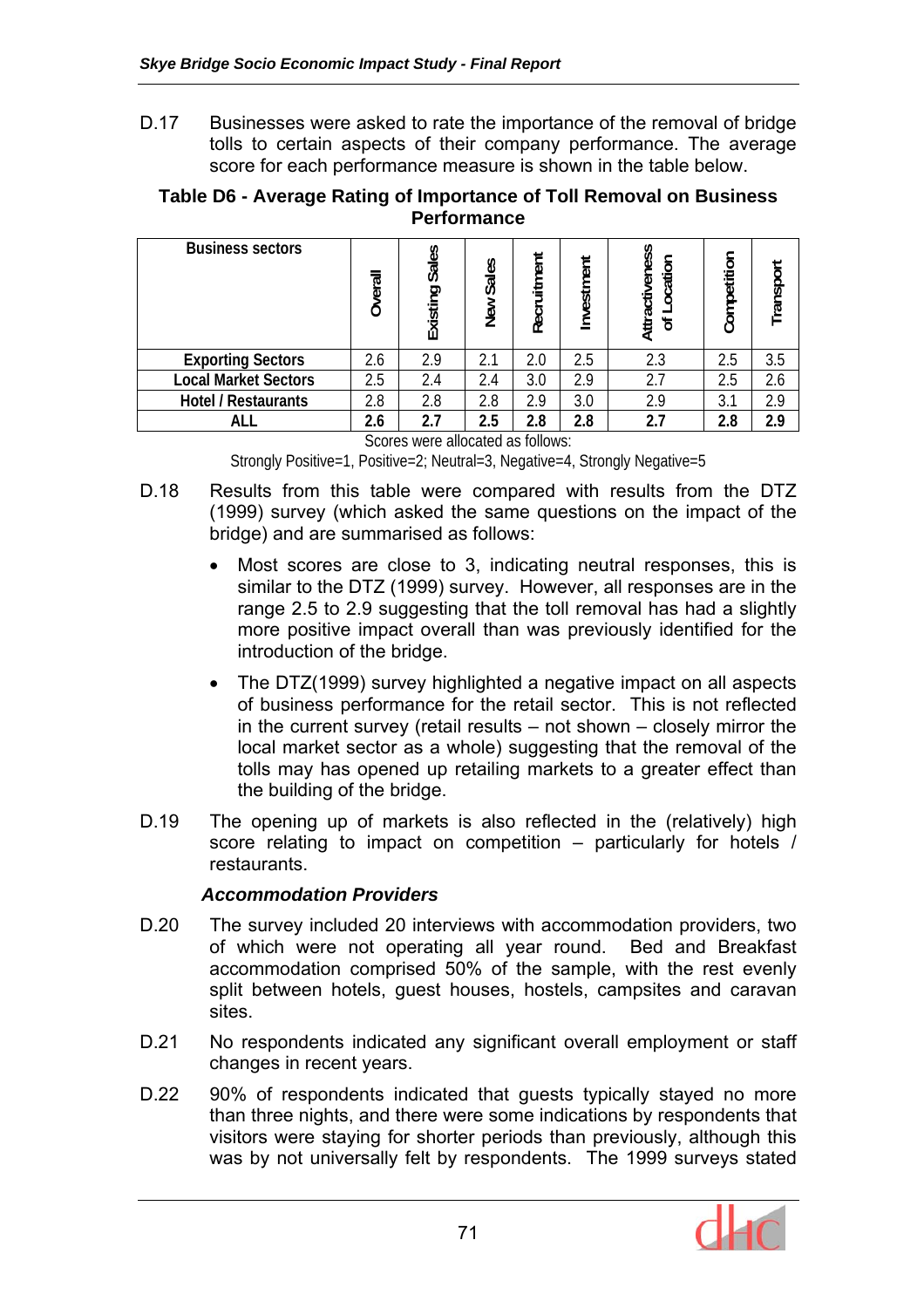that 80% of accommodation providers had not experienced any change in length of stay as a result of the building of the bridge. If removing the tolls has had an impact on these businesses then it is that shorter stays are now viable.

- D.23 Data on room vacancies and available capacity was not provided by sufficient respondents to facilitate meaningful estimates of overall vacancy levels. However, qualitative responses indicated that there had been a perceived increase in overnight stays particularly for low cost accommodation camper / caravans. However it was suggested that this might be due to publicity in magazines about the removal of the bridge toll. In particular one motorcaravan magazine suggested that a campsite in Skye was now the best site in Britain.
- D.24 Impressions of the impact of the bridge and the removal of the tolls on accommodation business were mixed, with equal numbers of respondents suggesting that these changes had, or had not had, an impact on business.

### *Other Transport Requirements*

- D.25 41% of businesses that undertook 'other business travel' (i.e. not deliveries of supplies and goods), indicated that they had increased their frequency of travel over the bridge since the removal of the tolls – predominantly for local trips. A Broadford based baker/ butcher typified these changes with the following comment on the impact of the toll removal:
	- *"Before the removal of the tolls I would have gone to Kyle with a few things to do, but now cross bridge to Kyle if I only need one thing. Also if I was bothering to make a trip off the island I would have gone to Inverness and not just Kyle"*
- D.26 Businesses also described increased convenience / reduced costs for this form of business travel since the removal of the tolls. No businesses indicated that they used any other crossings for business trips.

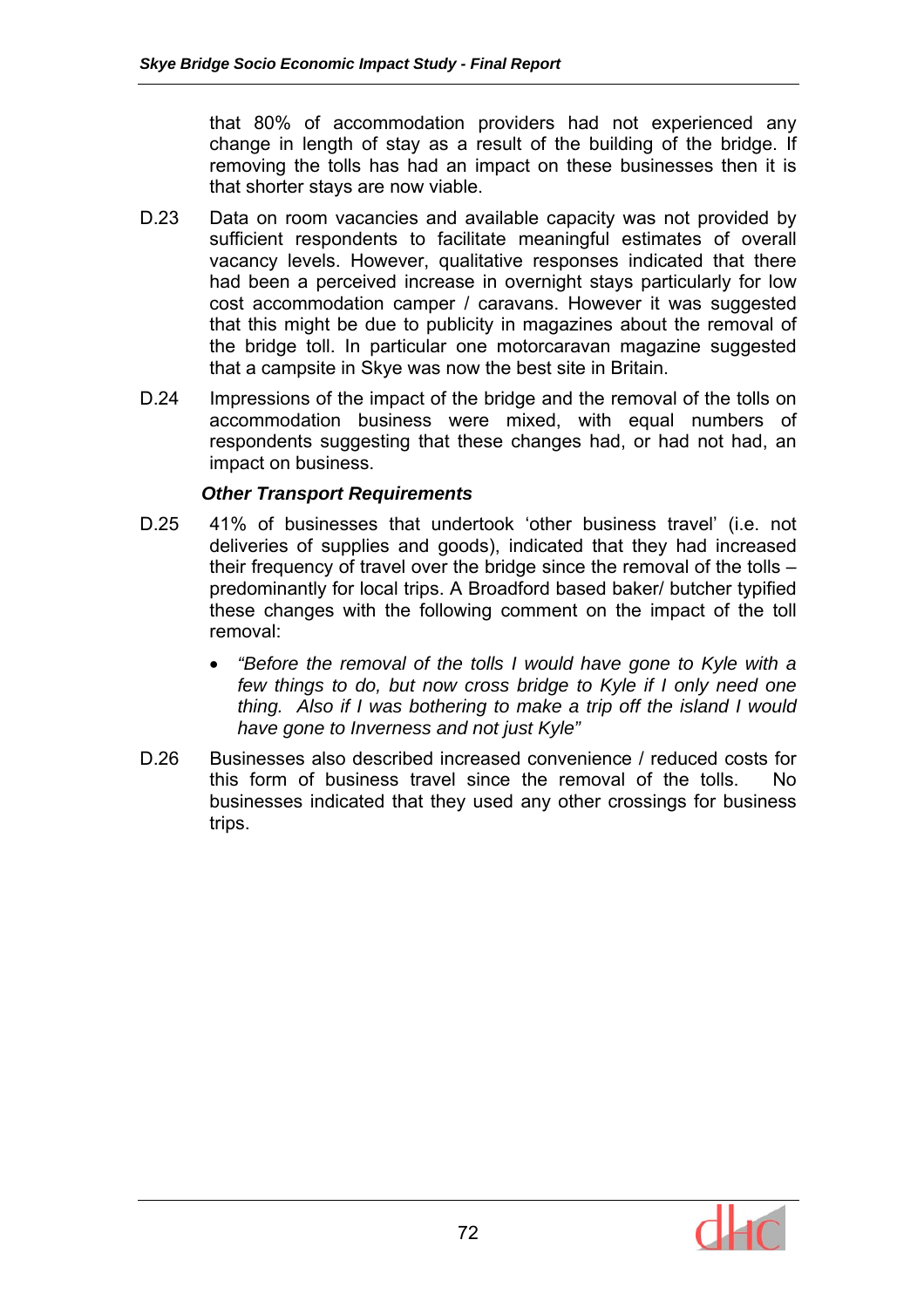# **E Appendix E – Household Survey Results**  *Sample*

E.1 The distribution of 943 survey returns was as shown in Table E1.

| Area                          | Postcode           | <b>Returns</b> | <b>Royal Mail</b> | <b>Households</b> | Returns as        |
|-------------------------------|--------------------|----------------|-------------------|-------------------|-------------------|
|                               | Sectors*           |                | <b>Delivery</b>   | (2001             | % of              |
|                               |                    |                | Locations         | Census)           | <b>Households</b> |
| Lochalsh                      | IV40 8, IV52 8,    | 138            | 1607              | 1227              | <b>11%</b>        |
|                               | IV538              |                |                   |                   |                   |
| South Skye (Kyleakin & Sleat) | IV41 8, IV43 8,    | 115            | 585               | 501               | 23%               |
|                               | IV44 8, IV45 8,    |                |                   |                   |                   |
|                               | IV468              |                |                   |                   |                   |
| South Skye (Broadford &       | IV49 9, IV42 8     | 115            | 730               | 597               | 19%               |
| Breakish)                     |                    |                |                   |                   |                   |
| North Skye (Portree area)     | IV <sub>51</sub> 9 | 384            | 2296              | 1952              | 20%               |
| North Skye (other)            | IV55 8, IV47 8,    | 172            | 1146              | 890               | 19%               |
|                               | IV48 8, IV56 8     |                |                   |                   |                   |
| <b>Others</b>                 | Not Specified      | 19             | N/A               | N/A               | N/A               |
| <b>SKYE AND LOCHALSH</b>      |                    | 943            | 6364              | 5167              | 18%               |

### **Table E1 - Skye and Lochalsh Survey Returns**

Postcode sectors have been combined for the purposes of this table as Census / Royal Mail data was provided collectively for these areas.

- E.2 There is a fairly even spread of responses throughout Skye and Lochalsh but with a slightly higher percentage of returns from the areas closer to the bridge (South Skye). This is perhaps unsurprising as this is an area in which greater impacts from the changes to the crossing may have been felt. The lowest response rates are in Lochalsh (on the mainland)– where the changes may have had the least impact upon residents.
- E.3 The survey returns have been analysed by population age to assess how closely the returns reflect the current age distribution of the population. The age distribution of the sample is representative of the population, with a slight skew towards the older residents (those over 65). This is to be expected as there is a tendency towards higher response rate to household postal surveys from retired residents.

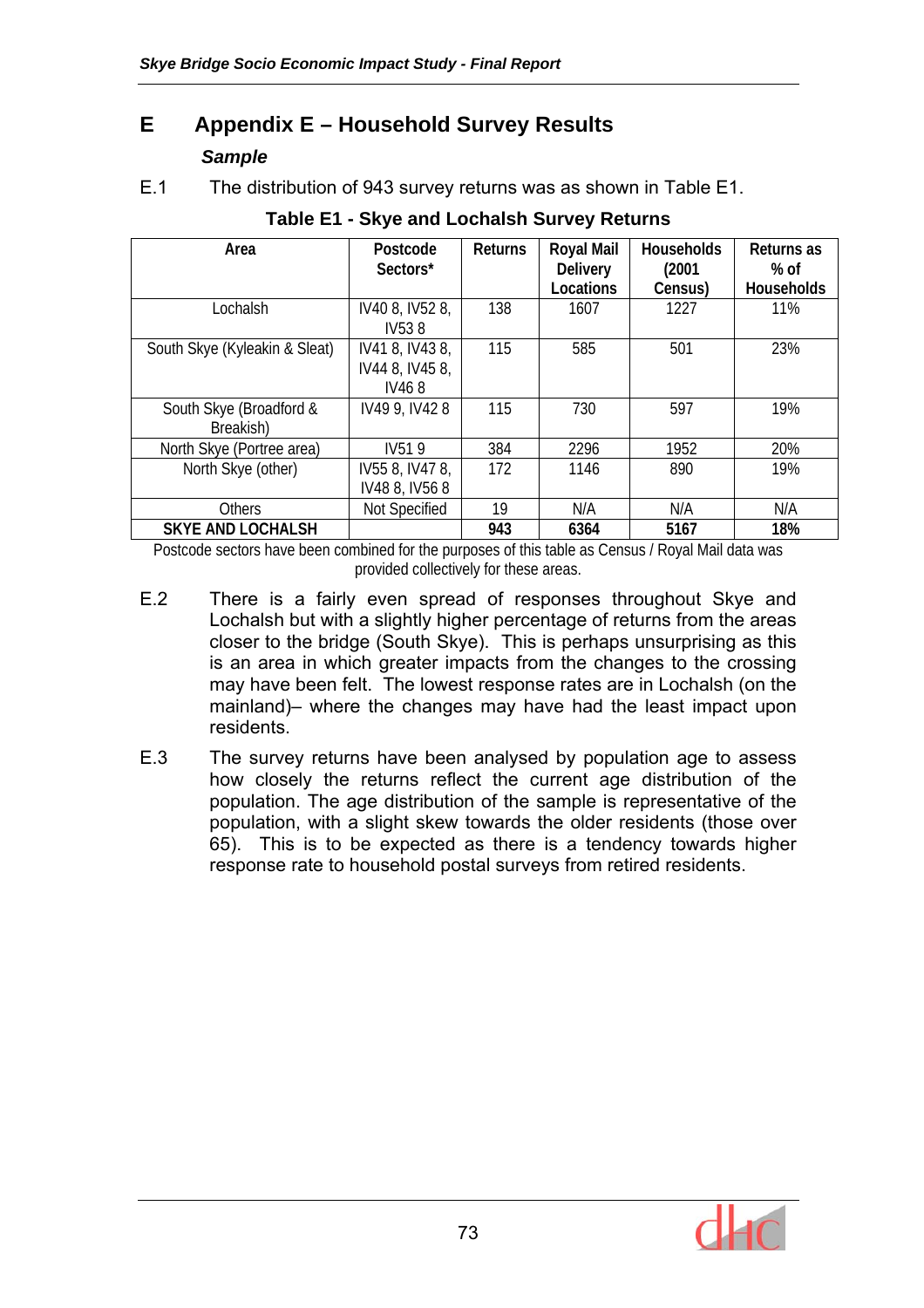|                    | <b>Survey Sample</b>                   | Skye and Lochalsh Residents (from 2001<br>Census data) |                       |  |  |  |
|--------------------|----------------------------------------|--------------------------------------------------------|-----------------------|--|--|--|
| Age Group          | % of Sample (all<br>household members) | <b>Age Group</b>                                       | % of Total Population |  |  |  |
| Under 16           | 16%                                    | $0 - 19$                                               | 24.4%                 |  |  |  |
| $16 - 64$          | 58%                                    | $20 - 64$                                              | 58.4%                 |  |  |  |
| Over <sub>65</sub> | 26%                                    | Over <sub>65</sub>                                     | 17.3%                 |  |  |  |
| Total              | 100%                                   | Total                                                  | 100%                  |  |  |  |

#### **Table E2 - Age Distribution of Resident Population in Skye and Lochalsh Compared to Age Distribution Represented by Survey Sample**

## **Table E3 - Annual Household Income Per Annum: Survey Responses**

|           | <b>Not Stated</b> | £10k | £10-£20k | £20-£30k | £30-£40k | $-E40k$ |
|-----------|-------------------|------|----------|----------|----------|---------|
| Sample no | 110               | 166  | 288      | 168      | 100      | 101     |
| Sample %  | 13%               | 18%  | 31%      | 18%      | 11%      | 11%     |

## *Living in Skye and Lochalsh*

E.4 Table E4 shows that access to countryside and the environment are, typically the most important factors for residents to live in Skye and Lochalsh. This finding is not surprising due to the nature of the area, and reinforces the fact that many residents accept difficulties in access when living in remote rural areas. These findings almost exactly match those of the 1995 survey. The notable exception to this is that access to other services is now (approximately) as important as access to work and family ties.

#### **Table E4 - Importance Of Factors In Affecting Decision To Live In Skye & Lochalsh**

|             | Family | Access to | Access to    | Access to      | Access to                | Access to          | Environmental<br><b>Attractiveness</b> |
|-------------|--------|-----------|--------------|----------------|--------------------------|--------------------|----------------------------------------|
|             | Ties   | Work      | <b>Shops</b> | <b>Schools</b> | Other<br><b>Services</b> | the<br>Countryside |                                        |
|             |        |           |              |                |                          |                    |                                        |
| <b>Skye</b> | 2.09   | 2.09      | 1.97         | 1.58           | 2.04                     | 2.65               | 2.66                                   |
| Lochalsh    | 2.02   | 2.07      | 1.97         | 1.55           | 2.09                     | 2.63               | 2.66                                   |
| Skye and    | 2.08   | 2.08      | 1.97         | 1.57           | 2.05                     | 2.64               | 2.66                                   |
| Lochalsh    |        |           |              |                |                          |                    |                                        |

Scores used: No Importance=1; Some importance=2; Great Importance=3

E.5 Approximately 50% of the respondents had been living at their current address for less than 10 years, and there was no significant difference between their impressions of the importance of access to other services. This suggests that introduction of the bridge has meant that all residents now find that the experience of gaining access to wider services more important to their lifestyles.

## *Impact of Toll Removal on Household Budgets*

E.6 Residents were asked if the removal of the tolls had made any impact on their monthly household budgets for transport generally, bridge tolls specifically and other household expenditure. Across Skye and

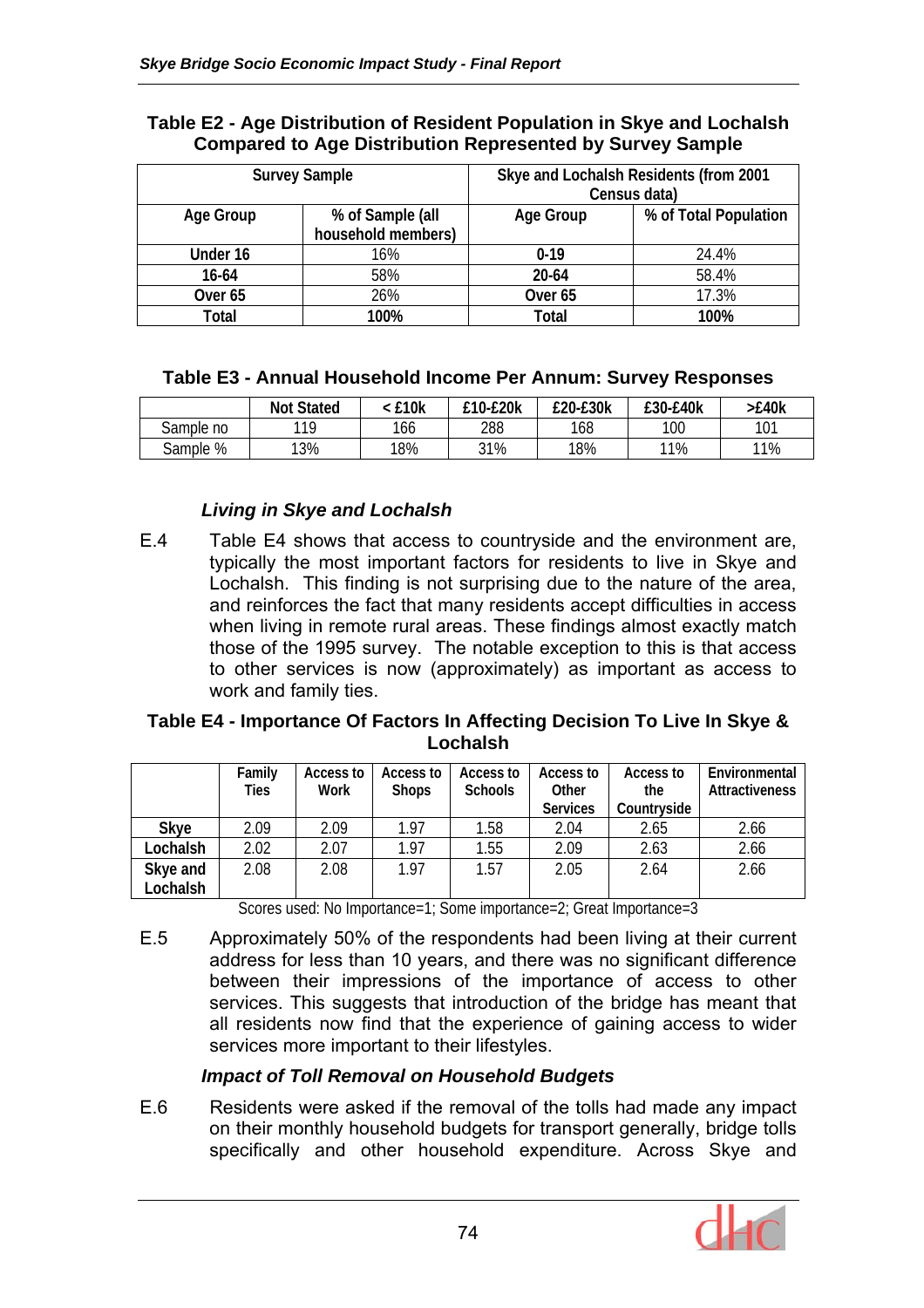Lochalsh, approximately 45% of respondents indicated that they had made savings, but in the south of the Island this is significantly higher at 60%.

- E.7 No respondents identified increases in expenditure. However, based on the analysis in Appendix B, there appears to be significant increases in fuel costs for many households. The reason that this has not been highlighted by the respondents themselves, perhaps highlights the different perceptions of car fuel and operating costs and tolls.
- E.8 Table E5 shows how households responded to questions about expenditure by location.
- E.9 Given the likely bias in some responses the analysis:
	- Compared both median and mean averages.
	- Investigated what the change in travel patterns identified elsewhere in the same household response should have yielded in savings on bridge tolls.

### **Table E5 - Savings to Households Surveyed as a Result of the Toll Removal**

|                      | Yes | No  | Total | % Yes | % No | Mean<br>Saving (£<br>$per$ month) $ $ | Median<br>Saving (£<br>per month) |
|----------------------|-----|-----|-------|-------|------|---------------------------------------|-----------------------------------|
| Skye and<br>Lochalsh | 423 | 476 | 899   | 47%   | 53%  | 27                                    | 20                                |
| South Skye           | 139 | 95  | 234   | 59%   | 41%  | 28                                    | 20                                |
| North Skye           | 228 | 314 | 542   | 42%   | 58%  | 26                                    | 15                                |
| Lochalsh             | 60  | 73  | 133   | 45%   | 55%  | 30                                    | 25                                |

- E.10 Only one household (from North Skye) indicated that they had received a reduction in household budgets as a result of the removal of the tolls. This was from a household that operated B&B and indicated a reduction in income due to a perception that the tolls had reduced the length of stays of visitors to the island.
- E.11 Only 9% of respondents identified that they had made savings in household expenditure, and it can be estimated from the reported travel behaviour and savings of these respondents that average household saving in this group were about £5 per month.
- E.12 Taking the survey responses at face value and using census data to factor up this sample across the area Table D6 suggests that the removal of the tolls has resulted in over £0.75m per year saving for the residents of Skye and Lochalsh.

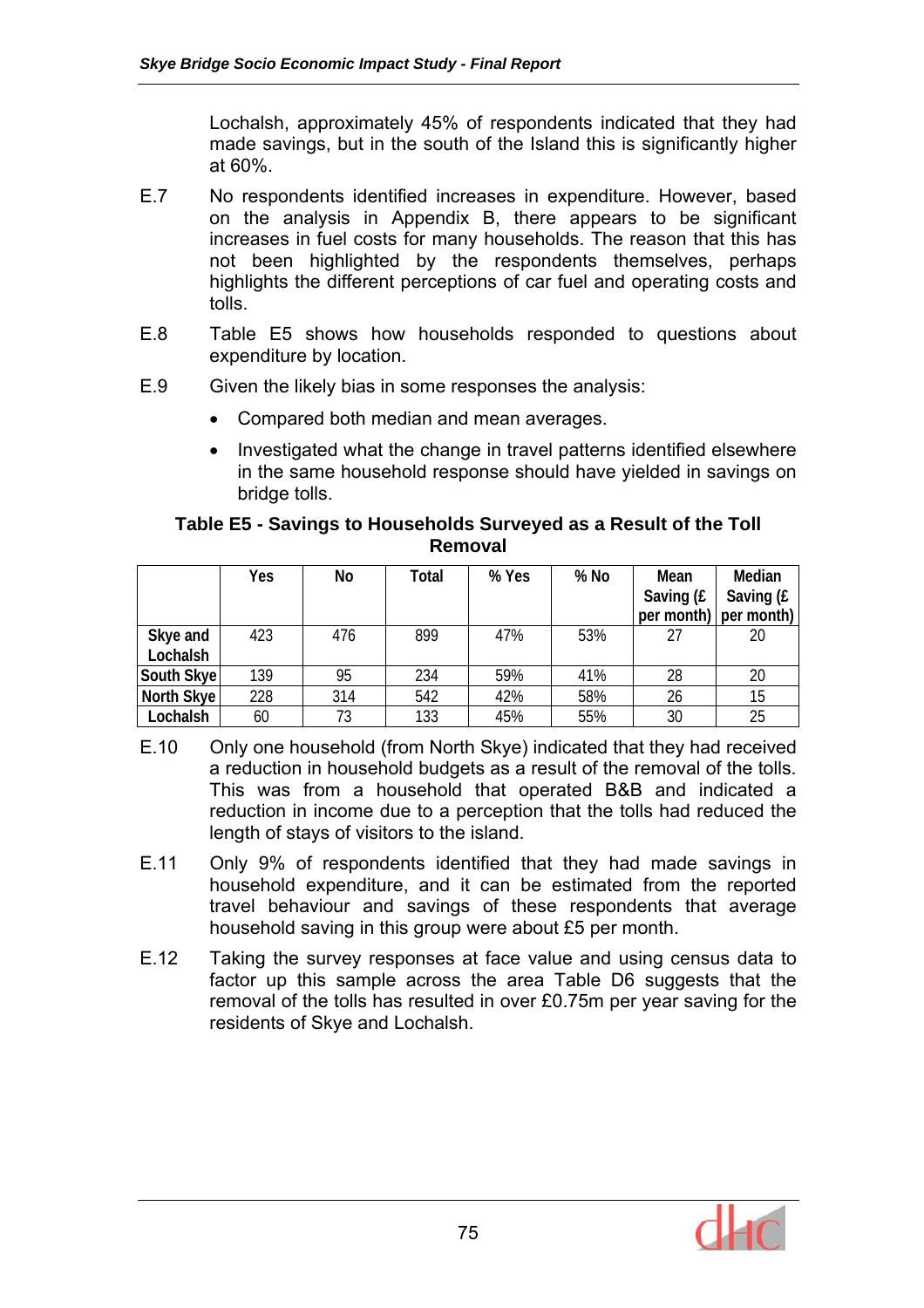|            | % Households   | <b>Mean Saving</b> | No.               | Estimated         | Estimated         |
|------------|----------------|--------------------|-------------------|-------------------|-------------------|
|            | Indicating     | per Month (£)      | <b>Households</b> | Saving per        | <b>Saving Per</b> |
|            | <b>Savings</b> |                    | (2001 Census)     | Month $(E)$ – all | Annum $(E)$ – all |
|            |                |                    |                   | <b>Households</b> | households        |
| Skye and   | 47             | 27                 | 5167              | 65,600            | 790,000           |
| Lochalsh   |                |                    |                   |                   |                   |
| South Skye | 59             | 28                 | 1098              | 18,300            | 220,000           |
| North Skye | 42             | 26                 | 2842              | 31,100            | 375,000           |
| Lochalsh   | 45             | 30                 | 1227              | 16,600            | 200,000           |

### **Table E6 - Estimation of Savings to All Households in Skye and Lochalsh as a Result of the Toll Removal**

- E.13 Appendix B shows that for every extra trip as a result of the toll removal in North Skye there are two extra trips from South Skye. Also the extra trips from North Skye involve very much longer journeys where the additional vehicle operating cost is likely to exceed the toll cost. Therefore the responses provided by residents cannot be taken to be a reflection of the actual impacts on budgets.
- E.14 The traffic data does not allow a precise estimate of the number of home based trips each year but based on between 300k and 600k crossings of the bridge by local traffic each year and an average toll for locals of £1.34 the toll savings would be between £400 and £800k. The £790k estimated from the household surveys therefore appears to be a reasonable estimate.
- E.15 Overall, this saving is likely to be an underestimate since most respondents did not appreciate the non transport savings they should be able to make. However, it appears that additional car operating costs have been underestimated and people in North Skye have significantly overestimated the savings they are able to make as a result of the toll removal. These figures therefore need to be treated with caution.

## *Impact on Different Journey Purposes*

E.16 Table E7 compares the perceived impacts by households on different journeys purposes of: the removal of the tolls (taken from the current survey); and the building of the bridge (from the DTZ, 1999 survey). The impacts were explored using similar questioning methods.

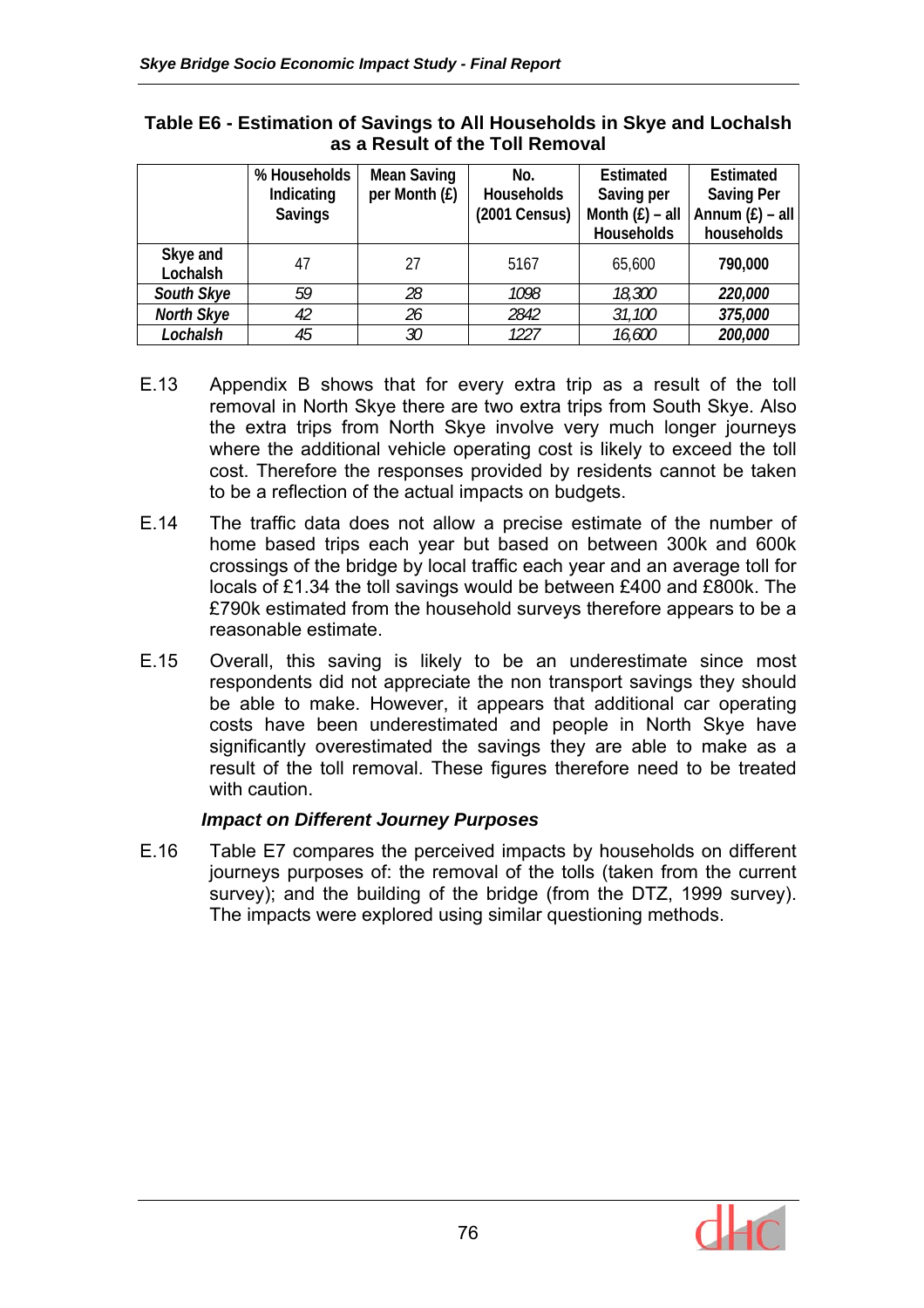|              | General                       | Friends | Work |                |      | Schools Shopping Healthcare | Other | Social /              |
|--------------|-------------------------------|---------|------|----------------|------|-----------------------------|-------|-----------------------|
|              | <b>Communications/ Family</b> |         |      |                |      |                             |       | Services Recreational |
| $2006 -$     | 0.9                           | 0.96    | 0.38 | $\overline{0}$ | 1.01 | 0.67                        | 0.72  | 0.92                  |
| Skye and     |                               |         |      |                |      |                             |       |                       |
| Lochalsh     |                               |         |      |                |      |                             |       |                       |
| 1999 -       | 0.49                          | 0.53    | 0.09 | $-0.1$         | 0.45 | 0.5                         | 0.29  | 0.4                   |
| Skye and     |                               |         |      |                |      |                             |       |                       |
| Lochalsh     |                               |         |      |                |      |                             |       |                       |
| 2006 -       | 1.14                          | 1.07    | 0.44 | $-0.02$        | 1.16 | 0.56                        | 0.91  | 1.15                  |
| South        |                               |         |      |                |      |                             |       |                       |
| <b>Skye</b>  |                               |         |      |                |      |                             |       |                       |
| 2006 -       | 0.81                          | 0.94    | 0.30 | $-0.01$        | 0.94 | 0.65                        | 0.62  | 0.80                  |
| <b>North</b> |                               |         |      |                |      |                             |       |                       |
| <b>Skye</b>  |                               |         |      |                |      |                             |       |                       |
| 1999 -       | 0.52                          | 0.59    | 0.07 | $-0.11$        | 0.49 | 0.46                        | 0.31  | 0.38                  |
| Skye         |                               |         |      |                |      |                             |       |                       |
| 2006 -       | 0.87                          | 0.8     | 0.57 | 0.05           | 1.02 | 0.9                         | 0.76  | 1.02                  |
| Lochalshl    |                               |         |      |                |      |                             |       |                       |
| 1999 -       | 0.41                          | 0.33    | 0.17 | $-0.07$        | 0.32 | 0.64                        | 0.24  | 0.44                  |
| Lochalshl    |                               |         |      |                |      |                             |       |                       |

### **Table E7 - Perceived Impact of the Abolition of the Skye Bridge Tolls on Different Journey Purposes**

Scores used: Very Positive=+2; Neutral=0; Very Negative=-2

- E.17 Comparing the results clearly demonstrates a perception that the removal of the tolls has a positive impact for all trip purposes, with the exception of access to schools (which has remained constant as having very little effect).
- E.18 Interestingly, access to health was perceived to be the trip purpose for which the Bridge had the second most significant impact (and the most for Lochalsh – likely to be related to access to Broadford hospital from the mainlaind), but after the removal of the tolls this impact is less prominent – although this is still felt more significantly by residents in Lochalsh.
- E.19 It is perhaps unsurprising that, in general, the biggest impacts of the toll removal were felt by residents in South Skye, with social and recreational, visits to friends, and general communications perceived to have been assisted most by the removal of the tolls (see graph below). It is interesting that, although not as significant as other trip purposes, improved access to work is greatest for residents in Lochalsh.

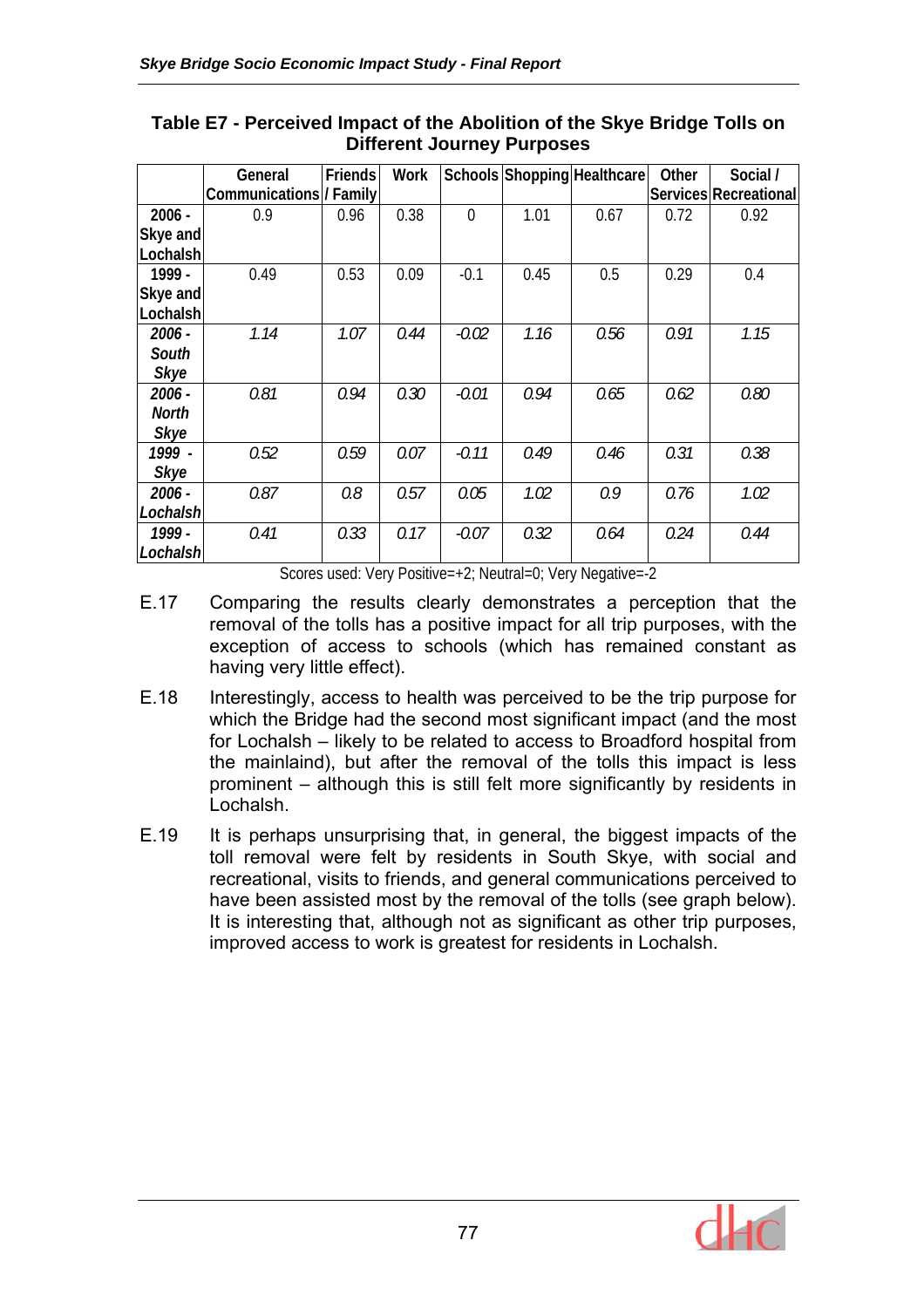



Scores used: Very Positive=+2; Neutral=0; Very Negative=-2

## *Impact on the Area*

E.20 Residents were asked to provide their perceptions of the impact of the removal of the tolls on the image of the area. The graph below shows the average responses by different area, and clearly demonstrates that residents believe that the abolition of the tolls has had the greatest impact for the residents of Skye and on the image of Skye and Lochalsh as a place to visit.

## **Figure E2 - Perceived Impact of the Abolition of the Skye Bridge Tolls on the Area**



Scores used: Very Positive=+2; Neutral=0; Very Negative=-2

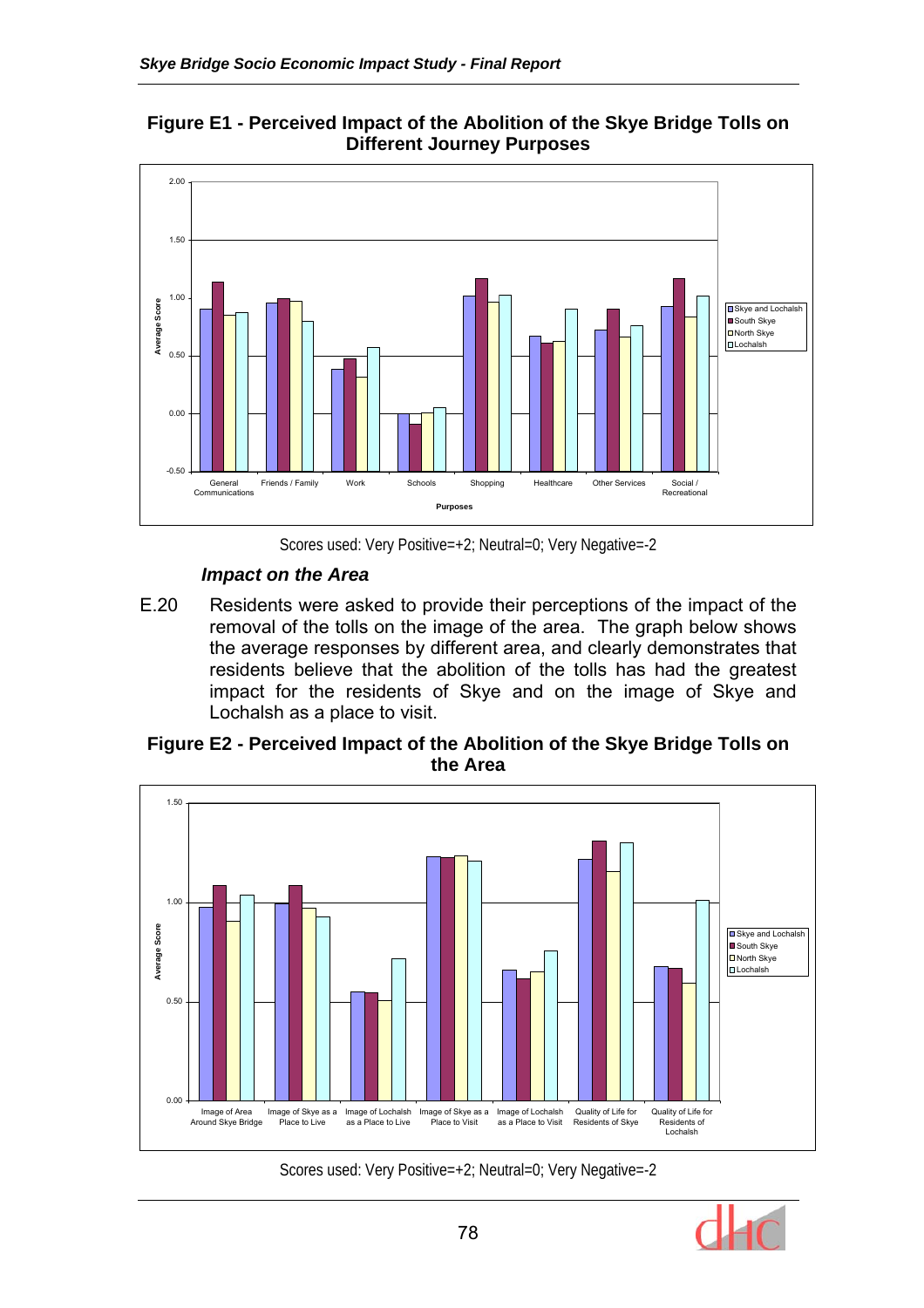- E.21 It is interesting that the residents of Lochalsh believe that the removal of the tolls has increased the quality of life for those in Lochalsh significantly more than residents of Skye.
- E.22 A similar question was also asked in previous surveys on the introduction of the bridge and comparisons can be made between now and then as to the impact of the introduction of the bridge and removal of the tolls, and these are shown in Figure E3.

#### **Figure E3 - Comparison of Perceived Positive Impacts of The Bridge and Toll Removal By Residents of Skye and Lochalsh**



E.23 In general, this demonstrates a general increase in the perception that the bridge is being increasingly viewed as an asset by local people – supporting a key original hypothesis from the original 1995 study.

## *Household Travel and Trip Patterns*

- E.24 It was hypothesised that a key impact of the bridge would be to increase the volume of trip activity. Residents were asked for their current trip activity and these are compared to the findings from the previous surveys.
- E.25 The 1998 survey indicated that shopping, visiting friends and relatives and social/recreational were the most frequent trip purposes for crossing the bridge by household. Unfortunately this data does not allow the volumes of trips to be explored. For the purposes of the 2006 survey, residents were asked to provide the frequency of their trips by journey purpose, and these are presented for all residents of Skye and Lochalsh in the Figure E4
- E.26 The results of the current survey also indicate that shopping, visiting friends social and recreational trips are still ranked highly as reasons for crossing the bridge. In general the frequencies and trip purposes are similar across the whole area, however a closer examination of the

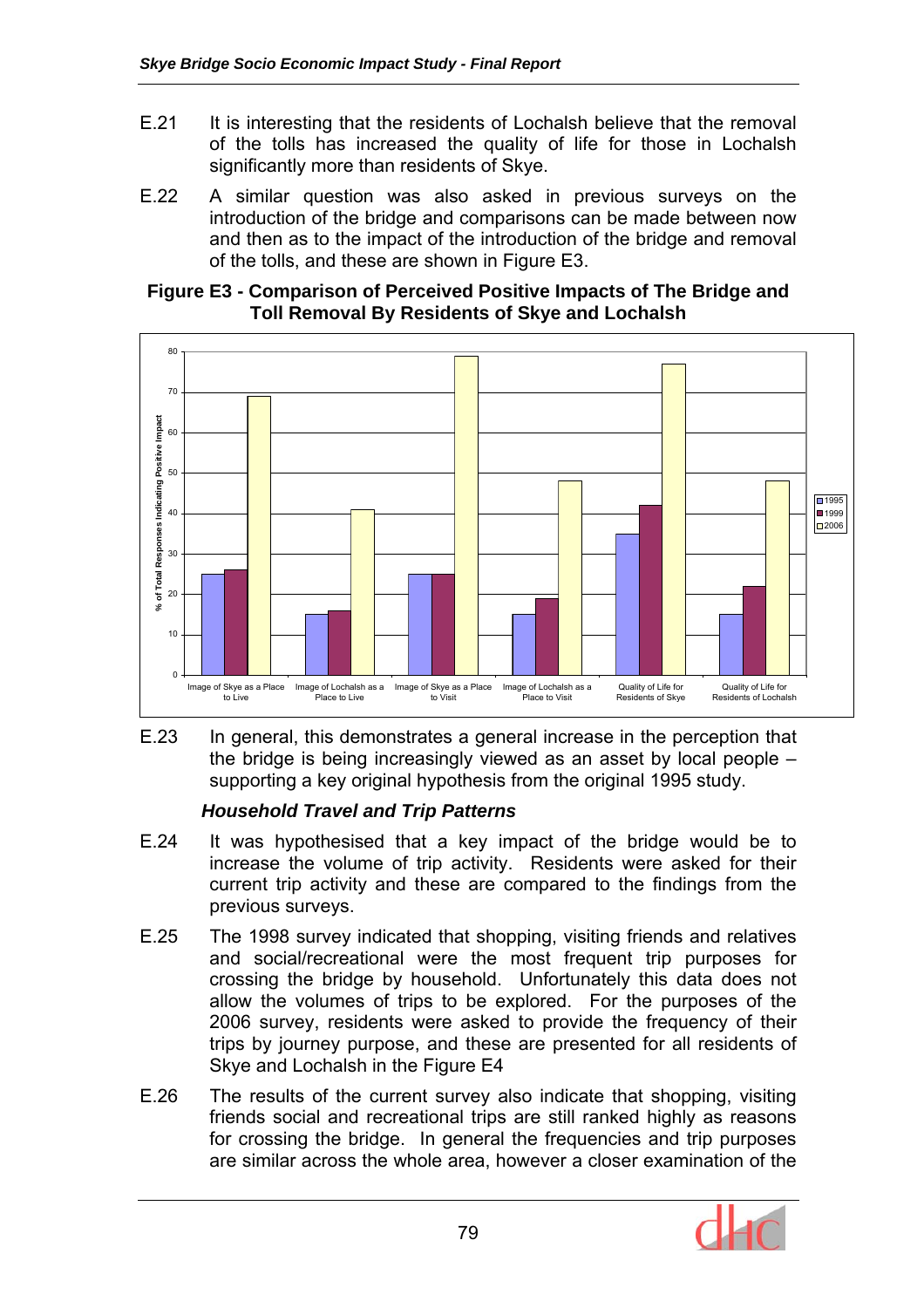data reveals that the crossing activity of the residents of South Skye is significantly higher for certain trip purposes.



**Figure E4 - Frequencies and Trip Purposes of Skye Bridge Crossings for Households in Skye and Lochalsh** 

- E.27 For the residents of South Skye, 21% of cross the bridge for shopping one or two times per week, with a further 15% undertaking crossing trips fortnightly. This compares to 6% and 8% respectively for all residents in the area. These figures are similar for social and personal trip purposes.
- E.28 The travel behaviour, in terms of bridge crossing activity, is therefore significantly greater for those living in the south of the Island. The extent of the impact of the removal of the tolls on this trip activity was directly explored through survey questioning.
- E.29 Residents were asked to indicate their primary reason for any additional trips over the bridge since toll removal to explore the impact of the toll removal. The graph below shows these responses and demonstrates that shopping, social and social trips are again the primary trip purposes for these additional journeys. Shopping trips, however, do dominate, particularly in the South of Skye.

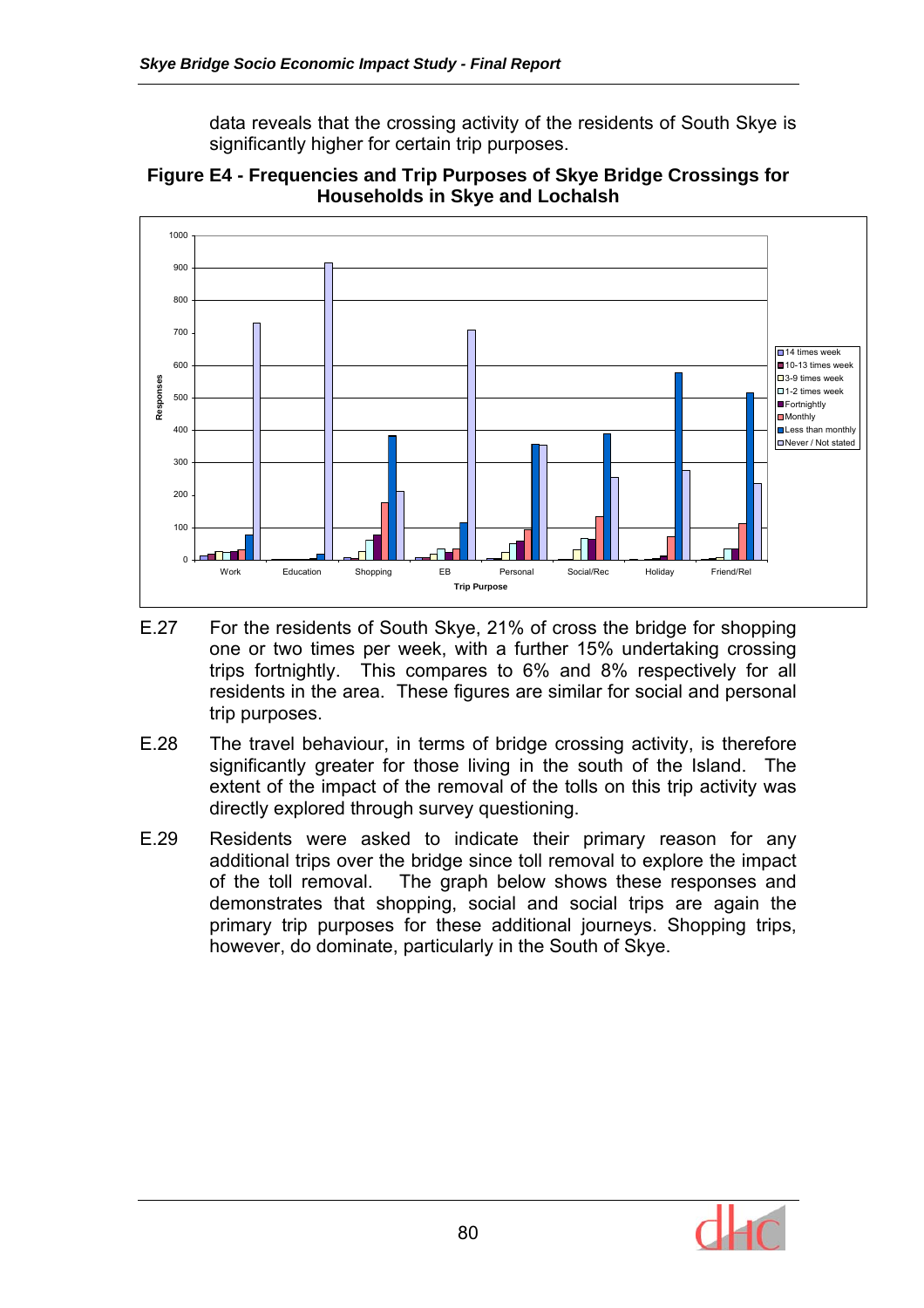

### **Figure E5 - Primary Reason For Additional Trips Made over the Bridge Since the Abolition of the Tolls – By Area (% of responses by area)**

E.30 Residents were also asked for their perceived changes in crossing activity as a result of the removal of the tolls and the introduction of the bridge. These findings are described in the figure below.





E.31 The graph indicates that the removal of the tolls has increased trip activity. Most residents believe they are now making significantly more trips than they were before the removal of the tolls. Only in North

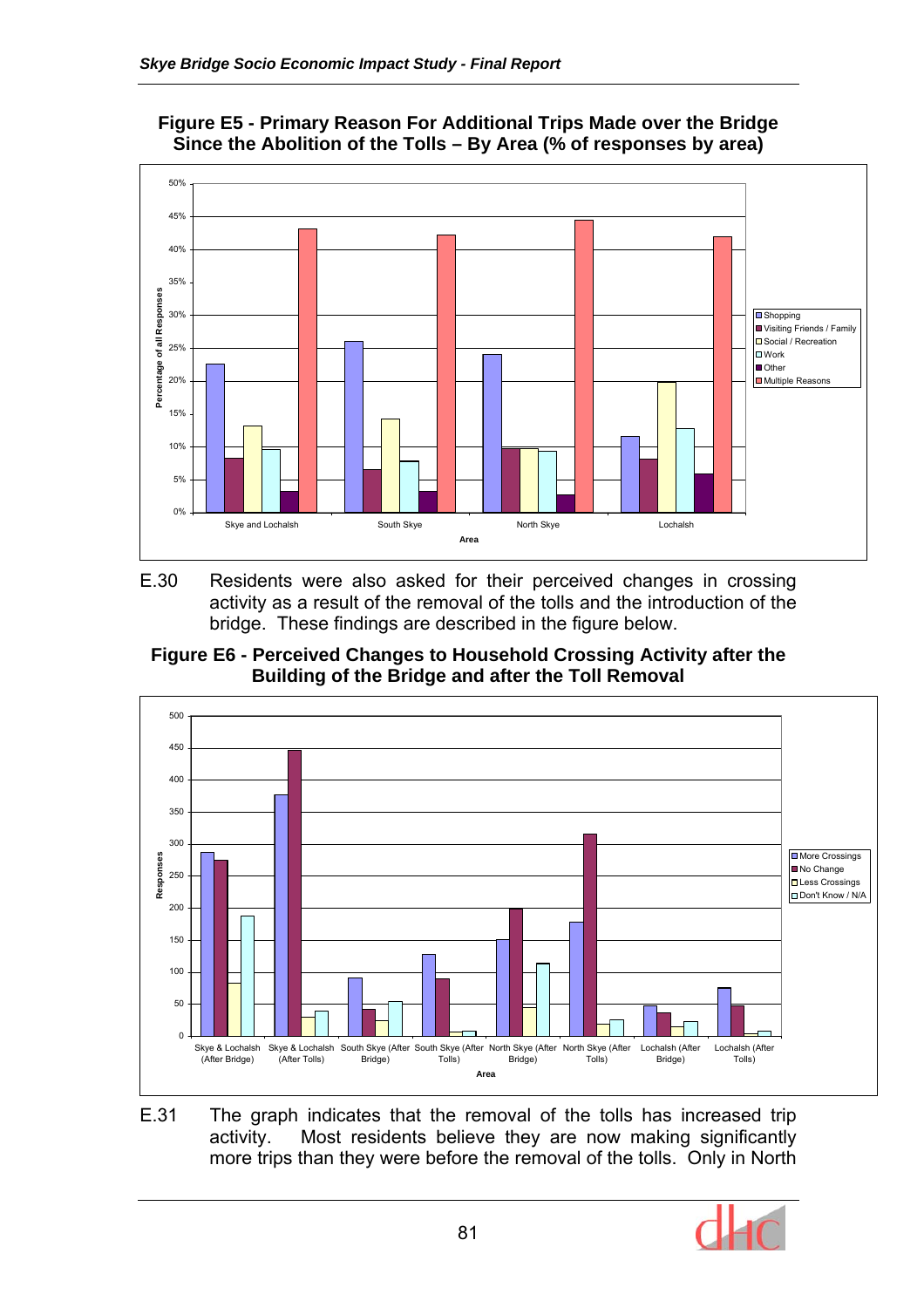Skye has the level of crossing activity remained broadly consistent despite the toll removal.

### *Impact of toll removal on travel or lifestyle changes*

E.32 Figure E7 shows how respondents described the impacts of the removal of the tolls.





### E.33 Key impacts are therefore:

- Increased shopping in Kyle and Lochalsh (19% responses indicating impacts / 10% all surveyed)
- Increased social and recreational activity in Kyle and Lochalsh (21% / 7%)
- Increased shopping and social activities in Inverness (16% / 5%)
- E.34 It is interesting that access to work issues and increasing the motivation to live on Skye are mentioned, but these only account for approx. 8% of responses indicating an impact (1% of total responses)

### *General comments on the impact of the toll removal*

- E.35 All responses to the question of general impacts of the bridge were also coded to assess the frequency of different impacts. 943 returns yielded 526 responses (59%) indicating an impact of the toll. (Non responses include cases where no response has been given and nonrelevant responses).
- E.36 The perceived greatest impacts for respondents are increases in tourism and access to services. Figure E7 shows the percentage of respondents indicating 13 impacts of toll removal. It is interesting to note the perceived importance of tourism benefits given the relatively small tourism impacts identified in the visitor surveys.

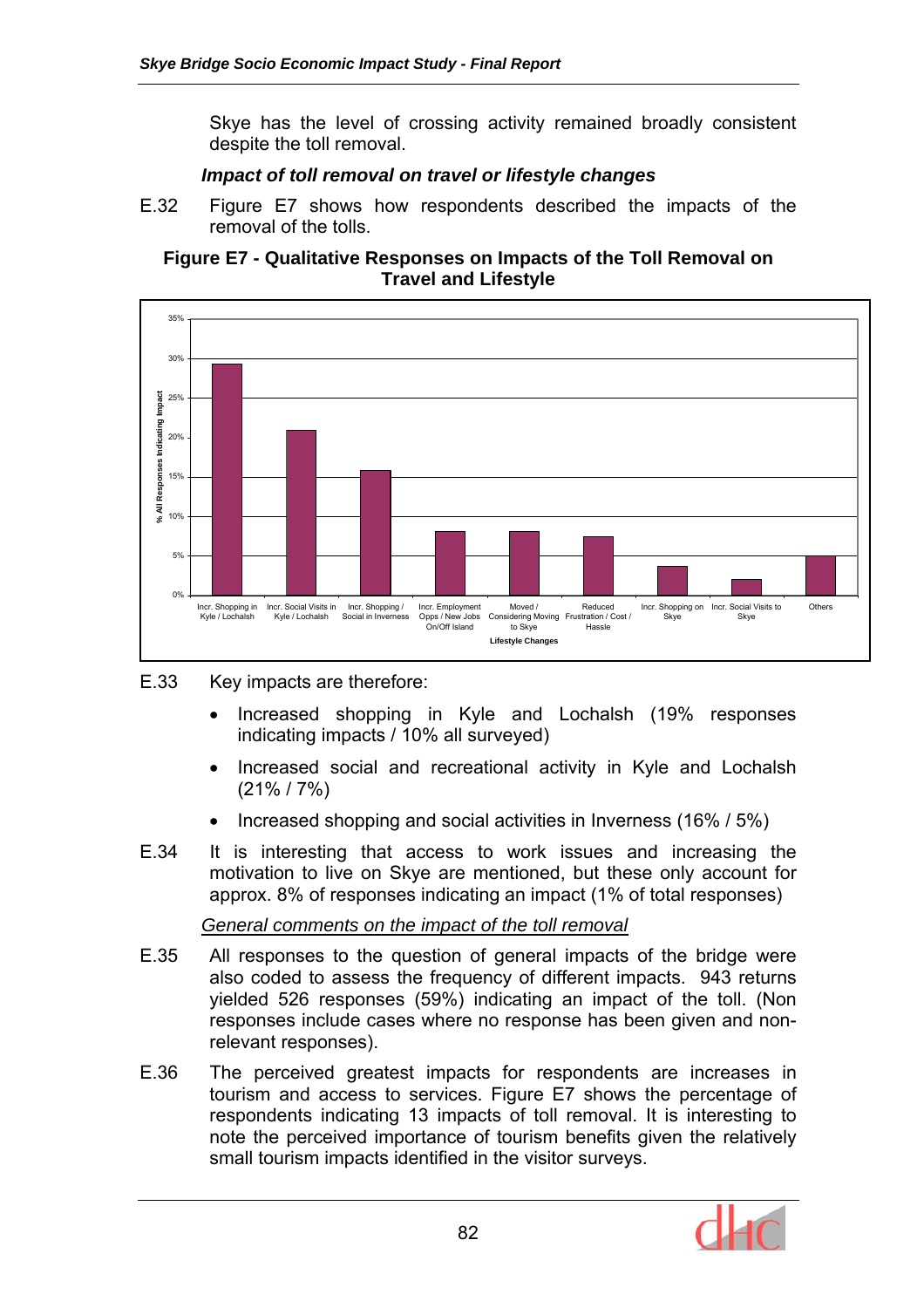## **Figure E8 - Open Qualitative Responses on General Impacts of the Toll Removal**



- E.37 In general these comments reinforce the findings that the bridge is increasingly being viewed as an asset by the local population. The most frequent responses to this question were positive – with impact on access to services, and enhanced tourism opportunities being frequently mentioned.
- E.38 However a significant number (18% of responses) commented that there was an increase in day trippers – resulting in reduced income for accommodation providers. In addition, security concerns as a result of the removal of the barrier were cited by 6% of respondents that responded to this question.
- E.39 Interestingly, 6% indicated that they would have been happy to keep a reduced toll (e.g. £1) to help pay for the bridge, general transport infrastructure and to maintain the jobs at the toll plaza.
- E.40 There were also some conflicting comments regarding cost of goods delivery hauliers – with opposite responses from different users regarding the impact of the toll removal on postage and delivery costs.

### *Conclusions*

E.41 Based on the review of the household survey it is clear that the removal of the tolls has had a significant impact on the trips activity of residents in Skye and Lochalsh. Impacts and changes in trip activity have occurred to a greater extent in the south of the Isle of Skye – with changes and perceived changes affecting residents in the north of Skye to a noticeably lesser extent. 60% of residents in South Skye indicate savings caused by removal of the tolls, compared to 42% for the north of the Isle. Based on the travel patterns the savings for people in the north are likely to lead to modest increases in disposable

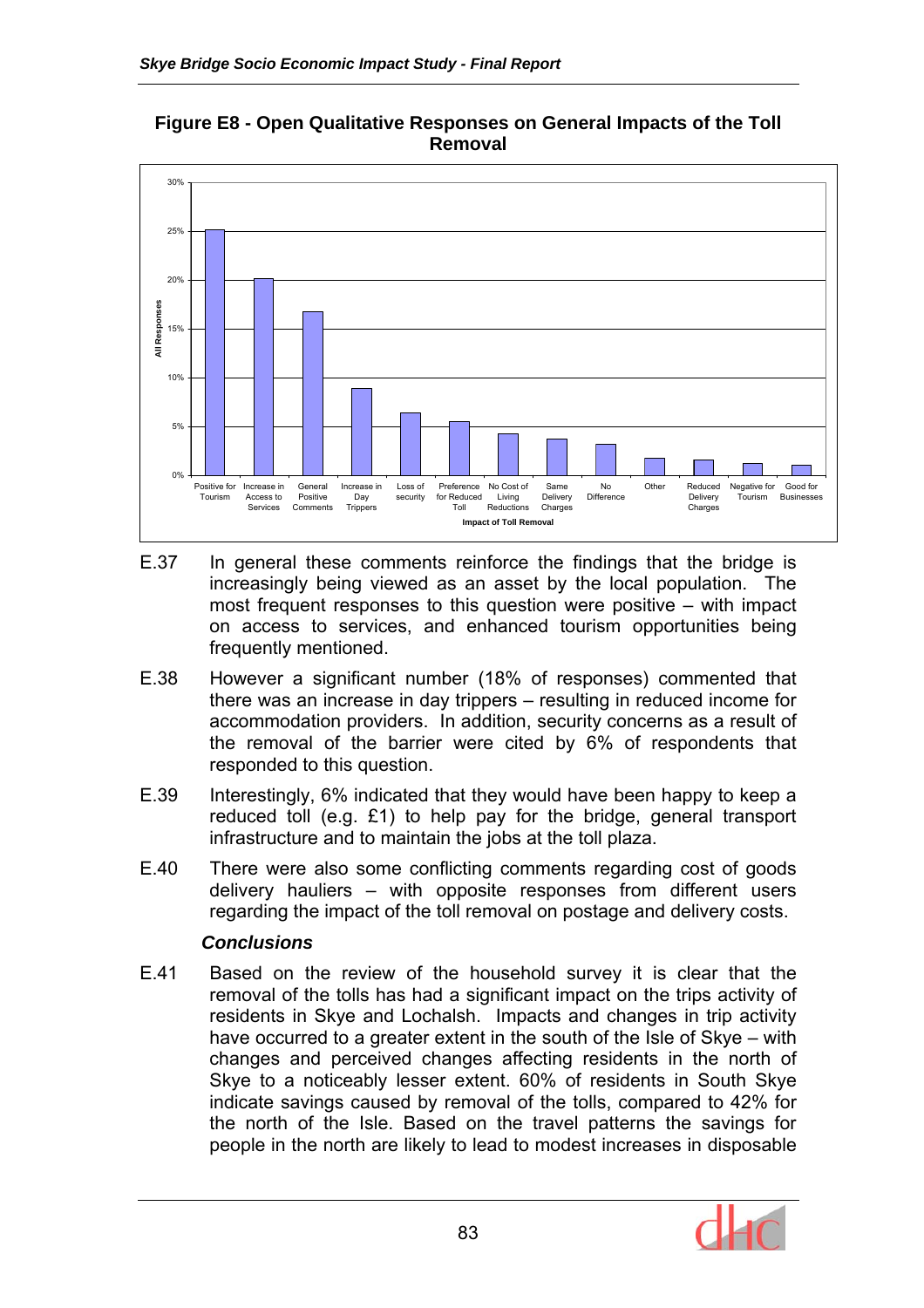household income whilst in the south the costs of additional trip making accounts for most the savings from the toll removal.

- E.42 Based on survey responses, the removal of the tolls has saved residents of Skye and Lochalsh approximately £790,000 per year in toll savings. Despite greater crossing activity by residents in the south, just under half of this extra money is based in the North of Skye – due higher numbers of residents in the area – 28% is based in South Skye and 25% in Lochalsh.
- E.43 Trip increases as a result of the toll removal are chiefly for shopping, social and recreational purposes – matching the purposes identified by previous surveys of the bridge before tolls were removed. Interestingly residents of Lochalsh indicate the greatest impact in terms of access to work. These findings reflect the increased trip dispersion as a result of the building of the bridge.
- E.44 There is a clear increase in the perception the of the bridge as an asset since the toll removal – supporting the hypothesis identified in the original baseline study that the bridge will be increasingly valued by residents over time.

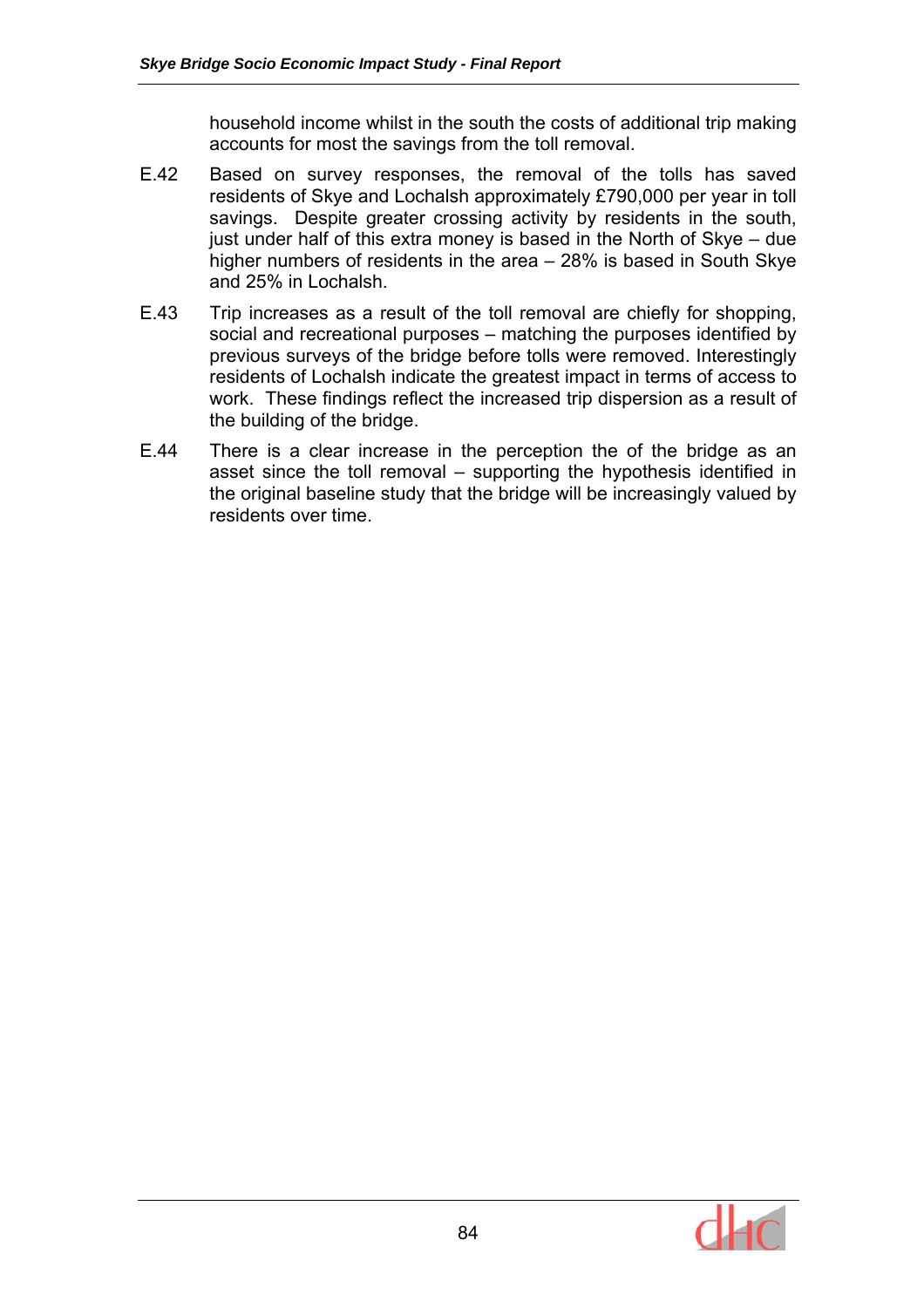## **F Appendix F – The Transport Sector**

### *Couriers and haulage firms*

- F.1 Detailed interviews were undertaken with five haulage companies who regularly used the Skye bridge:
	- Skye Express: Inverness based haulier (with Skye depot only) focused on Inverness to Skye Market and sub-contracting work from larger couriers (e.g. TNT)
	- Highland Haulage: Inverness based haulier delivering to all Highlands and Islands.
	- AJG Inverness: Inverness based haulier delivering to all Highlands and Islands:
	- TNT (Inverness): Inverness branch of UK-wide haulier / courier company. Expanding own operation (rather than sub-contracting) into Skye.
	- Skye Transport Skye based haulier (predominantly heavy haulage) with links to Skye Express.
- F.2 Fuel costs, and recent significant increase in prices have had a much greater impact on costs that the tolls. Overall, tolls were perceived as a minor cost in relation to fuel, staff, maintenance etc. The possible exception to this is in the heavy haulage sector.
- F.3 Courier services are growing. Overall hauliers report a significant increase in e- and telephone direct business to customer commerce, requiring delivery to households. In addition, one haulier indicated that 25% of business now comes directly from residents on Skye, many of whom are now (since the tolls were removed) buying more and larger goods in Inverness and requiring transport to return them to the Island. The majority of all work for the non national hauliers (i.e. Skye Transport, AJG, Skye Express) is via subcontracting for national companies.

### *Skye Express*

- F.4 Skye Express is an Inverness based haulier (with a Portree depot). They focus on the Inverness to Skye Market and began operating in 1993. They grew after the introduction of the Skye Bridge.
- F.5 Despite the availability of the 23 hour ferry prior to this, the bridge made it practical to start to introduce a daily service. The first main contract for the company after this point was through hospital deliveries, securicor contracts, and motors spares deliveries. Previously companies (e.g. Ford) had sent one of their own vehicles per week to Skye, but the opening of bridge meant that they could transfer work to Skye Express's daily service.
- F.6 The company now has a turnover of £950k per year with fuel bills of £3k per week.

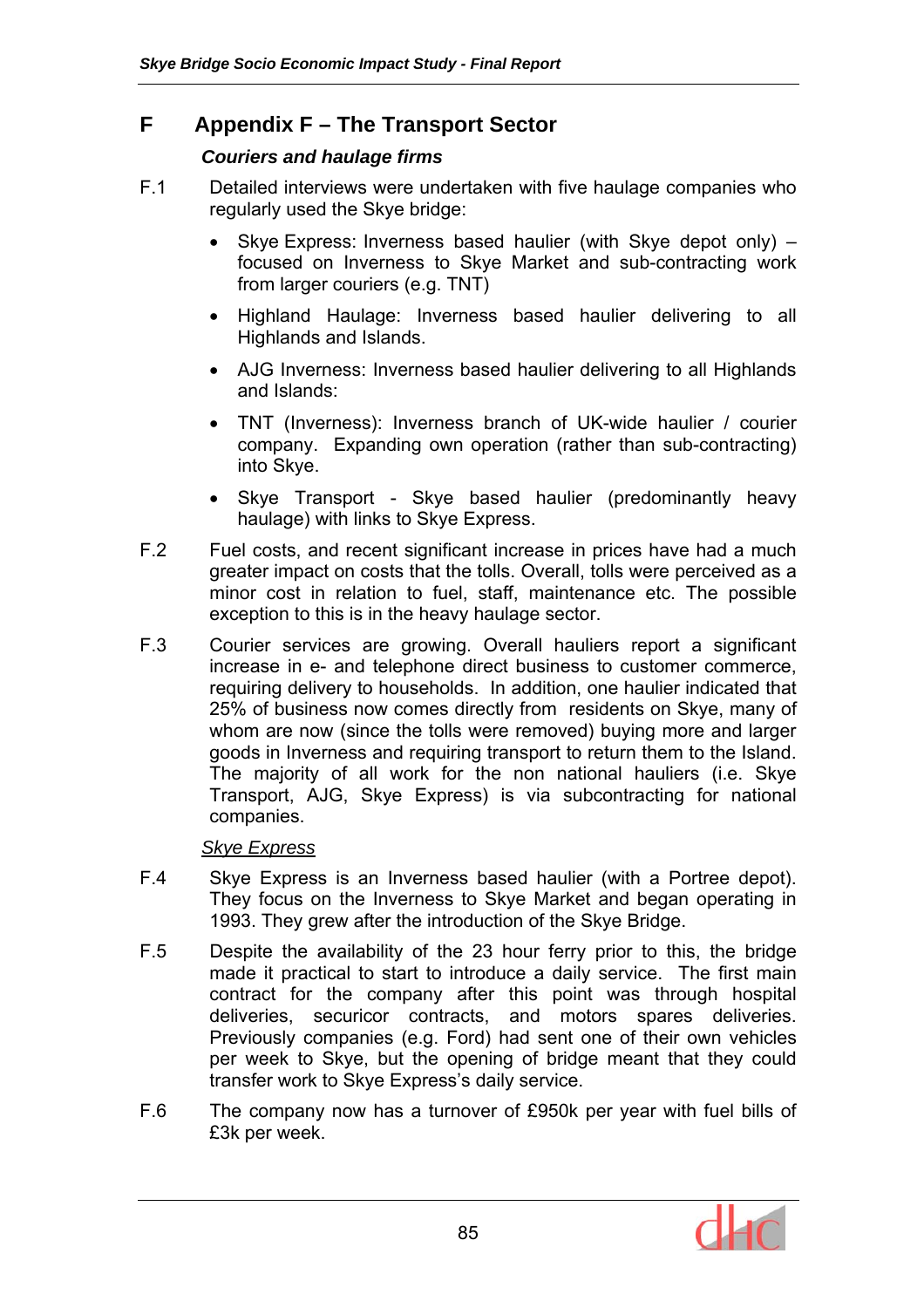- F.7 The removal of the tolls saved approximately £250 per week but the company indicate that this saving has not covered greater increases in fuel prices<sup>12</sup>. They have however been able to avoid raising prices.
- F.8 The company indicate that they carry parcels and pallets (as subcontractor) for all the National pallet and parcel networks – excluding DHL and Citylink (taken by AJG parcels) – accounting for what he believed to be 90% of all parcels and pallets to Skye. Approximately 25% of business is via individual Skye residents paying directly for personal purchases bought / ordered from Inverness.
- F.9 The trade of deliveries taken from Skye is minimal, and the return capacity to Inverness is hardly ever filled (e.g. "usually just empty beer barrels and a small number of packages"). Any deliveries that are taken by Skye Express directly are sub-contracted to other couriers.
- F.10 The company have competitors, but indicate that they have a good working relationship, and share business with:
	- AJG (who operate the two national contracts they don't have, and are Highland wide)
	- Skye Transport (who undertake more heavy haulage / timber etc.)
- F.11 The company considers that it is competitively placed to continue to grow despite increased competition.

### *Highland Haulage*

- F.12 Highland Haulage are an Inverness based haulier delivering to all Highlands and Islands. They are linked to sister company HH Distribution who have based in Inverness and Glasgow and operate Scotland wide.
- F.13 Although making small savings as a result of the removal of the tolls, the increase in fuel prices has meant that it had not been possible to reduce the costs of transport and haulage to customers.
- F.14 3 years ago the company introduced its own ferry container service (Kyle – Stornoway) to the Western Isles to serve the Western Isles Coop shops. This was forced upon them as a result of difficulties in accessing slots on CalMac ferries, as these had been reserved by other hauliers well in advance. The ferry has since ceased to operate as a result of contract loss. The company noted that freight to the Western Isles in the future would use the Ullapool-Stornoway service since the majority of the freight requirements are in Lewis.

## *TNT*

 $\overline{a}$ 

F.15 TNT are a national courier company with a local office in Inverness. As a result of the toll removal, the Inverness branch have pushed successfully to move Skye services to their local vehicles.

 $12$  AA fuel prices (http://www.theaa.com/motoring\_advice/fuel/index.html) indicate that between Jan 2005 and May 2006, diesel has increased from 85p/l to 100p/l (an increase in costs to Skye Express of £450 per week)

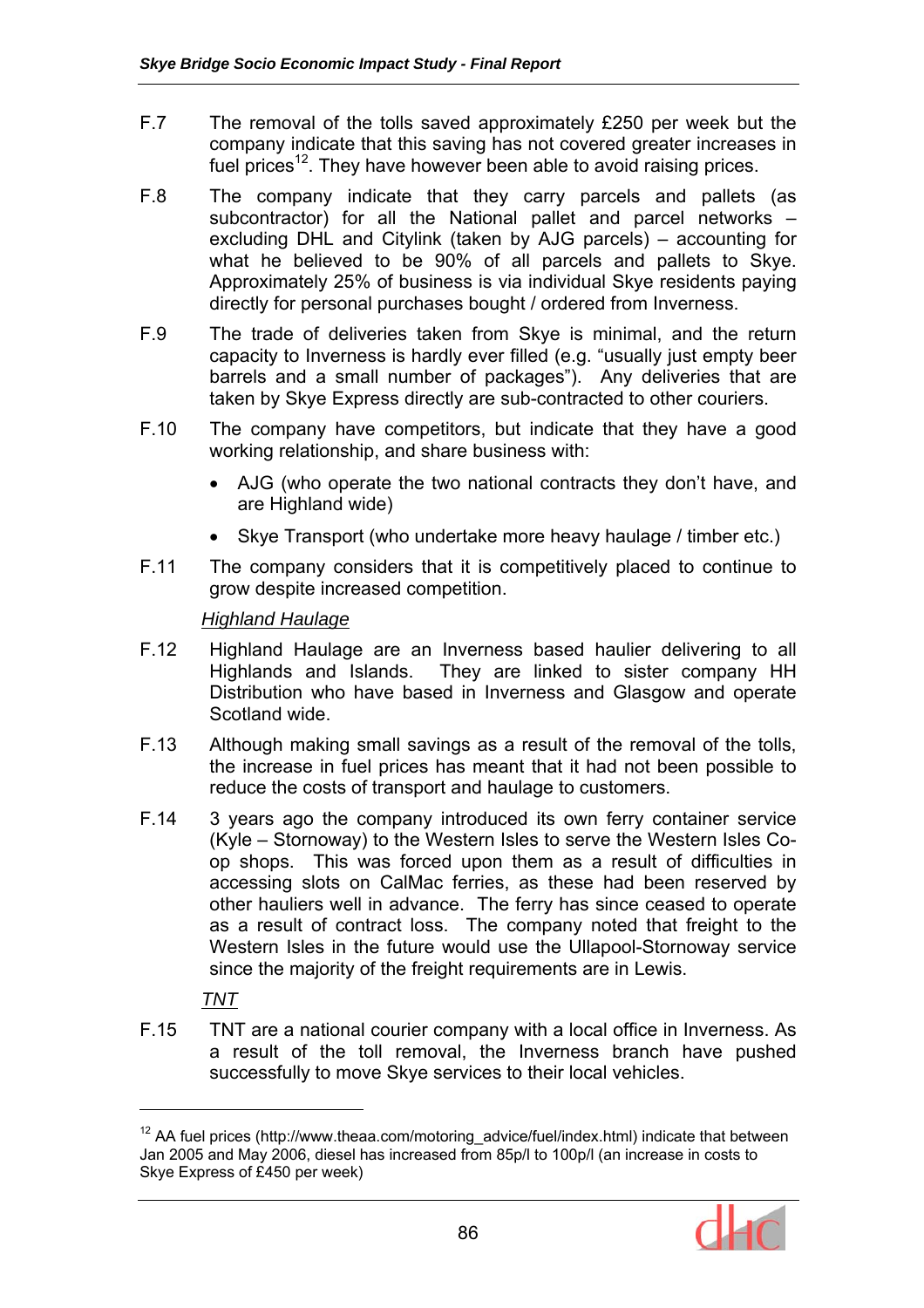- F.16 They have opened up their own (non subcontracted) routes to Skye based out of Inverness as a result of free tolls (there will, however not be a Skye office). TNT Inverness do not expect this to impact on the local market significantly and they do not expect to make profit on these trips. The move is part of customer service commitments to complete wider national networks. The change will reduce the work for local subcontractors such as Skye Express.
- F.17 The removal of the use of sub-contractors means that Skye customers will now be able to receive the TNT next day service into Skye and 2 day service out of Skye.
- F.18 Customers will benefit from lower costs from this move since Skye residents and businesses will no longer be charged a surcharge to deliver to the area (as a result of the removal of sub-contractors). This may also open up competitive options for buying from non-Inverness retailers / vendors.

## *AJG Parcels*

- F.19 AJG Parcels are an Inverness based courier service delivering to all of the Highlands and Islands. They operate 2-3 vehicles (vans) per day to Skye – which are based in a Kyle depot. The company has felt no impact on business from the Skye Bridge toll removal. AJG indicated that this constituted approx. £1-2K per year compared to a £4.5m turnover (costs were £4-£5 per van trip). In addition fuel process have increased, which counter any minor savings.
- F.20 One company for whom AJG sub-contract asked for discount as a result of the removal of the tolls. Given the volume of this contract, AJG calculated that this would have effectively been about 50p per load (when split between all contractors). As a result of this the client did not bother to pursue this issue.
- F.21 AJG have had a large increase in business (across the whole of their area) due to home deliveries for mail order / web order etc., and any that impact from the bridge compared to this massive increase is negligible.
- F.22 The major impact in terms of deliveries to Skye was the introduction of the bridge over the ferry crossing, which drastically reduced delivery times – particularly in the summer.

### *Skye Transport*

 $\overline{a}$ 

F.23 Skye Transport (predominantly heavy haulage) indicated that they have been negatively affected by the opening up of markets to other hauliers<sup>13</sup>. Large HGVs paid high tolls (approx 3 times that of an LGV) and therefore the opening up the heavy haulage market and associated businesses may have been more significant than that for

 $13$  They have also sought compensation from the Scottish Executive over the a refund for the toll fees paid. The organisation have not responded to requests for follow up interviews to further explore these issues.

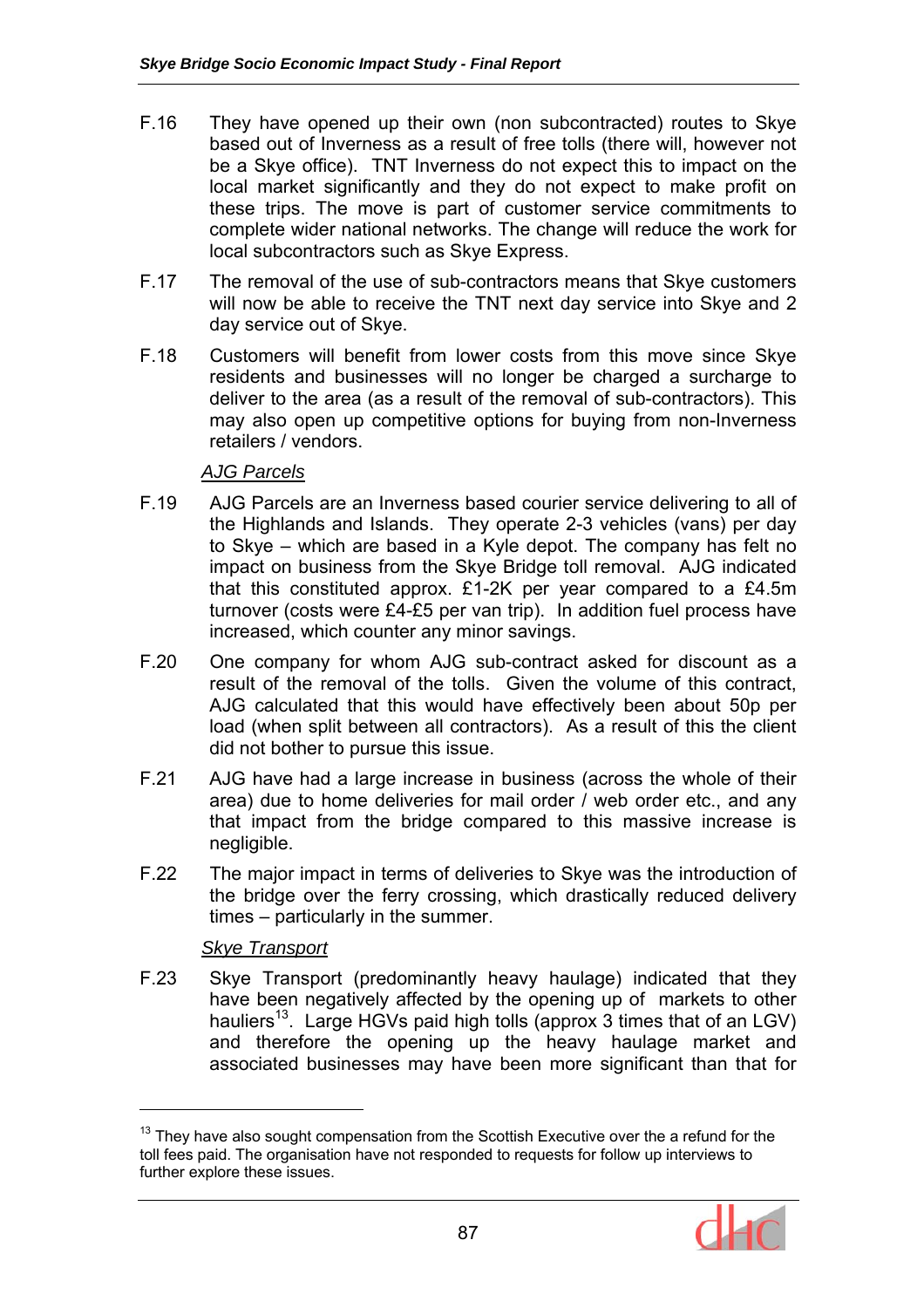smaller scale hauliers. It is interesting to note that Forest Enterprise indicated that removing the tolls saved them £1.60 per ton and as a result they are now able to export low quality wood to places such as Finland and Wales – without toll removal they indicated this would not be possible.

## *Coach Tour Companies*

- F.24 Three coach tour operators were contacted to explore the impact of the toll removal on their activities:
	- Rabbies Tours (Edinburgh based Scottish Highland Tours)
	- SPA Coaches (Inverness)
	- Shearings (National coach tour company)
- F.25 Rabbies have found that there has been an increase of 17% of passengers travelling to Skye on coach tours since 2004. The toll removal meant that they had been able to freeze, rather than increase prices on these trips which may have made them more competitive.
- F.26 The lack of suitable accommodation on Skye was cited as a problem by both Shearings and Rabbies, as a barrier to increasing coach trips to Skye. This may be related to their desire to use large hotel chains with which they have agreements.
- F.27 SPA coaches from Inverness stated that they no longer carry out general coach tours to Skye but now do specific private hire trips. They found that the Skye Bridge toll did not affect them as a company because they charged groups for the toll separately to the coach fare and therefore when the toll was removed it made no difference to their profits. However they thought that there has been an increase in passengers travelling by coach to Skye since the bridge tolls were removed.

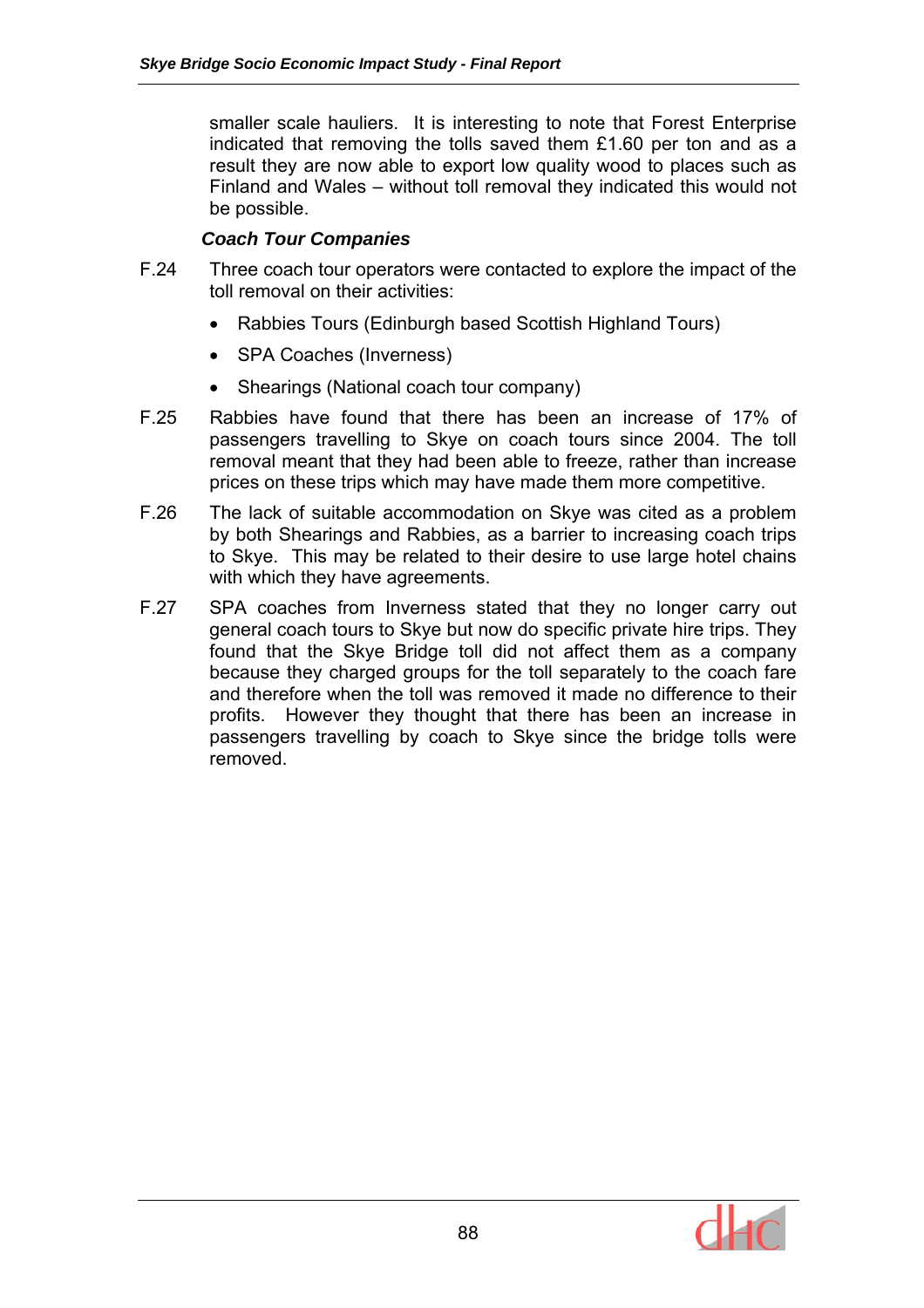## **G Appendix G – House Purchase and Land Development**  *Surveys*

- G.1 Five estate agencies were surveyed:
	- Isle of Skye Estate Agency: Kyle and Portree based agency
	- Skye Properties: Portree based agency
	- Skye Property Centre: Portree based agency
	- Mackinnon Hathway: Kyle based agency
	- Remax: Broadford based agency
- G.2 All estate agencies reported that 75-90% of residential business is from 'incomers' and that this has been constant for a number of years. General trends in sales are perceived to be strongly related to buoyancy of housing market nationally (in particular as a result of the high proportion of incomers)
- G.3 There has been an increase in interest in properties in the Western Isles (where values are 50% less), as a result of the recent increase in prices on Skye. Land values have been increasing on Skye since the 24 hour ferries to Skye were introduced.
- G.4 Substantial increases in sales, properties and viewings were identified by agents in 2002 – 2005, although this has subsequently slowed down. This coincides with increases in the house price index in Highland as a whole, and therefore cannot be directly related to the crossing changes.

#### *House prices and migration*

 $\overline{a}$ 

- G.5 Highland Council SASINES data is based on registrations of house sales. The dataset can also be used to give an indication of trends in migration by comparing where people moved. Alternative data sources, such as doctor registrations, may be more reliable, since these will include a greater proportion of the population (not just home owners). However, these were not available.
- G.6 Skye/Lochalsh was the most expensive area of Highland in 1990 and 2004, however, the trend dips below average between these dates  $14$ .

 $14$  DTZ (1999, p.91) indicated that between 1995 and 1998 house prices were following national rather than local trends.

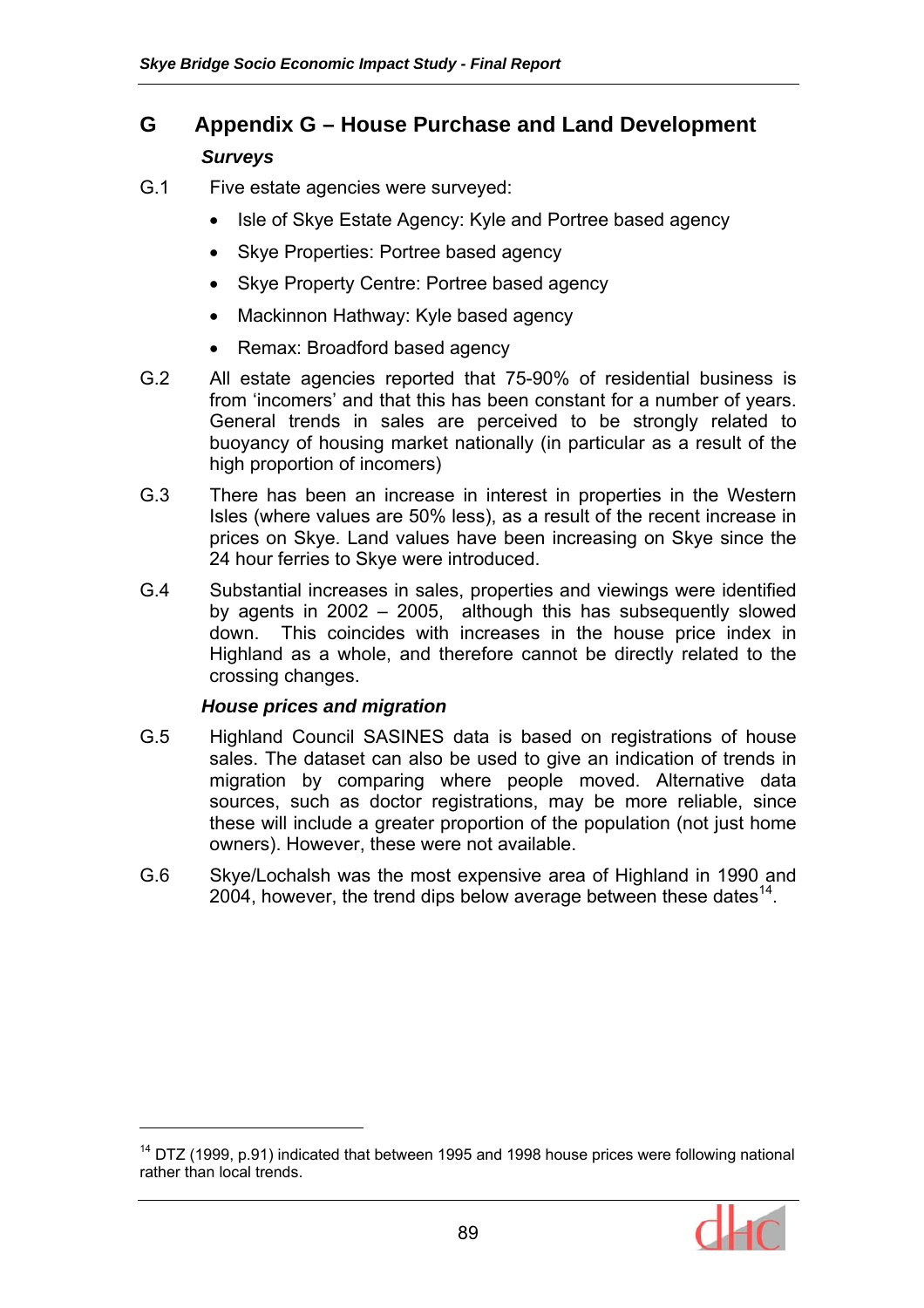

**Figure G1: House Price Trends** 

- G.7 Between 1990 and 2004, 30% of buyers in Skye/Lochalsh came from outside Scotland. In Highland just 11% came from outside Scotland. The north-west of Skye has the greatest proportion of "non-Scottish" migrants. Skye appears therefore to be particularly attractive to 'incomers' but it is impossible to ascertain if this is predominantly as a result of the introduction of the bridge.
- G.8 The number of house sales in Skye/Lochalsh almost doubled 1992- 1995 - the period immediately after the 'go-ahead' for the building of the bridge was confirmed. This suggests that the bridge may have had an immediate effect on prices, although other factors may have played a part. Figures are not available for the period post toll removal.
- G.9 The 1998 Skye and Lochalsh household survey (DTZ, 1999, p.91) identified that that there had been an increase in the number of people from the mainland viewing properties on Skye since the building of the bridge, potentially reinforcing the impact of the bridge on the house sales and prices, but again this change this may be due to other factors.
- G.10 Despite these possible direct impacts, the effects of the bridge on population and property prices in Skye cannot be confirmed, as other factors may be more significant. This conclusion was also reached in the 2002 TRI evaluation of the bridge (TRI, 2002).

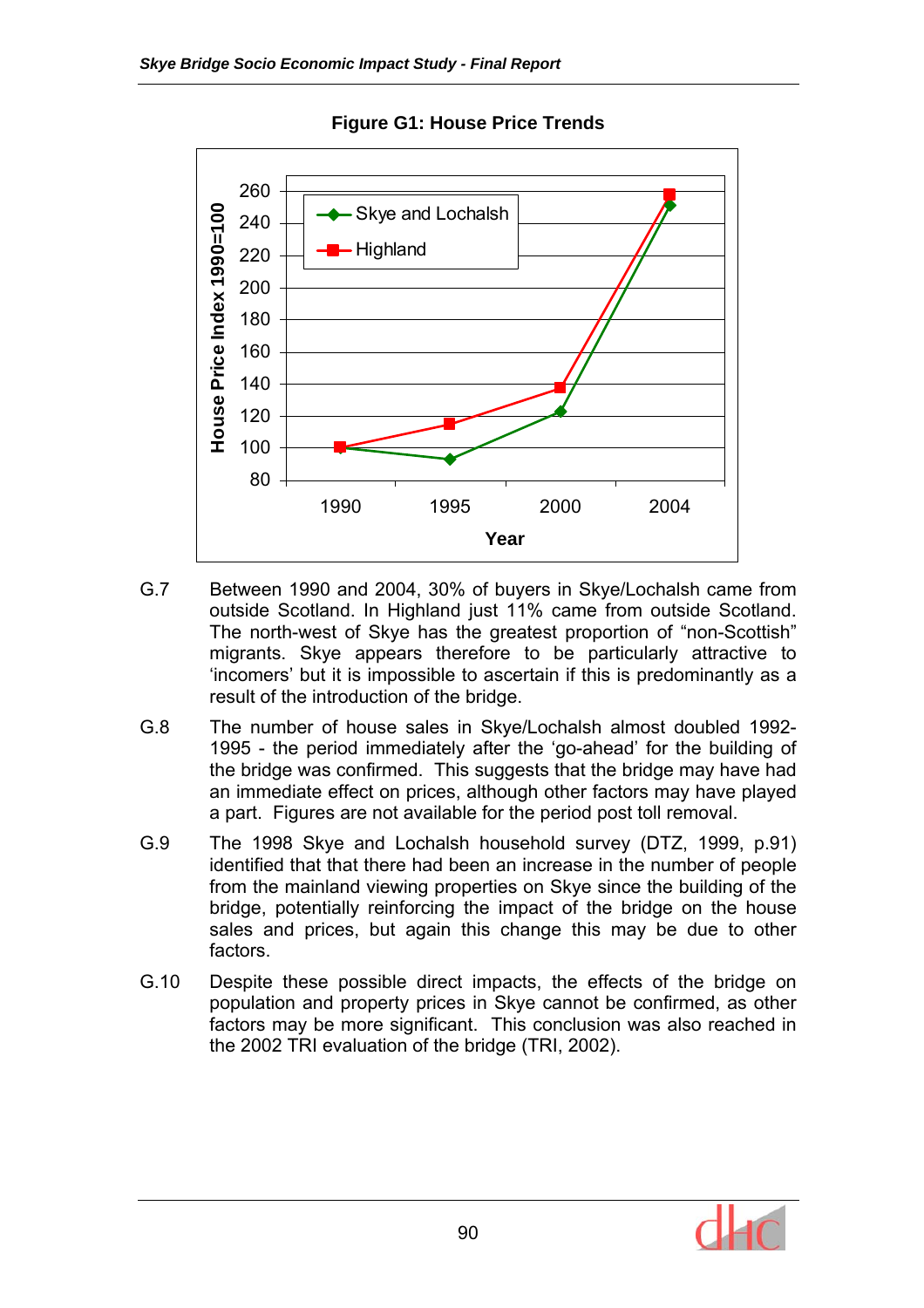## **H Appendix H - Surveys of Public Agencies**

- H.1 Public agencies are large employers in remote areas and their responses to transport changes can be very significant. The agencies surveyed comprised:
	- Highland Council Education Department
	- Highland Council Social Services Department
	- Highland Council Leisure Services
	- Fire Services
	- JobcentrePlus
	- Police
	- NHS: Assistant General Manager Skye and Lochalsh Hospitals
	- Scottish Ambulance Service: Skye and Lochalsh
- H.2 In general respondents indicated few key issues or changes in service delivery relating to the removal of the bridge tolls. However notable factors were:
	- Health and Social Services noted significant savings from the toll removal but commented that these savings would be absorbed by the wider service budgets.
	- The removal of the tolls has made it easier for the NHS to manage public opinion when they centralise services (e.g. out of hours centre in Broadford), but these changes would have occurred regardless of the tolls.
	- The hospital in Broadford has noted an increase in applications for ancillary positions from residents in Lochalsh post toll removal – however no figures could be provided.
	- The removal of the cameras at the tolls booths has taken away a security / policing asset that had been used on occasions to track vehicles.

### *Health Services*

- H.3 Health services in the Skye and Lochalsh are managed from Broadford Hospital. In general, the removal of the tolls was perceived to have had a 'good' impact on health service operations in the area. Immediate savings were made on transport costs as a result of the removal of the bridge tolls. These related to toll tickets for the following services / trip purposes:
	- Ancillary staff
	- Internal mail
	- Community / district nursing trips
	- Allied health professionals etc.

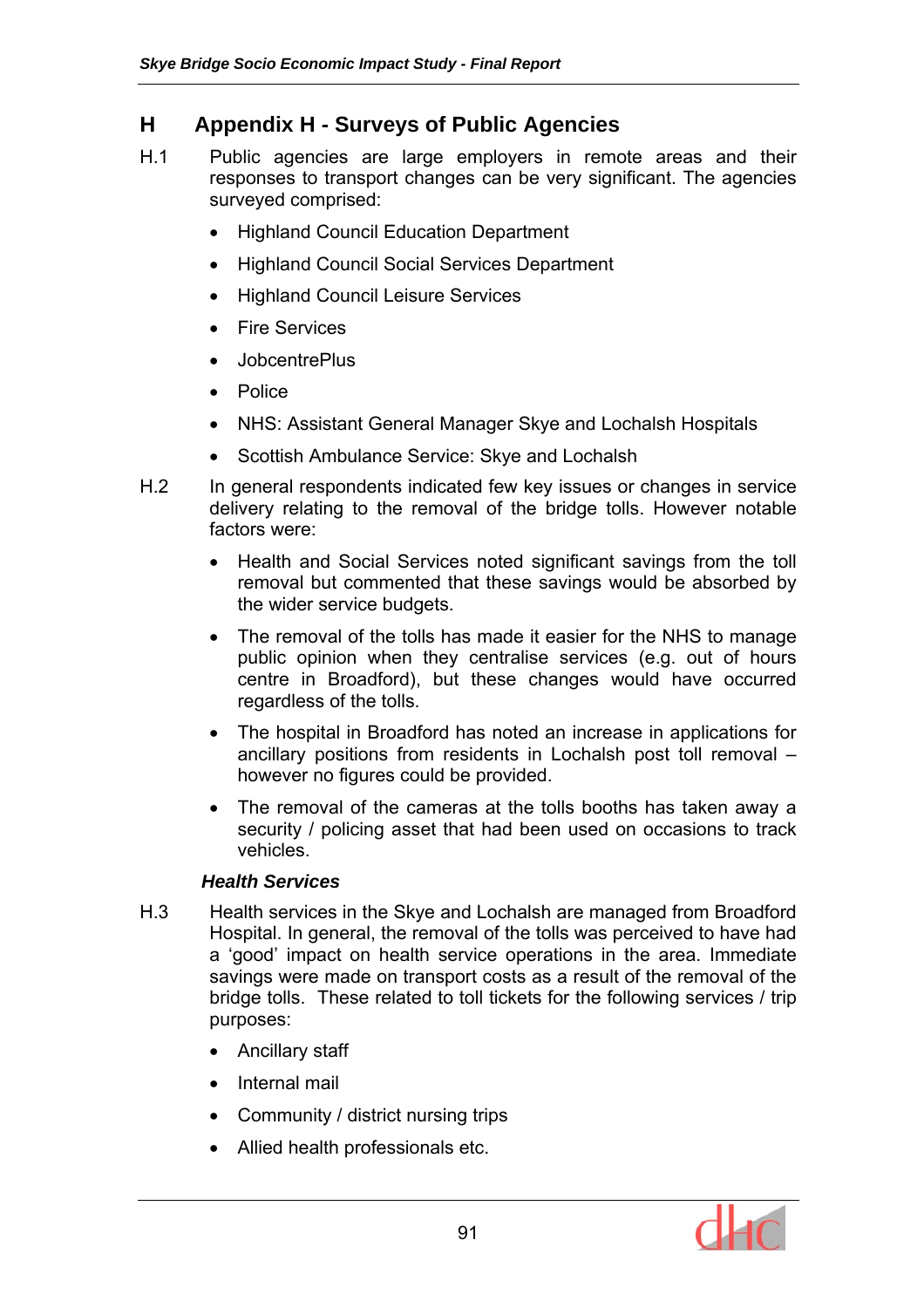- H.4 The budgets to pay for all of these services were held locally and managed within the Broadford site. No immediate figures were available on cost savings. However, the cost of staff tickets (e.g. individual staff trips for nurses etc) would amount to approx. £10k per annum. This however did not include other trips made by other vehicles for document and equipment transfer etc.
- H.5 In addition savings would also have been made from the hospital travel costs scheme budget – but no figures were available. (The representative did indicate that she would put a request into her finance section to explore if any figures could be obtained for the study)
- H.6 There have been no direct impacts on service provision as a result of these savings. Any savings have simply been absorbed into the general budget.
- H.7 In addition, although no direct changes to site locations and delivery of services were reported as a result of the removal of the tolls and the crossing enhancements, the respondent indicated that the changes have made the development/ changes to delivery of services easier to manage and opened up different 'opportunities'. For example:
	- The health centre in Kyle is being 'revamped', with the dental care unit moving from Broadford to Kyle. The lack of tolls on the bridge meant that this change was viewed as having limited impact on transport costs / access top the new site.
	- The out of hours service was set up in Broadford at the time the tolls were removed. This process had to happen – and was always going to be a this site, but the lack of tolls meant that those on the mainland did not have to pay tolls to access the site and therefore there was no resistance to the location.
	- It was suggested that applications for ancillary staff positions in the Broadford hospital were now being received from the mainland (no figures could be given). The lack of tolls was thought to be the reason for this – i.e. commuting to work over the bridge was now a realistic financial option.
- H.8 In general, however, the change from the ferry to the bridge was perceived to have the most significant impact on the health service provision because it removed almost all delays to accessing the mainland.

## *Education Services*

- H.9 The Skye and Lochalsh Area Education Manager (Andy Petrie, based in Portree) was contacted to explore if there had been any impacts of the bridge changes.
- H.10 In general the removal of the tolls was described as having no noticeable impact on the provision of their services, catchment areas, transport or locations of sites.

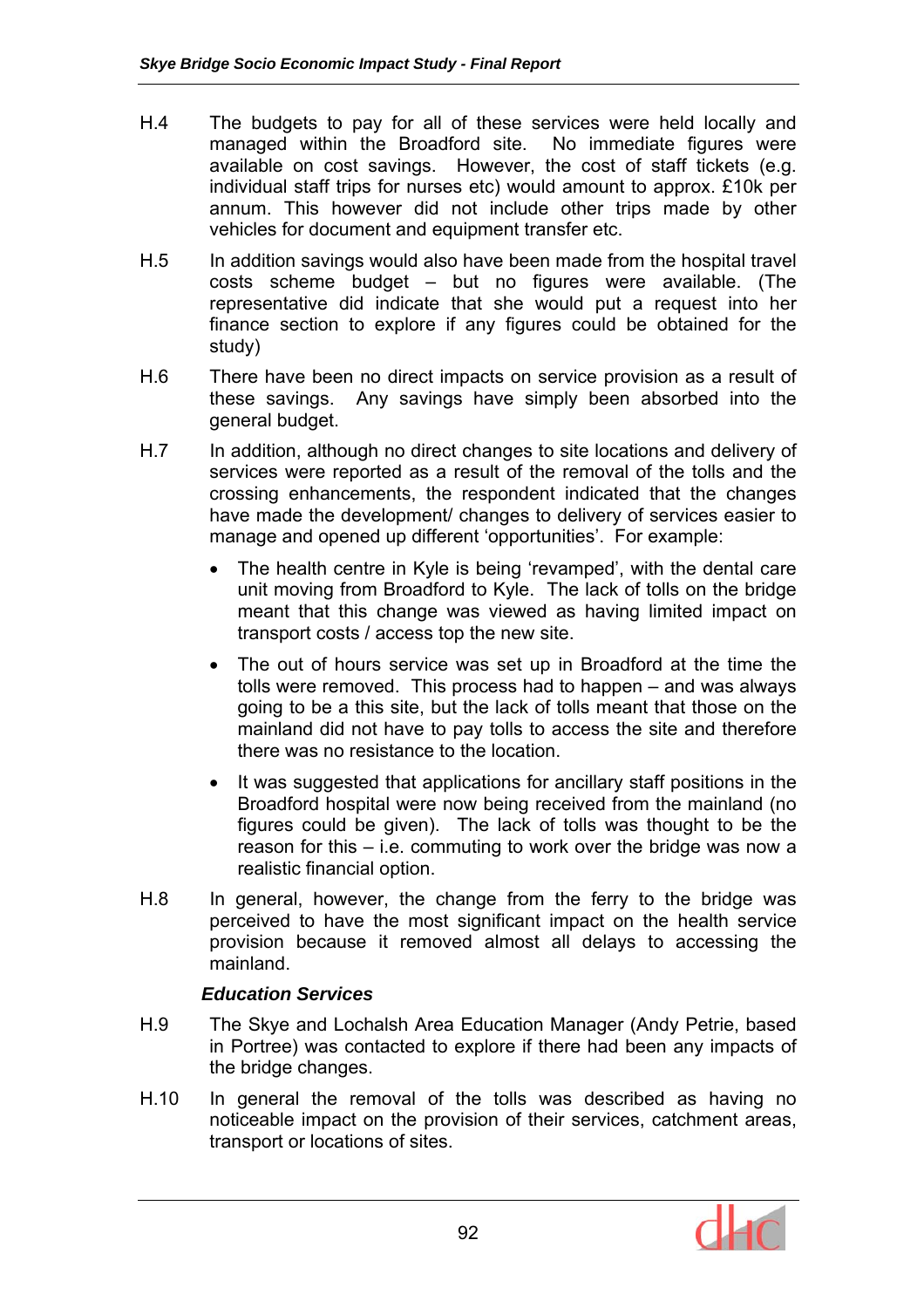- H.11 After the bridge was build the catchment areas in the south of Skye changed so that pupils could attend the Plockton School (via the bridge). However, this is now being changed back to the original position of all Skye residents having to attend the school in Portree. This is due to a requirement to reduce costs and excess capacity being present on transport currently travelling form South Skye to Portree.
- H.12 There has been no noticeable change in the demand for travel to education, and therefore no major shift in the residential location of pupils in recent years.
- H.13 There was some perception that schools had difficulty in receiving supplies (as Skye was still viewed as an island) but no details could be obtained.

### *Social Work Services*

- H.14 Skye and Lochalsh Social Work Dept (Portree) indicated that they would have received some savings as a result of the toll removal, but there was no impact on how services were delivered or on any cost savings.
- H.15 Their budget is approx £2m, and they deliver services "based on need, and that this takes priority over additional costs". They keep no detailed records on how much was being spent on the Skye Bridge by their staff and would not expect any saving to make any impact on their delivery of services.

### *Police*

- H.16 There are 5 police offices / stations in the area (Portree, Kyle, Broadford, Dunvegan, and Uig), with approx 15 staff spread across the area. Police operations had seen very little change as a result of the removal of the tolls. Any increase in traffic has not resulted in extra work for the officers, or any options to relocate staff etc.
- H.17 The key saving has been in a lack of requirement to attend the Skye bridge to deal with people refusing to pay for the tolls. This was not an infrequent occurrence, and clearly cost staff time although how often this occurred could not be detailed by the respondent.
- H.18 The removal of the cameras at the tolls booths has taken away a security / policing asset that had been used on occasions to track vehicles.

## *Leisure Services in Kyle*

- H.19 The assistant manager at the Kyle community leisure centre did not report any increase in customers in the last two years (based on monthly figures). The site has been continually expanded and developed since 1992, but there have been no significant trends that could be directly inked to the crossing developments.
- H.20 The representative indicated that there have been no comparable services in South Skye, and the site has always had people travelling over from the Island to use services.

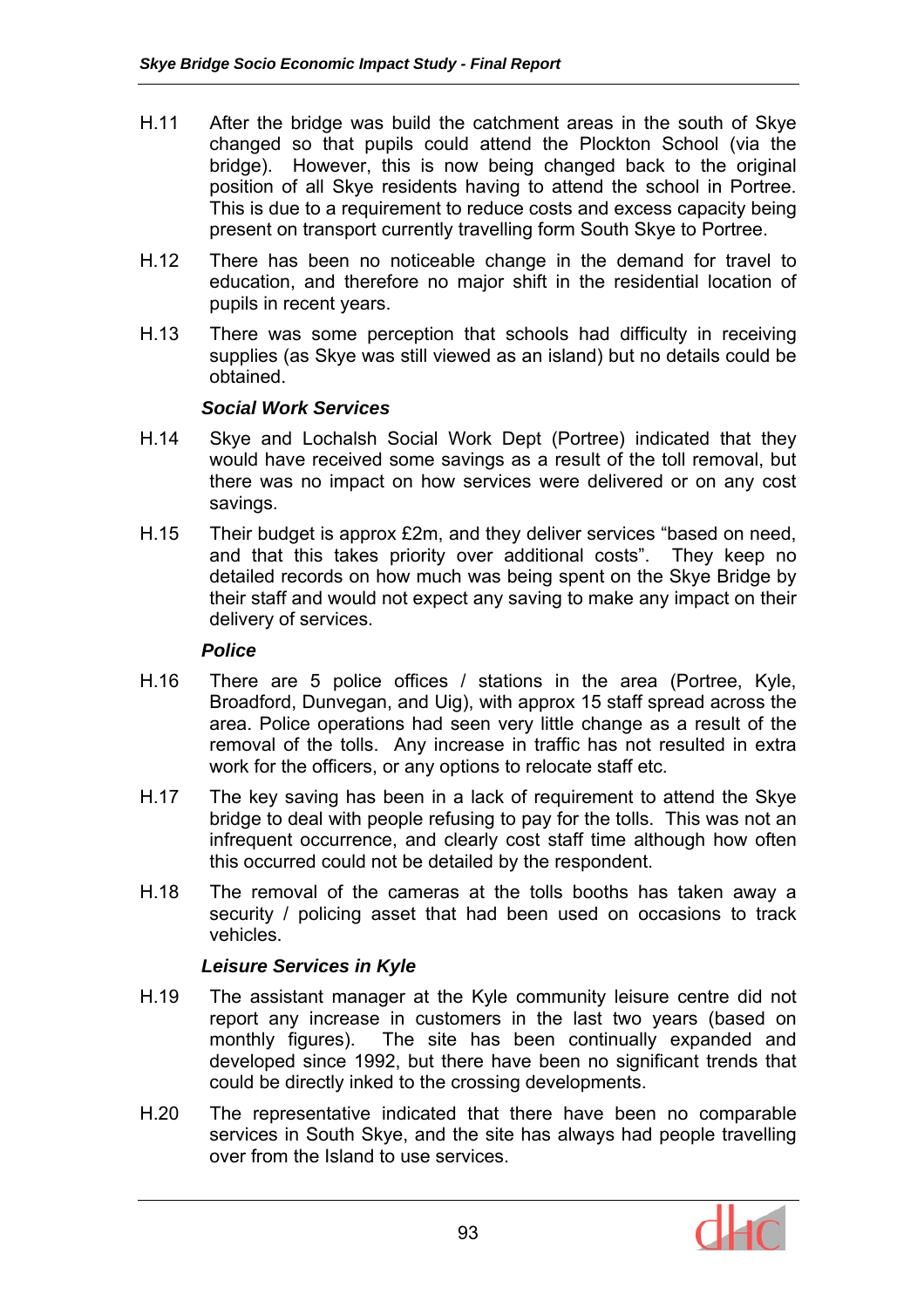### *JobcentrePlus*

- H.21 Jobcentreplus indicated no direct correlations with unemployment rates and vacancies as a result of the changes to the crossing. The toll removal came at a the time of a general upsurge in vacancies and these were following national trends.
- H.22 There are always some tourism related vacancies in the summer, but that the increase in building trade in recent years has meant that there are now more winter jobs in this sector.

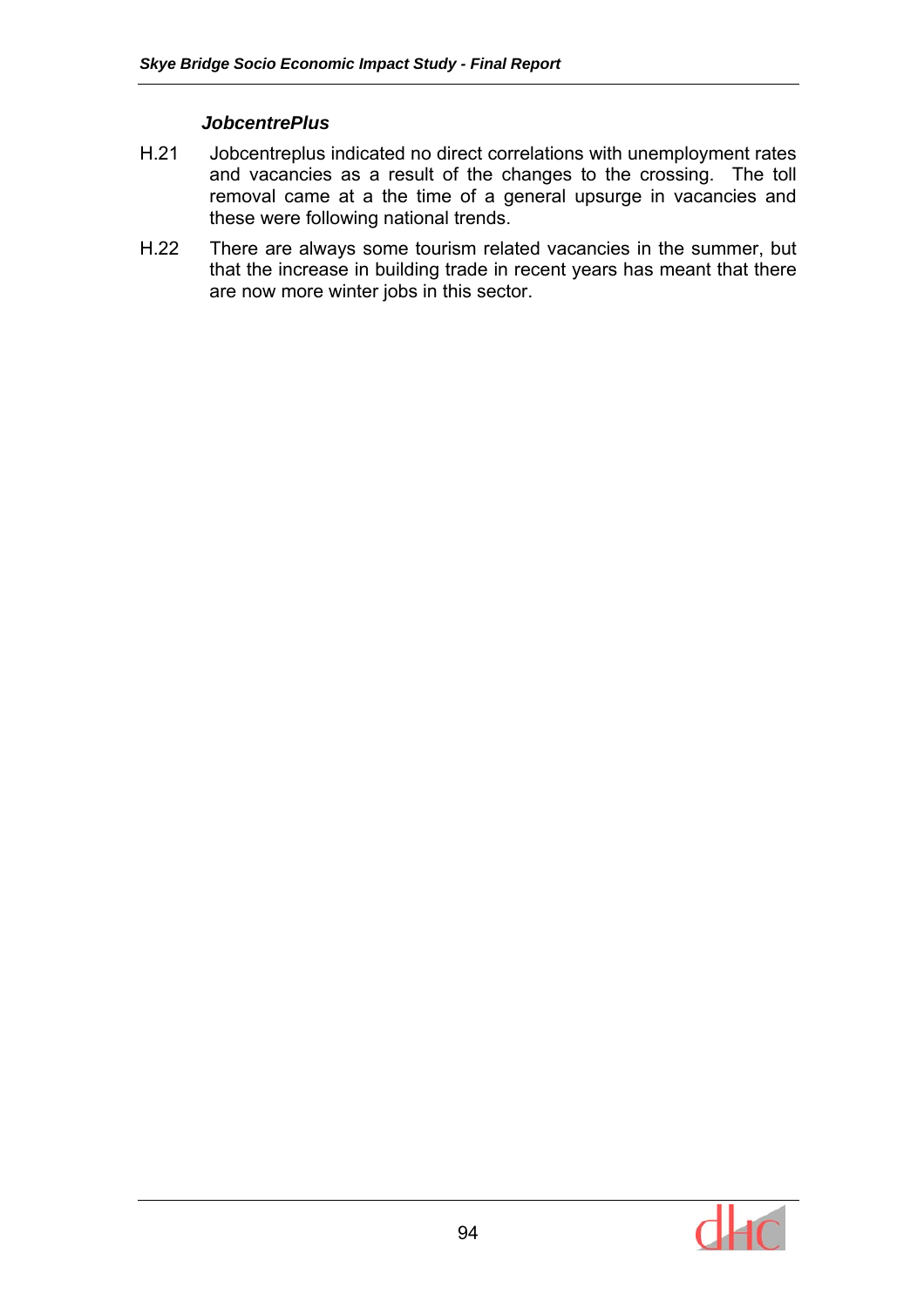## **I Appendix I - Demographic and Economic Data**

## *Skye and Lochalsh*

- I.1 The main local administrative area is Skye and Lochalsh. This includes the islands of Skye and Raasay, plus the mainland around Kyle of Lochalsh and Plockton. This is the primary catchment for local journeys crossing the bridge, and the area in which the impact of the bridge is most likely to have been felt.
- I.2 Comparisons have been made with larger administrative areas, all of which include Skye and Lochalsh:
	- Highland the Highland Council area.
	- HIE Highlands and Islands Enterprise area, which contains Highland, the three island councils, the Moray and Argyll.
	- Scotland.
- I.3 The 2001 census recorded Skye and Lochalsh's population as 12 thousand people. The relatively small total size of the population means that considerable caution is needed when analysing changes within it – relatively dramatic changes can be caused by relatively few people. Key other factors are as follows:
	- The area is characterised by a below average young adult population. Only 13% are aged 16-29, compared to 15% in Highland and 18% in Scotland.
	- Car ownership is above average 78% of households own at least one car (Highland 75%, Scotland 66%).
	- Half the workforce is in skilled or managerial roles (compared to only 41% in Scotland). Unskilled and senior managerial extremes are under-represented.
	- Two thirds of housing is privately owned (above Scottish average) with small social sector (only 19% of households).
	- Home working is above average, with 9% of those in work working from home (6% Highland, 4% Scotland).

## *Population Trends*

I.4 Highland Council makes a mid-year estimate of population. This provides a more detailed assessment of changes in between 10-yearly census. Any changes in population resulting from the bridge and toll regime changes are likely to be longer term and as a result the effects may not be noticeable at this stage.

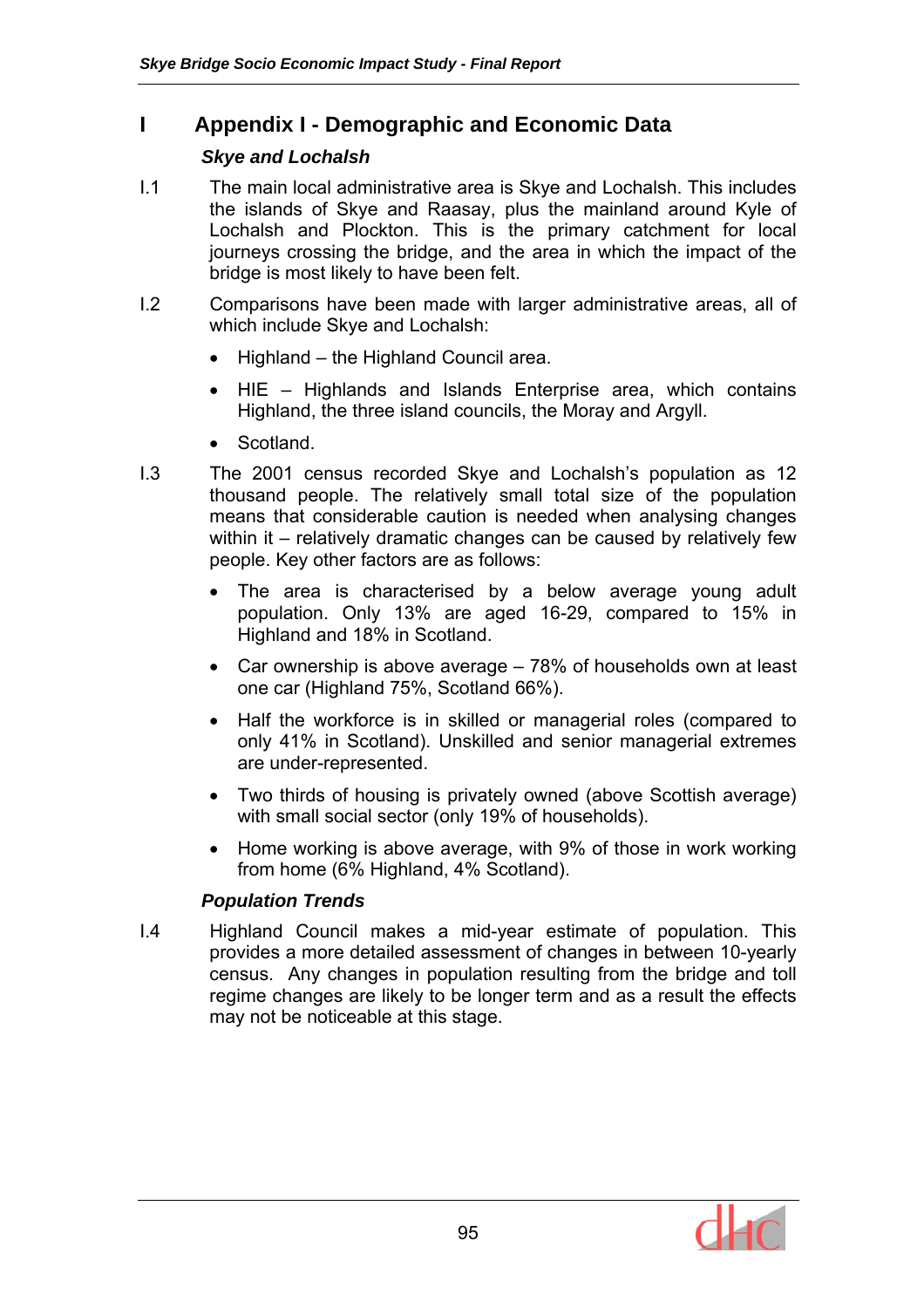

**Figure I.1: Population, 1981 Base** 





I.5 Between 1991 and 2001, the population of Skye and Lochalsh grew by 3.3%. This compares to a reduction of 10.5% in the Western Isles, and a reduction of 0.4% overall in Scotland.

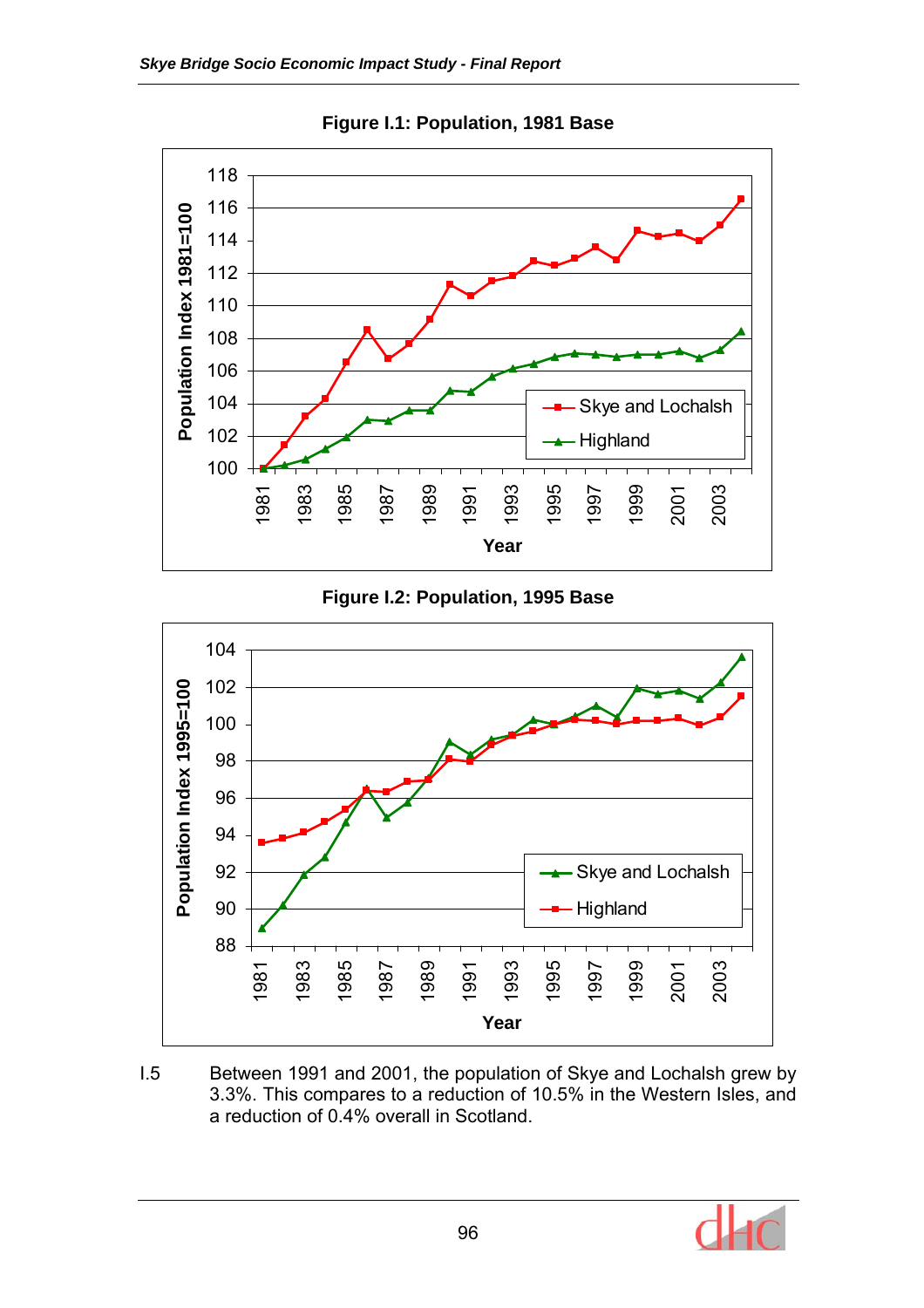## *Employment*

- I.6 The Skye and Lochalsh unemployment rate dropped 68% between 1995 and 2005, based on Highland Council analysis. This compares favourably to Scotland (57%) but unfavourably to Highland (71%). However, overall numbers are low – 139 people (1.9% of workforce) in Skye and Lochalsh – and it is therefore difficult to draw any strong conclusions from analysis of these figures as significant changes may be caused by few people.
- I.7 The unemployment claimant count totals for Skye and Lochalsh are available through NOMIS. Trends since 1984 have been plotted for Skye and Lochalsh and Highland in Figure 3.4 below.
- I.8 The Wholesale, Hotels & Restaurants is the largest employer with 26.8% of the total workforce, followed closely by the Public Administration, Education & Health sector.
- I.9 A quarter of all employees work in small firms with less than 5 employees. Less than 15% of the workforce are employed in firms with 100 or more employees.



## **Figure I.3: Unemployment Trends**

## *Growth of Local Economy*

- I.10 Figure I.4 is based on Office of National Statistics monitoring, and shows that the Skye and Lochalsh, Lochaber and Argyll has begun to lag behind both the rest of Scotland and the Highlands and Islands Enterprise area since 2001 in terms of GVA. This is likely to be due to a decline in growth in Lochaber and Argyll.
- I.11 Nevertheless, GVA in Skye and Lochalsh is now slightly over £100 million per year.

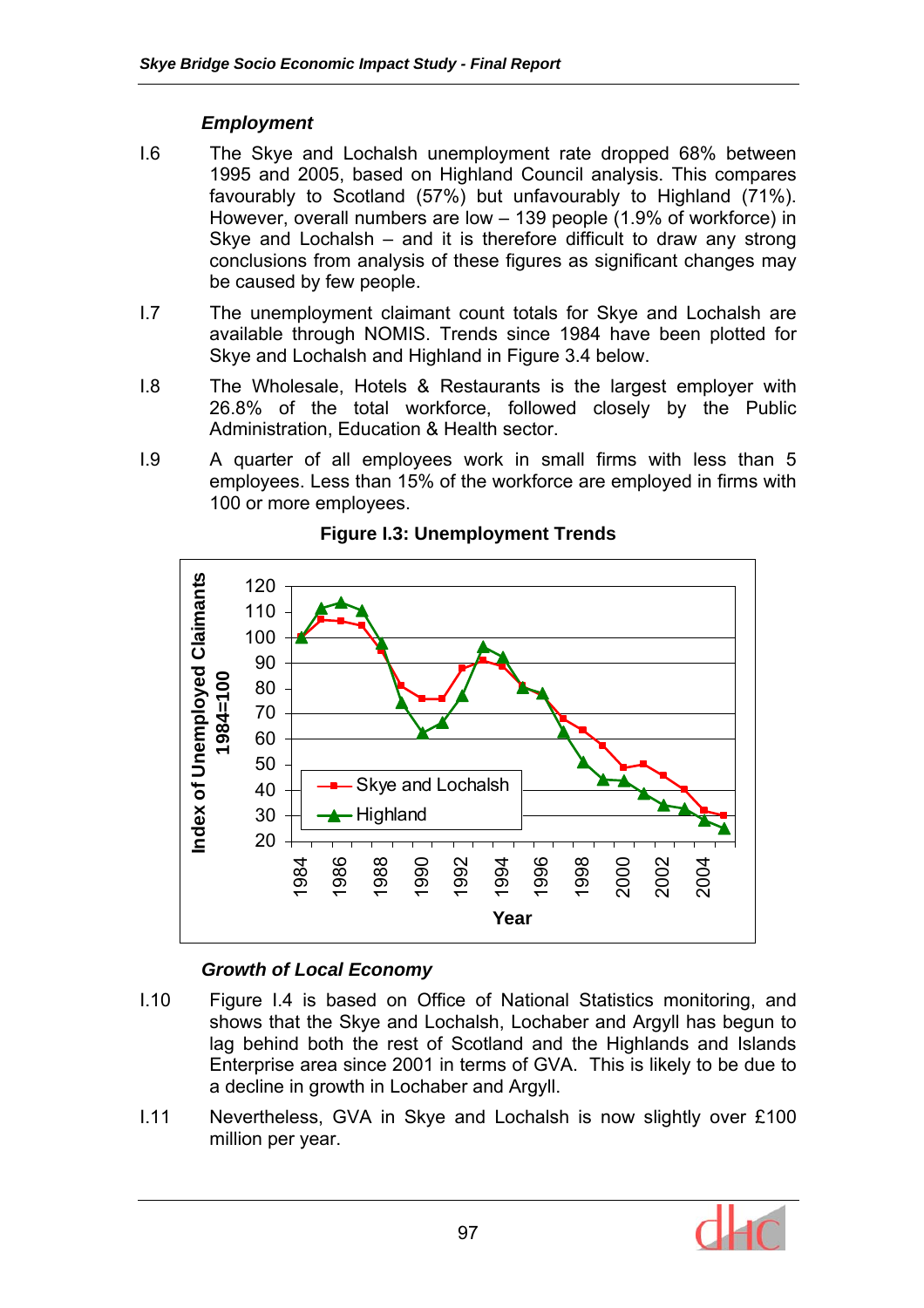

**Figure I4 - Gross Value Added Trends** 

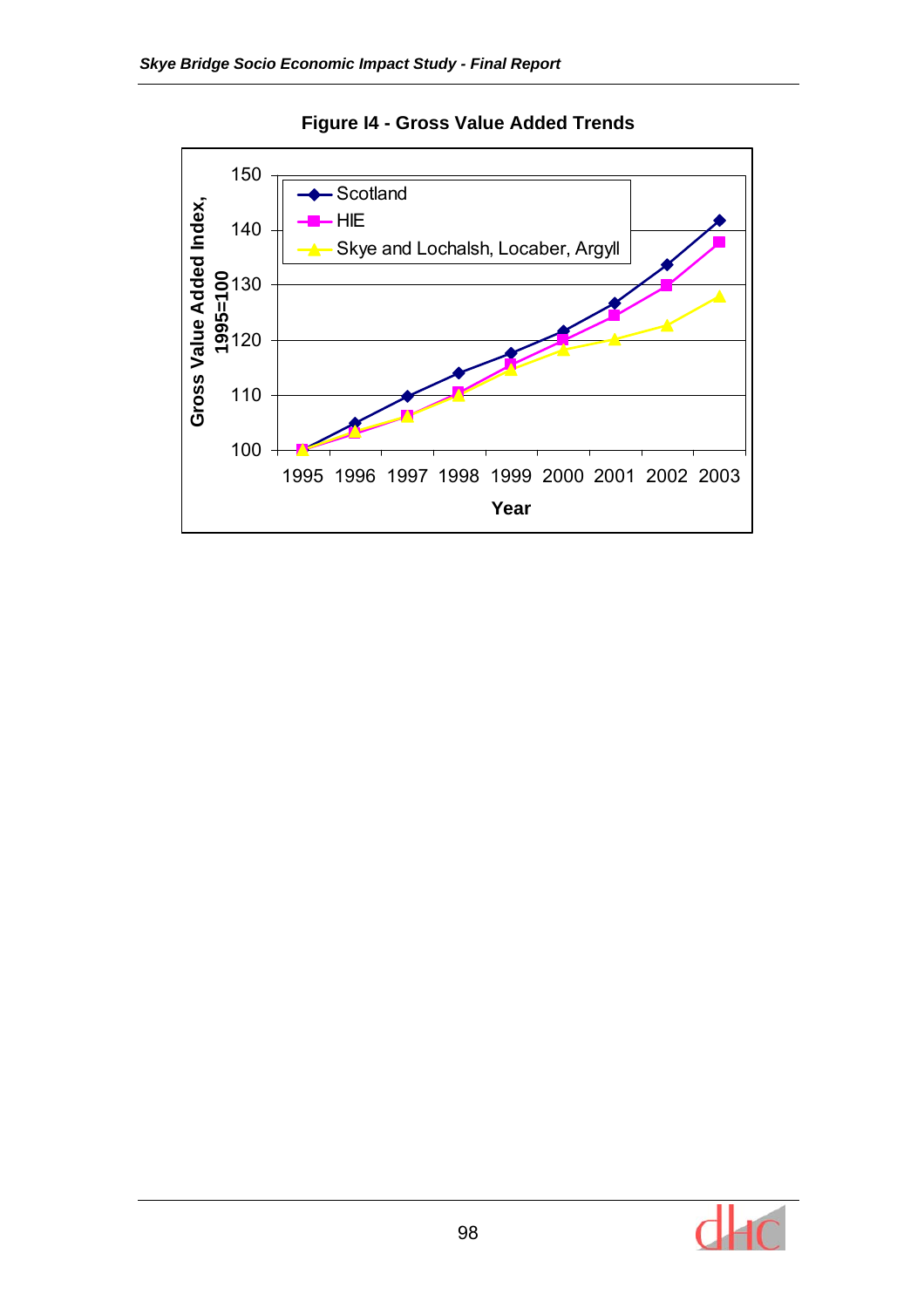## **J Visitor Survey Analysis**

J.1 Visitor surveys were undertaken throughout summer 2006 as shown in Table J1. Unfortunately data from previous years was limited to the information in the published reports and has been supplemented with other tourist figures from Visit Scotland and HIE to allow trends to be reviewed.

| Location                     | <b>Number of Surveys</b> | Date                   |
|------------------------------|--------------------------|------------------------|
| Aros Centre, Portree         | 88                       | 29 May, 15 Jun, 29 Jun |
| Clandonald Centre, Armadale  | 40                       | 26-27 July             |
| Dunvegan Castle              | 83                       | 21 Jun, 30 Jun, 9 Aug  |
| <b>Broadford Town Centre</b> | 37                       | 9 Jun, 29 Jul, 30 Jul  |
| Mallaig                      | 30                       | 20 July                |
| Eilean Donan Castle          | 50                       | 30 May, 7 Aug          |
| Kyle Of Lochalsh             |                          | 9 Aug                  |
| TOTAL                        | 369                      |                        |

**Table J1 - Summer 2006 Visitor Surveys** 

## *Use of the Bridge by Visitors*

J.2 Visitors were asked which routes they had used to enter and leave the island. Two thirds of visitors enter and leave the island by the bridge with another 25% using the circular 'tourist route' including the bridge and the Mallaig ferry. Use of other routes is very minor.

**Table J2 - Routes Taken to and from Skye by Crossing** 

|                   | Skye Bridge | Glenelg-Kylerhea |     | Mallaig-Armadale   Western Isles – Uig |
|-------------------|-------------|------------------|-----|----------------------------------------|
| Skye Bridge       | 66%         | 1%               | 10% | $1\%$                                  |
| Glenelg-Kylerhea  | 2%          |                  |     |                                        |
| Mallaig-Armadale  | 14%         | 1%               | 3%  | $1\%$                                  |
| Western Isles-Uig |             |                  | 1%  |                                        |

(Skye visitors n=242)

J.3 The routes taken to and from Skye have not changed significantly since the removal of the tolls, with the use of the bridge, unsurprisingly, dominating visitor traffic. No data is available to compare these findings with pre bridge levels.

|                   | To Skye (2002) | From Skye (2002) | To Skye (2006) | From Skye (2006) |
|-------------------|----------------|------------------|----------------|------------------|
| Skye Bridge       | 84%            | 82%              | 78%            | 82%              |
| Glenelg-Kylerhea  | 2%             | 5%               | 2%             | 2%               |
| Mallaig-Armadale  | 12%            | 11%              | 18%            | 14%              |
| Western Isles-Uig | 2%             | 2%               | 2%             | 2%               |

2002 data adapted from HIE Highlands Visitor Survey (George Street Research, 2002, p.27)

J.4 Visitor traffic to Skye has been increasing but has not matched increases in other trip purposes since the bridge was built.

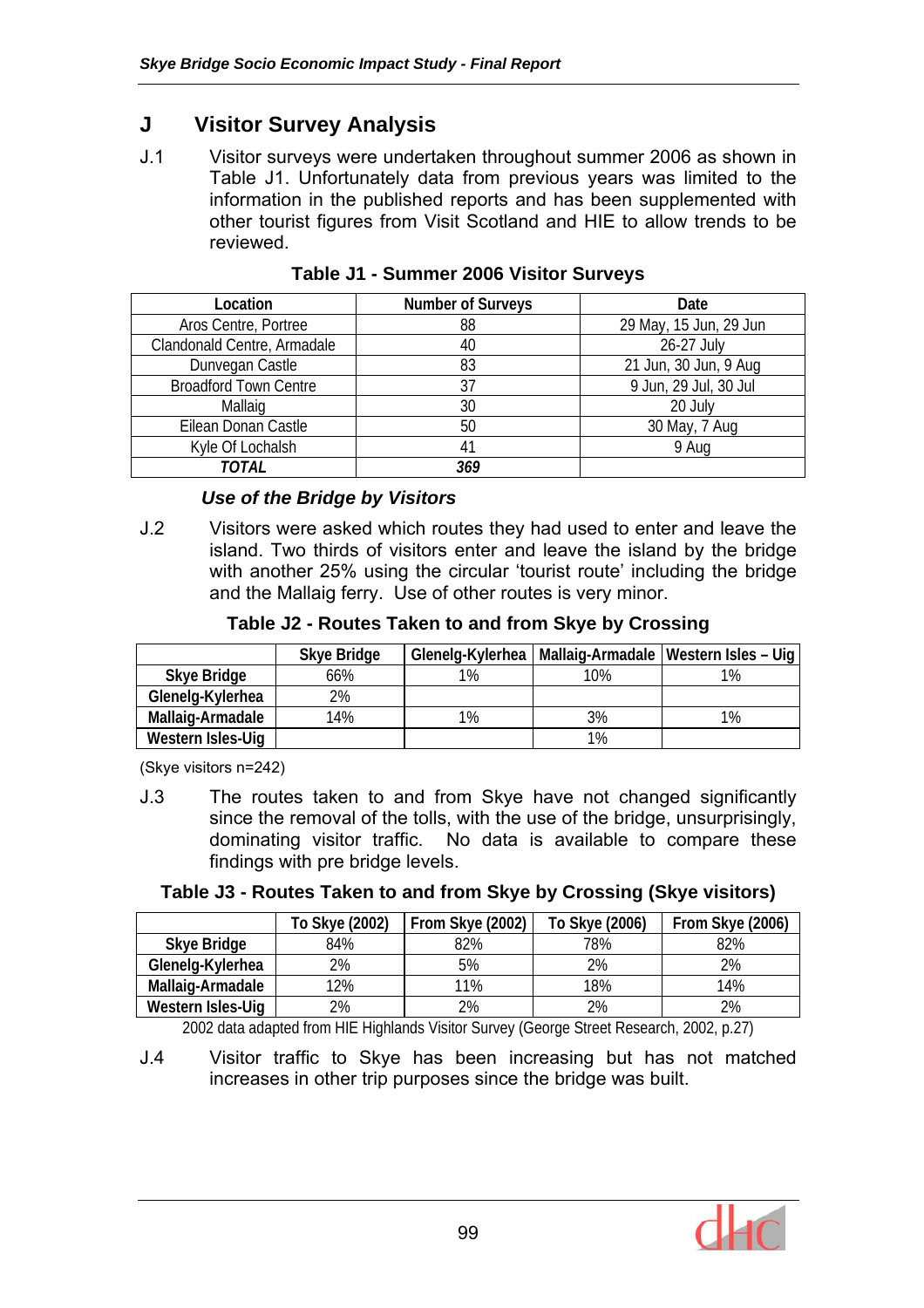## *Visitor Origins*

- J.5 Tables J4 to J9 compare the results of the new surveys with data from previous years to identify any factors where the characteristics of the tourist market appears to be changing.
- J.6 Table J5 demonstrates that, there continues to be a higher proportion of non-UK visitors to Skye, relative to other parts of the Highlands. It might have been expected that the toll removal would have resulted in an increase in Scotland and UK based tourists who would have been better informed about the transport changes. However, at this general level the impacts of the toll removal cannot be identified.

|                         | Skye and Lochalsh<br>2002 (n=475) | Highlands 2002<br>$(n=3554)$ | Skye and Lochalsh<br>2006 (n=369) |
|-------------------------|-----------------------------------|------------------------------|-----------------------------------|
| <b>Scotland</b>         | 24%                               | 35%                          | 18%                               |
| Highland and Islands    | 5%                                | 9%                           | 6%                                |
| Edinburgh & Lothians    | 6%                                | 6%                           | 3%                                |
| Glasgow and Strathclyde | 4%                                | 5%                           | 5%                                |
| England                 | 37%                               | 37%                          | 39%                               |
| South East              | 11%                               | 11%                          | 11%                               |
| North East              | 9%                                | 8%                           | 8%                                |
| Midlands                | 6%                                | 7%                           | 7%                                |
| North West              | 5%                                | 5%                           | 8%                                |
| Other UK                | 1%                                | 2%                           | 2%                                |
| Total - Overseas        | 37%                               | 26%                          | 42%                               |
| Europe                  | 21%                               | 16%                          | 25%                               |
| Germany                 | 7%                                | 6%                           | 8%                                |
| Non-Europe              | 16%                               | 10%                          | 17%                               |
| <b>USA</b>              | 7%                                | 4%                           | 8%                                |
| Canada                  | 4%                                | 2%                           | 2%                                |

**Table J4 - Origins of Visitors to Skye and Lochalsh** 

2002 data taken from HIE Highlands Visitor Survey (George Street Research, 2002)

J.7 Table J5 shows that Skye and Lochalsh receive a higher number of first time visitors to the area, when compared to the Highlands – and that this has not changed significantly since before the tolls. This is likely to reflect the high number of foreign tourists that visit the area.

| Table J5 - New and Repeat Visitors To Skye and Lochalsh |  |  |
|---------------------------------------------------------|--|--|
|                                                         |  |  |

|                     | Skye & Lochalsh 2002 | Highlands 2002 | Skye & Lochalsh 2006 |
|---------------------|----------------------|----------------|----------------------|
| <b>First Visit</b>  | 59%                  | 32%            | 51%                  |
| <b>Repeat Visit</b> | $1\%$                | 68%            | 49%                  |

- J.8 Table J6 shows that visitors to Skye and Lochalsh includes a greater proportion of younger visitors than elsewhere in the Highlands, and that this has not changed since toll removal.
- J.9 Table J7 shows the types of holidays that were taken for visits to Skye and Lochalsh. It shows no appreciable change in day-trippers since toll removal, and it is noteworthy that Skye is still doing better than the Highlands in terms of long stay holidays. This appears to contradict

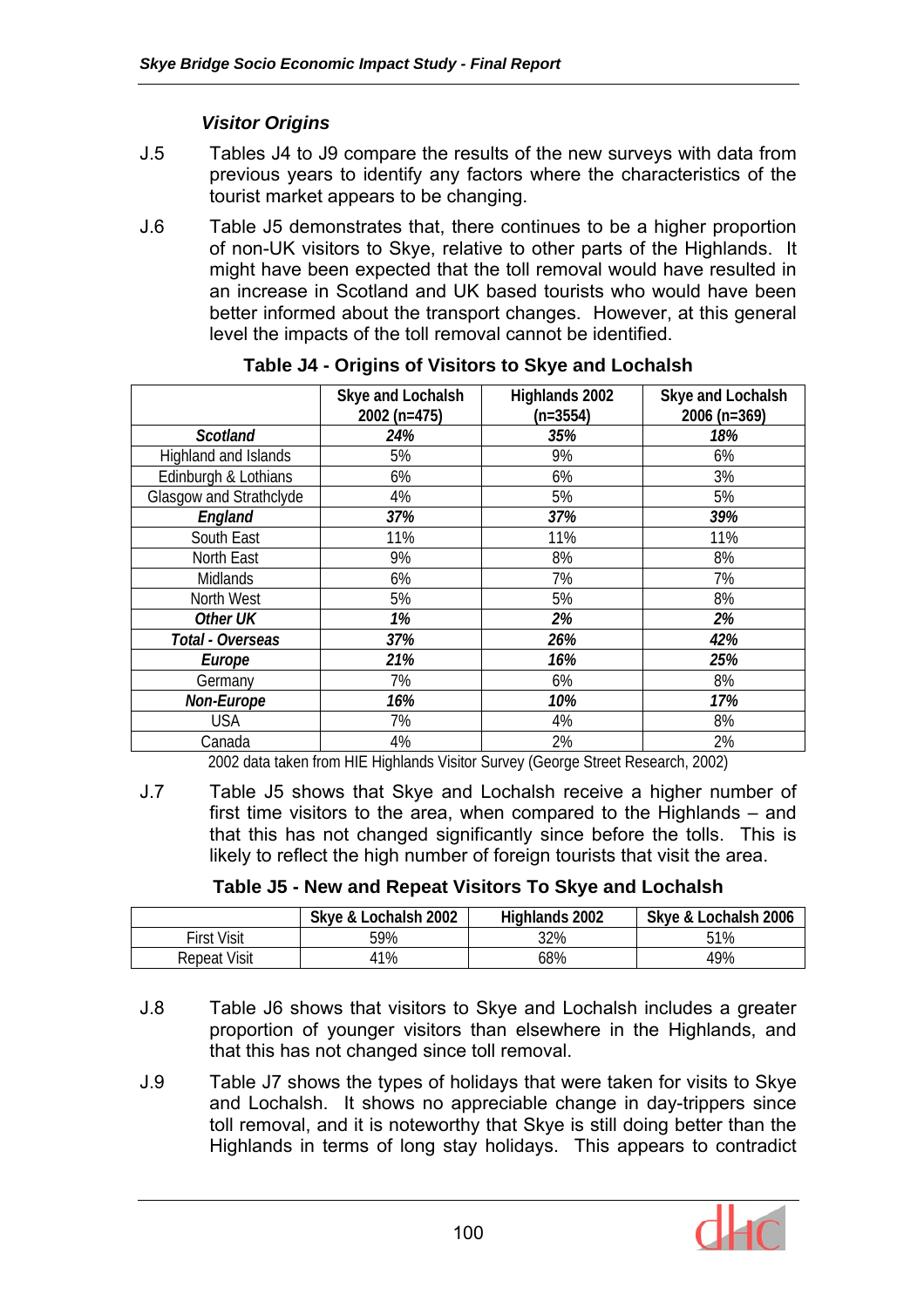perceptions by residents that the removal of the tolls has reduced the number of long stay holidays.

| Age       | Skye & Lochlash 2002<br>$(n=475)$ | Highland 2002<br>$(n=3554)$ | Skye and Lochlash<br>2006 (n=369) |
|-----------|-----------------------------------|-----------------------------|-----------------------------------|
| $15 - 24$ | 12%                               | 7%                          | 12%                               |
| 25-34     | 16%                               | 17%                         | 21%                               |
| 35-44     | 20%                               | 21%                         | 20%                               |
| 45-54     | 20%                               | 20%                         | 18%                               |
| 55-64     | 17%                               | 19%                         | 13%                               |
| $65+$     | 15%                               | 15%                         | 16%                               |
| Gender    |                                   |                             |                                   |
| Male      | 55%                               | 55%                         | 50%                               |
| Female    | 45%                               | 45%                         | 50%                               |

**Table J6 - Age & Gender Profile of Visitors to Skye & Lochalsh** 

## **Table J7 - Visitors to Skye & Lochalsh By Holiday Type**

| <b>Holiday Type</b>   | Skye & Lochalsh 2002 | Highlands 2002 | Skye & Lochalsh 2006 |
|-----------------------|----------------------|----------------|----------------------|
| Away from Home on     | 90%                  | 80%            | 90%                  |
| Holiday               |                      |                |                      |
| Day Trippers          | 2%                   | 8%             | 3%                   |
| Visiting Friends and  | 6%                   | 9%             | 6%                   |
| <b>Relatives</b>      |                      |                |                      |
| <b>Business Trips</b> | 1%                   | 2%             | 2%                   |

#### **Table J8 - Accommodation Used**

|                              | Skye & Lochalsh 2002 | Highlands 2002 | Skye & Lochalsh 2006 |
|------------------------------|----------------------|----------------|----------------------|
| Hotel                        | 26%                  | 28%            | 16%                  |
| B&B                          | 39%                  | 30%            | 36%                  |
| <b>Self Catering</b>         | 20%                  | 16%            | 23%                  |
| Tent                         | 11%                  | 8%             | 4%                   |
| Staying With Friends /       | 6%                   | 9%             | 5%                   |
| <b>Relatives</b>             |                      |                |                      |
| <b>Touring Caravan</b>       | 2%                   | 4%             | 5%                   |
| <b>Guest House</b>           | 4%                   | 4%             | 6%                   |
| <b>Hostel / Youth Hostel</b> | 14%                  | 7%             | 6%                   |

## **Table J9 - Mean Length of Stay (Days)**

|                     | Skye & Lochalsh 2002 | Highlands 2002 | Skye & Lochalsh 2006 |  |
|---------------------|----------------------|----------------|----------------------|--|
| In Area Interviewed |                      |                |                      |  |
| In Highlands        |                      |                | 8.8                  |  |

J.10 Interestingly, the current survey shows that, of those that are spending nights in the Highlands and the local area, visitors are staying for slightly more nights than in 2002 (see table above). However, as there is a similar increase for nights stay across the whole of the Highlands for 2006, it is unlikely that removal of the tolls is a factor.

## *Attitudes to the Bridge and Tolls*

J.11 In 2005 a national motor caravan magazine did a feature on one of the campsites on Skye suggesting that now the tolls had been removed the island was one of the best places in the UK to visit. The business

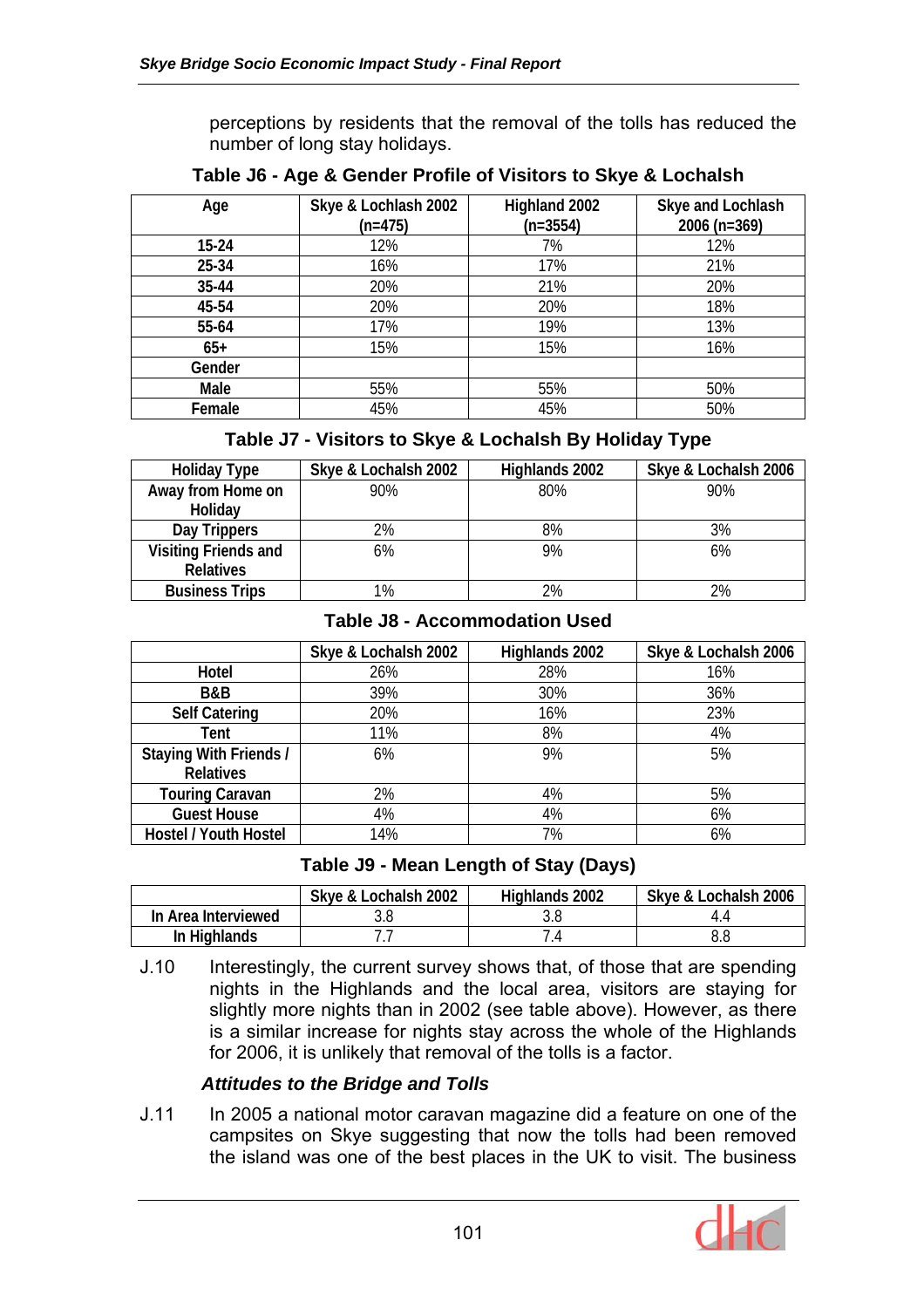surveys also identified that the campsites in the sample were performing very well and had been very busy for some time. It may be that at the budget end of the market the tolls have made a significant impact.

- J.12 To explore this further the visitor surveys sought information on attitudes to Skye as a place to visit. People were asked "if there was still a toll would you be more or less likely to visit Skye".
- J.13 Table J10 shows that two thirds of respondents thought that it would make no difference and 16% thought that it would be more likely that they would visit. Although the majority of visitors see the toll removal as an advantage, the tourist surveys identified that some people feel that the "island identity" has been lost. Perhaps more significant is that two thirds of respondents do not think it makes any difference.

|                             |                                          | Did Not /<br>Will Not<br><b>Visit Skye</b> | More Likely | Less Likely | Don't Know     | No<br><b>Difference</b> |
|-----------------------------|------------------------------------------|--------------------------------------------|-------------|-------------|----------------|-------------------------|
|                             | Day Trippers                             |                                            |             | 3           |                |                         |
|                             | Holiday                                  |                                            | 3           | 50          | 6              | 165                     |
| SKYE                        | <b>Visiting Friends</b><br>and Relatives |                                            |             |             |                | 9                       |
|                             | <b>Business Trips</b>                    |                                            |             |             |                | $\mathfrak{D}$          |
|                             | Other                                    |                                            |             |             |                | 4                       |
|                             | Day Trippers                             |                                            |             |             |                | 2                       |
| LOCHABER<br>AND<br>LOCHALSH | Holiday                                  | 41                                         |             | 4           | ᄀ              | 49                      |
|                             | <b>Visiting Friends</b>                  | 4                                          |             |             | $\overline{2}$ | 5                       |
|                             | and Relatives                            |                                            |             |             |                |                         |
|                             | <b>Business Trip</b>                     |                                            |             | 1           |                | 4                       |
|                             | TOTALS (%)                               | 13%                                        | 1%          | 16%         | 4%             | 66%                     |

### **Table J10 - Impact of Charging Tolls on Likelihood of Visiting Skye**

J.14 The perceived impact of the bridge on the attractiveness of the area by visitors was explored through questioning in both 1998 and 2006. Table J11 shows that since the removal of the tolls, more visitors perceive the area to be more attractive as a result of the bridge – with 60% indicating the bridge as enhancing the area.

|  |  | <b>Impact of Skye Bridge on Attractiveness of the Area</b> |  |
|--|--|------------------------------------------------------------|--|
|--|--|------------------------------------------------------------|--|

|          | More Attractive | Less Attractive | No Difference | Don't Know |
|----------|-----------------|-----------------|---------------|------------|
| 2006 No. | 148             |                 | 58            |            |
| 2006 %   | 60%             | 11%             | 24%           | 6%         |
| 1998 No. | 104             |                 | 187           |            |
| 1998 %   | 25%             | 20%             | 45%           | 10%        |

1998 data taken from DTZ (1999, p.38)

J.15 Visitors were also asked if the tolls would have affected the number of nights that they would have stayed on Skye. 80% of visitors indicated that the tolls would have made no difference to the length of stay. However, 14% suggested that tolls might reduce the number of nights stay on the Island.

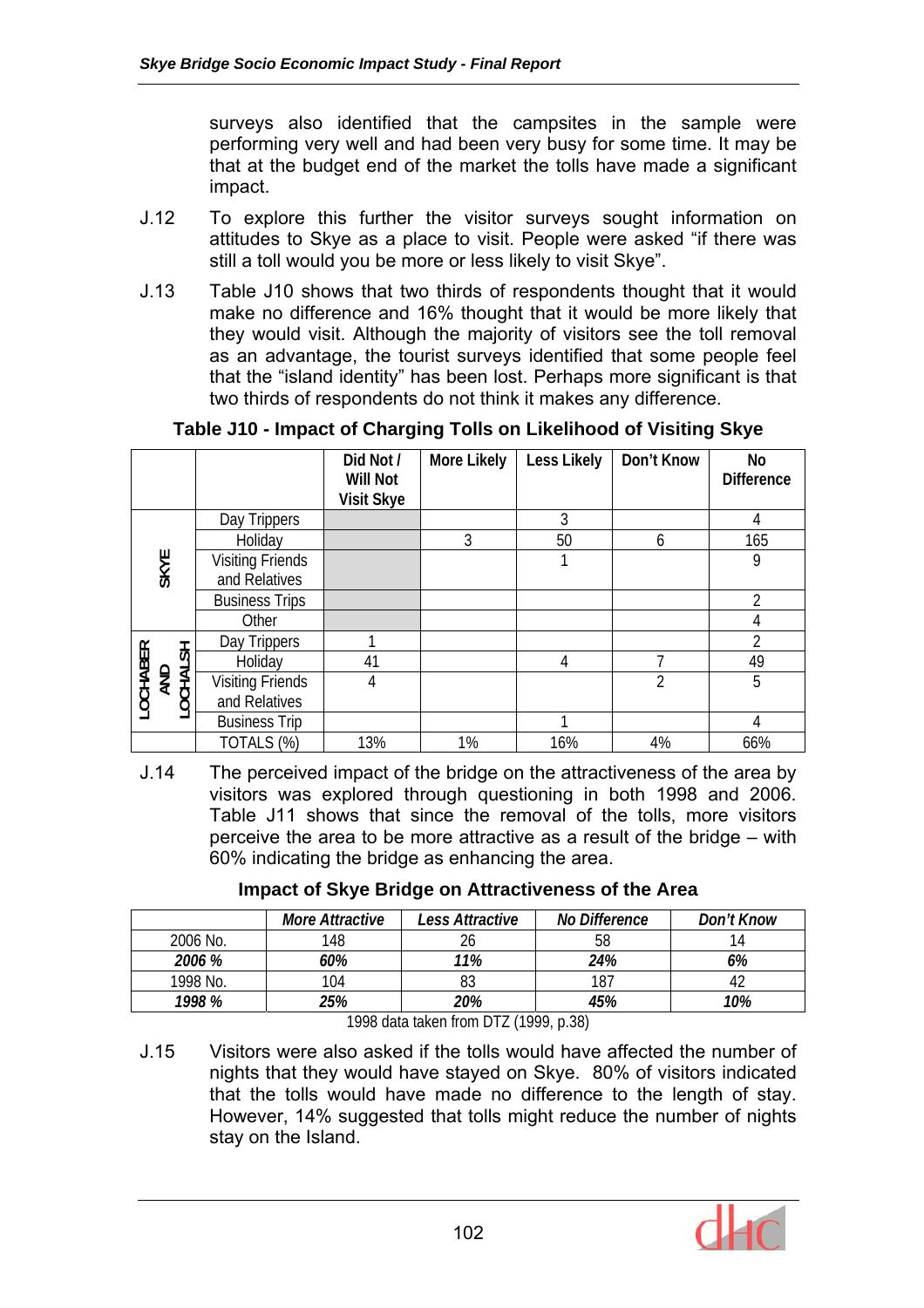# **K Appendix K – The Value of Island Accessibility**

### *An international review of evidence*

### *James Laird, Institute for Transport Studies, University of Leeds*

- K.1 Our interest is in whether households and businesses attach a value to the manner that a fixed link, the Skye Bridge, alleviates travel constraints (fixed departure times and hours of operation) and reduces uncertainty compared to a ferry. In doing so, we firstly examine the manner that fixed transport schedules and uncertainty impact on individuals' and businesses' decisions before reviewing the evidence available and considering this in context of the Skye Bridge.
- K.2 A day's activities typically comprise a wide range of activities: sleeping, eating, working, watching TV, participating in sport, socialising, tasks associated with the household (e.g. food preparation), work and importantly travel. Travel occurs as activities are dispersed, not only in time, but also in space. Work itself also comprises of a number of different tasks - also dispersed in time and sometimes in space. Life is therefore made up of large number of choices regarding what activities to do, when to do them and where to do them. Personal activity schedules are therefore developed that take account of preferences (doing exercise twice a week, sleeping more than 8 hours, etc.) and constraints (eating at certain times of the day, travel time and cost, etc.). Not only do decisions reflect choices about when, where and which activities to undertake they also reflect uncertainty. At the microlevel individuals might be unsure regarding exact journey times and therefore build a 'time cushion' into their plans. Uncertainty however affects lives at a much broader level than this and individuals' and businesses' decision-making reflects that. Often people and businesses are willing to pay a premium (albeit indirectly through land prices) to guarantee or improve certainty. The certainty (or uncertainty) of employment, of access to suppliers, customers or a workforce and the certainty of access to healthcare are all attributes that affect individuals' and businesses' location decisions. If the activities and decisions a household or business makes are affected by travel constraints, including uncertainty - as is the case for accessing an island by ferry - then we would expect a value to be attached to the alleviation of that constraint.
- K.3 The literature contains a number of different references to the costs / benefits associated with the alleviation of travel constraints: inconvenience costs (Bråthen and Hervik, 1997); schedule delay (Small, 1982) and scheduling costs (Wilson, 1989). Bråthen and Hervik define inconvenience costs to be the willingness to pay (WTP) for full travel flexibility (e.g. 24 hr access and no timetable restrictions). Small defines schedule delay to be the difference between the preferred arrival time and the actual/planned arrival time. Wilson on the other hand uses the term scheduling costs to relate to the general inconvenience of scheduling constraints - whether they arise through travel constraints such as public transport timetables or institutional

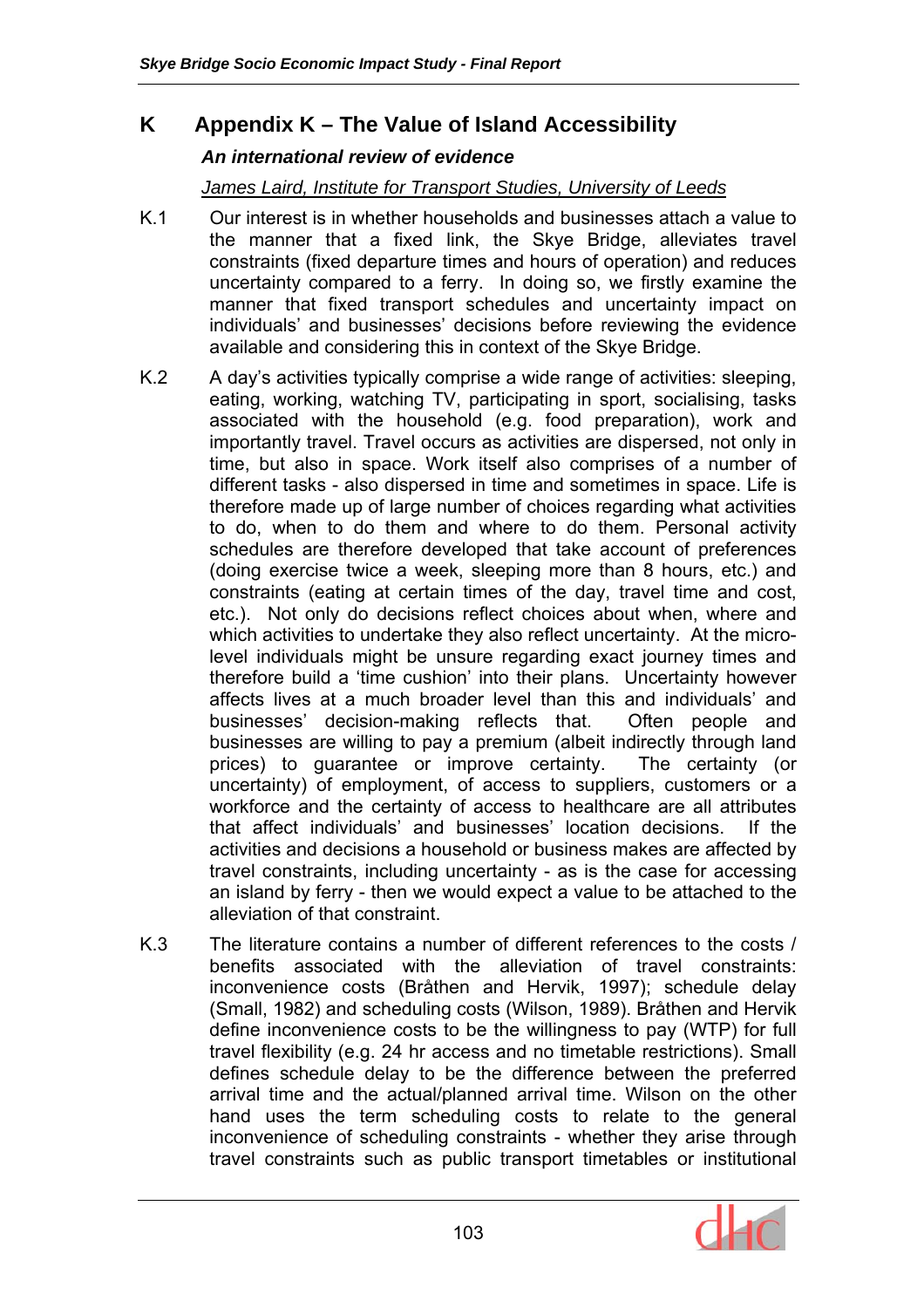constraints such as fixed work start times. Inconvenience costs and schedule delay are therefore particular instances of the more general scheduling costs. As the former was developed in the context of the benefits of fixed links in Norway this definition has the most relevance to the Skye Bridge. Inconvenience costs are additional to travel time costs and out of pocket costs normally included in an economic appraisal.

- K.4 The literature on the value of travel time uncertainty (reliability) generally uses an extension of the Small schedule delay model. Such micro-level uncertainty is however already included in the Norwegian inconvenience cost concept. Uncertainty at a broader level (e.g. closure of ferry/bridge in bad weather or ability to find employment or access emergency healthcare) is more closely aligned to the concepts of reliability premiums and option values. A reliability premium is the value one is willing-to-pay to reduce uncertainty. Option values are the values that households and businesses' are willing-to-pay to have the option of travelling at some point in the future. Both fields have seen little research and that which has been undertaken has typically focussed on rail and bus.
- K.5 Within the UK there is no published evidence on the inconvenience costs of ferries compared to fixed links. Of the published evidence available that which is most applicable to the Skye Bridge and other fixed links is associated with changes in headway (the time intervals between public transport services). If we consider a 24 hour ferry – as the Kyle of Lochalsh ferry was immediately prior to the construction of the bridge – headway would form the only component of the inconvenience costs. It is therefore worth summarising the UK evidence on headway. Probably the most comprehensive study undertaken in the UK was by Wardman (2001). Wardman in a metaanalysis of 143 British studies identified values for a 1 minute change in headway of between 0.2 minutes of travel time to 0.88 minutes for car drivers<sup>15</sup> - depending on journey length and trip purpose with the lower values being associated with low frequency, long distance services being travelled on in non-working time. Values of headway implicitly include waiting time as well as inconvenience costs, which is why for high frequency short distance services the value of headway approaches that of in-vehicle-time.
- K.6 A review of the studies for three large Danish fixed links (FTC, 1998; Daly et al., 1998; and COWI et al, unknown) two of which have already been constructed and one of which is still in the planning stage, was also undertaken. The crossings link the large Danish island Sjælland, containing Copenhagen the national capital, to the West of Denmark via the Great Belt Bridge (opened in 1998), to Sweden via Øresund

 $\overline{a}$ 



 $15$  Thus the inconvenience costs of replacing an hourly service with a continuous service (e.g. a fixed link) would have a value similar to a time saving of between 12 minutes and 53 minutes (depending on journey distance and trip purpose). This includes the cost of waiting for the ferry.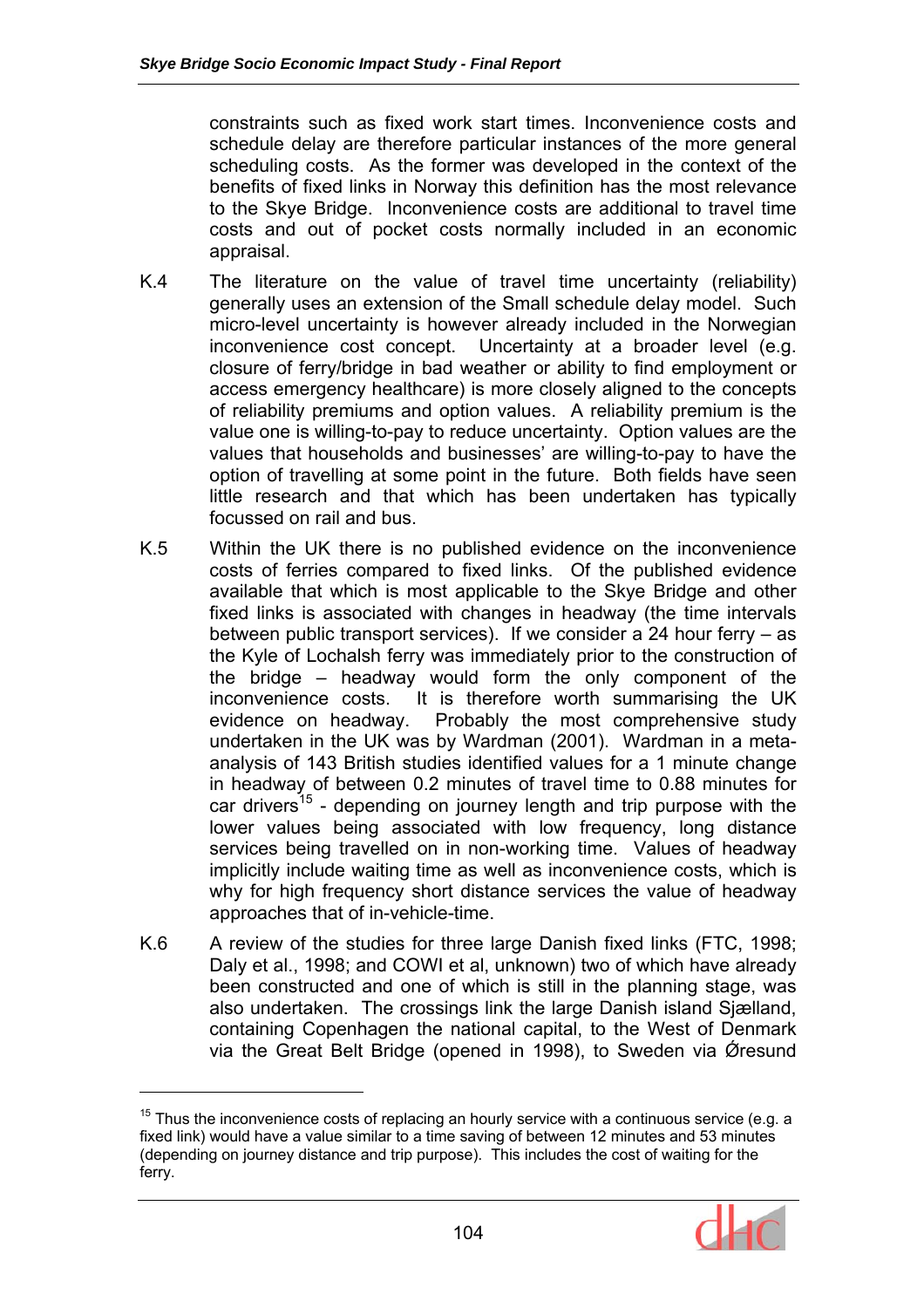Bridge (opened in 2000) and to Germany via a proposed bridge or tunnel over the Fehmarn Belt. Whilst such crossings are of a very different scale to the Skye Bridge they would not be too dissimilar (in an engineering sense) to fixed links from the Scottish mainland to the Western Isles or to Orkney. In a similar manner to the Skye Bridge immediately prior to its opening, the ferry services that the Danish fixed links replace are frequent and operate throughout the day. Once again therefore the headway between ferries represents the only travel constraint. The implied values for headway (and inconvenience costs of ferries) from these studies are similar to the values at the lower end of the range found by Wardman. Bearing in mind the long distance travel market served by the Danish fixed links these results are remarkably similar to Wardman's, despite Wardman's work being based on non-ferry public transport services. This would suggest that, subject to an appropriate degree of care, Wardman's work could be transferred to a ferry/fixed link application.

- K.7 A review of appraisal practice in the four Scandinavian countries identified that, with the exception of Norway, no country explicitly includes the inconvenience costs associated with ferry travel (beyond travel time and out of pocket costs) in its appraisal of fixed links. The Norwegian appraisal guidance is based on ex-post research (Bråthen and Hervik, 1997) undertaken in the late 1990s on five fixed link crossings on the Norwegian west coast. The ferry services that were replaced by the fixed links were all frequent (more than 2 an hour in the peak) and had long hours of operation (from 5.30am to midnight). In this instance the inconvenience costs reflect both changes in headway and the benefits of increased hours of operation. Bråthen and Hervik's research identified that inconvenience costs ranged from US\$5.2 per car to –US\$1.3 and that inconvenience costs can increase the economic benefits of a fixed link by up to 60%. However, this is scheme dependent and Bråthen and Hervik found that, for some schemes, benefits only increased by 19% and for the scheme where inconvenience costs were negative benefits were deflated by 25%. This negative value arose as the sub-sea tunnel that replaced the very frequent and convenient ferry, at one crossing, gave rise to a negative travel experience due to the steep gradients involved as well as a lot of extra travel distance. The range in the contribution of inconvenience costs to total economic benefits is clearly project dependent. The higher values are associated with situations in which ferry times are restrictive and/or there are many opportunities for socialising, working or business activity on either side of the crossing. Clearly this is the case for several of the links case studied by Brathen and Hervik as they linked outlying islands (e.g. Askøy) directly to a city centre (Bergen).
- K.8 Bråthen and Hervik's research clearly identifies that inconvenience costs can be significant but also, interestingly, that a poorly designed fixed link may be worse than a good ferry service. On the basis of this research Norwegian appraisal practice was updated in 2004 to include the values of the inconvenience costs of ferries at estuarial (fjord)

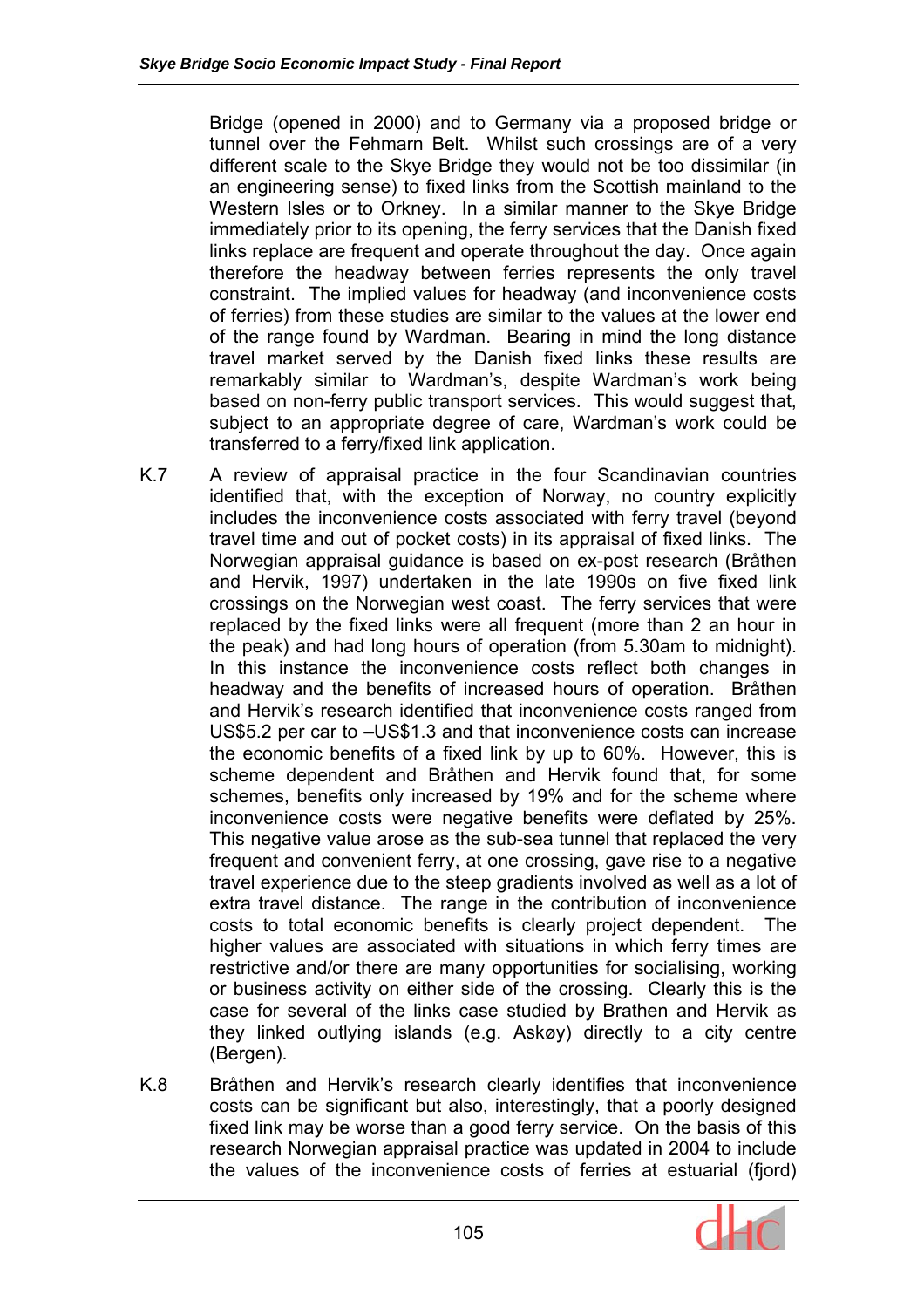crossings and crossings to islands. For this report these inconvenience cost values have been converted to identify the time saving necessary to give the same benefit and the monetary value that an appraisal in the UK would then place on such a benefit (see Table K.1). Bearing in mind the Norwegian ferry crossings studied had long hours of operation, thus the values for the inconvenience costs are driven by extending to night-time operations and reductions in headway, we can see that:

- Inconvenience costs are quite substantial elements of the benefit of fixed links and should be included in an appraisal of the links;
- The contribution of inconvenience costs to total economic benefits will vary with each project and may even be negative for poorly designed fixed links.
- HGVs benefit the most from the fixed links (in equivalent minutes of time saving) and car business traffic the least. In part this is attributed to the fact that freight movements often occur over-night, whilst business traffic very rarely occurs at night. Non-work trips lie somewhere between the two.

| <b>Ferry type</b>                                                                                       |                                                                                 | Vehicle type and journey purpose |                   |       |  |
|---------------------------------------------------------------------------------------------------------|---------------------------------------------------------------------------------|----------------------------------|-------------------|-------|--|
|                                                                                                         |                                                                                 | Car                              | <b>HGV</b>        |       |  |
|                                                                                                         |                                                                                 | <b>Work trips</b>                | Non-work<br>trips |       |  |
| Ferry links direct<br>town/city<br>to<br>(i.e.<br>centre<br>within<br>walking<br>distance<br>οf<br>CBD) | Inconvenience<br>cost<br>equivalence<br>time<br>in.<br>savings (mins)           | 2.2                              | 4.4               | 15.6  |  |
|                                                                                                         | Value (2002 prices)                                                             | £0.96                            | £0.33             | £2.65 |  |
| Other ferry links                                                                                       | Inconvenience<br>cost<br>equivalence<br>time<br><sub>in</sub><br>savings (mins) | 6.9                              | 13.8              | 18.8  |  |
|                                                                                                         | Value (2002 prices)                                                             | £3.03                            | £1.05             | £3.18 |  |
| High<br>dependency/<br>frequency<br>low<br>ferry links                                                  | Inconvenience<br>cost<br>equivalence<br>time<br><sub>in</sub><br>savings (mins) | 10.3                             | 20.6              | 28.1  |  |
|                                                                                                         | Value (2002 prices)                                                             | £4.54                            | £1.57             | £4.77 |  |

## **Table K.1: Norwegian inconvenience costs of ferries compared to fixed links (converted to equivalent minutes of time saving and GBP)**

Adapted from Bråthen and Lyche (2004)

K.9 Research being undertaken at the University of Leeds, case studying the fixed link crossings in the Western Isles, supports the view that inconvenience costs of short ferry operating hours is substantial. The preliminary unpublished results from this research also appear to indicate that a fixed link offers little to no additional value (aside from

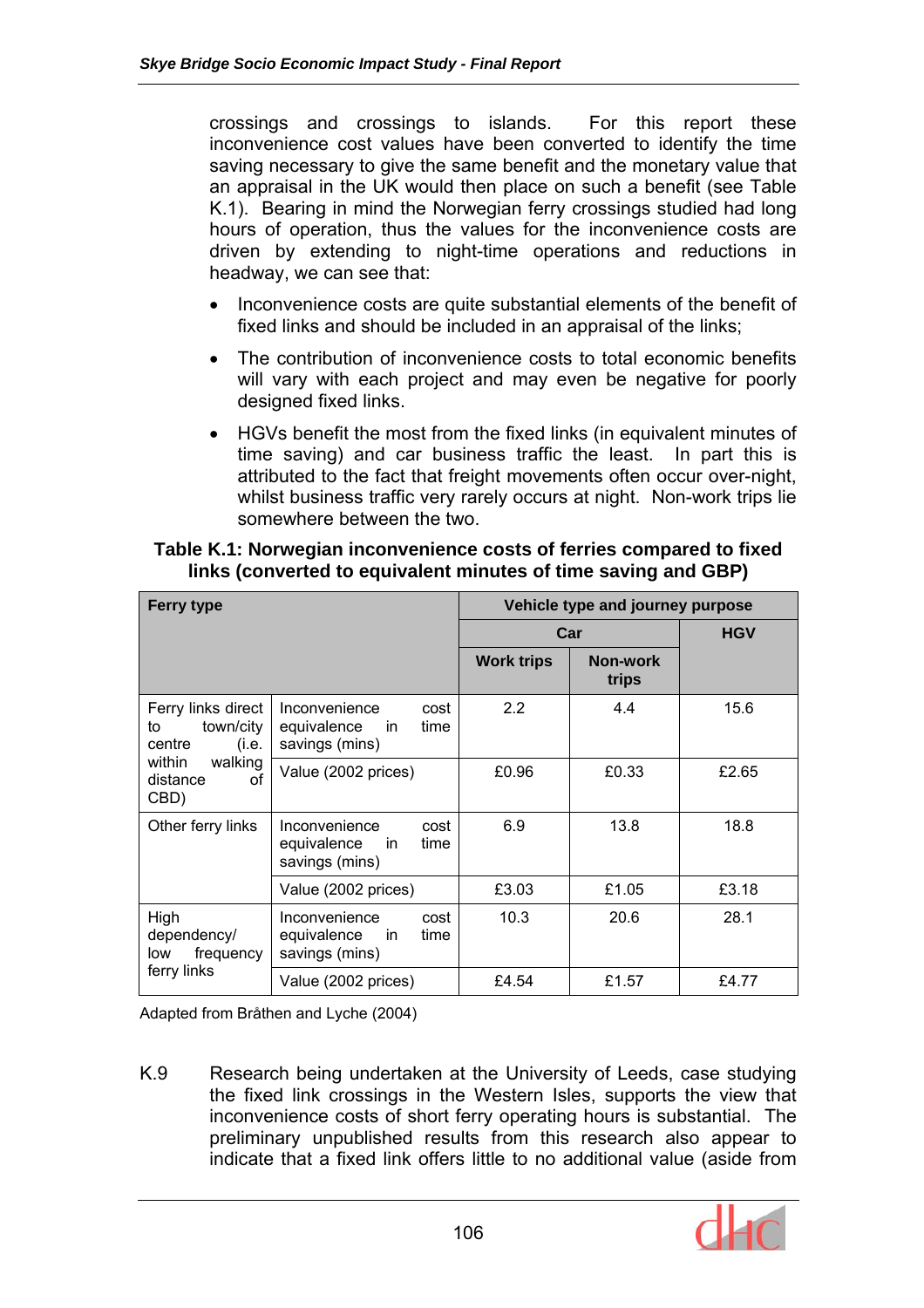time savings) to residents of an island above and beyond what would be offered by a very high quality ferry service (e.g. a 24 hr ferry operating at a half hourly frequency). The implication of this is that there is no evidence of a reliability premium or option value associated with a fixed link per se. This does not mean however that non-use values for different hours of operation are zero, the implication is that there is no or little difference between the option value or reliability premium associated with a fixed link or ferry (providing they have the same hours of operation).

- K.10 The Leeds research, however, has focussed exclusively on island residents – businesses and tourists may have different attitudes to ferries and fixed links. Bråthen (2001) interviewed 100 firms in Norway with follow-up in depth interviews with four of them. 10% of the firms interviewed reported a perceived improvement in business operation as a result of the fixed link particularly in terms of contact with suppliers and customers. The in depth interviews however identified that whilst the fixed links were perceived as a benefit "essentially the competitive environment, suppliers and customers [of firms] turned out to be mainly unchanged". Increased flexibility in serving a customer base and importantly reduced uncertainty in long term prospects – through access to markets and increased size of labour market - were cited by the businesses as benefits. An ex-ante study on the island of Unst in the Shetland Islands also identified that businesses perceived fixed links to reduce uncertainty. Thus it may be that businesses perceive fixed links very differently from island residents and may well attribute 'non-use' values to fixed links as a means of reducing long term planning uncertainty.
- K.11 In addition to the welfare benefits of being able to access activities and services at more convenient times - which can significantly improve the quality of life of residents as discussed above - the replacement of ferry services with a toll-free crossing can have significant financial impacts on a household. Reductions in travel costs, access to new employment, access to cheaper supermarkets, access to cheaper services can all increase the household's disposable income. For example, SQW (2004) estimated that the average household on the Isle of Scalpay in the Western Isles was better off by £828 per year whilst on Berneray it was better off by £408. Quality of life and financial gains associated with the fixed links clearly make the islands more attractive places to live and, at the time of the SQW study, the population decline had appeared to have slowed. It is too early to tell whether the decline will be reversed, but evidence from the Isle of Vatersay – also in the Western Isles – suggests that such a reversal can occur. The Vatersay causeway (opened in 1991) increased Vatersay residents participation in the Barra labour market (more than 2/3rds of working adults living on Vatersay now work on Barra) and the population of Vatersay has increased from 65 in 1988 to 92 at the 2001 census (Laird et al., 2004).

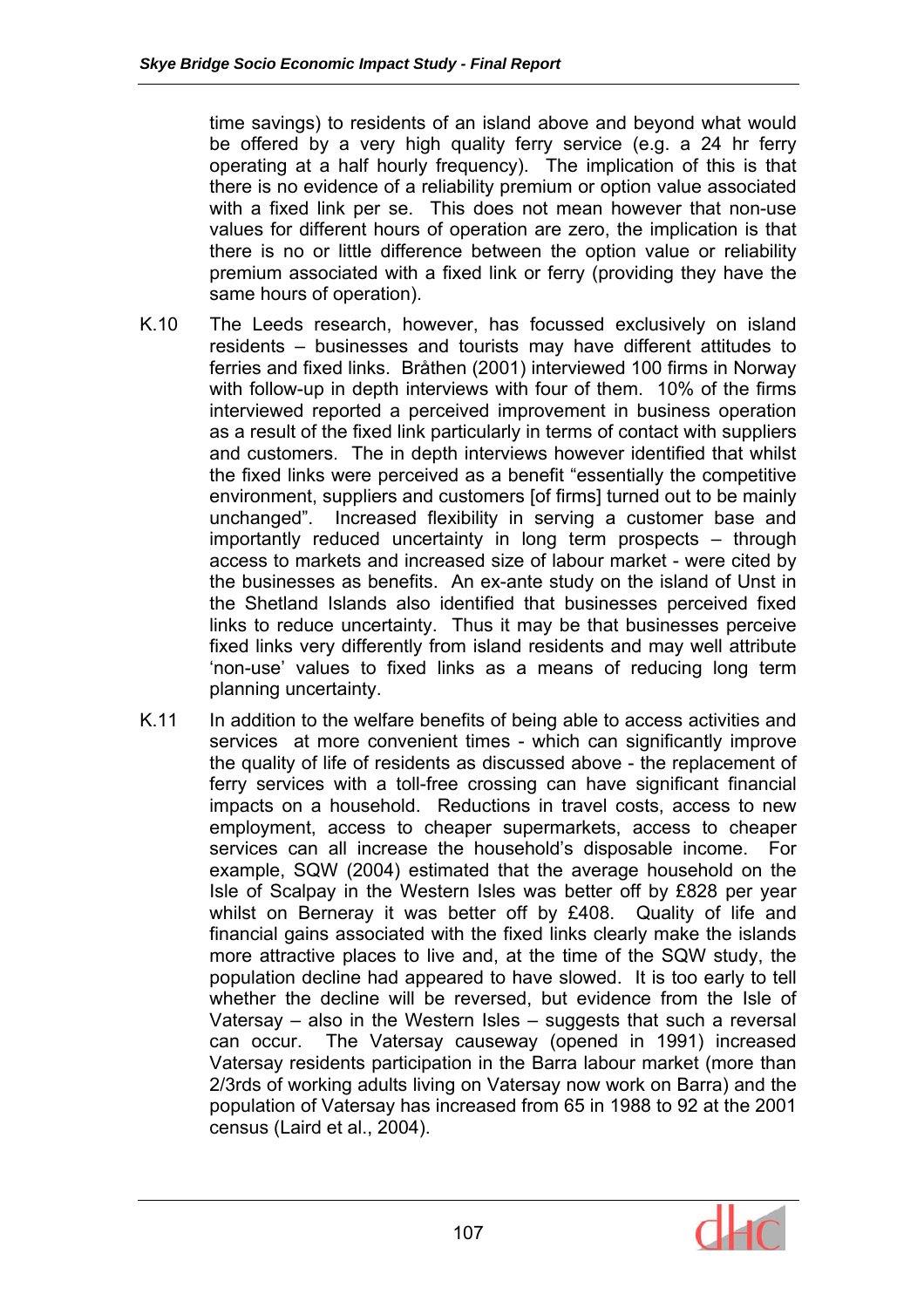- K.12 Improved accessibility does not always result in such positive population impacts. Roads allow traffic in two directions and as a consequence accessibility improvements may result in centrally located businesses serving the periphery to the detriment of local businesses and secondly may allow the local population to move away from the locality but still be able to easily access the region for visits to friends and family. The latter effect – the de-populating effect of new roads – was observed in the Appalachian mountains in the USA when new roads were built to the mountain communities in the 1960s and 70s. "The aim of the [Appalachian] policy was to attract inward investment, thus helping to reduce poverty and halt population decline. In reality the highways had the opposite effect, opening up opportunities for people to leave and take up employment elsewhere, in the knowledge that they could return to their homeland for short visits. From businesses' point of view it opened up access to a new source of relatively inexpensive labour without the need to physically locate there. It also allowed outside firms to compete for the local consumer and industrial markets more effectively, leading to local job losses" (McQuaid et al., 2004, p68). Mitchell (2004, p220) alludes to a similar effect on some communities in the west of Norway when he reports one of his interviewees saying "We have a joke that says, when the roads come, the trucks come too and take the people to the town".
- K.13 Drawing this UK and international evidence together and transferring it to the context of the Skye Bridge we would expect that the inconvenience of the ferry and the cost of the toll to impose a significant welfare cost on society which would be felt particularly keenly by the residents and businesses on the Isle of Skye. Evidence from Norway suggests that inconvenience costs may increase the economic costs associated with travelling by up to 60% compared to time costs alone. However, the evidence also suggests that a poorly designed fixed link may also impose inconvenience costs on travellers – a good design is therefore essential. Whilst businesses and residents benefit from improved accessibility the international evidence indicates that the impact of transport infrastructure on the spatial pattern of population and economic activity will vary from case to case – it can lead to a centralisation of activity and population in the core or it may strengthen the periphery. Primarily the periphery is strengthened through cost reductions for businesses that either have a good product or are exploiting a resource specific to the locality (e.g. primary sector industries). As yet limited evidence has been found that these cost reductions can stimulate economic growth to remote communities deriving from the sort of agglomeration economies that we associate with urban areas – probably because "the rather small industrial networks may be below the 'critical' mass necessary to be able to benefit from such scale effects" (Bråthen, 2001). Notwithstanding that good infrastructure in peripheral regions can be key to maintaining competitiveness - a view for example expressed by a Norwegian businessman in Mitchell (2004, p226). "The government supports us by providing good infrastructure… But that infrastructure is